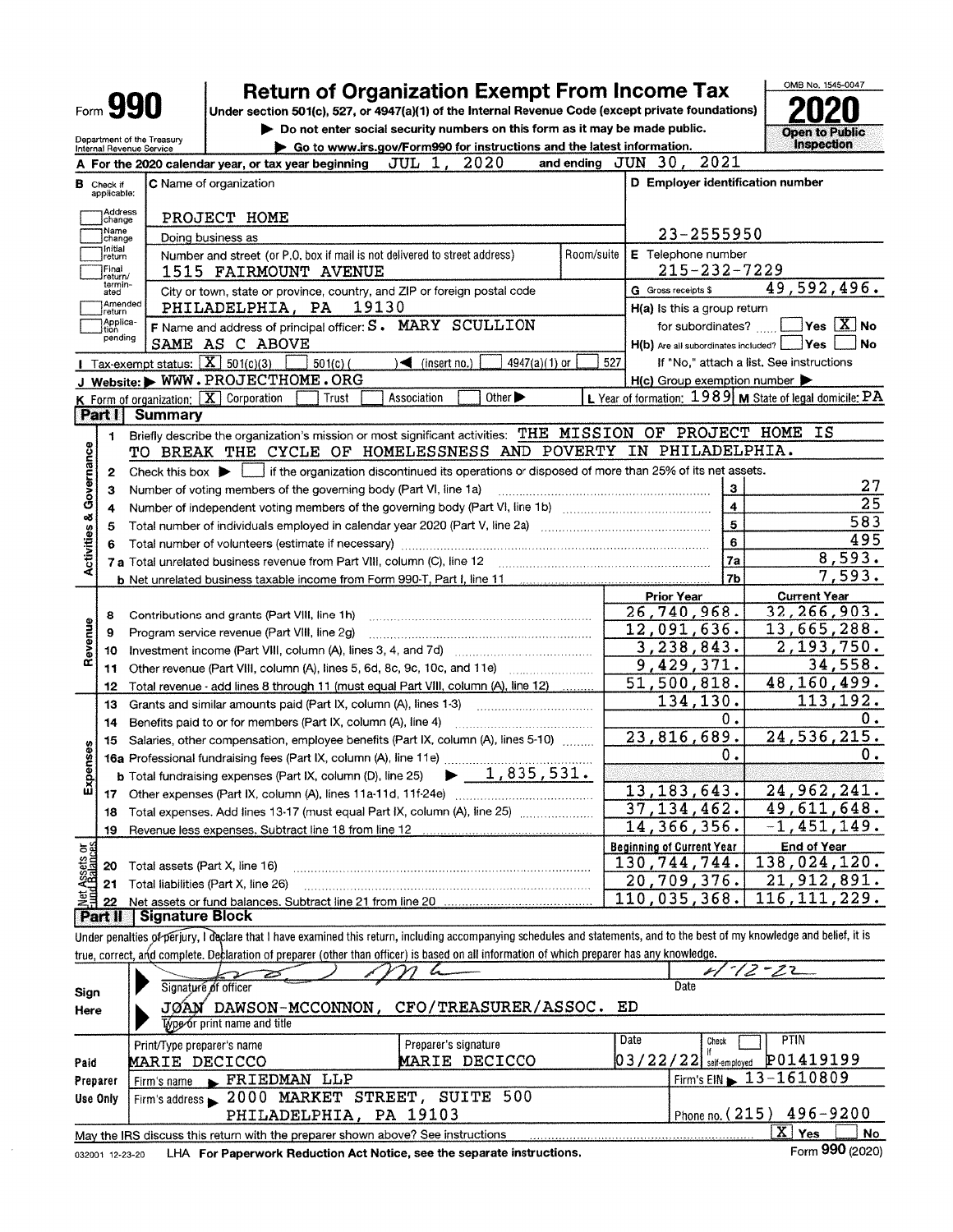|              | PROJECT HOME<br>Form 990 (2020)                                                                                                              | 23-2555950                   | $Page$ 2                |
|--------------|----------------------------------------------------------------------------------------------------------------------------------------------|------------------------------|-------------------------|
|              | <b>Statement of Program Service Accomplishments</b><br>Part III I                                                                            |                              |                         |
|              | Check if Schedule O contains a response or note to any line in this Part III                                                                 |                              | $\overline{\mathbf{x}}$ |
| 1            | Briefly describe the organization's mission:                                                                                                 |                              |                         |
|              | THE MISSION OF THE PROJECT HOME COMMUNITY IS TO EMPOWER ADULTS,                                                                              |                              |                         |
|              | CHILDREN, AND FAMILIES TO BREAK THE CYCLE OF HOMELESSNESS AND POVERTY,                                                                       |                              |                         |
|              | TO ALLEVIATE THE UNDERLYING CAUSES OF POVERTY, AND TO ENABLE ALL OF US                                                                       |                              |                         |
|              | TO ATTAIN OUR FULLEST POTENTIAL AS INDIVIDUALS AND AS MEMBERS OF THE                                                                         |                              |                         |
| $\mathbf{2}$ | Did the organization undertake any significant program services during the year which were not listed on the                                 |                              |                         |
|              | prior Form 990 or 990-EZ?                                                                                                                    | $\sqrt{}$ Yes $\sqrt{X}$ No  |                         |
|              | If "Yes," describe these new services on Schedule O.                                                                                         |                              |                         |
| 3            | Did the organization cease conducting, or make significant changes in how it conducts, any program services?                                 | $\sqrt{}$ Yes $\sqrt{X}$ No  |                         |
|              | If "Yes," describe these changes on Schedule O.                                                                                              |                              |                         |
| 4            | Describe the organization's program service accomplishments for each of its three largest program services, as measured by expenses.         |                              |                         |
|              | Section 501(c)(3) and 501(c)(4) organizations are required to report the amount of grants and allocations to others, the total expenses, and |                              |                         |
|              | revenue, if any, for each program service reported.                                                                                          |                              |                         |
| 4a           | 8,468,020.<br>including grants of \$<br>(Expenses \$<br>(Code:                                                                               | 3,447,425.<br>) (Revenue \$  |                         |
|              | PROPERTY MANAGEMENT SERVICES: PROJECT HOME OWNS AND MANAGES                                                                                  |                              |                         |
|              | APPROXIMATELY 900 UNITS OF SUBSIDIZED HOUSING FOR HOUSEHOLDS THAT WERE                                                                       |                              |                         |
|              | HOMELESS OR AT RISK OF BECOMING HOMELESS. THE PARTNERSHIP WITH SUBSIDY                                                                       |                              |                         |
|              | PROVIDERS SUCH AS THE PHILADELPHIA HOUSING AUTHORITY, AND OFFICE OF                                                                          |                              |                         |
|              |                                                                                                                                              |                              |                         |
|              | HOMELESS SERVICES ENABLES RESIDENTS TO LIVE INDEPENDENTLY OR WITH                                                                            |                              |                         |
|              | ADDITIONAL SUPPORTIVE SERVICES. USING A BLENDED MANAGEMENT APPROACH,                                                                         |                              |                         |
|              | THE PROPERTY MANAGEMENT TEAM WORKS CLOSELY WITH HOUSING AND SUPPORT                                                                          |                              |                         |
|              | SERVICES TO PROVIDE AFFORDABLE HOUSING WITH SPECIALIZED SUPPORTIVE                                                                           |                              |                         |
|              | SERVICES TO MEET THE NEEDS OF THE INDIVIDUAL RESIDENTS.                                                                                      |                              |                         |
|              |                                                                                                                                              |                              |                         |
|              | HOUSING AND SUPPORT SERVICES: PROJECT HOME'S MISSION IS TO END AND<br>PREVENT CHRONIC STREET HOMELESSNESS BY PROVIDING HOUSING, EDUCATION,   |                              |                         |
|              | BEHAVIORAL HEALTH AND MEDICAL SERVICES FOR FORMERLY<br>EMPLOYMENT                                                                            |                              |                         |
|              | HOMELESS INDIVIDUALS AND FAMILIES AS WELL AS OUTREACH EFFORTS FOR                                                                            |                              |                         |
|              | INDIVIDUALS LIVING ON THE STREETS.                                                                                                           |                              |                         |
|              | THE ORGANIZATION HAS DEVELOPED A PROVEN AND EFFECTIVE PROGRAM TO ASSIST                                                                      |                              |                         |
|              | PERSONS IN OVERCOMING CHRONIC HOMELESSNESS.                                                                                                  | THIS "CONTINUUM OF           |                         |
|              | SERVICES"<br>IS CAREFULLY DESIGNED TO DEAL WITH THE COMPLEX ISSUES OF                                                                        |                              |                         |
|              | PERSONS WITH SPECIAL NEEDS INCLUDING BUT NOT LIMITED TO MENTAL ILLNESS                                                                       |                              |                         |
|              | AND ADDICTION. THE SERVICES CONSIST OF STREET OUTREACH; A RANGE OF                                                                           |                              |                         |
|              | SUPPORTIVE HOUSING FROM ENTRY-LEVEL TO PERMANENT, LEASE BASED HOUSING,                                                                       |                              |                         |
|              | COMPREHENSIVE SERVICES INCLUDING HEALTH, BEHAVIORAL HEALTH AND DENTAL                                                                        |                              |                         |
| 4c           | $8,682,534$ $\cdot$ including grants of \$<br>(Expenses \$<br>(Code:                                                                         | 8,008,558.<br>) (Revenue \$  |                         |
|              | HEALTH SERVICES: PROJECT HOME'S HEALTH CARE SERVICES INCREASES ACCESS                                                                        |                              |                         |
|              | TO PEOPLE EXPERIENCING HOMELESSNESS AND POVERTY TO HEALTH CARE AND                                                                           |                              |                         |
|              | OTHER SERVICES.<br>THE STEPHEN KLEIN WELLNESS CENTER OFFERS INTEGRATED<br>$\perp$                                                            |                              |                         |
|              | HEALTH CARE SERVICES, INCLUDING PRIMARY CARE, BEHAVIORAL HEALTH,                                                                             |                              |                         |
|              | SUBSTANCE USE TREATMENT, PRE-NATAL CARE, PHARMACY, AND DENTAL CARE TO                                                                        |                              |                         |
|              | PEOPLE OF ALL AGES IN ADDITION TO WELLNESS PROGRAMS LIKE FITNESS AND                                                                         |                              |                         |
|              |                                                                                                                                              |                              |                         |
|              | NUTRITION CLASSES,<br>SUPPORT GROUPS, A YMCA FITNESS CENTER AND PHYSICAL                                                                     |                              |                         |
|              | THERAPY. MOBILE HEALTH CARE SERVICES BRING HEALTHCARE SERVICES TO                                                                            |                              |                         |
|              | INDIVIDUALS WHO ARE LIVING IN OUR SAFE HAVENS.                                                                                               | 2)<br>PATHWAYS<br>TO HOUSING |                         |
|              | PA, A SISTER AGENCY SERVING CHRONICALLY HOMELESS SINGLE ADULTS,                                                                              |                              |                         |
|              | PROVIDES PROJECT HOME DEDICATED SPACE IN THEIR HEADQUARTERS TO DELIVER                                                                       |                              |                         |
|              | MEDICAL AND BEHAVIORAL HEALTH SERVICES TO THEIR PARTICIPANTS ON A                                                                            |                              |                         |
|              | 4d Other program services (Describe on Schedule O.)                                                                                          |                              |                         |
|              | $109, 364.$ (Revenue \$<br>$6,364,466$ $\cdot$ including grants of \$<br>(Expenses \$                                                        | 1,808,852.                   |                         |
|              | 42,894,992.<br>4e Total program service expenses                                                                                             |                              |                         |
|              |                                                                                                                                              | Form 990 (2020)              |                         |
|              | SEE SCHEDULE O FOR CONTINUATION(S)<br>032002 12-23-20                                                                                        |                              |                         |
|              | 2                                                                                                                                            |                              |                         |
|              | 16320322 769482 88008071001<br>2020.05091 PROJECT HOME                                                                                       |                              | 88008071                |
|              |                                                                                                                                              |                              |                         |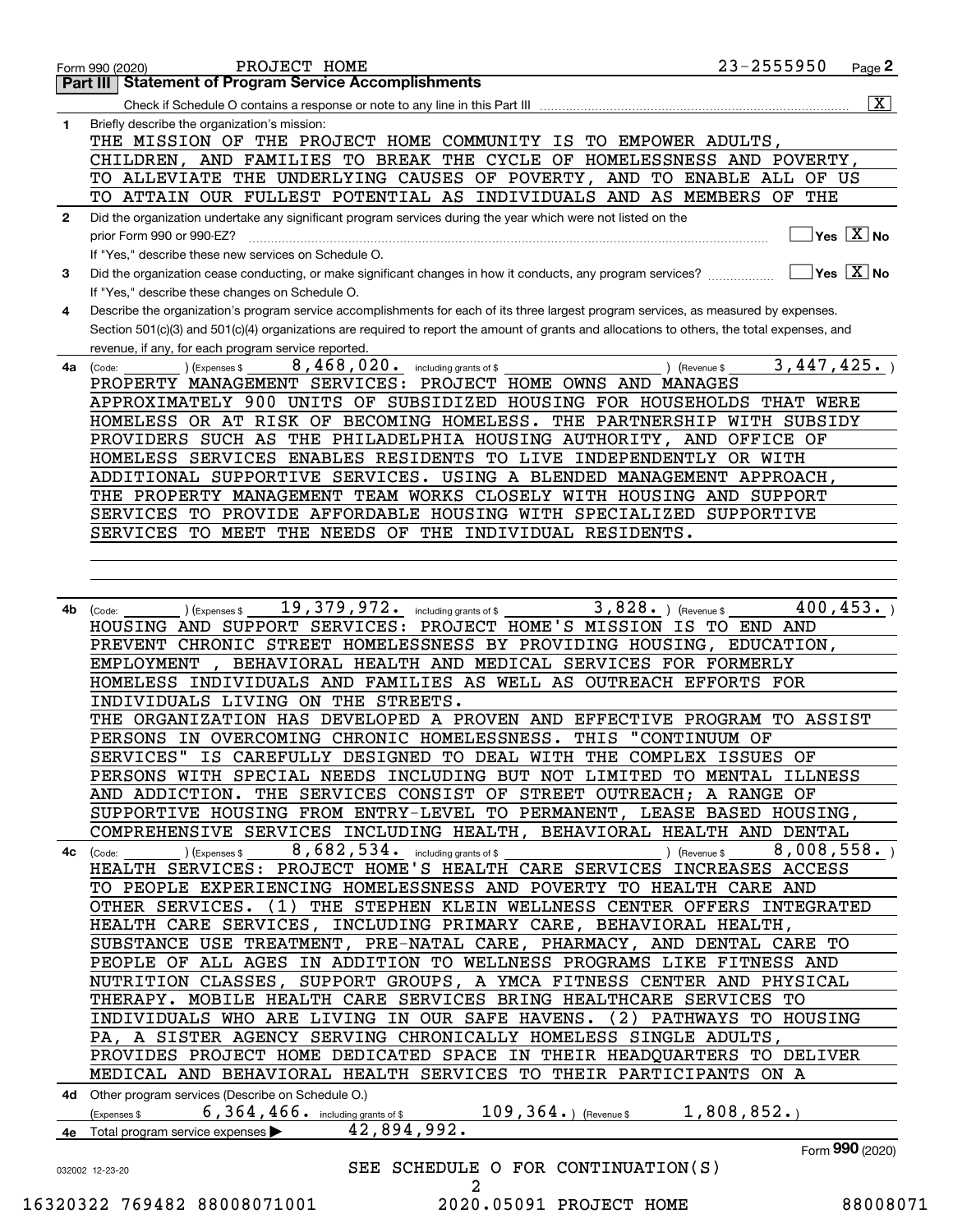| Form 990 (2020) |                                                  | PROJECT | HOME | $-2555950$ | $P$ age $\ddot{\bullet}$ |
|-----------------|--------------------------------------------------|---------|------|------------|--------------------------|
|                 | <b>Part IV   Checklist of Required Schedules</b> |         |      |            |                          |

|     |                                                                                                                                                 |                 | Yes                     | No                    |
|-----|-------------------------------------------------------------------------------------------------------------------------------------------------|-----------------|-------------------------|-----------------------|
| 1   | Is the organization described in section $501(c)(3)$ or $4947(a)(1)$ (other than a private foundation)?                                         |                 |                         |                       |
|     |                                                                                                                                                 | 1.              | X                       |                       |
| 2   |                                                                                                                                                 | $\overline{2}$  | $\overline{\mathbf{x}}$ |                       |
| 3   | Did the organization engage in direct or indirect political campaign activities on behalf of or in opposition to candidates for                 |                 |                         |                       |
|     |                                                                                                                                                 | 3               |                         | x                     |
| 4   | Section 501(c)(3) organizations. Did the organization engage in lobbying activities, or have a section 501(h) election in effect                |                 |                         |                       |
|     |                                                                                                                                                 | 4               | X                       |                       |
| 5   | Is the organization a section 501(c)(4), 501(c)(5), or 501(c)(6) organization that receives membership dues, assessments, or                    |                 |                         |                       |
|     |                                                                                                                                                 | 5               |                         | х                     |
| 6   | Did the organization maintain any donor advised funds or any similar funds or accounts for which donors have the right to                       |                 |                         |                       |
|     | provide advice on the distribution or investment of amounts in such funds or accounts? If "Yes," complete Schedule D, Part I                    | 6               |                         | x                     |
| 7   | Did the organization receive or hold a conservation easement, including easements to preserve open space,                                       |                 |                         |                       |
|     |                                                                                                                                                 | $\overline{7}$  |                         | x                     |
| 8   | Did the organization maintain collections of works of art, historical treasures, or other similar assets? If "Yes," complete                    |                 |                         | x                     |
|     |                                                                                                                                                 | 8               |                         |                       |
| 9   | Did the organization report an amount in Part X, line 21, for escrow or custodial account liability, serve as a custodian for                   |                 |                         |                       |
|     | amounts not listed in Part X; or provide credit counseling, debt management, credit repair, or debt negotiation services?                       |                 |                         | x                     |
|     |                                                                                                                                                 | 9               |                         |                       |
| 10  | Did the organization, directly or through a related organization, hold assets in donor-restricted endowments                                    | 10              | х                       |                       |
|     | If the organization's answer to any of the following questions is "Yes," then complete Schedule D, Parts VI, VII, VIII, IX, or X                |                 |                         |                       |
| 11  |                                                                                                                                                 |                 |                         |                       |
|     | as applicable.<br>a Did the organization report an amount for land, buildings, and equipment in Part X, line 10? If "Yes," complete Schedule D, |                 |                         |                       |
|     |                                                                                                                                                 | 11a             | X                       |                       |
| b   | Did the organization report an amount for investments - other securities in Part X, line 12, that is 5% or more of its total                    |                 |                         |                       |
|     |                                                                                                                                                 | 11b             | Х                       |                       |
| c   | Did the organization report an amount for investments - program related in Part X, line 13, that is 5% or more of its total                     |                 |                         |                       |
|     |                                                                                                                                                 | 11c             |                         | x                     |
|     | d Did the organization report an amount for other assets in Part X, line 15, that is 5% or more of its total assets reported in                 |                 |                         |                       |
|     |                                                                                                                                                 | 11d             | х                       |                       |
|     |                                                                                                                                                 | 11e             | $\mathbf X$             |                       |
| f   | Did the organization's separate or consolidated financial statements for the tax year include a footnote that addresses                         |                 |                         |                       |
|     | the organization's liability for uncertain tax positions under FIN 48 (ASC 740)? If "Yes," complete Schedule D, Part X                          | 11f             | Х                       |                       |
|     | 12a Did the organization obtain separate, independent audited financial statements for the tax year? If "Yes," complete                         |                 |                         |                       |
|     |                                                                                                                                                 | 12a             |                         | x                     |
|     | <b>b</b> Was the organization included in consolidated, independent audited financial statements for the tax year?                              |                 |                         |                       |
|     | If "Yes," and if the organization answered "No" to line 12a, then completing Schedule D, Parts XI and XII is optional                           | 12b             | X                       |                       |
| 13  |                                                                                                                                                 | 13              |                         | X                     |
| 14a | Did the organization maintain an office, employees, or agents outside of the United States?                                                     | 14a             |                         | X                     |
| b   | Did the organization have aggregate revenues or expenses of more than \$10,000 from grantmaking, fundraising, business,                         |                 |                         |                       |
|     | investment, and program service activities outside the United States, or aggregate foreign investments valued at \$100,000                      |                 |                         |                       |
|     |                                                                                                                                                 | 14b             |                         | x                     |
| 15  | Did the organization report on Part IX, column (A), line 3, more than \$5,000 of grants or other assistance to or for any                       |                 |                         |                       |
|     |                                                                                                                                                 | 15              |                         | x                     |
| 16  | Did the organization report on Part IX, column (A), line 3, more than \$5,000 of aggregate grants or other assistance to                        |                 |                         |                       |
|     |                                                                                                                                                 | 16              |                         | x                     |
| 17  | Did the organization report a total of more than \$15,000 of expenses for professional fundraising services on Part IX,                         |                 |                         |                       |
|     |                                                                                                                                                 | 17              |                         | x                     |
| 18  | Did the organization report more than \$15,000 total of fundraising event gross income and contributions on Part VIII, lines                    |                 |                         |                       |
|     |                                                                                                                                                 | 18              | х                       |                       |
| 19  | Did the organization report more than \$15,000 of gross income from gaming activities on Part VIII, line 9a? If "Yes."                          |                 |                         |                       |
|     |                                                                                                                                                 | 19              |                         | X                     |
| 20a |                                                                                                                                                 | 20a             |                         | Χ                     |
| b   | If "Yes" to line 20a, did the organization attach a copy of its audited financial statements to this return?                                    | 20 <sub>b</sub> |                         |                       |
| 21  | Did the organization report more than \$5,000 of grants or other assistance to any domestic organization or                                     |                 |                         |                       |
|     |                                                                                                                                                 | 21              |                         | X.<br>Form 990 (2020) |
|     | 032003 12-23-20                                                                                                                                 |                 |                         |                       |

032003 12-23-20

3 16320322 769482 88008071001 2020.05091 PROJECT HOME 88008071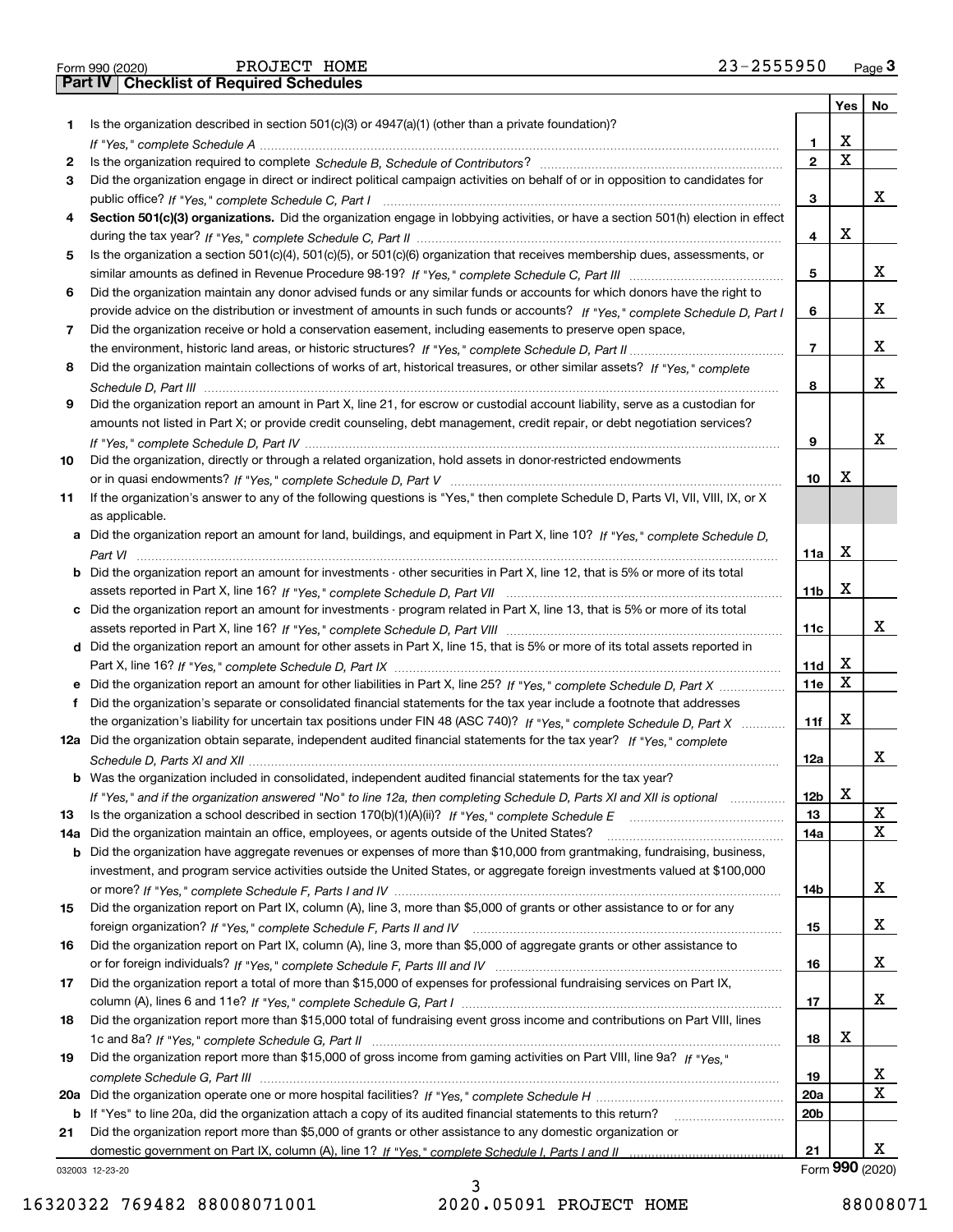|  | Form 990 (2020) |
|--|-----------------|
|  |                 |

*(continued)*

|               |                                                                                                                              |                 | Yes | No              |  |  |  |  |
|---------------|------------------------------------------------------------------------------------------------------------------------------|-----------------|-----|-----------------|--|--|--|--|
| 22            | Did the organization report more than \$5,000 of grants or other assistance to or for domestic individuals on                |                 |     |                 |  |  |  |  |
|               |                                                                                                                              | 22              | x   |                 |  |  |  |  |
| 23            | Did the organization answer "Yes" to Part VII, Section A, line 3, 4, or 5 about compensation of the organization's current   |                 |     |                 |  |  |  |  |
|               | and former officers, directors, trustees, key employees, and highest compensated employees? If "Yes," complete               |                 |     |                 |  |  |  |  |
|               |                                                                                                                              | 23              | х   |                 |  |  |  |  |
|               | 24a Did the organization have a tax-exempt bond issue with an outstanding principal amount of more than \$100,000 as of the  |                 |     |                 |  |  |  |  |
|               | last day of the year, that was issued after December 31, 2002? If "Yes," answer lines 24b through 24d and complete           |                 |     |                 |  |  |  |  |
|               |                                                                                                                              | 24a             |     | x.              |  |  |  |  |
|               | <b>b</b> Did the organization invest any proceeds of tax-exempt bonds beyond a temporary period exception?                   | 24b             |     |                 |  |  |  |  |
|               | c Did the organization maintain an escrow account other than a refunding escrow at any time during the year to defease       |                 |     |                 |  |  |  |  |
|               |                                                                                                                              | 24c             |     |                 |  |  |  |  |
|               |                                                                                                                              | 24d             |     |                 |  |  |  |  |
|               | 25a Section 501(c)(3), 501(c)(4), and 501(c)(29) organizations. Did the organization engage in an excess benefit             |                 |     |                 |  |  |  |  |
|               |                                                                                                                              | 25a             |     | x.              |  |  |  |  |
|               | b Is the organization aware that it engaged in an excess benefit transaction with a disqualified person in a prior year, and |                 |     |                 |  |  |  |  |
|               | that the transaction has not been reported on any of the organization's prior Forms 990 or 990-EZ? If "Yes," complete        |                 |     |                 |  |  |  |  |
|               | Schedule L. Part I                                                                                                           | 25 <sub>b</sub> |     | x               |  |  |  |  |
| 26            | Did the organization report any amount on Part X, line 5 or 22, for receivables from or payables to any current              |                 |     |                 |  |  |  |  |
|               | or former officer, director, trustee, key employee, creator or founder, substantial contributor, or 35%                      |                 |     |                 |  |  |  |  |
|               | controlled entity or family member of any of these persons? If "Yes," complete Schedule L, Part II                           | 26              |     | х               |  |  |  |  |
| 27            | Did the organization provide a grant or other assistance to any current or former officer, director, trustee, key employee,  |                 |     |                 |  |  |  |  |
|               | creator or founder, substantial contributor or employee thereof, a grant selection committee member, or to a 35% controlled  |                 |     |                 |  |  |  |  |
|               | entity (including an employee thereof) or family member of any of these persons? If "Yes," complete Schedule L, Part III     | 27              |     | x               |  |  |  |  |
| 28            | Was the organization a party to a business transaction with one of the following parties (see Schedule L, Part IV            |                 |     |                 |  |  |  |  |
|               | instructions, for applicable filing thresholds, conditions, and exceptions):                                                 |                 |     |                 |  |  |  |  |
|               | a A current or former officer, director, trustee, key employee, creator or founder, or substantial contributor? If           |                 |     |                 |  |  |  |  |
|               |                                                                                                                              |                 |     |                 |  |  |  |  |
|               |                                                                                                                              | 28 <sub>b</sub> |     | х               |  |  |  |  |
|               | c A 35% controlled entity of one or more individuals and/or organizations described in lines 28a or 28b? If                  |                 |     |                 |  |  |  |  |
|               |                                                                                                                              | 28c<br>29       | х   | x               |  |  |  |  |
| 29            | Did the organization receive contributions of art, historical treasures, or other similar assets, or qualified conservation  |                 |     |                 |  |  |  |  |
| 30            |                                                                                                                              | 30              |     | х               |  |  |  |  |
| 31            | Did the organization liquidate, terminate, or dissolve and cease operations? If "Yes," complete Schedule N, Part I           | 31              |     | X               |  |  |  |  |
| 32            | Did the organization sell, exchange, dispose of, or transfer more than 25% of its net assets? If "Yes," complete             |                 |     |                 |  |  |  |  |
|               |                                                                                                                              | 32              |     | x               |  |  |  |  |
| 33            | Did the organization own 100% of an entity disregarded as separate from the organization under Regulations                   |                 |     |                 |  |  |  |  |
|               |                                                                                                                              | 33              |     | x               |  |  |  |  |
| 34            | Was the organization related to any tax-exempt or taxable entity? If "Yes," complete Schedule R, Part II, III, or IV, and    |                 |     |                 |  |  |  |  |
|               |                                                                                                                              | 34              | х   |                 |  |  |  |  |
|               | 35a Did the organization have a controlled entity within the meaning of section 512(b)(13)?                                  | <b>35a</b>      |     | x               |  |  |  |  |
|               | b If "Yes" to line 35a, did the organization receive any payment from or engage in any transaction with a controlled entity  |                 |     |                 |  |  |  |  |
|               |                                                                                                                              | 35b             |     |                 |  |  |  |  |
| 36            | Section 501(c)(3) organizations. Did the organization make any transfers to an exempt non-charitable related organization?   |                 |     |                 |  |  |  |  |
|               |                                                                                                                              | 36              | х   |                 |  |  |  |  |
| 37            | Did the organization conduct more than 5% of its activities through an entity that is not a related organization             |                 |     |                 |  |  |  |  |
|               |                                                                                                                              | 37              |     | x               |  |  |  |  |
| 38            | Did the organization complete Schedule O and provide explanations in Schedule O for Part VI, lines 11b and 19?               |                 |     |                 |  |  |  |  |
|               | Note: All Form 990 filers are required to complete Schedule O                                                                | 38              | х   |                 |  |  |  |  |
| <b>Part V</b> | <b>Statements Regarding Other IRS Filings and Tax Compliance</b>                                                             |                 |     |                 |  |  |  |  |
|               | Check if Schedule O contains a response or note to any line in this Part V                                                   |                 |     |                 |  |  |  |  |
|               |                                                                                                                              |                 | Yes | No              |  |  |  |  |
|               | 61<br>1a                                                                                                                     |                 |     |                 |  |  |  |  |
|               | 0<br><b>b</b> Enter the number of Forms W-2G included in line 1a. Enter -0- if not applicable<br>1b                          |                 |     |                 |  |  |  |  |
|               | c Did the organization comply with backup withholding rules for reportable payments to vendors and reportable gaming         |                 |     |                 |  |  |  |  |
|               | (gambling) winnings to prize winners?                                                                                        | 1c              | х   |                 |  |  |  |  |
|               | 032004 12-23-20                                                                                                              |                 |     | Form 990 (2020) |  |  |  |  |

4 16320322 769482 88008071001 2020.05091 PROJECT HOME 88008071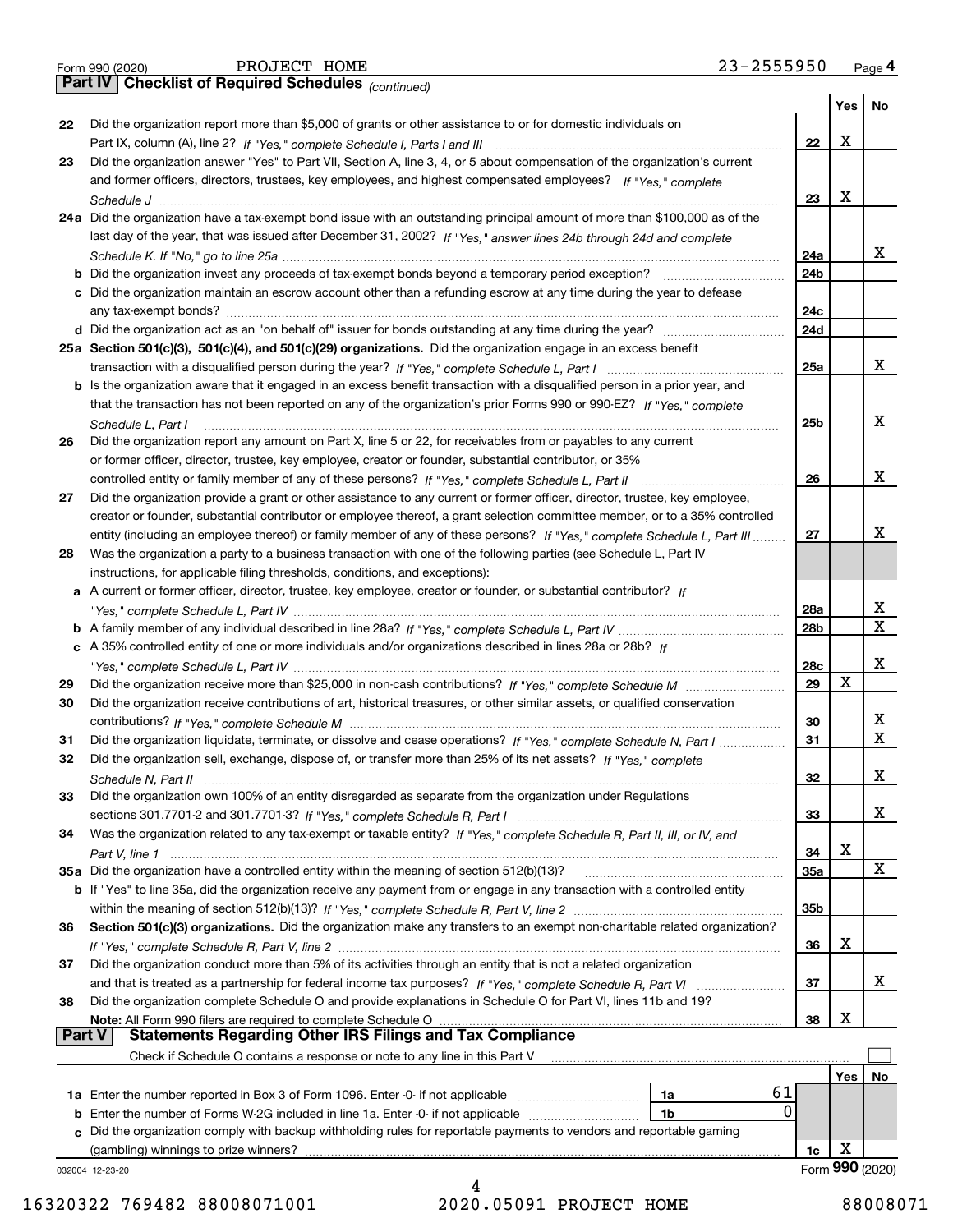|        | $23 - 2555950$<br>PROJECT HOME<br>Form 990 (2020)<br>Statements Regarding Other IRS Filings and Tax Compliance (continued)                                                                                                          |                      |     | Page 5 |  |  |  |  |  |
|--------|-------------------------------------------------------------------------------------------------------------------------------------------------------------------------------------------------------------------------------------|----------------------|-----|--------|--|--|--|--|--|
| Part V |                                                                                                                                                                                                                                     |                      |     |        |  |  |  |  |  |
|        |                                                                                                                                                                                                                                     |                      | Yes | No     |  |  |  |  |  |
|        | 2a Enter the number of employees reported on Form W-3, Transmittal of Wage and Tax Statements,<br>583                                                                                                                               |                      |     |        |  |  |  |  |  |
|        | filed for the calendar year ending with or within the year covered by this return [11] [11] filed for the calendar year ending with or within the year covered by this return<br>2a                                                 |                      | х   |        |  |  |  |  |  |
|        | <b>b</b> If at least one is reported on line 2a, did the organization file all required federal employment tax returns?                                                                                                             | 2 <sub>b</sub>       |     |        |  |  |  |  |  |
|        | <b>Note:</b> If the sum of lines 1a and 2a is greater than 250, you may be required to $e$ -file (see instructions) <i>manimummmmmm</i>                                                                                             |                      | х   |        |  |  |  |  |  |
|        | 3a Did the organization have unrelated business gross income of \$1,000 or more during the year?                                                                                                                                    | 3a<br>3 <sub>b</sub> | х   |        |  |  |  |  |  |
|        | <b>b</b> If "Yes," has it filed a Form 990-T for this year? If "No" to line 3b, provide an explanation on Schedule O                                                                                                                |                      |     |        |  |  |  |  |  |
|        | 4a At any time during the calendar year, did the organization have an interest in, or a signature or other authority over, a                                                                                                        | 4a                   |     | x      |  |  |  |  |  |
|        | <b>b</b> If "Yes," enter the name of the foreign country $\blacktriangleright$                                                                                                                                                      |                      |     |        |  |  |  |  |  |
|        | See instructions for filing requirements for FinCEN Form 114, Report of Foreign Bank and Financial Accounts (FBAR).                                                                                                                 |                      |     |        |  |  |  |  |  |
|        | 5a Was the organization a party to a prohibited tax shelter transaction at any time during the tax year?                                                                                                                            | 5a                   |     | х      |  |  |  |  |  |
|        |                                                                                                                                                                                                                                     | 5 <sub>b</sub>       |     | X      |  |  |  |  |  |
|        |                                                                                                                                                                                                                                     | 5 <sub>c</sub>       |     |        |  |  |  |  |  |
|        | 6a Does the organization have annual gross receipts that are normally greater than \$100,000, and did the organization solicit                                                                                                      |                      |     |        |  |  |  |  |  |
|        | any contributions that were not tax deductible as charitable contributions?                                                                                                                                                         | 6a                   |     | x      |  |  |  |  |  |
|        | <b>b</b> If "Yes," did the organization include with every solicitation an express statement that such contributions or gifts                                                                                                       |                      |     |        |  |  |  |  |  |
|        | were not tax deductible?                                                                                                                                                                                                            | 6b                   |     |        |  |  |  |  |  |
| 7      | Organizations that may receive deductible contributions under section 170(c).                                                                                                                                                       |                      |     |        |  |  |  |  |  |
|        | a Did the organization receive a payment in excess of \$75 made partly as a contribution and partly for goods and services provided to the payor?                                                                                   | 7a                   | х   |        |  |  |  |  |  |
|        | <b>b</b> If "Yes," did the organization notify the donor of the value of the goods or services provided?                                                                                                                            | 7b                   | х   |        |  |  |  |  |  |
|        | c Did the organization sell, exchange, or otherwise dispose of tangible personal property for which it was required                                                                                                                 |                      |     |        |  |  |  |  |  |
|        | to file Form 8282?                                                                                                                                                                                                                  | 7c                   |     | х      |  |  |  |  |  |
|        | 7d<br>d If "Yes," indicate the number of Forms 8282 filed during the year                                                                                                                                                           |                      |     |        |  |  |  |  |  |
| е      | Did the organization receive any funds, directly or indirectly, to pay premiums on a personal benefit contract?<br>and a construction of the construction of the construction of the construction of the construction of the constr |                      |     |        |  |  |  |  |  |
| f      | Did the organization, during the year, pay premiums, directly or indirectly, on a personal benefit contract?                                                                                                                        | 7f                   |     | X      |  |  |  |  |  |
| g      | If the organization received a contribution of qualified intellectual property, did the organization file Form 8899 as required?                                                                                                    | 7g                   |     |        |  |  |  |  |  |
|        | h If the organization received a contribution of cars, boats, airplanes, or other vehicles, did the organization file a Form 1098-C?                                                                                                | 7h                   |     |        |  |  |  |  |  |
| 8      | Sponsoring organizations maintaining donor advised funds. Did a donor advised fund maintained by the                                                                                                                                |                      |     |        |  |  |  |  |  |
|        | sponsoring organization have excess business holdings at any time during the year?                                                                                                                                                  | 8                    |     |        |  |  |  |  |  |
| 9      | Sponsoring organizations maintaining donor advised funds.                                                                                                                                                                           |                      |     |        |  |  |  |  |  |
| a      | Did the sponsoring organization make any taxable distributions under section 4966?                                                                                                                                                  | 9а                   |     |        |  |  |  |  |  |
|        | <b>b</b> Did the sponsoring organization make a distribution to a donor, donor advisor, or related person?                                                                                                                          | 9b                   |     |        |  |  |  |  |  |
| 10     | Section 501(c)(7) organizations. Enter:                                                                                                                                                                                             |                      |     |        |  |  |  |  |  |
|        | 10a                                                                                                                                                                                                                                 |                      |     |        |  |  |  |  |  |
|        | b Gross receipts, included on Form 990, Part VIII, line 12, for public use of club facilities<br>10 <sub>b</sub>                                                                                                                    |                      |     |        |  |  |  |  |  |
| 11     | Section 501(c)(12) organizations. Enter:                                                                                                                                                                                            |                      |     |        |  |  |  |  |  |
| а      | 11a                                                                                                                                                                                                                                 |                      |     |        |  |  |  |  |  |
|        | <b>b</b> Gross income from other sources (Do not net amounts due or paid to other sources against                                                                                                                                   |                      |     |        |  |  |  |  |  |
|        | 11b                                                                                                                                                                                                                                 |                      |     |        |  |  |  |  |  |
|        | 12a Section 4947(a)(1) non-exempt charitable trusts. Is the organization filing Form 990 in lieu of Form 1041?                                                                                                                      | 12a                  |     |        |  |  |  |  |  |
|        | <b>b</b> If "Yes," enter the amount of tax-exempt interest received or accrued during the year<br>12b                                                                                                                               |                      |     |        |  |  |  |  |  |
| 13     | Section 501(c)(29) qualified nonprofit health insurance issuers.                                                                                                                                                                    |                      |     |        |  |  |  |  |  |
|        |                                                                                                                                                                                                                                     | <b>13a</b>           |     |        |  |  |  |  |  |
|        | Note: See the instructions for additional information the organization must report on Schedule O.                                                                                                                                   |                      |     |        |  |  |  |  |  |
|        | <b>b</b> Enter the amount of reserves the organization is required to maintain by the states in which the                                                                                                                           |                      |     |        |  |  |  |  |  |
|        | 13b                                                                                                                                                                                                                                 |                      |     |        |  |  |  |  |  |
|        | 13с                                                                                                                                                                                                                                 |                      |     |        |  |  |  |  |  |
| 14a    | Did the organization receive any payments for indoor tanning services during the tax year?                                                                                                                                          | 14a                  |     | х      |  |  |  |  |  |
|        |                                                                                                                                                                                                                                     | 14b                  |     |        |  |  |  |  |  |
| 15     | Is the organization subject to the section 4960 tax on payment(s) of more than \$1,000,000 in remuneration or                                                                                                                       |                      |     | х      |  |  |  |  |  |
|        |                                                                                                                                                                                                                                     | 15                   |     |        |  |  |  |  |  |
| 16     | If "Yes," see instructions and file Form 4720, Schedule N.<br>Is the organization an educational institution subject to the section 4968 excise tax on net investment income?                                                       | 16                   |     | х      |  |  |  |  |  |
|        | .<br>If "Yes," complete Form 4720, Schedule O.                                                                                                                                                                                      |                      |     |        |  |  |  |  |  |
|        |                                                                                                                                                                                                                                     |                      |     |        |  |  |  |  |  |

Form (2020) **990**

032005 12-23-20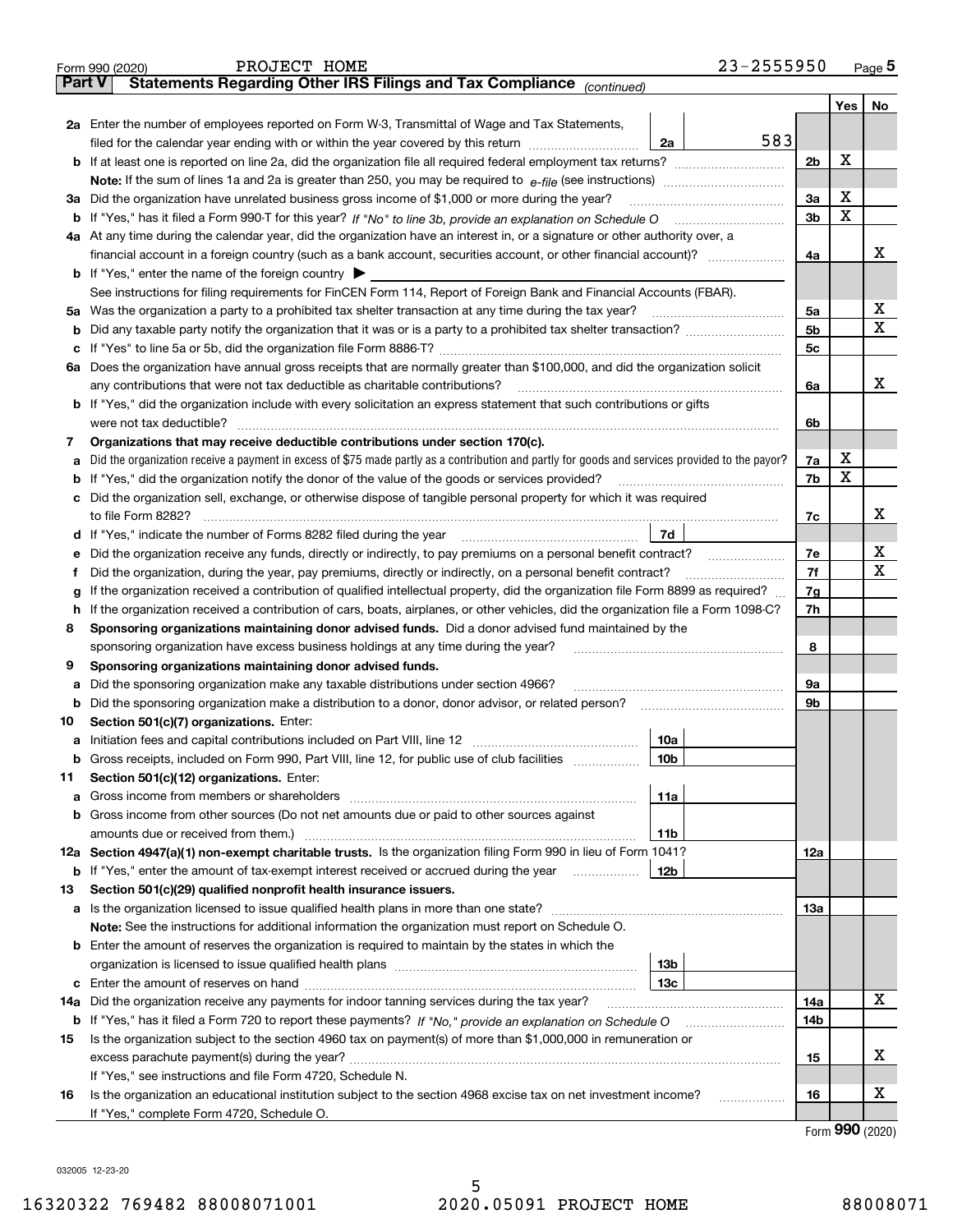|    | Governance, Management, and Disclosure For each "Yes" response to lines 2 through 7b below, and for a "No" response<br>Part VI<br>to line 8a, 8b, or 10b below, describe the circumstances, processes, or changes on Schedule O. See instructions.                                                                                                                                                                                                                                                |    |    |                 |                 |                          |
|----|---------------------------------------------------------------------------------------------------------------------------------------------------------------------------------------------------------------------------------------------------------------------------------------------------------------------------------------------------------------------------------------------------------------------------------------------------------------------------------------------------|----|----|-----------------|-----------------|--------------------------|
|    |                                                                                                                                                                                                                                                                                                                                                                                                                                                                                                   |    |    |                 |                 | $\boxed{\textbf{X}}$     |
|    | <b>Section A. Governing Body and Management</b>                                                                                                                                                                                                                                                                                                                                                                                                                                                   |    |    |                 |                 |                          |
|    |                                                                                                                                                                                                                                                                                                                                                                                                                                                                                                   |    |    |                 | Yes             | No                       |
|    | <b>1a</b> Enter the number of voting members of the governing body at the end of the tax year <i>manumum</i>                                                                                                                                                                                                                                                                                                                                                                                      | 1a | 27 |                 |                 |                          |
|    | If there are material differences in voting rights among members of the governing body, or if the governing                                                                                                                                                                                                                                                                                                                                                                                       |    |    |                 |                 |                          |
|    | body delegated broad authority to an executive committee or similar committee, explain on Schedule O.                                                                                                                                                                                                                                                                                                                                                                                             |    |    |                 |                 |                          |
|    | Enter the number of voting members included on line 1a, above, who are independent                                                                                                                                                                                                                                                                                                                                                                                                                | 1b | 25 |                 |                 |                          |
| 2  | Did any officer, director, trustee, or key employee have a family relationship or a business relationship with any other                                                                                                                                                                                                                                                                                                                                                                          |    |    |                 |                 |                          |
|    | officer, director, trustee, or key employee?                                                                                                                                                                                                                                                                                                                                                                                                                                                      |    |    | $\mathbf{2}$    |                 | x                        |
| 3  | Did the organization delegate control over management duties customarily performed by or under the direct supervision                                                                                                                                                                                                                                                                                                                                                                             |    |    |                 |                 |                          |
|    |                                                                                                                                                                                                                                                                                                                                                                                                                                                                                                   |    |    | 3               |                 | $\underline{\mathbf{X}}$ |
| 4  | Did the organization make any significant changes to its governing documents since the prior Form 990 was filed?                                                                                                                                                                                                                                                                                                                                                                                  |    |    | 4               |                 | $\overline{\mathtt{x}}$  |
| 5  |                                                                                                                                                                                                                                                                                                                                                                                                                                                                                                   |    |    | 5               |                 | $\mathbf{x}$             |
| 6  | Did the organization have members or stockholders?<br>$\begin{minipage}{0.5\textwidth} \begin{tabular}{ l l l } \hline \multicolumn{1}{ l l l } \hline \multicolumn{1}{ l l } \multicolumn{1}{ l } \multicolumn{1}{ l } \multicolumn{1}{ l } \multicolumn{1}{ l } \multicolumn{1}{ l } \multicolumn{1}{ l } \multicolumn{1}{ l } \multicolumn{1}{ l } \multicolumn{1}{ l } \multicolumn{1}{ l } \multicolumn{1}{ l } \multicolumn{1}{ l } \multicolumn{1}{ l } \multicolumn{1}{ l } \multicolumn$ |    |    | 6               |                 | X                        |
| 7a | Did the organization have members, stockholders, or other persons who had the power to elect or appoint one or                                                                                                                                                                                                                                                                                                                                                                                    |    |    |                 |                 |                          |
|    | more members of the governing body?                                                                                                                                                                                                                                                                                                                                                                                                                                                               |    |    | 7a              |                 | X                        |
|    | <b>b</b> Are any governance decisions of the organization reserved to (or subject to approval by) members, stockholders, or                                                                                                                                                                                                                                                                                                                                                                       |    |    |                 |                 |                          |
|    | persons other than the governing body?                                                                                                                                                                                                                                                                                                                                                                                                                                                            |    |    | 7b              |                 | х                        |
| 8  | Did the organization contemporaneously document the meetings held or written actions undertaken during the year by the following:                                                                                                                                                                                                                                                                                                                                                                 |    |    |                 |                 |                          |
| а  |                                                                                                                                                                                                                                                                                                                                                                                                                                                                                                   |    |    | 8a              | х               |                          |
| b  |                                                                                                                                                                                                                                                                                                                                                                                                                                                                                                   |    |    | 8b              | X               |                          |
| 9  | Is there any officer, director, trustee, or key employee listed in Part VII, Section A, who cannot be reached at the                                                                                                                                                                                                                                                                                                                                                                              |    |    |                 |                 |                          |
|    |                                                                                                                                                                                                                                                                                                                                                                                                                                                                                                   |    |    | 9               |                 | X                        |
|    | Section B. Policies (This Section B requests information about policies not required by the Internal Revenue Code.)                                                                                                                                                                                                                                                                                                                                                                               |    |    |                 |                 |                          |
|    |                                                                                                                                                                                                                                                                                                                                                                                                                                                                                                   |    |    |                 | Yes             | No                       |
|    |                                                                                                                                                                                                                                                                                                                                                                                                                                                                                                   |    |    | 10a             |                 | X                        |
|    | b If "Yes," did the organization have written policies and procedures governing the activities of such chapters, affiliates,                                                                                                                                                                                                                                                                                                                                                                      |    |    |                 |                 |                          |
|    | and branches to ensure their operations are consistent with the organization's exempt purposes?                                                                                                                                                                                                                                                                                                                                                                                                   |    |    | 10 <sub>b</sub> |                 |                          |
|    | 11a Has the organization provided a complete copy of this Form 990 to all members of its governing body before filing the form?                                                                                                                                                                                                                                                                                                                                                                   |    |    | 11a             | х               |                          |
|    | <b>b</b> Describe in Schedule O the process, if any, used by the organization to review this Form 990.                                                                                                                                                                                                                                                                                                                                                                                            |    |    |                 |                 |                          |
|    |                                                                                                                                                                                                                                                                                                                                                                                                                                                                                                   |    |    | 12a             | Х               |                          |
| b  | Were officers, directors, or trustees, and key employees required to disclose annually interests that could give rise to conflicts?                                                                                                                                                                                                                                                                                                                                                               |    |    | 12 <sub>b</sub> | х               |                          |
| с  | Did the organization regularly and consistently monitor and enforce compliance with the policy? If "Yes," describe                                                                                                                                                                                                                                                                                                                                                                                |    |    |                 |                 |                          |
|    | in Schedule O how this was done manufactured and contain an according to the way to be a set of the state of t                                                                                                                                                                                                                                                                                                                                                                                    |    |    | 12c             | х               |                          |
| 13 | Did the organization have a written whistleblower policy?                                                                                                                                                                                                                                                                                                                                                                                                                                         |    |    | 13              | х               |                          |
| 14 |                                                                                                                                                                                                                                                                                                                                                                                                                                                                                                   |    |    | 14              | X               |                          |
| 15 | Did the process for determining compensation of the following persons include a review and approval by independent                                                                                                                                                                                                                                                                                                                                                                                |    |    |                 |                 |                          |
|    | persons, comparability data, and contemporaneous substantiation of the deliberation and decision?                                                                                                                                                                                                                                                                                                                                                                                                 |    |    |                 |                 |                          |
| а  | The organization's CEO, Executive Director, or top management official manufactured content content of the organization's CEO, Executive Director, or top management official                                                                                                                                                                                                                                                                                                                     |    |    | <b>15a</b>      | х               |                          |
| b  |                                                                                                                                                                                                                                                                                                                                                                                                                                                                                                   |    |    | 15b             | X               |                          |
|    | If "Yes" to line 15a or 15b, describe the process in Schedule O (see instructions).                                                                                                                                                                                                                                                                                                                                                                                                               |    |    |                 |                 |                          |
|    | 16a Did the organization invest in, contribute assets to, or participate in a joint venture or similar arrangement with a                                                                                                                                                                                                                                                                                                                                                                         |    |    |                 |                 |                          |
|    | taxable entity during the year?                                                                                                                                                                                                                                                                                                                                                                                                                                                                   |    |    | 16a             |                 | х                        |
|    | b If "Yes," did the organization follow a written policy or procedure requiring the organization to evaluate its participation                                                                                                                                                                                                                                                                                                                                                                    |    |    |                 |                 |                          |
|    | in joint venture arrangements under applicable federal tax law, and take steps to safeguard the organization's                                                                                                                                                                                                                                                                                                                                                                                    |    |    |                 |                 |                          |
|    |                                                                                                                                                                                                                                                                                                                                                                                                                                                                                                   |    |    | 16b             |                 |                          |
|    | <b>Section C. Disclosure</b>                                                                                                                                                                                                                                                                                                                                                                                                                                                                      |    |    |                 |                 |                          |
| 17 | List the states with which a copy of this Form 990 is required to be filed $\blacktriangleright$ PA, FL, NJ, NY                                                                                                                                                                                                                                                                                                                                                                                   |    |    |                 |                 |                          |
| 18 | Section 6104 requires an organization to make its Forms 1023 (1024 or 1024-A, if applicable), 990, and 990-T (Section 501(c)(3)s only) available                                                                                                                                                                                                                                                                                                                                                  |    |    |                 |                 |                          |
|    | for public inspection. Indicate how you made these available. Check all that apply.                                                                                                                                                                                                                                                                                                                                                                                                               |    |    |                 |                 |                          |
|    | $ X $ Own website<br>$X$ Upon request<br>Another's website<br>Other (explain on Schedule O)                                                                                                                                                                                                                                                                                                                                                                                                       |    |    |                 |                 |                          |
| 19 | Describe on Schedule O whether (and if so, how) the organization made its governing documents, conflict of interest policy, and financial                                                                                                                                                                                                                                                                                                                                                         |    |    |                 |                 |                          |
|    | statements available to the public during the tax year.                                                                                                                                                                                                                                                                                                                                                                                                                                           |    |    |                 |                 |                          |
|    | State the name, address, and telephone number of the person who possesses the organization's books and records                                                                                                                                                                                                                                                                                                                                                                                    |    |    |                 |                 |                          |
| 20 |                                                                                                                                                                                                                                                                                                                                                                                                                                                                                                   |    |    |                 |                 |                          |
|    | MARIANNE SCHUSTER, CONTROLLER - (215)232-7272                                                                                                                                                                                                                                                                                                                                                                                                                                                     |    |    |                 |                 |                          |
|    | 19130<br>1415 FAIRMOUNT AVE. 2ND FLOOR, PHILADELPHIA, PA                                                                                                                                                                                                                                                                                                                                                                                                                                          |    |    |                 |                 |                          |
|    | 032006 12-23-20                                                                                                                                                                                                                                                                                                                                                                                                                                                                                   |    |    |                 | Form 990 (2020) |                          |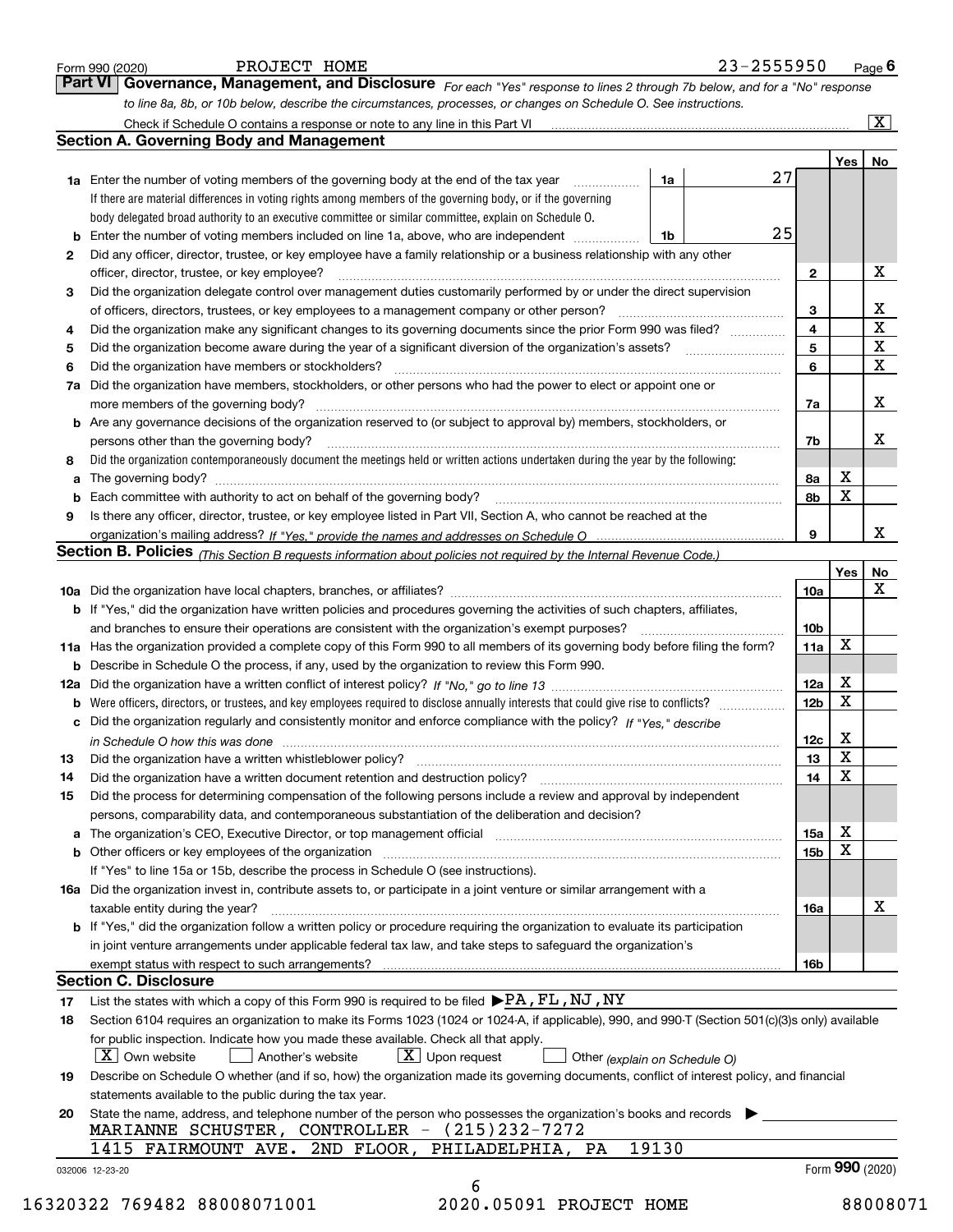$\mathcal{L}^{\text{max}}$ 

| orm 990 (2020) <sup>.</sup> | PROJECT HOME                                  |                                                                                            | 23-2555950 | Page <i>I</i> |
|-----------------------------|-----------------------------------------------|--------------------------------------------------------------------------------------------|------------|---------------|
|                             |                                               | Part VII Compensation of Officers, Directors, Trustees, Key Employees, Highest Compensated |            |               |
|                             | <b>Employees, and Independent Contractors</b> |                                                                                            |            |               |

Check if Schedule O contains a response or note to any line in this Part VII

**Section A. Officers, Directors, Trustees, Key Employees, and Highest Compensated Employees**

**1a**  Complete this table for all persons required to be listed. Report compensation for the calendar year ending with or within the organization's tax year. **•** List all of the organization's current officers, directors, trustees (whether individuals or organizations), regardless of amount of compensation.

Enter -0- in columns (D), (E), and (F) if no compensation was paid.

 $\bullet$  List all of the organization's  $\,$ current key employees, if any. See instructions for definition of "key employee."

**•** List the organization's five current highest compensated employees (other than an officer, director, trustee, or key employee) who received reportable compensation (Box 5 of Form W-2 and/or Box 7 of Form 1099-MISC) of more than \$100,000 from the organization and any related organizations.

**•** List all of the organization's former officers, key employees, and highest compensated employees who received more than \$100,000 of reportable compensation from the organization and any related organizations.

**former directors or trustees**  ¥ List all of the organization's that received, in the capacity as a former director or trustee of the organization, more than \$10,000 of reportable compensation from the organization and any related organizations.

See instructions for the order in which to list the persons above.

Check this box if neither the organization nor any related organization compensated any current officer, director, or trustee.  $\mathcal{L}^{\text{max}}$ 

| (A)                              | (B)                      |                                         |                                                                  |         | (C)          |                                  |        | (D)             | (E)             | (F)                         |
|----------------------------------|--------------------------|-----------------------------------------|------------------------------------------------------------------|---------|--------------|----------------------------------|--------|-----------------|-----------------|-----------------------------|
| Name and title                   | Average                  | Position<br>(do not check more than one |                                                                  |         |              |                                  |        | Reportable      | Reportable      | Estimated                   |
|                                  | hours per                |                                         | box, unless person is both an<br>officer and a director/trustee) |         |              |                                  |        | compensation    | compensation    | amount of                   |
|                                  | week                     |                                         |                                                                  |         |              |                                  |        | from            | from related    | other                       |
|                                  | (list any                |                                         |                                                                  |         |              |                                  |        | the             | organizations   | compensation                |
|                                  | hours for                |                                         |                                                                  |         |              |                                  |        | organization    | (W-2/1099-MISC) | from the                    |
|                                  | related<br>organizations |                                         |                                                                  |         |              |                                  |        | (W-2/1099-MISC) |                 | organization<br>and related |
|                                  | below                    |                                         |                                                                  |         |              |                                  |        |                 |                 | organizations               |
|                                  | line)                    | Individual trustee or director          | Institutional trustee                                            | Officer | Key employee | Highest compensated<br> employee | Former |                 |                 |                             |
| JOAN DAWSON-MCCONNON, CPA<br>(1) | 40.00                    |                                         |                                                                  |         |              |                                  |        |                 |                 |                             |
| CFO/TREASURER/ASSOC. EXEC.       |                          | X                                       |                                                                  | X       |              |                                  |        | 287,534.        | $\mathbf 0$ .   | 75,910.                     |
| S. MARY SCULLION, RSM<br>(2)     | 40.00                    |                                         |                                                                  |         |              |                                  |        |                 |                 |                             |
| PRESIDENT/EXECUTIVE DIRECT       |                          | X                                       |                                                                  | X       |              |                                  |        | 132,114.        | $\mathbf 0$ .   | 56,919.                     |
| DEBORAH FRETZ<br>(3)             | 1.00                     |                                         |                                                                  |         |              |                                  |        |                 |                 |                             |
| CHAIRPERSON                      |                          | X                                       |                                                                  | X       |              |                                  |        | 0.              | $\mathbf 0$ .   | 0.                          |
| ESTELLE RICHMAN<br>(4)           | 1.00                     |                                         |                                                                  |         |              |                                  |        |                 |                 |                             |
| VICE CHAIRPERSON                 |                          | X                                       |                                                                  | X       |              |                                  |        | 0.              | $\mathbf 0$ .   | 0.                          |
| ALMEDA SMITH<br>(5)              | 1.00                     |                                         |                                                                  |         |              |                                  |        |                 |                 |                             |
| BOARD MEMBER (RETIRED 09/20)     |                          | X                                       |                                                                  |         |              |                                  |        | 0.              | $\mathbf 0$ .   | 0.                          |
| AMY RILEY<br>(6)                 | 1.00                     |                                         |                                                                  |         |              |                                  |        |                 |                 |                             |
| <b>BOARD MEMBER</b>              |                          | X                                       |                                                                  |         |              |                                  |        | 0.              | $\mathbf 0$ .   | 0.                          |
| BRIDGET JACOBS<br>(7)            | 1.00                     |                                         |                                                                  |         |              |                                  |        |                 |                 |                             |
| BOARD MEMBER                     |                          | $\mathbf X$                             |                                                                  |         |              |                                  |        | 0.              | $\mathbf 0$ .   | 0.                          |
| CAITLIN FERRY<br>(8)             | 1.00                     |                                         |                                                                  |         |              |                                  |        |                 |                 |                             |
| BOARD MEMBER                     |                          | $\mathbf X$                             |                                                                  |         |              |                                  |        | 0.              | $\mathbf 0$ .   | $0_{.}$                     |
| CLAIRE REICHLIN<br>(9)           | 1.00                     |                                         |                                                                  |         |              |                                  |        |                 |                 |                             |
| BOARD MEMBER (RETIRED 12/20)     |                          | X                                       |                                                                  |         |              |                                  |        | 0.              | $\mathbf 0$ .   | $\mathbf 0$ .               |
| (10) DAINETTE MINTZ              | 1.00                     |                                         |                                                                  |         |              |                                  |        |                 |                 |                             |
| BOARD MEMBER                     |                          | $\mathbf X$                             |                                                                  |         |              |                                  |        | 0.              | $\mathbf 0$ .   | 0.                          |
| (11) DOROTHY BINSWANGER          | 1.00                     |                                         |                                                                  |         |              |                                  |        |                 |                 |                             |
| BOARD MEMBER (RETIRED 12/20)     |                          | X                                       |                                                                  |         |              |                                  |        | 0.              | $\mathbf 0$ .   | 0.                          |
| (12) GUS GRAY                    | 1.00                     |                                         |                                                                  |         |              |                                  |        |                 |                 |                             |
| BOARD MEMBER                     |                          | X                                       |                                                                  |         |              |                                  |        | 0.              | $\mathbf 0$ .   | 0.                          |
| (13) HENRY HOCKEIMER             | 1.00                     |                                         |                                                                  |         |              |                                  |        |                 |                 |                             |
| <b>BOARD MEMBER</b>              |                          | X                                       |                                                                  |         |              |                                  |        | 0.              | $\mathbf 0$ .   | 0.                          |
| (14) JEFF COOK                   | 1.00                     |                                         |                                                                  |         |              |                                  |        |                 |                 |                             |
| BOARD MEMBER                     |                          | X                                       |                                                                  |         |              |                                  |        | 0.              | 0.              | 0.                          |
| (15) JIM SMITH                   | 1.00                     |                                         |                                                                  |         |              |                                  |        |                 |                 |                             |
| <b>BOARD MEMBER</b>              |                          | X                                       |                                                                  |         |              |                                  |        | 0.              | $\mathbf 0$ .   | 0.                          |
| (16) JOANNE BERWIND              | 1.00                     |                                         |                                                                  |         |              |                                  |        |                 |                 |                             |
| BOARD MEMBER                     |                          | x                                       |                                                                  |         |              |                                  |        | 0.              | $\mathbf 0$ .   | 0.                          |
| (17) JOHN CONNORS                | 1.00                     |                                         |                                                                  |         |              |                                  |        |                 |                 |                             |
| BOARD MEMBER (RETIRED 12/20)     |                          | x                                       |                                                                  |         |              |                                  |        | 0.              | $\mathbf 0$ .   | 0.                          |
| 032007 12-23-20                  |                          |                                         |                                                                  |         |              |                                  |        |                 |                 | Form 990 (2020)             |

032007 12-23-20

16320322 769482 88008071001 2020.05091 PROJECT HOME 88008071

7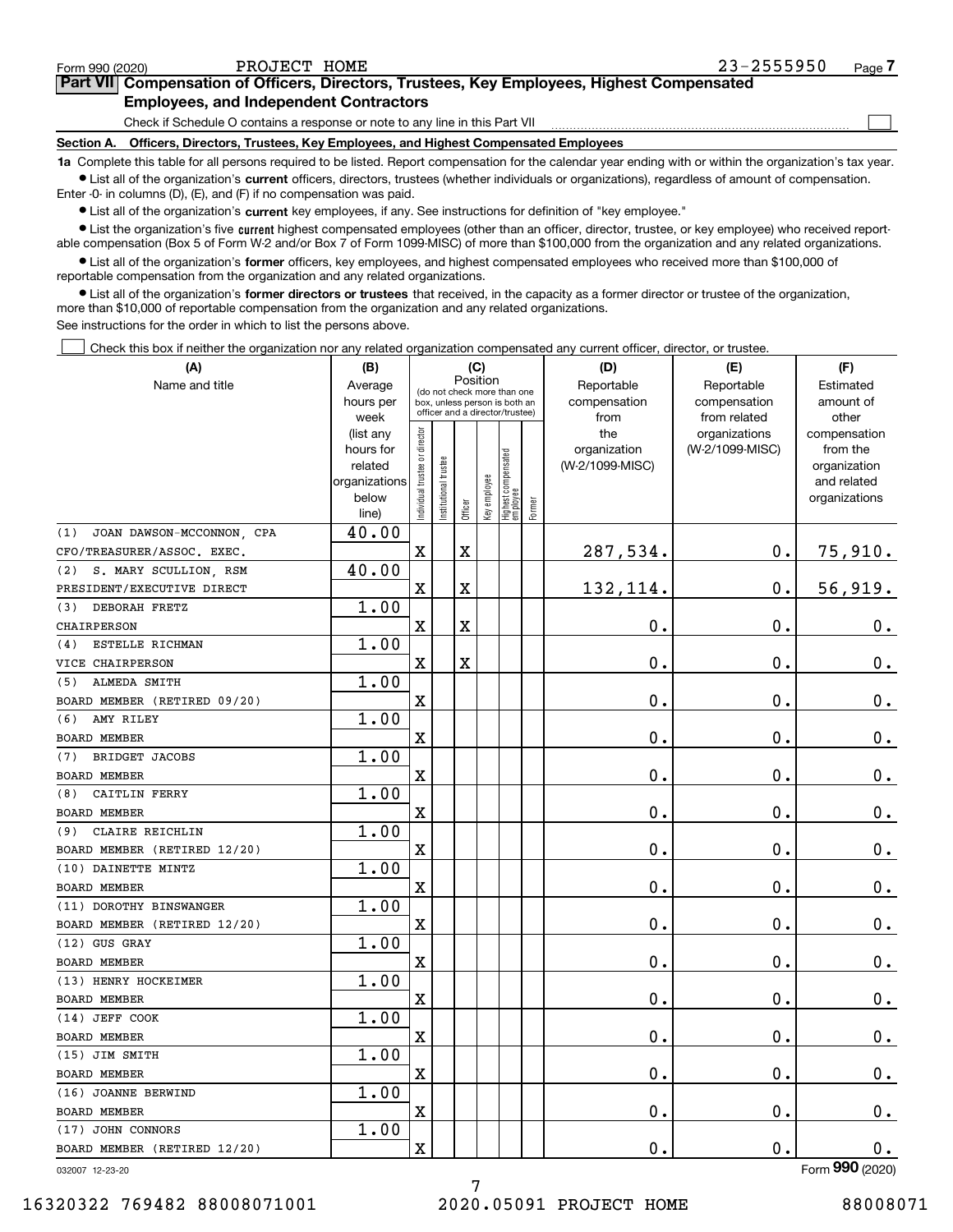| PROJECT HOME<br>Form 990 (2020)                                                                                                                |               |                               |                      |                                                              |              |                                   |        |                                | 23-2555950      |          |                     | Page 8          |
|------------------------------------------------------------------------------------------------------------------------------------------------|---------------|-------------------------------|----------------------|--------------------------------------------------------------|--------------|-----------------------------------|--------|--------------------------------|-----------------|----------|---------------------|-----------------|
| <b>Part VII</b><br>Section A. Officers, Directors, Trustees, Key Employees, and Highest Compensated Employees (continued)                      |               |                               |                      |                                                              |              |                                   |        |                                |                 |          |                     |                 |
| (B)<br>(C)<br>(A)<br>(D)<br>(F)<br>(E)                                                                                                         |               |                               |                      |                                                              |              |                                   |        |                                |                 |          |                     |                 |
| Name and title                                                                                                                                 | Average       |                               |                      | Position                                                     |              |                                   |        | Reportable                     | Reportable      |          |                     | Estimated       |
|                                                                                                                                                | hours per     |                               |                      | (do not check more than one<br>box, unless person is both an |              |                                   |        | compensation                   | compensation    |          |                     | amount of       |
|                                                                                                                                                | week          |                               |                      | officer and a director/trustee)                              |              |                                   |        | from                           | from related    |          |                     | other           |
|                                                                                                                                                | (list any     |                               |                      |                                                              |              |                                   |        | the                            | organizations   |          |                     | compensation    |
|                                                                                                                                                | hours for     |                               |                      |                                                              |              |                                   |        | organization                   | (W-2/1099-MISC) |          |                     | from the        |
|                                                                                                                                                | related       |                               |                      |                                                              |              |                                   |        | (W-2/1099-MISC)                |                 |          |                     | organization    |
|                                                                                                                                                | organizations | ndividual trustee or director | nstitutional trustee |                                                              |              |                                   |        |                                |                 |          |                     | and related     |
|                                                                                                                                                | below         |                               |                      |                                                              | key employee |                                   |        |                                |                 |          |                     | organizations   |
|                                                                                                                                                | line)         |                               |                      | Officer                                                      |              | Highest compensated<br>  employee | Former |                                |                 |          |                     |                 |
| (18) JOHN MCDONALD                                                                                                                             | 1.00          |                               |                      |                                                              |              |                                   |        |                                |                 |          |                     |                 |
| <b>BOARD MEMBER</b>                                                                                                                            |               | $\mathbf x$                   |                      |                                                              |              |                                   |        | 0.                             |                 | 0.       |                     | 0.              |
| (18) JOYCE WILKERSON                                                                                                                           | 1.00          |                               |                      |                                                              |              |                                   |        |                                |                 |          |                     |                 |
| <b>BOARD MEMBER</b>                                                                                                                            |               | X                             |                      |                                                              |              |                                   |        | 0.                             |                 | 0.       |                     | 0.              |
|                                                                                                                                                | 1.00          |                               |                      |                                                              |              |                                   |        |                                |                 |          |                     |                 |
| (19) LEIGH MIDDLETON                                                                                                                           |               |                               |                      |                                                              |              |                                   |        |                                |                 |          |                     |                 |
| <b>BOARD MEMBER</b>                                                                                                                            |               | $\mathbf X$                   |                      |                                                              |              |                                   |        | 0.                             |                 | 0.       |                     | 0.              |
| (20) LISETTE MARTINEZ                                                                                                                          | 1.00          |                               |                      |                                                              |              |                                   |        |                                |                 |          |                     |                 |
| <b>BOARD MEMBER</b>                                                                                                                            |               | $\mathbf X$                   |                      |                                                              |              |                                   |        | 0.                             |                 | 0.       |                     | 0.              |
| (21) LORI LASHER                                                                                                                               | 1.00          |                               |                      |                                                              |              |                                   |        |                                |                 |          |                     |                 |
| <b>BOARD MEMBER</b>                                                                                                                            |               | $\mathbf X$                   |                      |                                                              |              |                                   |        | 0.                             |                 | 0.       |                     | 0.              |
| (22) MARC JENKINS                                                                                                                              | 1.00          |                               |                      |                                                              |              |                                   |        |                                |                 |          |                     |                 |
| <b>BOARD MEMBER</b>                                                                                                                            |               | $\mathbf X$                   |                      |                                                              |              |                                   |        | 0.                             |                 | 0.       |                     | $0$ .           |
| (23) MARCEL PRATT                                                                                                                              | 1.00          |                               |                      |                                                              |              |                                   |        |                                |                 |          |                     |                 |
| <b>BOARD MEMBER</b>                                                                                                                            |               | $\mathbf X$                   |                      |                                                              |              |                                   |        | 0.                             |                 | 0.       |                     |                 |
|                                                                                                                                                |               |                               |                      |                                                              |              |                                   |        |                                |                 |          |                     | 0.              |
| (24) MEGHAN MAGUIRE NICOLETTI                                                                                                                  | 1.00          |                               |                      |                                                              |              |                                   |        |                                |                 |          |                     |                 |
| <b>BOARD MEMBER</b>                                                                                                                            |               | $\mathbf X$                   |                      |                                                              |              |                                   |        | 0.                             |                 | 0.       |                     | 0.              |
| (25) NORMA REICHLIN                                                                                                                            | 1.00          |                               |                      |                                                              |              |                                   |        |                                |                 |          |                     |                 |
| <b>BOARD MEMBER</b>                                                                                                                            |               | $\mathbf x$                   |                      |                                                              |              |                                   |        | 0.                             |                 | 0.       |                     | 0.              |
| 419,648.<br>1b Subtotal                                                                                                                        |               |                               |                      |                                                              |              |                                   | 0.     |                                | 132,829.        |          |                     |                 |
| 802,131.<br>c Total from continuation sheets to Part VII, Section A [11, 11] [11] Contains the Total from continuum                            |               |                               |                      |                                                              |              |                                   |        | 0.                             |                 | 91, 223. |                     |                 |
| 1,221,779.                                                                                                                                     |               |                               |                      |                                                              |              |                                   |        | 0.                             |                 | 224,052. |                     |                 |
| Total number of individuals (including but not limited to those listed above) who received more than \$100,000 of reportable<br>$\mathbf{2}$   |               |                               |                      |                                                              |              |                                   |        |                                |                 |          |                     |                 |
|                                                                                                                                                |               |                               |                      |                                                              |              |                                   |        |                                |                 |          |                     | 33              |
| compensation from the organization                                                                                                             |               |                               |                      |                                                              |              |                                   |        |                                |                 |          |                     | Yes<br>No       |
|                                                                                                                                                |               |                               |                      |                                                              |              |                                   |        |                                |                 |          |                     |                 |
| Did the organization list any former officer, director, trustee, key employee, or highest compensated employee on<br>3                         |               |                               |                      |                                                              |              |                                   |        |                                |                 |          |                     |                 |
| line 1a? If "Yes," complete Schedule J for such individual manufactured contains and the 1a? If "Yes," complete Schedule J for such individual |               |                               |                      |                                                              |              |                                   |        |                                |                 |          | 3                   | х               |
| For any individual listed on line 1a, is the sum of reportable compensation and other compensation from the organization                       |               |                               |                      |                                                              |              |                                   |        |                                |                 |          |                     |                 |
|                                                                                                                                                |               |                               |                      |                                                              |              |                                   |        |                                |                 |          | 4                   | х               |
| Did any person listed on line 1a receive or accrue compensation from any unrelated organization or individual for services<br>5                |               |                               |                      |                                                              |              |                                   |        |                                |                 |          |                     |                 |
|                                                                                                                                                |               |                               |                      |                                                              |              |                                   |        |                                |                 |          | 5                   | x               |
| <b>Section B. Independent Contractors</b>                                                                                                      |               |                               |                      |                                                              |              |                                   |        |                                |                 |          |                     |                 |
| Complete this table for your five highest compensated independent contractors that received more than \$100,000 of compensation from<br>1      |               |                               |                      |                                                              |              |                                   |        |                                |                 |          |                     |                 |
| the organization. Report compensation for the calendar year ending with or within the organization's tax year.                                 |               |                               |                      |                                                              |              |                                   |        |                                |                 |          |                     |                 |
|                                                                                                                                                |               |                               |                      |                                                              |              |                                   |        |                                |                 |          |                     |                 |
| (A)<br>Name and business address                                                                                                               |               |                               |                      |                                                              |              |                                   |        | (B)<br>Description of services |                 |          | (C)<br>Compensation |                 |
|                                                                                                                                                |               |                               |                      |                                                              |              |                                   |        |                                |                 |          |                     |                 |
| MCDONALD BUILDING COMPANY LLC, 910 EAST                                                                                                        |               |                               |                      |                                                              |              |                                   |        |                                |                 |          |                     |                 |
| MAIN STREET, SUITE 101, NORRISTOWN, PA                                                                                                         |               |                               |                      |                                                              |              |                                   |        | CONSTRUCTION WORK              |                 |          |                     | 4, 117, 796.    |
| <b>ARAMARK</b>                                                                                                                                 |               |                               |                      |                                                              |              |                                   |        | PROPERTY MANAGEMENT            |                 |          |                     |                 |
| 1101 MARKET STREET, PHILADELPHIA, PA 19107                                                                                                     |               |                               |                      |                                                              |              |                                   |        | SERVICES                       |                 |          |                     | 830,358.        |
| CICADA ARCHITECTURE / PLANNING INC., 1520                                                                                                      |               |                               |                      |                                                              |              |                                   |        | ARCHITECTURAL AND              |                 |          |                     |                 |
| LOCUST STREET, SUITE 702, PHILADELPHIA, PA                                                                                                     |               |                               |                      |                                                              |              |                                   |        | DESIGN SERVICES                |                 |          |                     | 393,441.        |
| THOMAS JEFFERSON UNIVERSITY HOPSITAL , 601                                                                                                     |               |                               |                      |                                                              |              |                                   |        | PHARMACY MANAGEMENT            |                 |          |                     |                 |
| WALNUT STREET, SUITE 950W, PHILADELPHIA,<br>324,719.                                                                                           |               |                               |                      |                                                              |              |                                   |        |                                |                 |          |                     |                 |
| SERVICES                                                                                                                                       |               |                               |                      |                                                              |              |                                   |        |                                |                 |          |                     |                 |
| QUALITY SYSTEMS, INC.<br>ARCHITECTURAL AND                                                                                                     |               |                               |                      |                                                              |              |                                   |        |                                |                 |          |                     |                 |
| PO BOX 809390, CHICAGO, IL 60680                                                                                                               |               |                               |                      |                                                              |              |                                   |        | DESIGN SERVICES                |                 |          |                     | 248,241.        |
| Total number of independent contractors (including but not limited to those listed above) who received more than<br>$\mathbf{2}$               |               |                               |                      |                                                              |              |                                   |        |                                |                 |          |                     |                 |
| \$100,000 of compensation from the organization                                                                                                |               |                               |                      |                                                              | 11           |                                   |        |                                |                 |          |                     |                 |
| SEE PART VII, SECTION A CONTINUATION SHEETS                                                                                                    |               |                               |                      |                                                              |              |                                   |        |                                |                 |          |                     | Form 990 (2020) |
|                                                                                                                                                |               |                               |                      |                                                              |              |                                   |        |                                |                 |          |                     |                 |

032008 12-23-20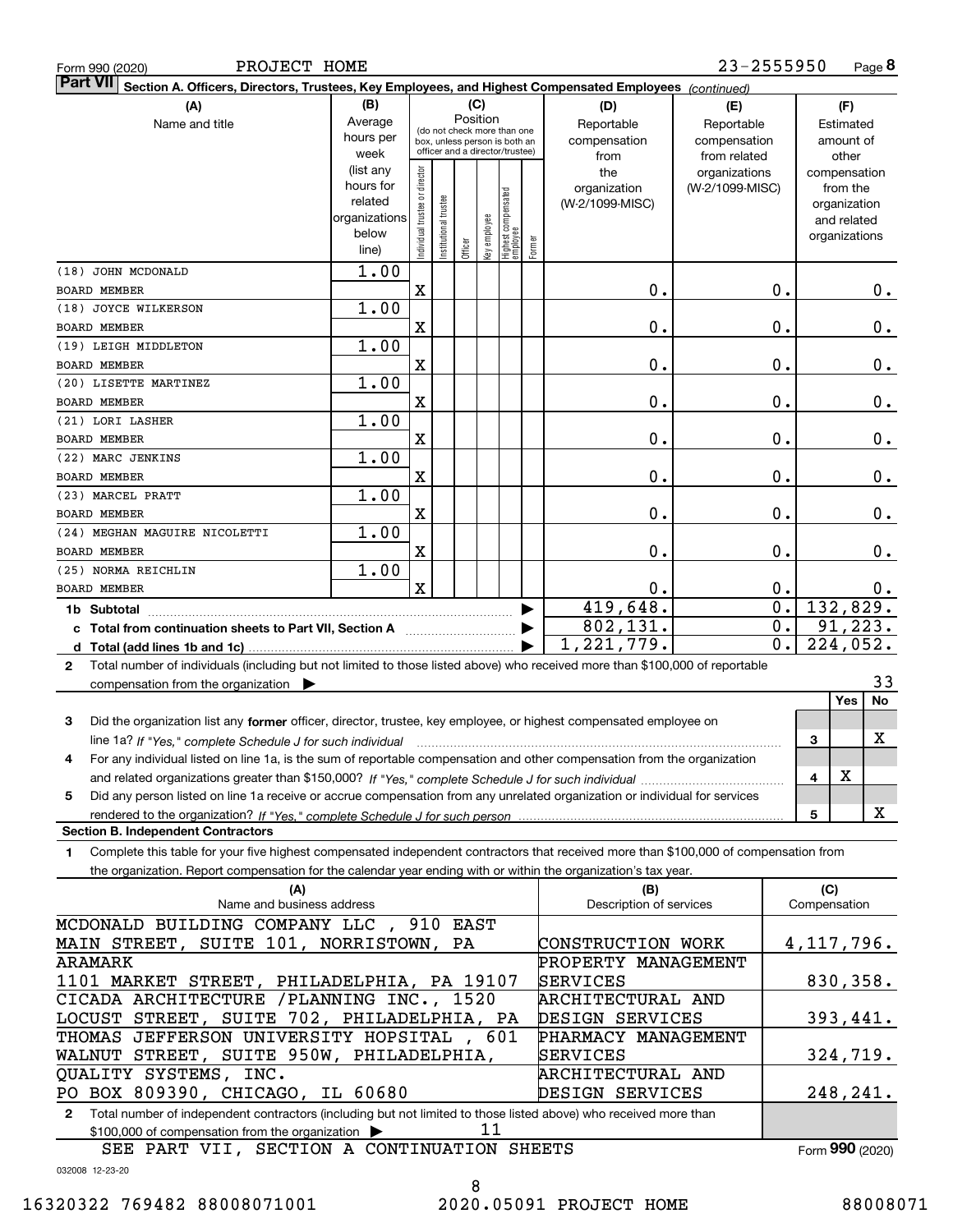| PROJECT HOME<br>Form 990                                                                                                     |                        |                               |                      |         |              |                              |        |                                 | $23 - 2555950$  |                          |
|------------------------------------------------------------------------------------------------------------------------------|------------------------|-------------------------------|----------------------|---------|--------------|------------------------------|--------|---------------------------------|-----------------|--------------------------|
| <b>Part VII</b><br>Section A.<br>Officers, Directors, Trustees, Key Employees, and Highest Compensated Employees (continued) |                        |                               |                      |         |              |                              |        |                                 |                 |                          |
| (A)                                                                                                                          | (B)                    |                               |                      |         | (C)          |                              |        | (D)                             | (E)             | (F)                      |
| Name and title                                                                                                               | Average                |                               |                      |         | Position     |                              |        | Reportable                      | Reportable      | Estimated                |
|                                                                                                                              | hours                  | (check all that apply)        |                      |         |              |                              |        | compensation                    | compensation    | amount of                |
|                                                                                                                              | per                    |                               |                      |         |              |                              |        | from                            | from related    | other                    |
|                                                                                                                              | week                   |                               |                      |         |              | Highest compensated employee |        | the                             | organizations   | compensation             |
|                                                                                                                              | (list any<br>hours for |                               |                      |         |              |                              |        | organization<br>(W-2/1099-MISC) | (W-2/1099-MISC) | from the<br>organization |
|                                                                                                                              | related                |                               |                      |         |              |                              |        |                                 |                 | and related              |
|                                                                                                                              | organizations          | ndividual trustee or director | nstitutional trustee |         |              |                              |        |                                 |                 | organizations            |
|                                                                                                                              | below                  |                               |                      |         | Key employee |                              |        |                                 |                 |                          |
|                                                                                                                              | line)                  |                               |                      | Officer |              |                              | Former |                                 |                 |                          |
| (26) PAMELA ESTADT                                                                                                           | 1.00                   |                               |                      |         |              |                              |        |                                 |                 |                          |
| BOARD MEMBER (RETIRED 12/20)                                                                                                 |                        | $\mathbf X$                   |                      |         |              |                              |        | 0.                              | 0.              | $0_{.}$                  |
| (27) RICHARD BOGUE                                                                                                           | 1.00                   |                               |                      |         |              |                              |        |                                 |                 |                          |
| <b>BOARD MEMBER</b>                                                                                                          |                        | $\mathbf X$                   |                      |         |              |                              |        | $\mathbf 0$ .                   | $0$ .           | $0_{.}$                  |
| (28) THOMAS WALKER, JR.                                                                                                      | 1.00                   |                               |                      |         |              |                              |        |                                 |                 |                          |
| <b>BOARD MEMBER</b>                                                                                                          |                        | $\mathbf X$                   |                      |         |              |                              |        | 0.                              | 0.              | $0_{.}$                  |
| (29) TRAVIS BRANCH                                                                                                           | 1.00                   |                               |                      |         |              |                              |        |                                 |                 |                          |
| BOARD MEMBER (RETIRED 01/21)                                                                                                 |                        | $\mathbf X$                   |                      |         |              |                              |        | 0.                              | 0.              | $\mathbf 0$ .            |
| (30) WES MITCHELL                                                                                                            | 1.00                   |                               |                      |         |              |                              |        |                                 |                 |                          |
| BOARD MEMBER                                                                                                                 |                        | $\mathbf X$                   |                      |         |              |                              |        | 0.                              | 0.              | $0_{.}$                  |
| (31) WILLIAM HARVEY                                                                                                          | 1.00                   |                               |                      |         |              |                              |        |                                 |                 |                          |
| BOARD MEMBER                                                                                                                 |                        | $\mathbf X$                   |                      |         |              |                              |        | $0$ .                           | $0$ .           | 0.                       |
| (33) ANNETTE JEFFREY                                                                                                         | 40.00                  |                               |                      |         |              |                              |        |                                 |                 |                          |
| VP OF DEVELOPMENT AND COMMUNICATIONS                                                                                         |                        |                               |                      |         |              | $\overline{\textbf{X}}$      |        | 146,767.                        | $0$ .           | 16,039.                  |
| (34) JANET STEARNS                                                                                                           | 40.00                  |                               |                      |         |              |                              |        |                                 |                 |                          |
| VP OF REAL ESTATE DEVELOPMENT                                                                                                |                        |                               |                      |         |              | $\overline{\textbf{X}}$      |        | 172,130.                        | $\mathbf 0$ .   | 8,102.                   |
| (35) MARY GRAHAM-ZAK                                                                                                         | 40.00                  |                               |                      |         |              |                              |        |                                 |                 |                          |
| VP OF INFORMATION TECHNOLOGY                                                                                                 |                        |                               |                      |         |              | $\overline{\textbf{X}}$      |        | 181,004.                        | $\mathbf 0$ .   | 31,039.                  |
| (36) MONICA MCCURDY                                                                                                          | 40.00                  |                               |                      |         |              |                              |        |                                 |                 |                          |
| VP OF HEALTHCARE SERVICES                                                                                                    |                        |                               |                      |         |              | $\overline{\textbf{X}}$      |        | 157,102.                        | 0.              | 7,470.                   |
| (37) PATRICK DOGGETT                                                                                                         | 40.00                  |                               |                      |         |              |                              |        |                                 |                 |                          |
| DIRECTOR OF INTEGRATED HEALTH SERVIC                                                                                         |                        |                               |                      |         |              | $\mathbf X$                  |        | 145,128.                        | $\mathbf 0$ .   | 28,573.                  |
|                                                                                                                              |                        |                               |                      |         |              |                              |        |                                 |                 |                          |
|                                                                                                                              |                        |                               |                      |         |              |                              |        |                                 |                 |                          |
|                                                                                                                              |                        |                               |                      |         |              |                              |        |                                 |                 |                          |
|                                                                                                                              |                        |                               |                      |         |              |                              |        |                                 |                 |                          |
|                                                                                                                              |                        |                               |                      |         |              |                              |        |                                 |                 |                          |
|                                                                                                                              |                        |                               |                      |         |              |                              |        |                                 |                 |                          |
|                                                                                                                              |                        |                               |                      |         |              |                              |        |                                 |                 |                          |
|                                                                                                                              |                        |                               |                      |         |              |                              |        |                                 |                 |                          |
|                                                                                                                              |                        |                               |                      |         |              |                              |        |                                 |                 |                          |
|                                                                                                                              |                        |                               |                      |         |              |                              |        |                                 |                 |                          |
|                                                                                                                              |                        |                               |                      |         |              |                              |        |                                 |                 |                          |
|                                                                                                                              |                        |                               |                      |         |              |                              |        |                                 |                 |                          |
|                                                                                                                              |                        |                               |                      |         |              |                              |        |                                 |                 |                          |
|                                                                                                                              |                        |                               |                      |         |              |                              |        |                                 |                 |                          |
|                                                                                                                              |                        |                               |                      |         |              |                              |        |                                 |                 |                          |
|                                                                                                                              |                        |                               |                      |         |              |                              |        |                                 |                 |                          |
|                                                                                                                              |                        |                               |                      |         |              |                              |        |                                 |                 |                          |
|                                                                                                                              |                        |                               |                      |         |              |                              |        |                                 |                 |                          |
|                                                                                                                              |                        |                               |                      |         |              |                              |        |                                 |                 |                          |
| Total to Part VII, Section A, line 1c                                                                                        |                        |                               |                      |         |              |                              |        | 802,131.                        |                 | 91,223.                  |

032201 04-01-20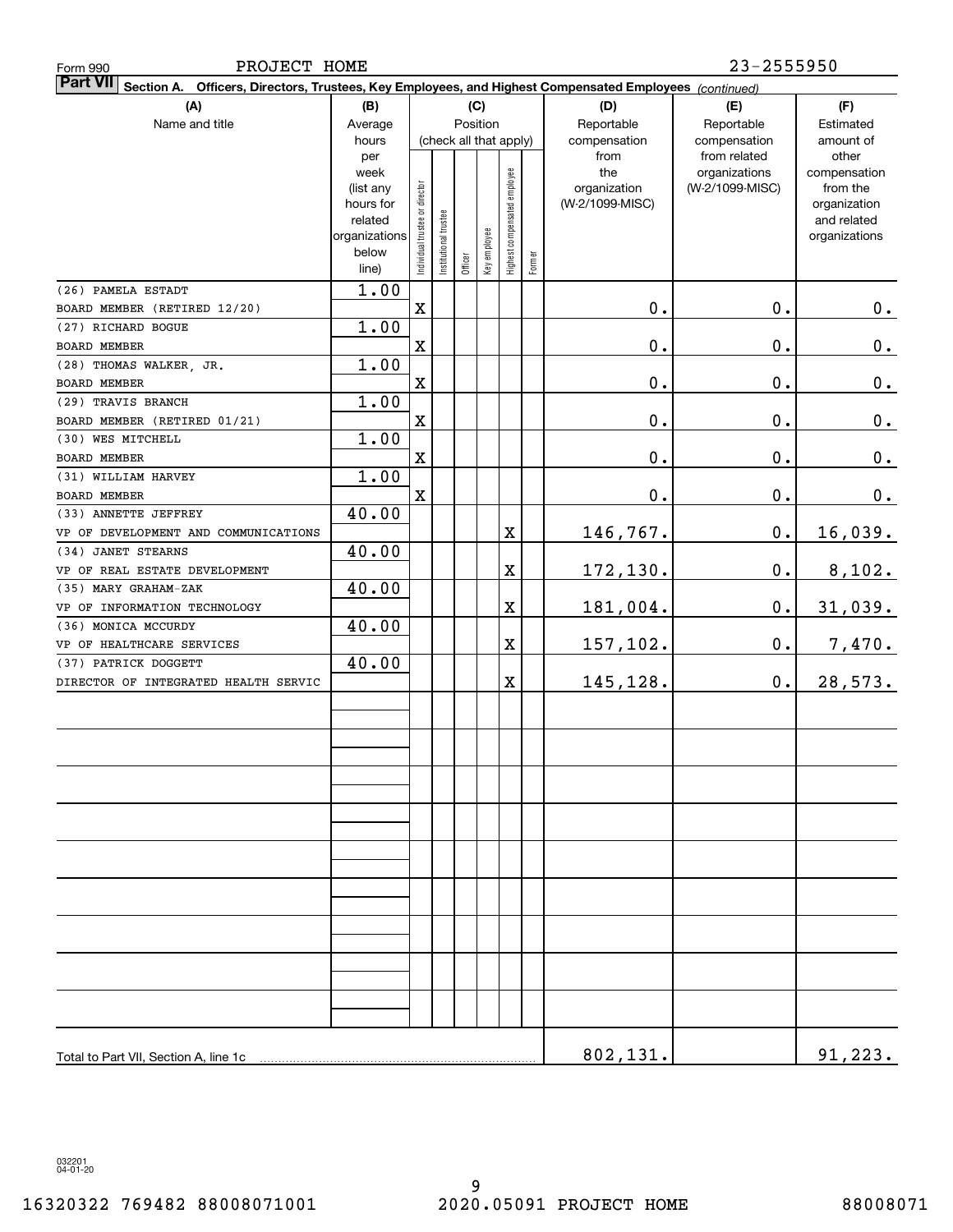| <b>Part VIII</b>                                          |    |        | <b>Statement of Revenue</b>                                                                    |      |                     |                |                      |               |                                              |                                                 |                                                                 |
|-----------------------------------------------------------|----|--------|------------------------------------------------------------------------------------------------|------|---------------------|----------------|----------------------|---------------|----------------------------------------------|-------------------------------------------------|-----------------------------------------------------------------|
|                                                           |    |        | Check if Schedule O contains a response or note to any line in this Part VIII                  |      |                     |                |                      |               |                                              |                                                 |                                                                 |
|                                                           |    |        |                                                                                                |      |                     |                |                      | Total revenue | (B)<br>Related or exempt<br>function revenue | $\overline{C}$<br>Unrelated<br>business revenue | (D)<br>Revenue excluded<br>from tax under<br>sections 512 - 514 |
|                                                           |    |        | 1 a Federated campaigns                                                                        |      | 1a                  |                |                      |               |                                              |                                                 |                                                                 |
|                                                           |    | b      | Membership dues                                                                                |      | 1 <sub>b</sub>      |                |                      |               |                                              |                                                 |                                                                 |
|                                                           |    |        | c Fundraising events                                                                           |      | 1 <sub>c</sub>      |                | 198,397.             |               |                                              |                                                 |                                                                 |
| Contributions, Gifts, Grants<br>and Other Similar Amounts |    |        | d Related organizations                                                                        |      | 1 <sub>d</sub><br>. |                |                      |               |                                              |                                                 |                                                                 |
|                                                           |    |        | e Government grants (contributions)                                                            |      | 1e                  |                | 14,783,922.          |               |                                              |                                                 |                                                                 |
|                                                           |    |        | f All other contributions, gifts, grants, and                                                  |      |                     |                |                      |               |                                              |                                                 |                                                                 |
|                                                           |    |        | similar amounts not included above                                                             |      | 1f                  |                | 17, 284, 584.        |               |                                              |                                                 |                                                                 |
|                                                           |    |        | Noncash contributions included in lines 1a-1f                                                  |      | $1g$ $\frac{1}{3}$  |                | 2,027,201.           |               |                                              |                                                 |                                                                 |
|                                                           |    |        |                                                                                                |      |                     |                |                      | 32,266,903.   |                                              |                                                 |                                                                 |
|                                                           |    |        |                                                                                                |      |                     |                | <b>Business Code</b> |               |                                              |                                                 |                                                                 |
|                                                           |    | 2a     | HEALTH SERVICES                                                                                |      |                     |                | 624100               | 8,008,558.    | 8,008,558.                                   |                                                 |                                                                 |
|                                                           |    | b      | PROPERTY MANAGEMENT SERVICES                                                                   |      |                     |                | 624100               | 3, 447, 425.  | 3, 447, 425.                                 |                                                 |                                                                 |
|                                                           |    |        | COMMUNITY AND OUTREACH SERVICES                                                                |      |                     |                | 624100<br>624100     | 1,808,852.    | 1,808,852.                                   |                                                 |                                                                 |
| Program Service<br>Revenue                                |    |        | HOUSING AND SUPPORT SERVICES                                                                   |      |                     |                |                      | 400,453.      | 400,453.                                     |                                                 |                                                                 |
|                                                           |    | е<br>f |                                                                                                |      |                     |                |                      |               |                                              |                                                 |                                                                 |
|                                                           |    |        | All other program service revenue                                                              |      |                     |                | 13,665,288.          |               |                                              |                                                 |                                                                 |
|                                                           | 3  |        | Investment income (including dividends, interest, and                                          |      |                     |                |                      |               |                                              |                                                 |                                                                 |
|                                                           |    |        |                                                                                                |      |                     |                |                      | 1,845,670.    |                                              |                                                 | 1,845,670.                                                      |
|                                                           | 4  |        | Income from investment of tax-exempt bond proceeds                                             |      |                     |                |                      |               |                                              |                                                 |                                                                 |
|                                                           | 5  |        |                                                                                                |      |                     |                |                      |               |                                              |                                                 |                                                                 |
|                                                           |    |        |                                                                                                |      | (i) Real            |                | (ii) Personal        |               |                                              |                                                 |                                                                 |
|                                                           |    | 6а     | Gross rents<br>.                                                                               | 6a   |                     | 57,696.        |                      |               |                                              |                                                 |                                                                 |
|                                                           |    | b      | Less: rental expenses                                                                          | 6b   |                     | 24,547.        |                      |               |                                              |                                                 |                                                                 |
|                                                           |    | c      | Rental income or (loss)                                                                        | 6c   |                     | 33, 149.       |                      |               |                                              |                                                 |                                                                 |
|                                                           |    | d      | Net rental income or (loss)                                                                    |      |                     |                |                      | 33,149.       |                                              | 8,593.                                          | 24,556.                                                         |
|                                                           |    |        | 7 a Gross amount from sales of                                                                 |      | (i) Securities      |                | (ii) Other           |               |                                              |                                                 |                                                                 |
|                                                           |    |        | assets other than inventory                                                                    | 7a l | 1,722,226.          |                |                      |               |                                              |                                                 |                                                                 |
|                                                           |    |        | <b>b</b> Less: cost or other basis                                                             |      |                     |                |                      |               |                                              |                                                 |                                                                 |
|                                                           |    |        | and sales expenses                                                                             | 7b   | 1,374,146.          |                |                      |               |                                              |                                                 |                                                                 |
| Revenue                                                   |    |        | c Gain or (loss)                                                                               | 7c   | 348,080.            |                |                      |               |                                              |                                                 |                                                                 |
|                                                           |    |        |                                                                                                |      |                     |                |                      | 348,080.      |                                              |                                                 | 348,080.                                                        |
| <b>Other</b>                                              |    |        | 8 a Gross income from fundraising events (not                                                  |      |                     |                |                      |               |                                              |                                                 |                                                                 |
|                                                           |    |        | 198,397. of<br>including $$$                                                                   |      |                     |                |                      |               |                                              |                                                 |                                                                 |
|                                                           |    |        | contributions reported on line 1c). See                                                        |      |                     |                | 5,405.               |               |                                              |                                                 |                                                                 |
|                                                           |    |        |                                                                                                |      |                     | 8a<br>8b       | 33,304.              |               |                                              |                                                 |                                                                 |
|                                                           |    |        |                                                                                                |      |                     |                | ▶                    | $-27,899.$    |                                              |                                                 | $-27,899.$                                                      |
|                                                           |    |        | c Net income or (loss) from fundraising events<br>9 a Gross income from gaming activities. See |      |                     |                |                      |               |                                              |                                                 |                                                                 |
|                                                           |    |        |                                                                                                |      |                     | ∣9a            |                      |               |                                              |                                                 |                                                                 |
|                                                           |    |        | <b>b</b> Less: direct expenses                                                                 |      |                     | 9 <sub>b</sub> |                      |               |                                              |                                                 |                                                                 |
|                                                           |    |        | c Net income or (loss) from gaming activities                                                  |      |                     |                |                      |               |                                              |                                                 |                                                                 |
|                                                           |    |        | 10 a Gross sales of inventory, less returns                                                    |      |                     |                |                      |               |                                              |                                                 |                                                                 |
|                                                           |    |        |                                                                                                |      |                     | 10a            |                      |               |                                              |                                                 |                                                                 |
|                                                           |    |        | <b>b</b> Less: cost of goods sold                                                              |      |                     | 10bl           |                      |               |                                              |                                                 |                                                                 |
|                                                           |    |        | c Net income or (loss) from sales of inventory                                                 |      |                     |                |                      |               |                                              |                                                 |                                                                 |
|                                                           |    |        |                                                                                                |      |                     |                | <b>Business Code</b> |               |                                              |                                                 |                                                                 |
| Miscellaneous                                             |    | 11 a   | TENANT SERVICES FEES                                                                           |      |                     |                | 900099               | 29,308.       |                                              |                                                 | 29,308.                                                         |
| Revenue                                                   |    | b      |                                                                                                |      |                     |                |                      |               |                                              |                                                 |                                                                 |
|                                                           |    | с      |                                                                                                |      |                     |                |                      |               |                                              |                                                 |                                                                 |
|                                                           |    |        |                                                                                                |      |                     |                |                      |               |                                              |                                                 |                                                                 |
|                                                           |    |        |                                                                                                |      |                     |                | ▶                    | 29,308.       |                                              |                                                 |                                                                 |
|                                                           | 12 |        |                                                                                                |      |                     |                |                      | 48, 160, 499. | 13,665,288.                                  | 8,593.                                          | 2, 219, 715.                                                    |
| 032009 12-23-20                                           |    |        |                                                                                                |      |                     |                |                      |               |                                              |                                                 | Form 990 (2020)                                                 |

Form 990 (2020) PROJECT HOME 2 3~2 5 5 9 5 0 Page

PROJECT HOME

**9**

23-2555950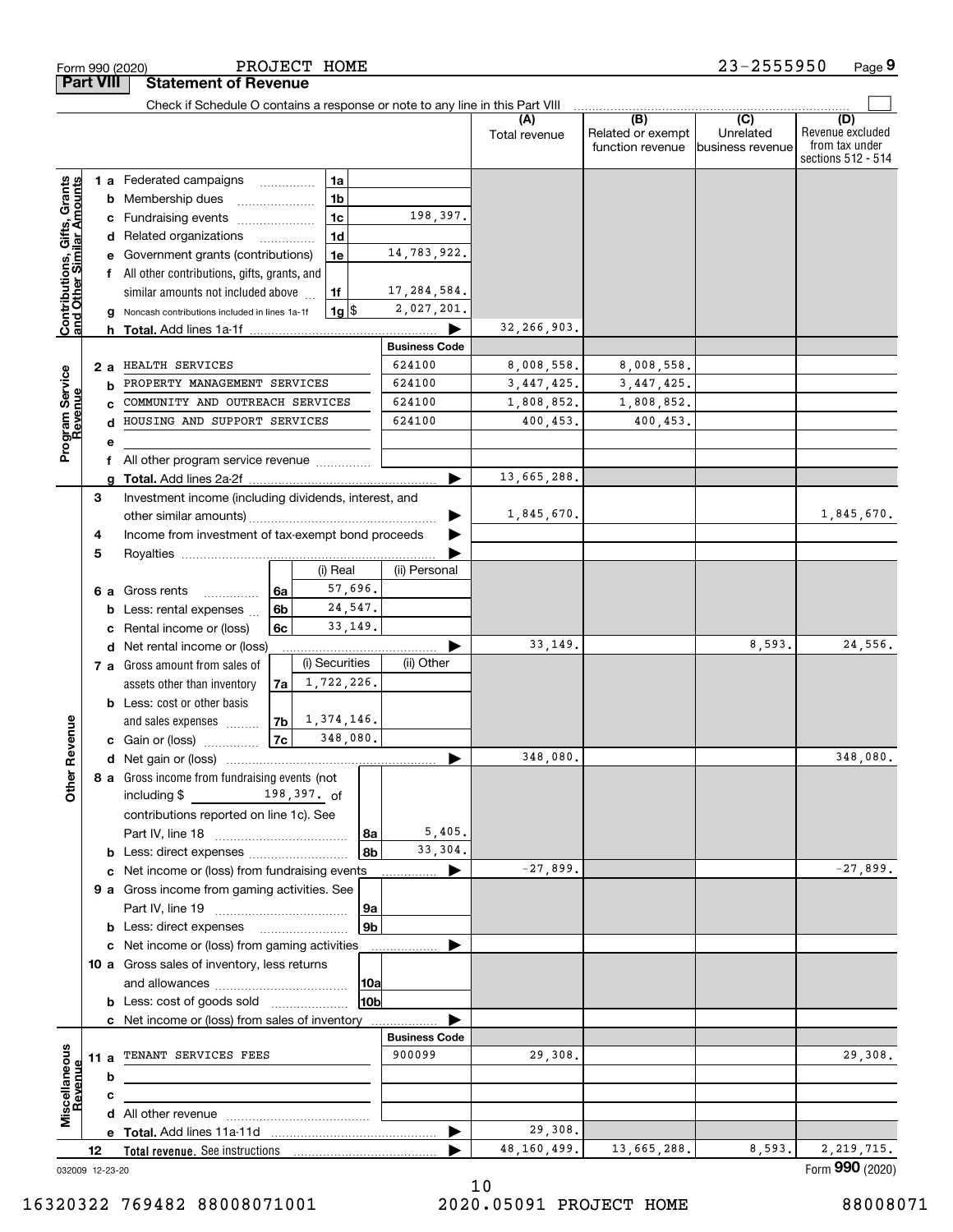Form 990 (2020) Page **Part IX Statement of Functional Expenses** PROJECT HOME 23-2555950

|                | Section 501(c)(3) and 501(c)(4) organizations must complete all columns. All other organizations must complete column (A).                                                                                 |                                     |                                    |                                    |                          |
|----------------|------------------------------------------------------------------------------------------------------------------------------------------------------------------------------------------------------------|-------------------------------------|------------------------------------|------------------------------------|--------------------------|
|                | Check if Schedule O contains a response or note to any line in this Part IX                                                                                                                                | (A)                                 |                                    | (C)                                | (D)                      |
|                | Do not include amounts reported on lines 6b,<br>7b, 8b, 9b, and 10b of Part VIII.                                                                                                                          | Total expenses                      | (B)<br>Program service<br>expenses | Management and<br>general expenses | Fundraising<br>expenses  |
| 1.             | Grants and other assistance to domestic organizations                                                                                                                                                      |                                     |                                    |                                    |                          |
|                | and domestic governments. See Part IV, line 21                                                                                                                                                             |                                     |                                    |                                    |                          |
| $\mathbf{2}$   | Grants and other assistance to domestic                                                                                                                                                                    |                                     |                                    |                                    |                          |
|                | individuals. See Part IV, line 22                                                                                                                                                                          | 113,192.                            | 113,192.                           |                                    |                          |
| 3              | Grants and other assistance to foreign                                                                                                                                                                     |                                     |                                    |                                    |                          |
|                | organizations, foreign governments, and foreign                                                                                                                                                            |                                     |                                    |                                    |                          |
|                | individuals. See Part IV, lines 15 and 16                                                                                                                                                                  |                                     |                                    |                                    |                          |
| 4              | Benefits paid to or for members                                                                                                                                                                            |                                     |                                    |                                    |                          |
| 5              | Compensation of current officers, directors,                                                                                                                                                               |                                     |                                    |                                    |                          |
|                | trustees, and key employees                                                                                                                                                                                | 562, 714.                           | 453,886.                           | 79,665.                            | 29, 163.                 |
| 6              | Compensation not included above to disqualified                                                                                                                                                            |                                     |                                    |                                    |                          |
|                | persons (as defined under section 4958(f)(1)) and                                                                                                                                                          |                                     |                                    |                                    |                          |
|                | persons described in section 4958(c)(3)(B)<br>.                                                                                                                                                            |                                     |                                    |                                    |                          |
| $\overline{7}$ |                                                                                                                                                                                                            | 19, 243, 968.                       | 15,407,859.                        | 2,824,634.                         | 1,011,475.               |
| 8              | Pension plan accruals and contributions (include                                                                                                                                                           |                                     |                                    |                                    |                          |
|                | section 401(k) and 403(b) employer contributions)                                                                                                                                                          | 469,455.<br>$\overline{2,713,235.}$ | 387,369.<br>2,238,814.             | 58,834.<br>340,033.                | $\frac{23,252}{134,388}$ |
| 9              |                                                                                                                                                                                                            | 1,546,843.                          | 1,276,371.                         | 193,856.                           | 76,616.                  |
| 10<br>11       |                                                                                                                                                                                                            |                                     |                                    |                                    |                          |
|                | Fees for services (nonemployees):                                                                                                                                                                          |                                     |                                    |                                    |                          |
| b              |                                                                                                                                                                                                            | 95,247.                             | 79,534.                            | 9,832.                             | 5,881.                   |
| c              |                                                                                                                                                                                                            | 103,336.                            | 86,289.                            | 10,667.                            | 6,380.                   |
| d              |                                                                                                                                                                                                            |                                     |                                    |                                    |                          |
| е              | Professional fundraising services. See Part IV, line 17                                                                                                                                                    |                                     |                                    |                                    |                          |
| f              | Investment management fees                                                                                                                                                                                 | 191,326.                            |                                    | 191,326.                           |                          |
| g              | Other. (If line 11g amount exceeds 10% of line 25,                                                                                                                                                         |                                     |                                    |                                    |                          |
|                | column (A) amount, list line 11g expenses on Sch O.)                                                                                                                                                       | 1,391,886.                          | 1,162,271.                         | 143,678.                           | <u>85,937.</u>           |
| 12             |                                                                                                                                                                                                            | 161,945.                            | 143,955.                           | 6,006.                             | 11,984.                  |
| 13             |                                                                                                                                                                                                            | 1,096,522.                          | 968,147.                           | 113,005.                           | 15,370.                  |
| 14             |                                                                                                                                                                                                            |                                     |                                    |                                    |                          |
| 15             |                                                                                                                                                                                                            |                                     |                                    |                                    |                          |
| 16             |                                                                                                                                                                                                            | 2,438,419.                          | 2,300,386.                         | 97,538.                            | 40,495.                  |
| 17             | Travel                                                                                                                                                                                                     | 63,953.                             | 51,853.                            | 7,584.                             | 4,516.                   |
| 18             | Payments of travel or entertainment expenses                                                                                                                                                               |                                     |                                    |                                    |                          |
|                | for any federal, state, or local public officials                                                                                                                                                          |                                     |                                    |                                    |                          |
| 19             | Conferences, conventions, and meetings                                                                                                                                                                     | 235,629.                            | 160,651.                           | 59,660.                            | 15,318.                  |
| 20             | Interest                                                                                                                                                                                                   | 550,897.                            | 510,855.                           | 40,042.                            |                          |
| 21             |                                                                                                                                                                                                            |                                     |                                    |                                    |                          |
| 22             | Depreciation, depletion, and amortization                                                                                                                                                                  | 1,210,884.<br>293,271.              | 1,160,644.<br>155,925.             | 49,821.<br>120,194.                | 419.<br>17, 152.         |
| 23             | Insurance                                                                                                                                                                                                  |                                     |                                    |                                    |                          |
| 24             | Other expenses. Itemize expenses not covered<br>above (List miscellaneous expenses on line 24e. If<br>line 24e amount exceeds 10% of line 25, column (A)<br>amount, list line 24e expenses on Schedule O.) |                                     |                                    |                                    |                          |
| a              | NOTES RECEIVABLE FORGIV                                                                                                                                                                                    | 10,340,000.                         | 10,340,000.                        |                                    |                          |
|                | PROGRAM EXPENSES                                                                                                                                                                                           | 3,519,733.                          | 3,228,196.                         | 49,946.                            | 241,591.                 |
|                | HOUSING DEVELOPMENT<br>EXP                                                                                                                                                                                 | 1,731,988.                          | $\overline{1}$ , 731, 988.         |                                    |                          |
| d              | EQUIPMENT RENTALS & MAI                                                                                                                                                                                    | 1,052,854.                          | 716,852.                           | 247,104.                           | 88,898.                  |
|                | e All other expenses                                                                                                                                                                                       | 484,351.                            | 219,955.                           | 237,700.                           | 26,696.                  |
| 25             | Total functional expenses. Add lines 1 through 24e                                                                                                                                                         | 49,611,648.                         | 42,894,992.                        | 4,881,125.                         | 1,835,531.               |
| 26             | Joint costs. Complete this line only if the organization                                                                                                                                                   |                                     |                                    |                                    |                          |
|                | reported in column (B) joint costs from a combined                                                                                                                                                         |                                     |                                    |                                    |                          |
|                | educational campaign and fundraising solicitation.                                                                                                                                                         |                                     |                                    |                                    |                          |
|                | Check here $\blacktriangleright$<br>if following SOP 98-2 (ASC 958-720)                                                                                                                                    |                                     |                                    |                                    |                          |

032010 12-23-20

Form (2020) **990**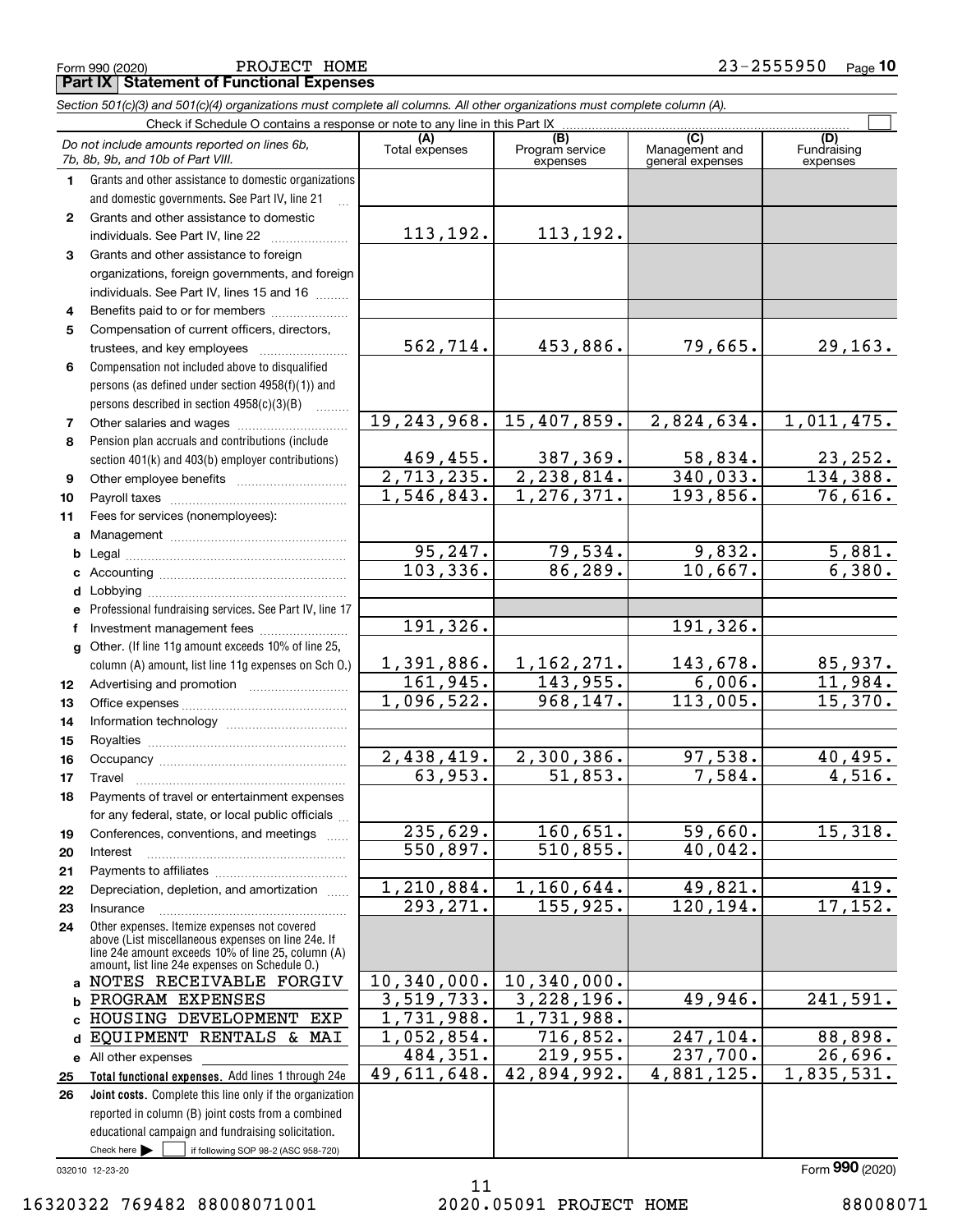|                             |    |                                                                                                                                                                                                                 |                |                     | (A)<br>Beginning of year |                       |                  | (B)<br>End of year      |         |
|-----------------------------|----|-----------------------------------------------------------------------------------------------------------------------------------------------------------------------------------------------------------------|----------------|---------------------|--------------------------|-----------------------|------------------|-------------------------|---------|
|                             | 1  |                                                                                                                                                                                                                 |                |                     |                          | $\overline{43,163}$ . | $\mathbf{1}$     | 153,032.                |         |
|                             | 2  |                                                                                                                                                                                                                 |                |                     | 6, 576, 336.             |                       | $\mathbf{2}$     | 11, 113, 204.           |         |
|                             | з  |                                                                                                                                                                                                                 |                |                     | 9,955,929.               |                       | $\mathbf{3}$     | 7,575,735.              |         |
|                             | 4  |                                                                                                                                                                                                                 | 7,248,505.     |                     | $\overline{\mathbf{4}}$  | 6,913,464.            |                  |                         |         |
|                             | 5  | Loans and other receivables from any current or former officer, director,                                                                                                                                       |                |                     |                          |                       |                  |                         |         |
|                             |    | trustee, key employee, creator or founder, substantial contributor, or 35%                                                                                                                                      |                |                     |                          |                       |                  |                         |         |
|                             |    |                                                                                                                                                                                                                 |                |                     |                          |                       | 5                |                         |         |
|                             | 6  | Loans and other receivables from other disqualified persons (as defined                                                                                                                                         |                |                     |                          |                       |                  |                         |         |
|                             |    | under section $4958(f)(1)$ , and persons described in section $4958(c)(3)(B)$                                                                                                                                   |                |                     |                          |                       | 6                |                         |         |
|                             | 7  |                                                                                                                                                                                                                 |                |                     |                          |                       | $\overline{7}$   |                         |         |
| Assets                      | 8  |                                                                                                                                                                                                                 |                |                     |                          |                       | 8                |                         |         |
|                             | 9  | Prepaid expenses and deferred charges                                                                                                                                                                           |                |                     |                          | 851,804.              | $\boldsymbol{9}$ | 815,149.                |         |
|                             |    | <b>10a</b> Land, buildings, and equipment: cost or other                                                                                                                                                        |                |                     |                          |                       |                  |                         |         |
|                             |    | basis. Complete Part VI of Schedule D  10a                                                                                                                                                                      | 38,807,776.    |                     |                          |                       |                  |                         |         |
|                             |    | $\frac{10b}{100}$ 15, 474, 964.<br><b>b</b> Less: accumulated depreciation                                                                                                                                      | 20, 113, 124.  |                     | 10 <sub>c</sub>          | 23, 332, 812.         |                  |                         |         |
|                             | 11 |                                                                                                                                                                                                                 |                |                     | 11                       |                       |                  |                         |         |
|                             | 12 |                                                                                                                                                                                                                 | 53, 342, 309.  |                     | 12                       | 65, 569, 566.         |                  |                         |         |
|                             | 13 | Investments - program-related. See Part IV, line 11                                                                                                                                                             |                |                     | 13                       |                       |                  |                         |         |
|                             | 14 |                                                                                                                                                                                                                 |                |                     | 14                       |                       |                  |                         |         |
|                             | 15 |                                                                                                                                                                                                                 | 32,613,574.    |                     | 15                       | 22,551,158.           |                  |                         |         |
|                             | 16 |                                                                                                                                                                                                                 | 130, 744, 744. |                     | 16                       | 138,024,120.          |                  |                         |         |
|                             | 17 |                                                                                                                                                                                                                 |                |                     | 3, 273, 346.             |                       | 17               | $\overline{4,304,611}.$ |         |
|                             | 18 |                                                                                                                                                                                                                 |                |                     |                          | 35,708.               | 18               |                         |         |
|                             | 19 |                                                                                                                                                                                                                 |                |                     |                          |                       | 19               |                         | 75,042. |
|                             | 20 |                                                                                                                                                                                                                 |                |                     | 20                       |                       |                  |                         |         |
|                             | 21 | Escrow or custodial account liability. Complete Part IV of Schedule D                                                                                                                                           |                |                     | 21                       |                       |                  |                         |         |
|                             | 22 | Loans and other payables to any current or former officer, director,                                                                                                                                            |                |                     |                          |                       |                  |                         |         |
| Liabilities                 |    | trustee, key employee, creator or founder, substantial contributor, or 35%<br>controlled entity or family member of any of these persons                                                                        |                |                     |                          |                       | 22               |                         |         |
|                             | 23 | Secured mortgages and notes payable to unrelated third parties                                                                                                                                                  |                |                     | 16,420,557.              |                       | 23               | 16,420,557.             |         |
|                             | 24 |                                                                                                                                                                                                                 |                |                     |                          |                       | 24               |                         |         |
|                             | 25 | Other liabilities (including federal income tax, payables to related third                                                                                                                                      |                |                     |                          |                       |                  |                         |         |
|                             |    | parties, and other liabilities not included on lines 17-24). Complete Part X                                                                                                                                    |                |                     |                          |                       |                  |                         |         |
|                             |    | of Schedule D <b>Example 20 Contract 20 Contract 20 Contract 20 <b>Contract 20 Contract 20 Contract 20 Contract 20 Contract 20 Contract 20 Contract 20 Contract 20 Contract 20 Contract 20 Contract 20</b> </b> |                |                     |                          | 979, 765.             | 25               | 1,112,681.              |         |
|                             | 26 |                                                                                                                                                                                                                 |                |                     | 20, 709, 376.            |                       | 26               | 21,912,891.             |         |
|                             |    | Organizations that follow FASB ASC 958, check here $\blacktriangleright \boxed{X}$                                                                                                                              |                |                     |                          |                       |                  |                         |         |
|                             |    | and complete lines 27, 28, 32, and 33.                                                                                                                                                                          |                |                     |                          |                       |                  |                         |         |
|                             | 27 | Net assets without donor restrictions [11] Net assets without donor restrictions [11] Martin Martin Martin Mar                                                                                                  |                |                     | 68,445,949.              |                       | 27               | 69,476,349.             |         |
|                             | 28 |                                                                                                                                                                                                                 |                |                     | 41,589,419.              |                       | 28               | 46,634,880.             |         |
|                             |    | Organizations that do not follow FASB ASC 958, check here $\blacktriangleright$                                                                                                                                 |                |                     |                          |                       |                  |                         |         |
|                             |    | and complete lines 29 through 33.                                                                                                                                                                               |                |                     |                          |                       |                  |                         |         |
|                             | 29 |                                                                                                                                                                                                                 |                |                     |                          |                       |                  |                         |         |
|                             | 30 | Paid-in or capital surplus, or land, building, or equipment fund                                                                                                                                                |                |                     |                          | 30                    |                  |                         |         |
|                             | 31 | Retained earnings, endowment, accumulated income, or other funds                                                                                                                                                |                | 1.1.1.1.1.1.1.1.1.1 |                          |                       | 31               |                         |         |
| Net Assets or Fund Balances | 32 |                                                                                                                                                                                                                 | 110,035,368.   |                     | 32                       | 116, 111, 229.        |                  |                         |         |
|                             | 33 | Total liabilities and net assets/fund balances                                                                                                                                                                  |                |                     | 130, 744, 744.           |                       | 33               | 138,024,120.            |         |
|                             |    |                                                                                                                                                                                                                 |                |                     |                          |                       |                  | Form 990 (2020)         |         |

 $\overline{\phantom{a}}$ 

 $\overline{\phantom{0}}$ 

**Part X Balance Sheet**

PROJECT HOME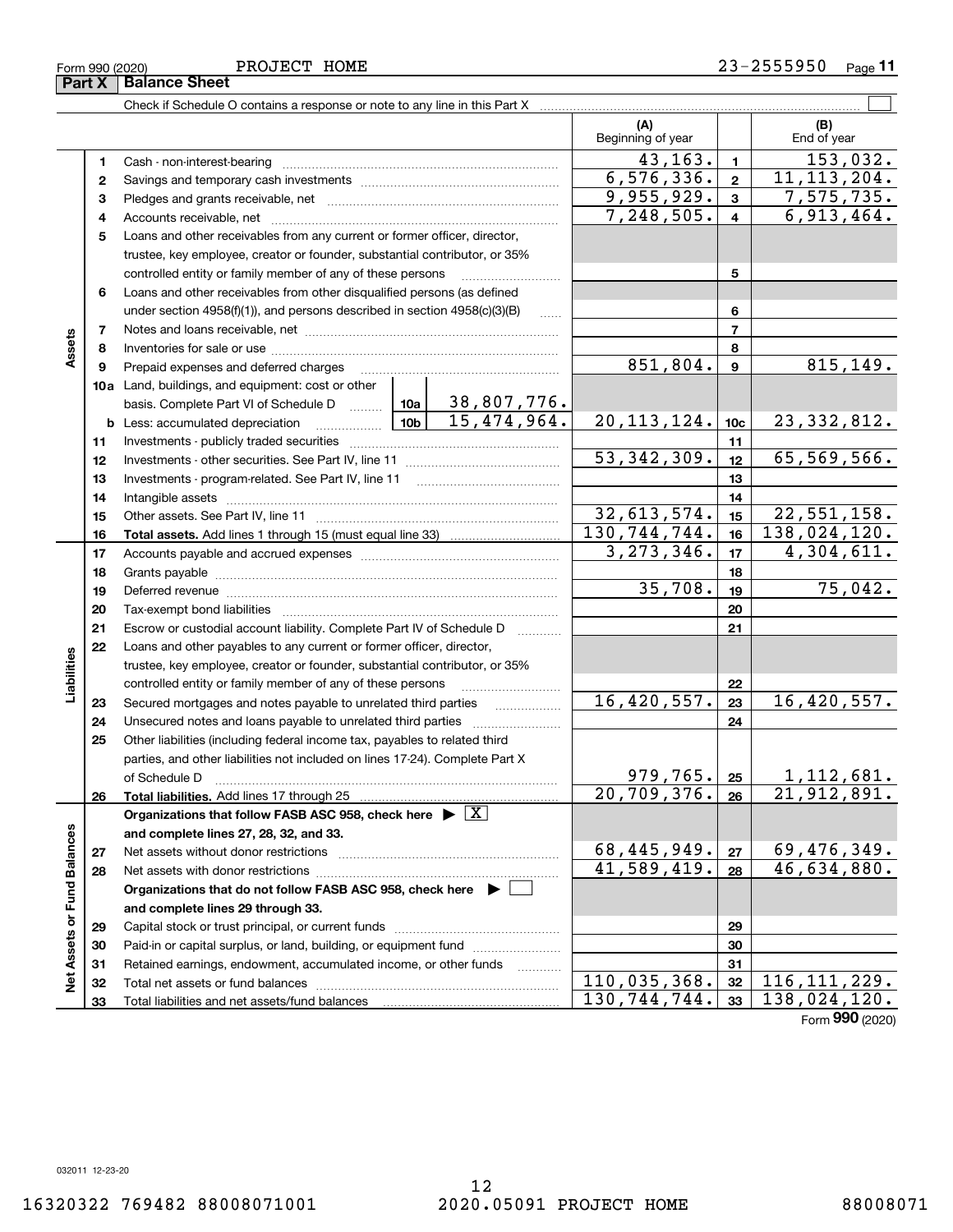|    | PROJECT HOME<br>Form 990 (2020)                                                                                                                                                                                                |                         | $23 - 2555950$  |             | Page 12    |  |  |
|----|--------------------------------------------------------------------------------------------------------------------------------------------------------------------------------------------------------------------------------|-------------------------|-----------------|-------------|------------|--|--|
|    | Part XI<br><b>Reconciliation of Net Assets</b>                                                                                                                                                                                 |                         |                 |             |            |  |  |
|    |                                                                                                                                                                                                                                |                         |                 |             |            |  |  |
|    |                                                                                                                                                                                                                                |                         |                 |             |            |  |  |
| 1  |                                                                                                                                                                                                                                | $\mathbf{1}$            | 48,160,499.     |             |            |  |  |
| 2  |                                                                                                                                                                                                                                | $\overline{2}$          | 49,611,648.     |             |            |  |  |
| 3  | Revenue less expenses. Subtract line 2 from line 1                                                                                                                                                                             | 3                       | $-1, 451, 149.$ |             |            |  |  |
| 4  |                                                                                                                                                                                                                                | $\overline{\mathbf{A}}$ | 110,035,368.    |             |            |  |  |
| 5  | Net unrealized gains (losses) on investments                                                                                                                                                                                   | 5                       |                 |             | 7,527,011. |  |  |
| 6  | Donated services and use of facilities [111] processes and the service of facilities [11] processes and use of facilities [11] processes and the service of facilities [11] processes and the service of the service of the se | 6                       |                 |             |            |  |  |
| 7  | Investment expenses www.communication.com/www.communication.com/www.communication.com/www.com                                                                                                                                  | $\overline{7}$          |                 |             |            |  |  |
| 8  | Prior period adjustments www.communication.communication.com/news/communication.com/news/communication.com/new                                                                                                                 | 8                       |                 |             |            |  |  |
| 9  | Other changes in net assets or fund balances (explain on Schedule O)                                                                                                                                                           | 9                       |                 |             | 0.         |  |  |
| 10 | Net assets or fund balances at end of year. Combine lines 3 through 9 (must equal Part X, line 32,                                                                                                                             |                         |                 |             |            |  |  |
|    |                                                                                                                                                                                                                                | 10                      | 116, 111, 230.  |             |            |  |  |
|    | Part XII Financial Statements and Reporting                                                                                                                                                                                    |                         |                 |             |            |  |  |
|    |                                                                                                                                                                                                                                |                         |                 |             |            |  |  |
|    |                                                                                                                                                                                                                                |                         |                 | <b>Yes</b>  | <b>No</b>  |  |  |
| 1  | $\boxed{\mathbf{X}}$ Accrual<br>Accounting method used to prepare the Form 990: <u>[</u> Cash<br>Other<br>$\perp$                                                                                                              |                         |                 |             |            |  |  |
|    | If the organization changed its method of accounting from a prior year or checked "Other," explain in Schedule O.                                                                                                              |                         |                 |             |            |  |  |
|    | 2a Were the organization's financial statements compiled or reviewed by an independent accountant?                                                                                                                             |                         |                 |             |            |  |  |
|    | If "Yes," check a box below to indicate whether the financial statements for the year were compiled or reviewed on a                                                                                                           |                         |                 |             |            |  |  |
|    | separate basis, consolidated basis, or both:                                                                                                                                                                                   |                         |                 |             |            |  |  |
|    | Both consolidated and separate basis<br>Separate basis<br>Consolidated basis                                                                                                                                                   |                         |                 |             |            |  |  |
|    | b Were the organization's financial statements audited by an independent accountant?                                                                                                                                           |                         | 2 <sub>b</sub>  | X           |            |  |  |
|    | If "Yes," check a box below to indicate whether the financial statements for the year were audited on a separate basis,                                                                                                        |                         |                 |             |            |  |  |
|    | consolidated basis, or both:                                                                                                                                                                                                   |                         |                 |             |            |  |  |
|    | $\boxed{\mathbf{X}}$ Consolidated basis<br>Separate basis<br>Both consolidated and separate basis                                                                                                                              |                         |                 |             |            |  |  |
|    | c If "Yes" to line 2a or 2b, does the organization have a committee that assumes responsibility for oversight of the audit,                                                                                                    |                         |                 |             |            |  |  |
|    |                                                                                                                                                                                                                                |                         | 2c              | $\mathbf X$ |            |  |  |
|    | If the organization changed either its oversight process or selection process during the tax year, explain on Schedule O.                                                                                                      |                         |                 |             |            |  |  |
|    | 3a As a result of a federal award, was the organization required to undergo an audit or audits as set forth in the Single Audit                                                                                                |                         |                 |             |            |  |  |
|    | Act and OMB Circular A-133?                                                                                                                                                                                                    |                         | 3a              | х           |            |  |  |
|    | b If "Yes," did the organization undergo the required audit or audits? If the organization did not undergo the required audit                                                                                                  |                         |                 |             |            |  |  |
|    | or audits, explain why on Schedule O and describe any steps taken to undergo such audits                                                                                                                                       |                         | 3b              | х<br>nnn    |            |  |  |

Form (2020) **990**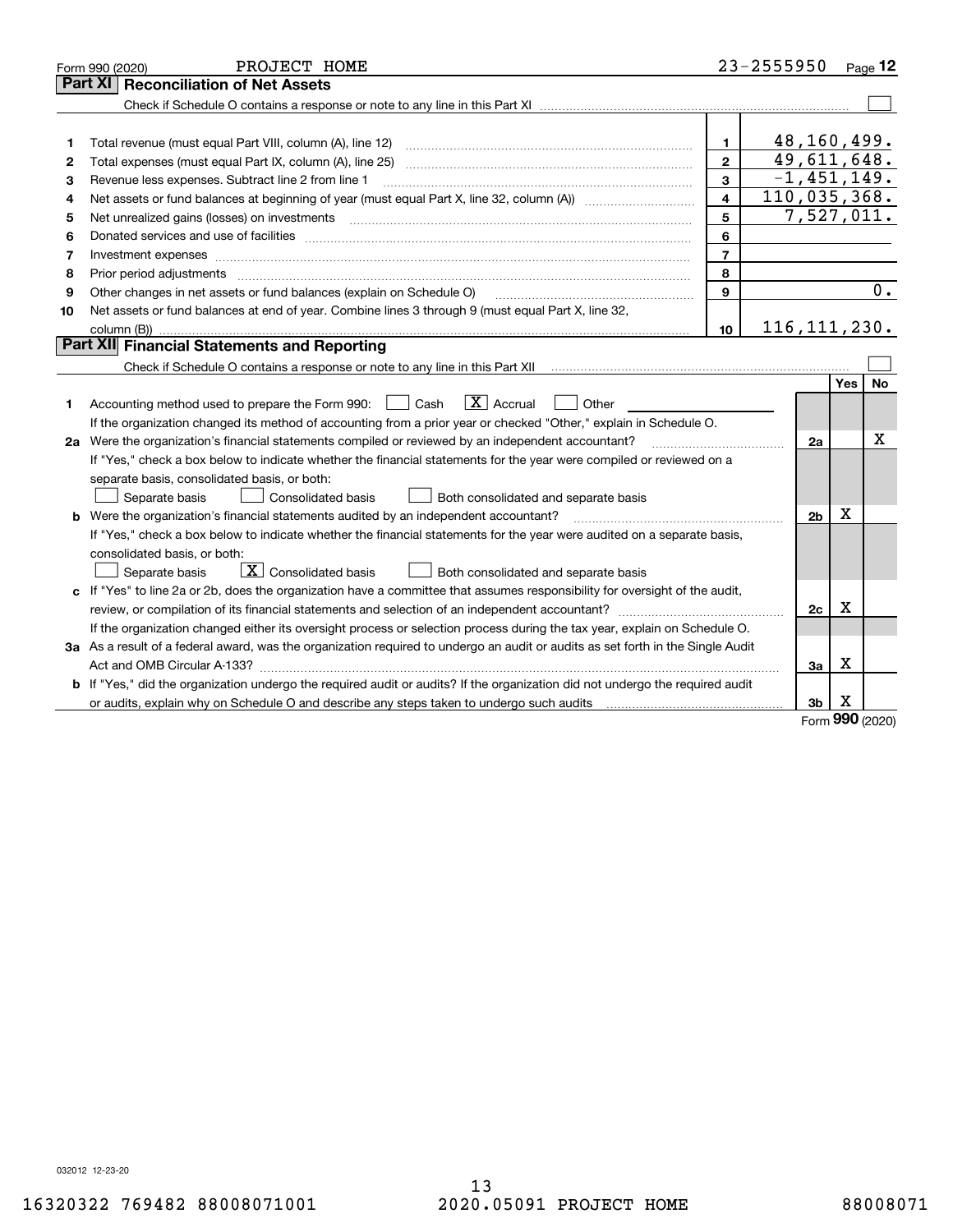| <b>SCHEDULE A</b> |  |
|-------------------|--|
|-------------------|--|

Department of the Treasury Internal Revenue Service

**(Form 990 or 990-EZ)**

# **Public Charity Status and Public Support**

**Complete if the organization is a section 501(c)(3) organization or a section 4947(a)(1) nonexempt charitable trust. | Attach to Form 990 or Form 990-EZ.** 

| Go to www.irs.gov/Form990 for instructions and the latest information. |
|------------------------------------------------------------------------|
|------------------------------------------------------------------------|

| OMB No. 1545-0047                   |
|-------------------------------------|
| 02                                  |
| <b>Open to Public</b><br>Inspection |

|        | Name of the organization<br><b>Employer identification number</b> |                                                                                                                                              |                                                                                                                                |                                                       |                                    |     |                            |  |                            |  |  |
|--------|-------------------------------------------------------------------|----------------------------------------------------------------------------------------------------------------------------------------------|--------------------------------------------------------------------------------------------------------------------------------|-------------------------------------------------------|------------------------------------|-----|----------------------------|--|----------------------------|--|--|
|        |                                                                   |                                                                                                                                              | 23-2555950<br>PROJECT HOME<br>Reason for Public Charity Status. (All organizations must complete this part.) See instructions. |                                                       |                                    |     |                            |  |                            |  |  |
| Part I |                                                                   |                                                                                                                                              |                                                                                                                                |                                                       |                                    |     |                            |  |                            |  |  |
|        |                                                                   | The organization is not a private foundation because it is: (For lines 1 through 12, check only one box.)                                    |                                                                                                                                |                                                       |                                    |     |                            |  |                            |  |  |
| 1      |                                                                   | A church, convention of churches, or association of churches described in section 170(b)(1)(A)(i).                                           |                                                                                                                                |                                                       |                                    |     |                            |  |                            |  |  |
| 2      |                                                                   | A school described in section 170(b)(1)(A)(ii). (Attach Schedule E (Form 990 or 990-EZ).)                                                    |                                                                                                                                |                                                       |                                    |     |                            |  |                            |  |  |
| з      |                                                                   | A hospital or a cooperative hospital service organization described in section 170(b)(1)(A)(iii).                                            |                                                                                                                                |                                                       |                                    |     |                            |  |                            |  |  |
| 4      |                                                                   | A medical research organization operated in conjunction with a hospital described in section 170(b)(1)(A)(iii). Enter the hospital's name,   |                                                                                                                                |                                                       |                                    |     |                            |  |                            |  |  |
|        |                                                                   | city, and state:                                                                                                                             |                                                                                                                                |                                                       |                                    |     |                            |  |                            |  |  |
| 5      |                                                                   | An organization operated for the benefit of a college or university owned or operated by a governmental unit described in                    |                                                                                                                                |                                                       |                                    |     |                            |  |                            |  |  |
|        |                                                                   | section 170(b)(1)(A)(iv). (Complete Part II.)                                                                                                |                                                                                                                                |                                                       |                                    |     |                            |  |                            |  |  |
| 6      |                                                                   | A federal, state, or local government or governmental unit described in section 170(b)(1)(A)(v).                                             |                                                                                                                                |                                                       |                                    |     |                            |  |                            |  |  |
|        | $7 \times$                                                        | An organization that normally receives a substantial part of its support from a governmental unit or from the general public described in    |                                                                                                                                |                                                       |                                    |     |                            |  |                            |  |  |
|        |                                                                   | section 170(b)(1)(A)(vi). (Complete Part II.)                                                                                                |                                                                                                                                |                                                       |                                    |     |                            |  |                            |  |  |
| 8      |                                                                   | A community trust described in section 170(b)(1)(A)(vi). (Complete Part II.)                                                                 |                                                                                                                                |                                                       |                                    |     |                            |  |                            |  |  |
| 9      |                                                                   | An agricultural research organization described in section 170(b)(1)(A)(ix) operated in conjunction with a land-grant college                |                                                                                                                                |                                                       |                                    |     |                            |  |                            |  |  |
|        |                                                                   | or university or a non-land-grant college of agriculture (see instructions). Enter the name, city, and state of the college or               |                                                                                                                                |                                                       |                                    |     |                            |  |                            |  |  |
|        |                                                                   | university:                                                                                                                                  |                                                                                                                                |                                                       |                                    |     |                            |  |                            |  |  |
| 10     |                                                                   | An organization that normally receives (1) more than 33 1/3% of its support from contributions, membership fees, and gross receipts from     |                                                                                                                                |                                                       |                                    |     |                            |  |                            |  |  |
|        |                                                                   | activities related to its exempt functions, subject to certain exceptions; and (2) no more than 33 1/3% of its support from gross investment |                                                                                                                                |                                                       |                                    |     |                            |  |                            |  |  |
|        |                                                                   | income and unrelated business taxable income (less section 511 tax) from businesses acquired by the organization after June 30, 1975.        |                                                                                                                                |                                                       |                                    |     |                            |  |                            |  |  |
|        |                                                                   | See section 509(a)(2). (Complete Part III.)                                                                                                  |                                                                                                                                |                                                       |                                    |     |                            |  |                            |  |  |
| 11     |                                                                   | An organization organized and operated exclusively to test for public safety. See section 509(a)(4).                                         |                                                                                                                                |                                                       |                                    |     |                            |  |                            |  |  |
| 12     |                                                                   | An organization organized and operated exclusively for the benefit of, to perform the functions of, or to carry out the purposes of one or   |                                                                                                                                |                                                       |                                    |     |                            |  |                            |  |  |
|        |                                                                   | more publicly supported organizations described in section 509(a)(1) or section 509(a)(2). See section 509(a)(3). Check the box in           |                                                                                                                                |                                                       |                                    |     |                            |  |                            |  |  |
|        |                                                                   | lines 12a through 12d that describes the type of supporting organization and complete lines 12e, 12f, and 12g.                               |                                                                                                                                |                                                       |                                    |     |                            |  |                            |  |  |
| а      |                                                                   | Type I. A supporting organization operated, supervised, or controlled by its supported organization(s), typically by giving                  |                                                                                                                                |                                                       |                                    |     |                            |  |                            |  |  |
|        |                                                                   | the supported organization(s) the power to regularly appoint or elect a majority of the directors or trustees of the supporting              |                                                                                                                                |                                                       |                                    |     |                            |  |                            |  |  |
|        |                                                                   | organization. You must complete Part IV, Sections A and B.                                                                                   |                                                                                                                                |                                                       |                                    |     |                            |  |                            |  |  |
| b      |                                                                   | Type II. A supporting organization supervised or controlled in connection with its supported organization(s), by having                      |                                                                                                                                |                                                       |                                    |     |                            |  |                            |  |  |
|        |                                                                   | control or management of the supporting organization vested in the same persons that control or manage the supported                         |                                                                                                                                |                                                       |                                    |     |                            |  |                            |  |  |
|        |                                                                   | organization(s). You must complete Part IV, Sections A and C.                                                                                |                                                                                                                                |                                                       |                                    |     |                            |  |                            |  |  |
| с      |                                                                   | Type III functionally integrated. A supporting organization operated in connection with, and functionally integrated with,                   |                                                                                                                                |                                                       |                                    |     |                            |  |                            |  |  |
|        |                                                                   | its supported organization(s) (see instructions). You must complete Part IV, Sections A, D, and E.                                           |                                                                                                                                |                                                       |                                    |     |                            |  |                            |  |  |
| d      |                                                                   | Type III non-functionally integrated. A supporting organization operated in connection with its supported organization(s)                    |                                                                                                                                |                                                       |                                    |     |                            |  |                            |  |  |
|        |                                                                   | that is not functionally integrated. The organization generally must satisfy a distribution requirement and an attentiveness                 |                                                                                                                                |                                                       |                                    |     |                            |  |                            |  |  |
|        |                                                                   | requirement (see instructions). You must complete Part IV, Sections A and D, and Part V.                                                     |                                                                                                                                |                                                       |                                    |     |                            |  |                            |  |  |
| е      |                                                                   | Check this box if the organization received a written determination from the IRS that it is a Type I, Type II, Type III                      |                                                                                                                                |                                                       |                                    |     |                            |  |                            |  |  |
| f      |                                                                   | functionally integrated, or Type III non-functionally integrated supporting organization.<br>Enter the number of supported organizations     |                                                                                                                                |                                                       |                                    |     |                            |  |                            |  |  |
|        |                                                                   | g Provide the following information about the supported organization(s).                                                                     |                                                                                                                                |                                                       |                                    |     |                            |  |                            |  |  |
|        |                                                                   | (i) Name of supported                                                                                                                        | (ii) EIN                                                                                                                       | (iii) Type of organization                            | (iv) Is the organization listed    |     | (v) Amount of monetary     |  | (vi) Amount of other       |  |  |
|        |                                                                   | organization                                                                                                                                 |                                                                                                                                | (described on lines 1-10<br>above (see instructions)) | in your governing document?<br>Yes | No. | support (see instructions) |  | support (see instructions) |  |  |
|        |                                                                   |                                                                                                                                              |                                                                                                                                |                                                       |                                    |     |                            |  |                            |  |  |
|        |                                                                   |                                                                                                                                              |                                                                                                                                |                                                       |                                    |     |                            |  |                            |  |  |
|        |                                                                   |                                                                                                                                              |                                                                                                                                |                                                       |                                    |     |                            |  |                            |  |  |
|        |                                                                   |                                                                                                                                              |                                                                                                                                |                                                       |                                    |     |                            |  |                            |  |  |
|        |                                                                   |                                                                                                                                              |                                                                                                                                |                                                       |                                    |     |                            |  |                            |  |  |
|        |                                                                   |                                                                                                                                              |                                                                                                                                |                                                       |                                    |     |                            |  |                            |  |  |
|        |                                                                   |                                                                                                                                              |                                                                                                                                |                                                       |                                    |     |                            |  |                            |  |  |
|        |                                                                   |                                                                                                                                              |                                                                                                                                |                                                       |                                    |     |                            |  |                            |  |  |
|        |                                                                   |                                                                                                                                              |                                                                                                                                |                                                       |                                    |     |                            |  |                            |  |  |
| Total  |                                                                   |                                                                                                                                              |                                                                                                                                |                                                       |                                    |     |                            |  |                            |  |  |
|        |                                                                   |                                                                                                                                              |                                                                                                                                |                                                       |                                    |     |                            |  |                            |  |  |

LHA For Paperwork Reduction Act Notice, see the Instructions for Form 990 or 990-EZ. <sub>032021</sub> o1-25-21 Schedule A (Form 990 or 990-EZ) 2020 14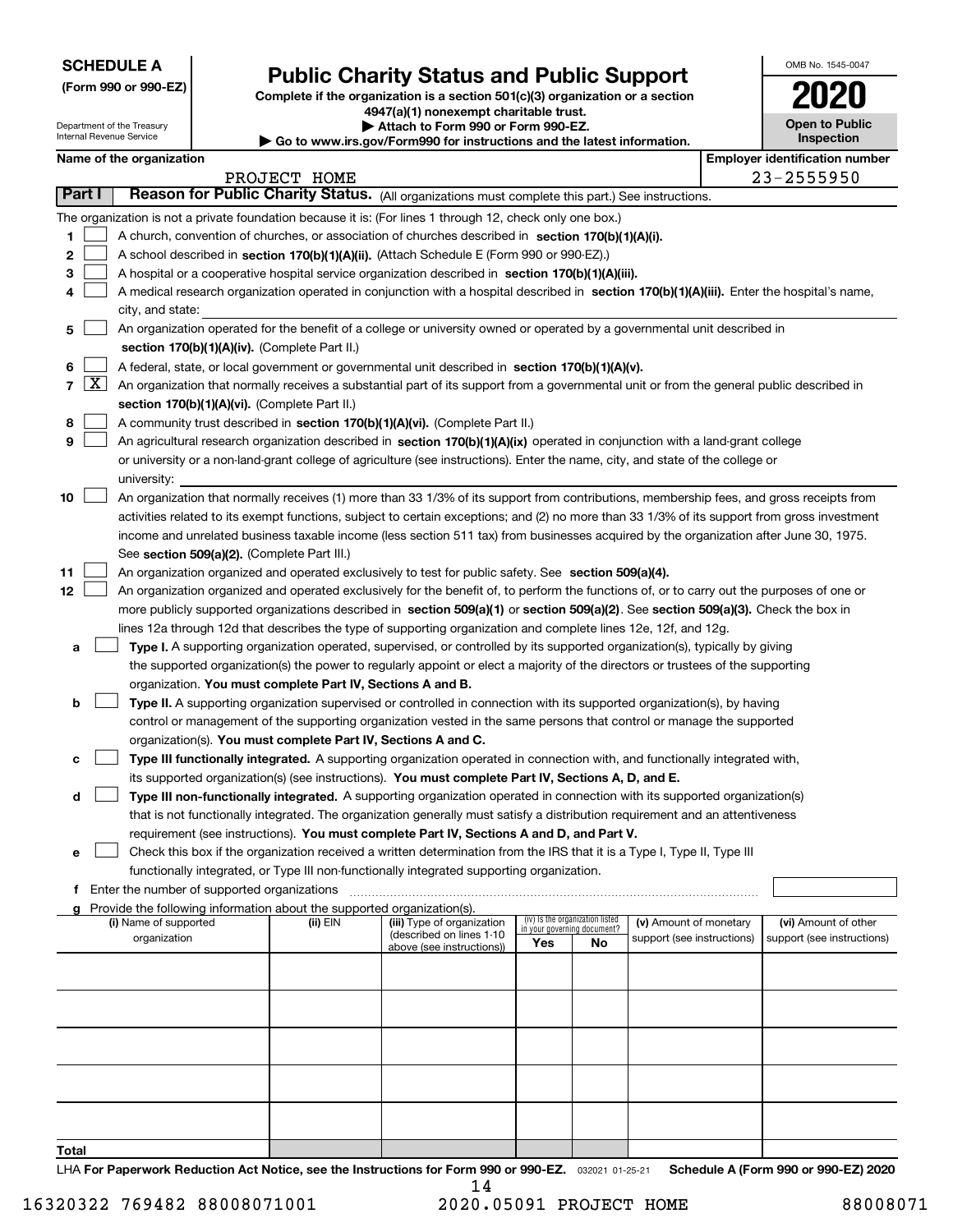#### Schedule A (Form 990 or 990-EZ) 2020 Page PROJECT HOME 23-2555950

**2**

(Complete only if you checked the box on line 5, 7, or 8 of Part I or if the organization failed to qualify under Part III. If the organization fails to qualify under the tests listed below, please complete Part III.) **Part II Support Schedule for Organizations Described in Sections 170(b)(1)(A)(iv) and 170(b)(1)(A)(vi)**

|     | <b>Section A. Public Support</b>                                                                                                                                                                                       |                                                        |          |            |            |          |                                          |  |  |  |
|-----|------------------------------------------------------------------------------------------------------------------------------------------------------------------------------------------------------------------------|--------------------------------------------------------|----------|------------|------------|----------|------------------------------------------|--|--|--|
|     | Calendar year (or fiscal year beginning in) $\blacktriangleright$                                                                                                                                                      | (a) 2016                                               | (b) 2017 | $(c)$ 2018 | $(d)$ 2019 | (e) 2020 | (f) Total                                |  |  |  |
|     | 1 Gifts, grants, contributions, and                                                                                                                                                                                    |                                                        |          |            |            |          |                                          |  |  |  |
|     | membership fees received. (Do not                                                                                                                                                                                      |                                                        |          |            |            |          |                                          |  |  |  |
|     | include any "unusual grants.")                                                                                                                                                                                         | 20309380.34840255.28785321.26740968.32272309.142948233 |          |            |            |          |                                          |  |  |  |
|     | 2 Tax revenues levied for the organ-                                                                                                                                                                                   |                                                        |          |            |            |          |                                          |  |  |  |
|     | ization's benefit and either paid to                                                                                                                                                                                   |                                                        |          |            |            |          |                                          |  |  |  |
|     | or expended on its behalf                                                                                                                                                                                              |                                                        |          |            |            |          |                                          |  |  |  |
|     | 3 The value of services or facilities                                                                                                                                                                                  |                                                        |          |            |            |          |                                          |  |  |  |
|     | furnished by a governmental unit to                                                                                                                                                                                    |                                                        |          |            |            |          |                                          |  |  |  |
|     | the organization without charge                                                                                                                                                                                        |                                                        |          |            |            |          |                                          |  |  |  |
|     | Total. Add lines 1 through 3                                                                                                                                                                                           | 20309380.34840255.28785321.26740968.32272309.142948233 |          |            |            |          |                                          |  |  |  |
| 5.  | The portion of total contributions                                                                                                                                                                                     |                                                        |          |            |            |          |                                          |  |  |  |
|     | by each person (other than a                                                                                                                                                                                           |                                                        |          |            |            |          |                                          |  |  |  |
|     | governmental unit or publicly                                                                                                                                                                                          |                                                        |          |            |            |          |                                          |  |  |  |
|     | supported organization) included                                                                                                                                                                                       |                                                        |          |            |            |          |                                          |  |  |  |
|     | on line 1 that exceeds 2% of the                                                                                                                                                                                       |                                                        |          |            |            |          |                                          |  |  |  |
|     | amount shown on line 11,                                                                                                                                                                                               |                                                        |          |            |            |          |                                          |  |  |  |
|     | column (f)                                                                                                                                                                                                             |                                                        |          |            |            |          | 4434179.                                 |  |  |  |
|     | 6 Public support. Subtract line 5 from line 4.                                                                                                                                                                         |                                                        |          |            |            |          | 138514054                                |  |  |  |
|     | <b>Section B. Total Support</b>                                                                                                                                                                                        |                                                        |          |            |            |          |                                          |  |  |  |
|     | Calendar year (or fiscal year beginning in)                                                                                                                                                                            | (a) 2016                                               | (b) 2017 | $(c)$ 2018 | $(d)$ 2019 | (e) 2020 | (f) Total                                |  |  |  |
|     | <b>7</b> Amounts from line 4                                                                                                                                                                                           | 20309380.34840255.28785321.26740968.32272309.142948233 |          |            |            |          |                                          |  |  |  |
| 8   | Gross income from interest,                                                                                                                                                                                            |                                                        |          |            |            |          |                                          |  |  |  |
|     | dividends, payments received on                                                                                                                                                                                        |                                                        |          |            |            |          |                                          |  |  |  |
|     | securities loans, rents, royalties,                                                                                                                                                                                    |                                                        |          |            |            |          |                                          |  |  |  |
|     | and income from similar sources                                                                                                                                                                                        | 2068240.                                               | 1968374. | 2499937.   | 2417615.   |          | 1845670.10799836.                        |  |  |  |
| 9   | Net income from unrelated business                                                                                                                                                                                     |                                                        |          |            |            |          |                                          |  |  |  |
|     | activities, whether or not the                                                                                                                                                                                         |                                                        |          |            |            |          |                                          |  |  |  |
|     |                                                                                                                                                                                                                        |                                                        |          |            |            |          |                                          |  |  |  |
|     | business is regularly carried on                                                                                                                                                                                       |                                                        |          |            |            |          |                                          |  |  |  |
|     | <b>10</b> Other income. Do not include gain                                                                                                                                                                            |                                                        |          |            |            |          |                                          |  |  |  |
|     | or loss from the sale of capital                                                                                                                                                                                       |                                                        |          |            |            |          |                                          |  |  |  |
|     | assets (Explain in Part VI.)                                                                                                                                                                                           |                                                        |          |            |            |          | 153748069                                |  |  |  |
|     | 11 Total support. Add lines 7 through 10                                                                                                                                                                               |                                                        |          |            |            | 12       | 57,725,182.                              |  |  |  |
|     | 12 Gross receipts from related activities, etc. (see instructions)                                                                                                                                                     |                                                        |          |            |            |          |                                          |  |  |  |
| 13  | First 5 years. If the Form 990 is for the organization's first, second, third, fourth, or fifth tax year as a section 501(c)(3)                                                                                        |                                                        |          |            |            |          |                                          |  |  |  |
|     | organization, check this box and stop here manufactured and content to the state of the state of the state of<br><b>Section C. Computation of Public Support Percentage</b>                                            |                                                        |          |            |            |          |                                          |  |  |  |
|     |                                                                                                                                                                                                                        |                                                        |          |            |            | 14       | 90.09<br>%                               |  |  |  |
|     |                                                                                                                                                                                                                        |                                                        |          |            |            | 15       | 90.32<br>$\frac{9}{6}$                   |  |  |  |
|     | 16a 33 1/3% support test - 2020. If the organization did not check the box on line 13, and line 14 is 33 1/3% or more, check this box and                                                                              |                                                        |          |            |            |          |                                          |  |  |  |
|     |                                                                                                                                                                                                                        |                                                        |          |            |            |          | $\blacktriangleright$ $\boxed{\text{X}}$ |  |  |  |
|     | stop here. The organization qualifies as a publicly supported organization<br>b 33 1/3% support test - 2019. If the organization did not check a box on line 13 or 16a, and line 15 is 33 1/3% or more, check this box |                                                        |          |            |            |          |                                          |  |  |  |
|     |                                                                                                                                                                                                                        |                                                        |          |            |            |          |                                          |  |  |  |
|     | and stop here. The organization qualifies as a publicly supported organization                                                                                                                                         |                                                        |          |            |            |          |                                          |  |  |  |
|     | 17a 10% -facts-and-circumstances test - 2020. If the organization did not check a box on line 13, 16a, or 16b, and line 14 is 10% or more,                                                                             |                                                        |          |            |            |          |                                          |  |  |  |
|     | and if the organization meets the facts-and-circumstances test, check this box and stop here. Explain in Part VI how the organization                                                                                  |                                                        |          |            |            |          |                                          |  |  |  |
|     | meets the facts-and-circumstances test. The organization qualifies as a publicly supported organization                                                                                                                |                                                        |          |            |            |          |                                          |  |  |  |
|     | b 10% -facts-and-circumstances test - 2019. If the organization did not check a box on line 13, 16a, 16b, or 17a, and line 15 is 10% or                                                                                |                                                        |          |            |            |          |                                          |  |  |  |
|     | more, and if the organization meets the facts-and-circumstances test, check this box and stop here. Explain in Part VI how the                                                                                         |                                                        |          |            |            |          |                                          |  |  |  |
|     | organization meets the facts-and-circumstances test. The organization qualifies as a publicly supported organization                                                                                                   |                                                        |          |            |            |          |                                          |  |  |  |
| 18. | Private foundation. If the organization did not check a box on line 13, 16a, 16b, 17a, or 17b, check this box and see instructions                                                                                     |                                                        |          |            |            |          |                                          |  |  |  |

**Schedule A (Form 990 or 990-EZ) 2020**

032022 01-25-21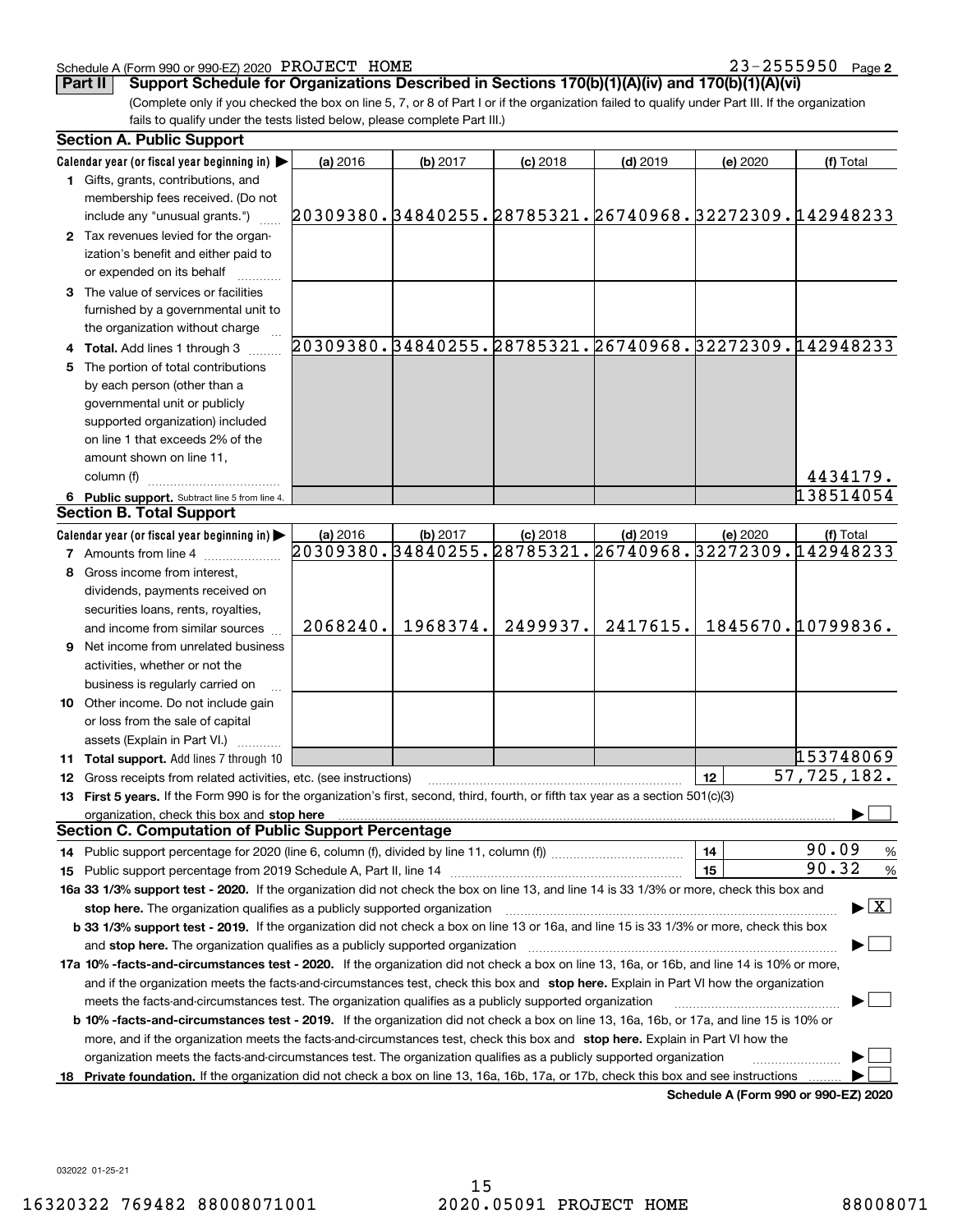#### Schedule A (Form 990 or 990-EZ) 2020 Page PROJECT HOME 23-2555950

#### **Part III Support Schedule for Organizations Described in Section 509(a)(2)**

(Complete only if you checked the box on line 10 of Part I or if the organization failed to qualify under Part II. If the organization fails to qualify under the tests listed below, please complete Part II.)

| <b>Section A. Public Support</b>                                                                                                                                                                                                                                                             |          |          |            |            |                 |                                      |
|----------------------------------------------------------------------------------------------------------------------------------------------------------------------------------------------------------------------------------------------------------------------------------------------|----------|----------|------------|------------|-----------------|--------------------------------------|
| Calendar year (or fiscal year beginning in) $\blacktriangleright$                                                                                                                                                                                                                            | (a) 2016 | (b) 2017 | $(c)$ 2018 | $(d)$ 2019 | <b>(e)</b> 2020 | (f) Total                            |
| 1 Gifts, grants, contributions, and                                                                                                                                                                                                                                                          |          |          |            |            |                 |                                      |
| membership fees received. (Do not                                                                                                                                                                                                                                                            |          |          |            |            |                 |                                      |
| include any "unusual grants.")                                                                                                                                                                                                                                                               |          |          |            |            |                 |                                      |
| <b>2</b> Gross receipts from admissions,<br>merchandise sold or services per-<br>formed, or facilities furnished in<br>any activity that is related to the<br>organization's tax-exempt purpose                                                                                              |          |          |            |            |                 |                                      |
| 3 Gross receipts from activities that<br>are not an unrelated trade or bus-<br>iness under section 513                                                                                                                                                                                       |          |          |            |            |                 |                                      |
| 4 Tax revenues levied for the organ-<br>ization's benefit and either paid to<br>or expended on its behalf                                                                                                                                                                                    |          |          |            |            |                 |                                      |
| 5 The value of services or facilities<br>furnished by a governmental unit to<br>the organization without charge                                                                                                                                                                              |          |          |            |            |                 |                                      |
| <b>6 Total.</b> Add lines 1 through 5 $\dots$                                                                                                                                                                                                                                                |          |          |            |            |                 |                                      |
| 7a Amounts included on lines 1, 2, and<br>3 received from disqualified persons                                                                                                                                                                                                               |          |          |            |            |                 |                                      |
| <b>b</b> Amounts included on lines 2 and 3 received<br>from other than disqualified persons that<br>exceed the greater of \$5,000 or 1% of the<br>amount on line 13 for the year                                                                                                             |          |          |            |            |                 |                                      |
| c Add lines 7a and 7b                                                                                                                                                                                                                                                                        |          |          |            |            |                 |                                      |
| 8 Public support. (Subtract line 7c from line 6.)<br><b>Section B. Total Support</b>                                                                                                                                                                                                         |          |          |            |            |                 |                                      |
| Calendar year (or fiscal year beginning in) $\blacktriangleright$                                                                                                                                                                                                                            | (a) 2016 | (b) 2017 | $(c)$ 2018 | $(d)$ 2019 | (e) 2020        | (f) Total                            |
| 9 Amounts from line 6                                                                                                                                                                                                                                                                        |          |          |            |            |                 |                                      |
| <b>10a</b> Gross income from interest,<br>dividends, payments received on<br>securities loans, rents, royalties,<br>and income from similar sources                                                                                                                                          |          |          |            |            |                 |                                      |
| <b>b</b> Unrelated business taxable income<br>(less section 511 taxes) from businesses<br>acquired after June 30, 1975                                                                                                                                                                       |          |          |            |            |                 |                                      |
| c Add lines 10a and 10b                                                                                                                                                                                                                                                                      |          |          |            |            |                 |                                      |
| 11 Net income from unrelated business<br>activities not included in line 10b,<br>whether or not the business is<br>regularly carried on                                                                                                                                                      |          |          |            |            |                 |                                      |
| <b>12</b> Other income. Do not include gain<br>or loss from the sale of capital<br>assets (Explain in Part VI.)                                                                                                                                                                              |          |          |            |            |                 |                                      |
| <b>13</b> Total support. (Add lines 9, 10c, 11, and 12.)                                                                                                                                                                                                                                     |          |          |            |            |                 |                                      |
| 14 First 5 years. If the Form 990 is for the organization's first, second, third, fourth, or fifth tax year as a section 501(c)(3) organization,                                                                                                                                             |          |          |            |            |                 |                                      |
| check this box and stop here communication and content to the state of the state of the state of the state of the state of the state of the state of the state of the state of the state of the state of the state of the stat<br><b>Section C. Computation of Public Support Percentage</b> |          |          |            |            |                 |                                      |
| 15 Public support percentage for 2020 (line 8, column (f), divided by line 13, column (f))                                                                                                                                                                                                   |          |          |            |            | 15              |                                      |
| 16 Public support percentage from 2019 Schedule A, Part III, line 15                                                                                                                                                                                                                         |          |          |            |            | 16              | %<br>%                               |
| <b>Section D. Computation of Investment Income Percentage</b>                                                                                                                                                                                                                                |          |          |            |            |                 |                                      |
|                                                                                                                                                                                                                                                                                              |          |          |            |            | 17              | %                                    |
| 18 Investment income percentage from 2019 Schedule A, Part III, line 17                                                                                                                                                                                                                      |          |          |            |            | 18              | %                                    |
| 19a 33 1/3% support tests - 2020. If the organization did not check the box on line 14, and line 15 is more than 33 1/3%, and line 17 is not                                                                                                                                                 |          |          |            |            |                 |                                      |
| more than 33 1/3%, check this box and stop here. The organization qualifies as a publicly supported organization                                                                                                                                                                             |          |          |            |            |                 | $\sim$                               |
| b 33 1/3% support tests - 2019. If the organization did not check a box on line 14 or line 19a, and line 16 is more than 33 1/3%, and                                                                                                                                                        |          |          |            |            |                 |                                      |
| line 18 is not more than 33 1/3%, check this box and stop here. The organization qualifies as a publicly supported organization                                                                                                                                                              |          |          |            |            |                 |                                      |
| 20 Private foundation. If the organization did not check a box on line 14, 19a, or 19b, check this box and see instructions                                                                                                                                                                  |          |          |            |            |                 |                                      |
| 032023 01-25-21                                                                                                                                                                                                                                                                              |          |          |            |            |                 | Schedule A (Form 990 or 990-EZ) 2020 |
|                                                                                                                                                                                                                                                                                              |          | 16       |            |            |                 |                                      |

 <sup>16320322 769482 88008071001 2020.05091</sup> PROJECT HOME 88008071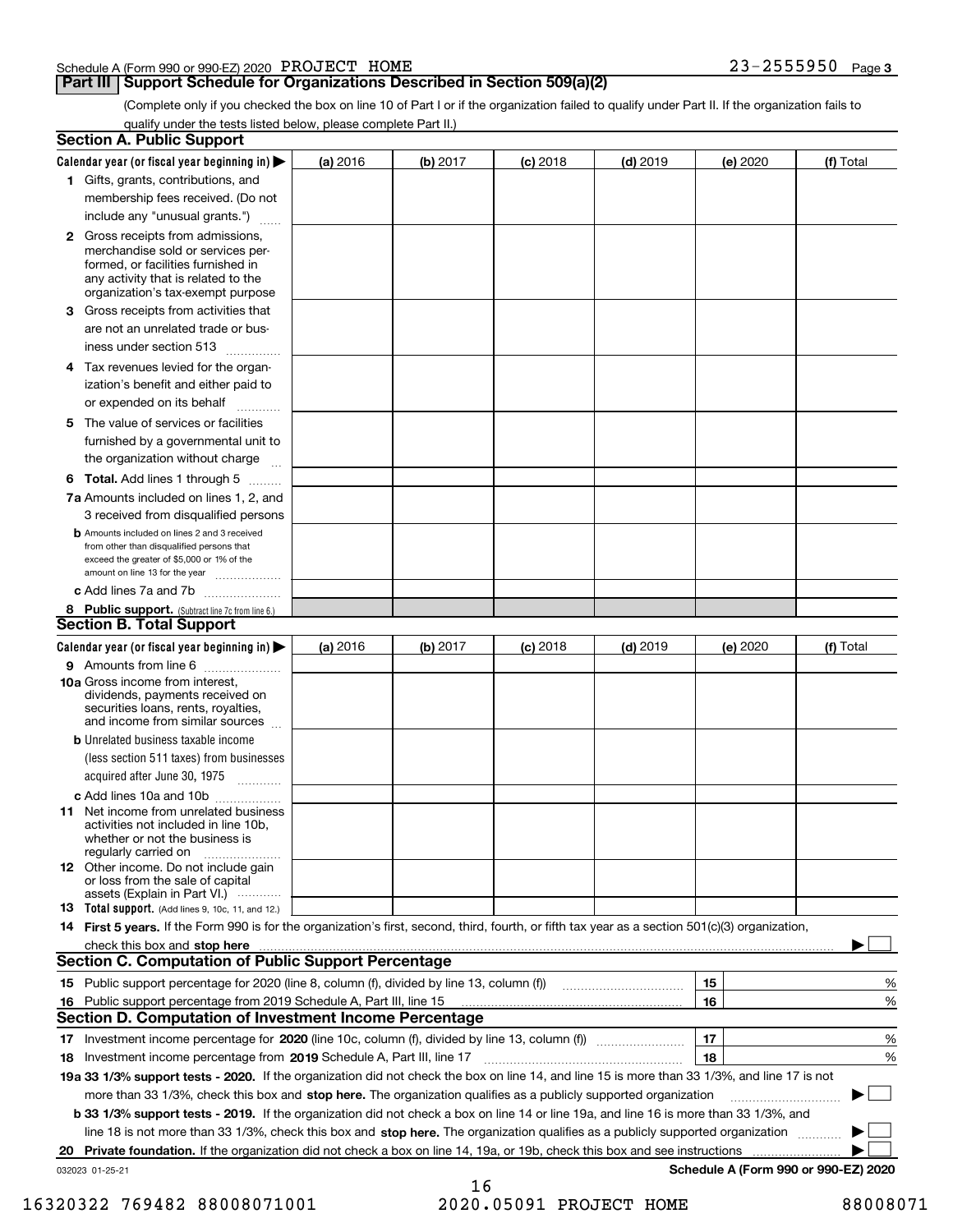**1**

**2**

**3a**

**3b**

**3c**

**4a**

**4b**

**4c**

**5a**

**5b5c**

**6**

**7**

**8**

**9a**

**9b**

**9c**

**10a**

**10b**

**Schedule A (Form 990 or 990-EZ) 2020**

**YesNo**

## **Part IV Supporting Organizations**

(Complete only if you checked a box in line 12 on Part I. If you checked box 12a, Part I, complete Sections A and B. If you checked box 12b, Part I, complete Sections A and C. If you checked box 12c, Part I, complete Sections A, D, and E. If you checked box 12d, Part I, complete Sections A and D, and complete Part V.)

#### **Section A. All Supporting Organizations**

- **1** Are all of the organization's supported organizations listed by name in the organization's governing documents? If "No," describe in **Part VI** how the supported organizations are designated. If designated by *class or purpose, describe the designation. If historic and continuing relationship, explain.*
- **2** Did the organization have any supported organization that does not have an IRS determination of status under section 509(a)(1) or (2)? If "Yes," explain in Part VI how the organization determined that the supported *organization was described in section 509(a)(1) or (2).*
- **3a** Did the organization have a supported organization described in section 501(c)(4), (5), or (6)? If "Yes," answer *lines 3b and 3c below.*
- **b** Did the organization confirm that each supported organization qualified under section 501(c)(4), (5), or (6) and satisfied the public support tests under section 509(a)(2)? If "Yes," describe in **Part VI** when and how the *organization made the determination.*
- **c**Did the organization ensure that all support to such organizations was used exclusively for section 170(c)(2)(B) purposes? If "Yes," explain in **Part VI** what controls the organization put in place to ensure such use.
- **4a***If* Was any supported organization not organized in the United States ("foreign supported organization")? *"Yes," and if you checked box 12a or 12b in Part I, answer lines 4b and 4c below.*
- **b** Did the organization have ultimate control and discretion in deciding whether to make grants to the foreign supported organization? If "Yes," describe in **Part VI** how the organization had such control and discretion *despite being controlled or supervised by or in connection with its supported organizations.*
- **c** Did the organization support any foreign supported organization that does not have an IRS determination under sections 501(c)(3) and 509(a)(1) or (2)? If "Yes," explain in **Part VI** what controls the organization used *to ensure that all support to the foreign supported organization was used exclusively for section 170(c)(2)(B) purposes.*
- **5a** Did the organization add, substitute, or remove any supported organizations during the tax year? If "Yes," answer lines 5b and 5c below (if applicable). Also, provide detail in **Part VI,** including (i) the names and EIN *numbers of the supported organizations added, substituted, or removed; (ii) the reasons for each such action; (iii) the authority under the organization's organizing document authorizing such action; and (iv) how the action was accomplished (such as by amendment to the organizing document).*
- **b** Type I or Type II only. Was any added or substituted supported organization part of a class already designated in the organization's organizing document?
- **cSubstitutions only.**  Was the substitution the result of an event beyond the organization's control?
- **6** Did the organization provide support (whether in the form of grants or the provision of services or facilities) to **Part VI.** *If "Yes," provide detail in* support or benefit one or more of the filing organization's supported organizations? anyone other than (i) its supported organizations, (ii) individuals that are part of the charitable class benefited by one or more of its supported organizations, or (iii) other supporting organizations that also
- **7**Did the organization provide a grant, loan, compensation, or other similar payment to a substantial contributor *If "Yes," complete Part I of Schedule L (Form 990 or 990-EZ).* regard to a substantial contributor? (as defined in section 4958(c)(3)(C)), a family member of a substantial contributor, or a 35% controlled entity with
- **8** Did the organization make a loan to a disqualified person (as defined in section 4958) not described in line 7? *If "Yes," complete Part I of Schedule L (Form 990 or 990-EZ).*
- **9a** Was the organization controlled directly or indirectly at any time during the tax year by one or more in section 509(a)(1) or (2))? If "Yes," *provide detail in* <code>Part VI.</code> disqualified persons, as defined in section 4946 (other than foundation managers and organizations described
- **b** Did one or more disqualified persons (as defined in line 9a) hold a controlling interest in any entity in which the supporting organization had an interest? If "Yes," provide detail in P**art VI**.
- **c**Did a disqualified person (as defined in line 9a) have an ownership interest in, or derive any personal benefit from, assets in which the supporting organization also had an interest? If "Yes," provide detail in P**art VI.**
- **10a** Was the organization subject to the excess business holdings rules of section 4943 because of section supporting organizations)? If "Yes," answer line 10b below. 4943(f) (regarding certain Type II supporting organizations, and all Type III non-functionally integrated
- **b** Did the organization have any excess business holdings in the tax year? (Use Schedule C, Form 4720, to *determine whether the organization had excess business holdings.)*

17

032024 01-25-21

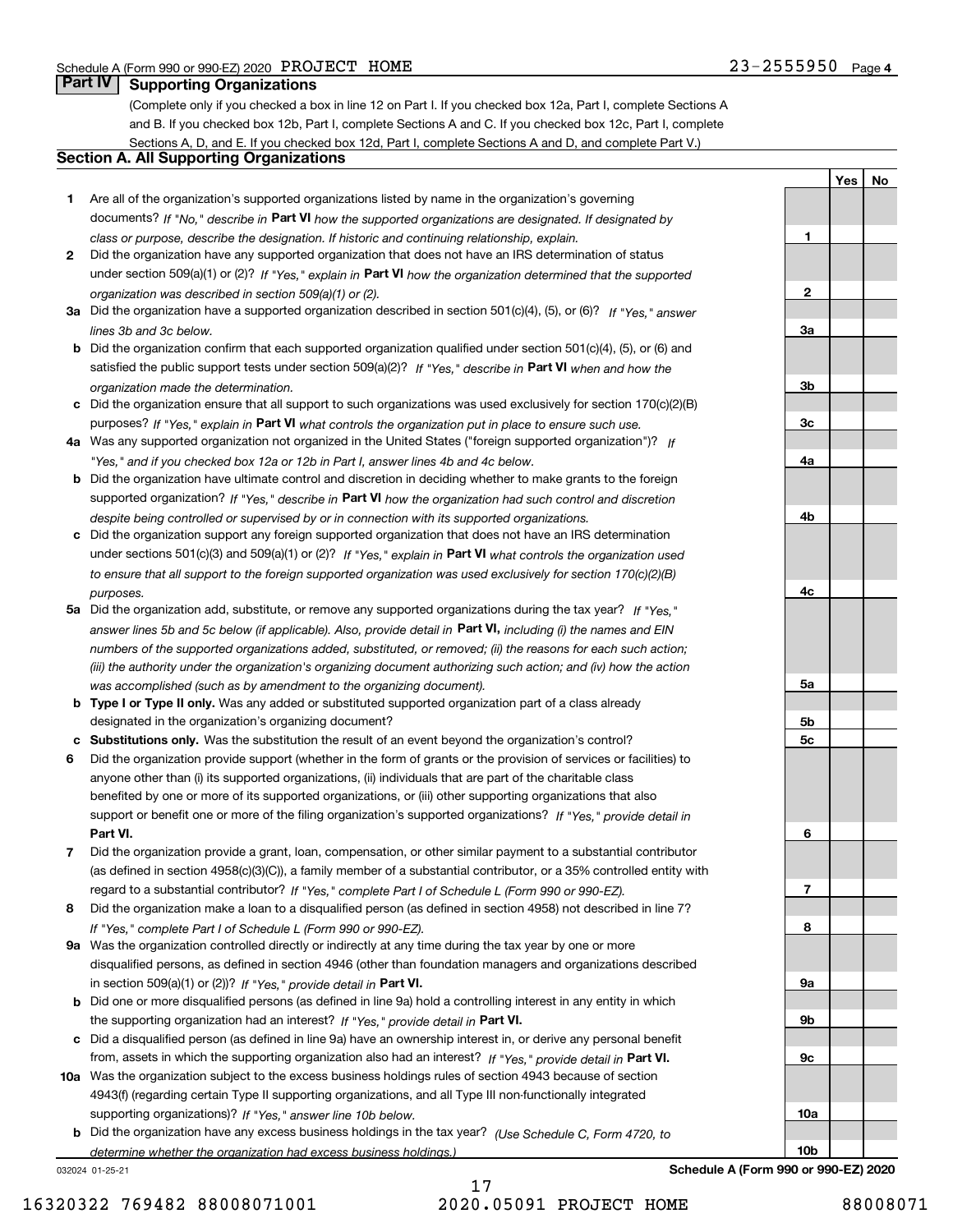|              |                                                                                                                                                                                                                                              |              | Yes | No |
|--------------|----------------------------------------------------------------------------------------------------------------------------------------------------------------------------------------------------------------------------------------------|--------------|-----|----|
| 11           | Has the organization accepted a gift or contribution from any of the following persons?                                                                                                                                                      |              |     |    |
|              | a A person who directly or indirectly controls, either alone or together with persons described in lines 11b and                                                                                                                             |              |     |    |
|              | 11c below, the governing body of a supported organization?                                                                                                                                                                                   | 11a          |     |    |
|              | <b>b</b> A family member of a person described in line 11a above?                                                                                                                                                                            | 11b          |     |    |
|              | c A 35% controlled entity of a person described in line 11a or 11b above? If "Yes" to line 11a, 11b, or 11c, provide                                                                                                                         |              |     |    |
|              | detail in Part VI.                                                                                                                                                                                                                           | 11c          |     |    |
|              | <b>Section B. Type I Supporting Organizations</b>                                                                                                                                                                                            |              |     |    |
|              |                                                                                                                                                                                                                                              |              | Yes | No |
| 1            | Did the governing body, members of the governing body, officers acting in their official capacity, or membership of one or                                                                                                                   |              |     |    |
|              | more supported organizations have the power to regularly appoint or elect at least a majority of the organization's officers,                                                                                                                |              |     |    |
|              | directors, or trustees at all times during the tax year? If "No," describe in Part VI how the supported organization(s)                                                                                                                      |              |     |    |
|              | effectively operated, supervised, or controlled the organization's activities. If the organization had more than one supported                                                                                                               |              |     |    |
|              | organization, describe how the powers to appoint and/or remove officers, directors, or trustees were allocated among the<br>supported organizations and what conditions or restrictions, if any, applied to such powers during the tax year. | 1            |     |    |
| $\mathbf{2}$ | Did the organization operate for the benefit of any supported organization other than the supported                                                                                                                                          |              |     |    |
|              | organization(s) that operated, supervised, or controlled the supporting organization? If "Yes," explain in                                                                                                                                   |              |     |    |
|              | Part VI how providing such benefit carried out the purposes of the supported organization(s) that operated,                                                                                                                                  |              |     |    |
|              | supervised, or controlled the supporting organization.                                                                                                                                                                                       | $\mathbf{2}$ |     |    |
|              | <b>Section C. Type II Supporting Organizations</b>                                                                                                                                                                                           |              |     |    |
|              |                                                                                                                                                                                                                                              |              | Yes | No |
| 1.           | Were a majority of the organization's directors or trustees during the tax year also a majority of the directors                                                                                                                             |              |     |    |
|              | or trustees of each of the organization's supported organization(s)? If "No," describe in Part VI how control                                                                                                                                |              |     |    |
|              | or management of the supporting organization was vested in the same persons that controlled or managed                                                                                                                                       |              |     |    |
|              | the supported organization(s).                                                                                                                                                                                                               | 1            |     |    |
|              | Section D. All Type III Supporting Organizations                                                                                                                                                                                             |              |     |    |
|              |                                                                                                                                                                                                                                              |              | Yes | No |
| 1            | Did the organization provide to each of its supported organizations, by the last day of the fifth month of the                                                                                                                               |              |     |    |
|              | organization's tax year, (i) a written notice describing the type and amount of support provided during the prior tax                                                                                                                        |              |     |    |
|              | year, (ii) a copy of the Form 990 that was most recently filed as of the date of notification, and (iii) copies of the                                                                                                                       |              |     |    |
|              | organization's governing documents in effect on the date of notification, to the extent not previously provided?                                                                                                                             | 1            |     |    |
| 2            | Were any of the organization's officers, directors, or trustees either (i) appointed or elected by the supported                                                                                                                             |              |     |    |
|              | organization(s) or (ii) serving on the governing body of a supported organization? If "No," explain in Part VI how                                                                                                                           |              |     |    |
|              | the organization maintained a close and continuous working relationship with the supported organization(s).                                                                                                                                  | $\mathbf{2}$ |     |    |
| 3            | By reason of the relationship described in line 2, above, did the organization's supported organizations have a                                                                                                                              |              |     |    |
|              | significant voice in the organization's investment policies and in directing the use of the organization's                                                                                                                                   |              |     |    |
|              | income or assets at all times during the tax year? If "Yes," describe in Part VI the role the organization's                                                                                                                                 |              |     |    |
|              | supported organizations played in this regard.                                                                                                                                                                                               | 3            |     |    |
|              | Section E. Type III Functionally Integrated Supporting Organizations                                                                                                                                                                         |              |     |    |
| 1            | Check the box next to the method that the organization used to satisfy the Integral Part Test during the year (see instructions).                                                                                                            |              |     |    |
| a            | The organization satisfied the Activities Test. Complete line 2 below.                                                                                                                                                                       |              |     |    |
| b            | The organization is the parent of each of its supported organizations. Complete line 3 below.                                                                                                                                                |              |     |    |
| c            | The organization supported a governmental entity. Describe in Part VI how you supported a governmental entity (see instructions)                                                                                                             |              |     |    |
| 2            | Activities Test. Answer lines 2a and 2b below.                                                                                                                                                                                               |              | Yes | No |
| а            | Did substantially all of the organization's activities during the tax year directly further the exempt purposes of                                                                                                                           |              |     |    |
|              | the supported organization(s) to which the organization was responsive? If "Yes," then in Part VI identify                                                                                                                                   |              |     |    |
|              | those supported organizations and explain how these activities directly furthered their exempt purposes,                                                                                                                                     |              |     |    |
|              | how the organization was responsive to those supported organizations, and how the organization determined                                                                                                                                    |              |     |    |
|              | that these activities constituted substantially all of its activities.                                                                                                                                                                       | 2a           |     |    |
| b            | Did the activities described in line 2a, above, constitute activities that, but for the organization's involvement,                                                                                                                          |              |     |    |
|              | one or more of the organization's supported organization(s) would have been engaged in? If "Yes," explain in                                                                                                                                 |              |     |    |
|              | Part VI the reasons for the organization's position that its supported organization(s) would have engaged in                                                                                                                                 |              |     |    |
|              | these activities but for the organization's involvement.                                                                                                                                                                                     | 2b           |     |    |
| з            | Parent of Supported Organizations. Answer lines 3a and 3b below.                                                                                                                                                                             |              |     |    |
| а            | Did the organization have the power to regularly appoint or elect a majority of the officers, directors, or                                                                                                                                  |              |     |    |
|              | trustees of each of the supported organizations? If "Yes" or "No" provide details in Part VI.                                                                                                                                                | За           |     |    |
|              |                                                                                                                                                                                                                                              |              |     |    |

**b** Did the organization exercise a substantial degree of direction over the policies, programs, and activities of each of its supported organizations? If "Yes," describe in Part VI the role played by the organization in this regard.

032025 01-25-21

**Schedule A (Form 990 or 990-EZ) 2020**

**3b**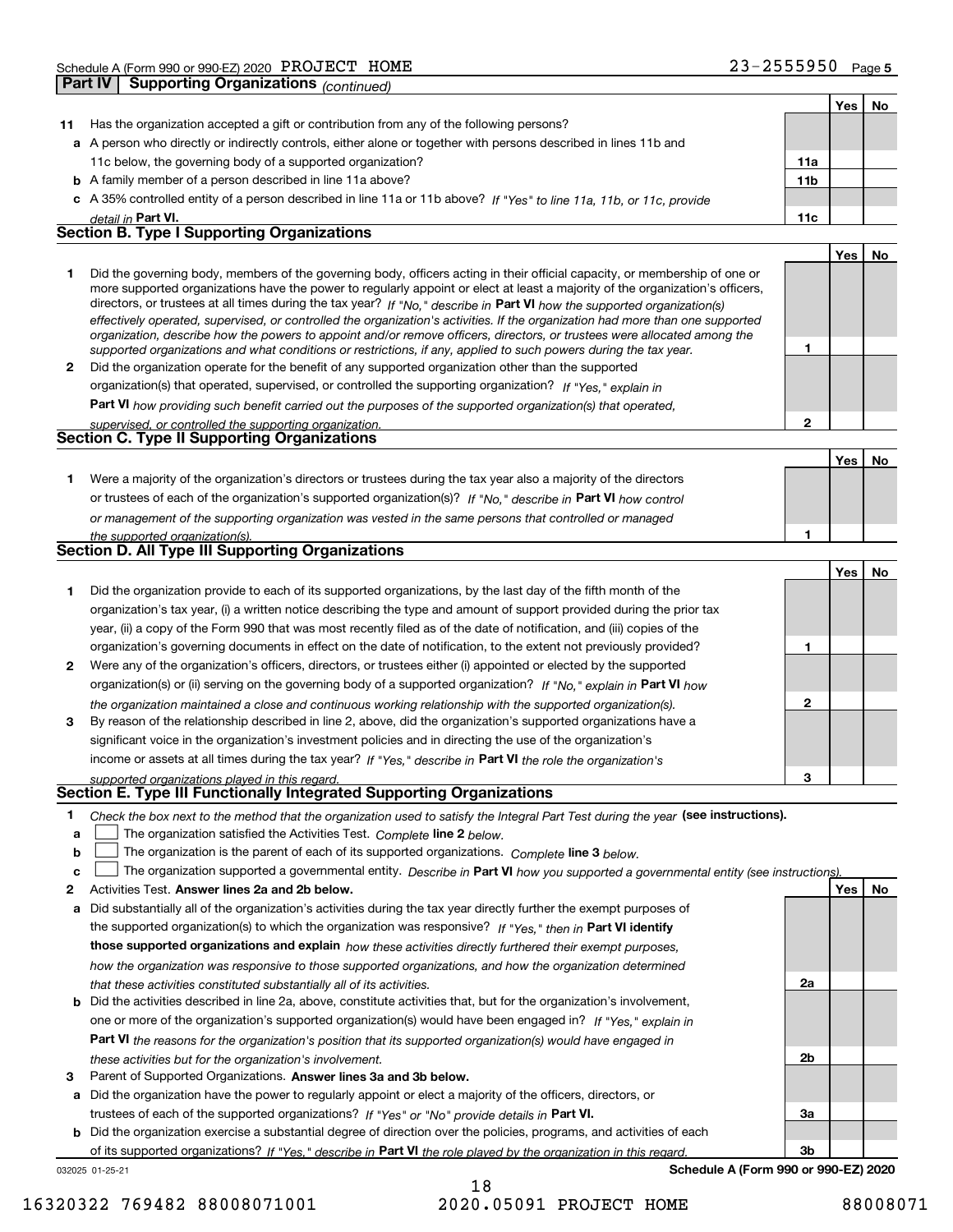| Schedule A (Form 990 or 990-EZ) 2020 PROJECT HOME | $23 - 2555950$ Page 6 |  |
|---------------------------------------------------|-----------------------|--|
|                                                   |                       |  |

|              | Type III Non-Functionally Integrated 509(a)(3) Supporting Organizations<br>Part V                                                              |                |                |                                |
|--------------|------------------------------------------------------------------------------------------------------------------------------------------------|----------------|----------------|--------------------------------|
| 1.           | Check here if the organization satisfied the Integral Part Test as a qualifying trust on Nov. 20, 1970 (explain in Part VI). See instructions. |                |                |                                |
|              | All other Type III non-functionally integrated supporting organizations must complete Sections A through E.                                    |                |                |                                |
|              | Section A - Adjusted Net Income                                                                                                                |                | (A) Prior Year | (B) Current Year<br>(optional) |
| 1            | Net short-term capital gain                                                                                                                    | 1              |                |                                |
| $\mathbf{2}$ | Recoveries of prior-year distributions                                                                                                         | $\mathbf{2}$   |                |                                |
| 3            | Other gross income (see instructions)                                                                                                          | 3              |                |                                |
| 4            | Add lines 1 through 3.                                                                                                                         | 4              |                |                                |
| 5            | Depreciation and depletion                                                                                                                     | 5              |                |                                |
| 6            | Portion of operating expenses paid or incurred for production or                                                                               |                |                |                                |
|              | collection of gross income or for management, conservation, or                                                                                 |                |                |                                |
|              | maintenance of property held for production of income (see instructions)                                                                       | 6              |                |                                |
| 7            | Other expenses (see instructions)                                                                                                              | $\overline{7}$ |                |                                |
| 8            | <b>Adjusted Net Income</b> (subtract lines 5, 6, and 7 from line 4)                                                                            | 8              |                |                                |
|              | <b>Section B - Minimum Asset Amount</b>                                                                                                        |                | (A) Prior Year | (B) Current Year<br>(optional) |
| 1            | Aggregate fair market value of all non-exempt-use assets (see                                                                                  |                |                |                                |
|              | instructions for short tax year or assets held for part of year):                                                                              |                |                |                                |
|              | a Average monthly value of securities                                                                                                          | 1a             |                |                                |
|              | <b>b</b> Average monthly cash balances                                                                                                         | 1 <sub>b</sub> |                |                                |
|              | c Fair market value of other non-exempt-use assets                                                                                             | 1c             |                |                                |
|              | d Total (add lines 1a, 1b, and 1c)                                                                                                             | 1d             |                |                                |
|              | e Discount claimed for blockage or other factors                                                                                               |                |                |                                |
|              | (explain in detail in Part VI):                                                                                                                |                |                |                                |
| $\mathbf{2}$ | Acquisition indebtedness applicable to non-exempt-use assets                                                                                   | $\mathbf{2}$   |                |                                |
| 3            | Subtract line 2 from line 1d.                                                                                                                  | 3              |                |                                |
| 4            | Cash deemed held for exempt use. Enter 0.015 of line 3 (for greater amount,                                                                    |                |                |                                |
|              | see instructions).                                                                                                                             | 4              |                |                                |
| 5            | Net value of non-exempt-use assets (subtract line 4 from line 3)                                                                               | 5              |                |                                |
| 6            | Multiply line 5 by 0.035.                                                                                                                      | 6              |                |                                |
| 7            | Recoveries of prior-year distributions                                                                                                         | $\overline{7}$ |                |                                |
| 8            | <b>Minimum Asset Amount</b> (add line 7 to line 6)                                                                                             | 8              |                |                                |
|              | <b>Section C - Distributable Amount</b>                                                                                                        |                |                | <b>Current Year</b>            |
| 1            | Adjusted net income for prior year (from Section A, line 8, column A)                                                                          | 1              |                |                                |
| 2            | Enter 0.85 of line 1.                                                                                                                          | $\overline{2}$ |                |                                |
| 3            | Minimum asset amount for prior year (from Section B, line 8, column A)                                                                         | 3              |                |                                |
| 4            | Enter greater of line 2 or line 3.                                                                                                             | 4              |                |                                |
| 5            | Income tax imposed in prior year                                                                                                               | 5              |                |                                |
| 6            | <b>Distributable Amount.</b> Subtract line 5 from line 4, unless subject to                                                                    |                |                |                                |
|              | emergency temporary reduction (see instructions).                                                                                              | 6              |                |                                |

**7**Check here if the current year is the organization's first as a non-functionally integrated Type III supporting organization (see instructions).

**Schedule A (Form 990 or 990-EZ) 2020**

032026 01-25-21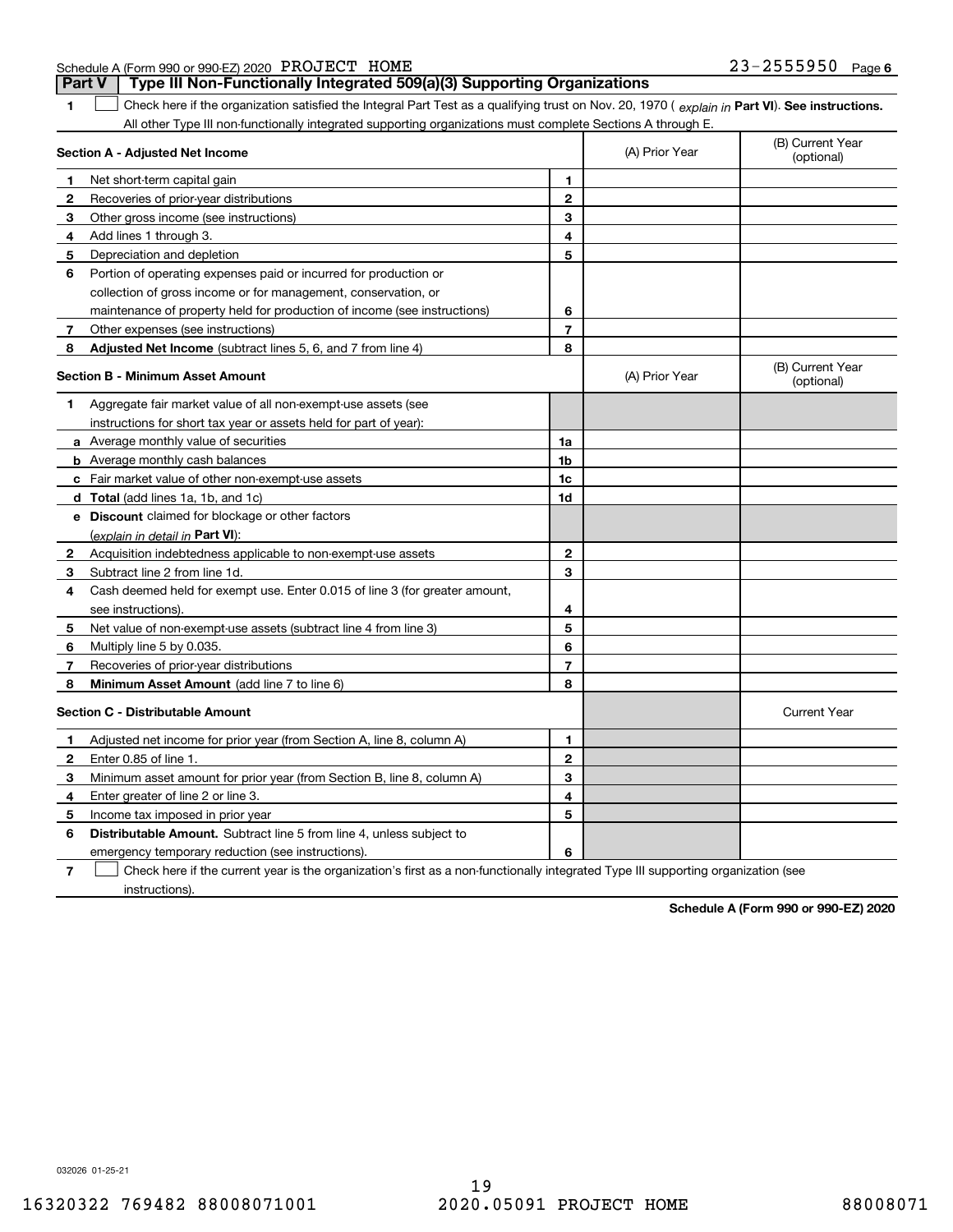| Schedule A (Form 990 or 990-EZ) 2020 $\rm ~PROJECT ~~HOME$ |  | $23 - 2555950$ Page |  |
|------------------------------------------------------------|--|---------------------|--|
|                                                            |  |                     |  |

| <b>Part V</b> | Type III Non-Functionally Integrated 509(a)(3) Supporting Organizations                    |                                    | (continued)                                   |    |                                                  |
|---------------|--------------------------------------------------------------------------------------------|------------------------------------|-----------------------------------------------|----|--------------------------------------------------|
|               | <b>Section D - Distributions</b>                                                           |                                    |                                               |    | <b>Current Year</b>                              |
| 1             | Amounts paid to supported organizations to accomplish exempt purposes                      |                                    |                                               | 1  |                                                  |
| 2             | Amounts paid to perform activity that directly furthers exempt purposes of supported       |                                    |                                               |    |                                                  |
|               | organizations, in excess of income from activity                                           |                                    | 2                                             |    |                                                  |
| 3             | Administrative expenses paid to accomplish exempt purposes of supported organizations      |                                    | 3                                             |    |                                                  |
| 4             | Amounts paid to acquire exempt-use assets                                                  |                                    |                                               | 4  |                                                  |
| 5             | Qualified set-aside amounts (prior IRS approval required - provide details in Part VI)     |                                    |                                               | 5  |                                                  |
| 6             | Other distributions ( <i>describe in</i> Part VI). See instructions.                       |                                    |                                               | 6  |                                                  |
| 7             | Total annual distributions. Add lines 1 through 6.                                         |                                    |                                               | 7  |                                                  |
| 8             | Distributions to attentive supported organizations to which the organization is responsive |                                    |                                               |    |                                                  |
|               | (provide details in Part VI). See instructions.                                            |                                    |                                               | 8  |                                                  |
| 9             | Distributable amount for 2020 from Section C, line 6                                       |                                    |                                               | 9  |                                                  |
| 10            | Line 8 amount divided by line 9 amount                                                     |                                    |                                               | 10 |                                                  |
|               | <b>Section E - Distribution Allocations</b> (see instructions)                             | (i)<br><b>Excess Distributions</b> | (ii)<br><b>Underdistributions</b><br>Pre-2020 |    | (iii)<br><b>Distributable</b><br>Amount for 2020 |
| 1             | Distributable amount for 2020 from Section C, line 6                                       |                                    |                                               |    |                                                  |
| 2             | Underdistributions, if any, for years prior to 2020 (reason-                               |                                    |                                               |    |                                                  |
|               | able cause required - explain in Part VI). See instructions.                               |                                    |                                               |    |                                                  |
| 3             | Excess distributions carryover, if any, to 2020                                            |                                    |                                               |    |                                                  |
|               | a From 2015                                                                                |                                    |                                               |    |                                                  |
|               | <b>b</b> From 2016                                                                         |                                    |                                               |    |                                                  |
|               | $c$ From 2017                                                                              |                                    |                                               |    |                                                  |
|               | d From 2018                                                                                |                                    |                                               |    |                                                  |
|               | e From 2019                                                                                |                                    |                                               |    |                                                  |
|               | f Total of lines 3a through 3e                                                             |                                    |                                               |    |                                                  |
|               | g Applied to underdistributions of prior years                                             |                                    |                                               |    |                                                  |
|               | <b>h</b> Applied to 2020 distributable amount                                              |                                    |                                               |    |                                                  |
|               | Carryover from 2015 not applied (see instructions)                                         |                                    |                                               |    |                                                  |
|               | Remainder. Subtract lines 3g, 3h, and 3i from line 3f.                                     |                                    |                                               |    |                                                  |
| 4             | Distributions for 2020 from Section D,                                                     |                                    |                                               |    |                                                  |
|               | line $7:$                                                                                  |                                    |                                               |    |                                                  |
|               | a Applied to underdistributions of prior years                                             |                                    |                                               |    |                                                  |
|               | <b>b</b> Applied to 2020 distributable amount                                              |                                    |                                               |    |                                                  |
|               | c Remainder. Subtract lines 4a and 4b from line 4.                                         |                                    |                                               |    |                                                  |
| 5.            | Remaining underdistributions for years prior to 2020, if                                   |                                    |                                               |    |                                                  |
|               | any. Subtract lines 3g and 4a from line 2. For result greater                              |                                    |                                               |    |                                                  |
|               | than zero, explain in Part VI. See instructions.                                           |                                    |                                               |    |                                                  |
| 6             | Remaining underdistributions for 2020. Subtract lines 3h                                   |                                    |                                               |    |                                                  |
|               | and 4b from line 1. For result greater than zero, explain in                               |                                    |                                               |    |                                                  |
|               | Part VI. See instructions.                                                                 |                                    |                                               |    |                                                  |
| 7             | Excess distributions carryover to 2021. Add lines 3j                                       |                                    |                                               |    |                                                  |
|               | and 4c.                                                                                    |                                    |                                               |    |                                                  |
| 8             | Breakdown of line 7:                                                                       |                                    |                                               |    |                                                  |
|               | a Excess from 2016                                                                         |                                    |                                               |    |                                                  |
|               | <b>b</b> Excess from 2017                                                                  |                                    |                                               |    |                                                  |
|               | c Excess from 2018                                                                         |                                    |                                               |    |                                                  |
|               | d Excess from 2019                                                                         |                                    |                                               |    |                                                  |
|               | e Excess from 2020                                                                         |                                    |                                               |    |                                                  |

**Schedule A (Form 990 or 990-EZ) 2020**

032027 01-25-21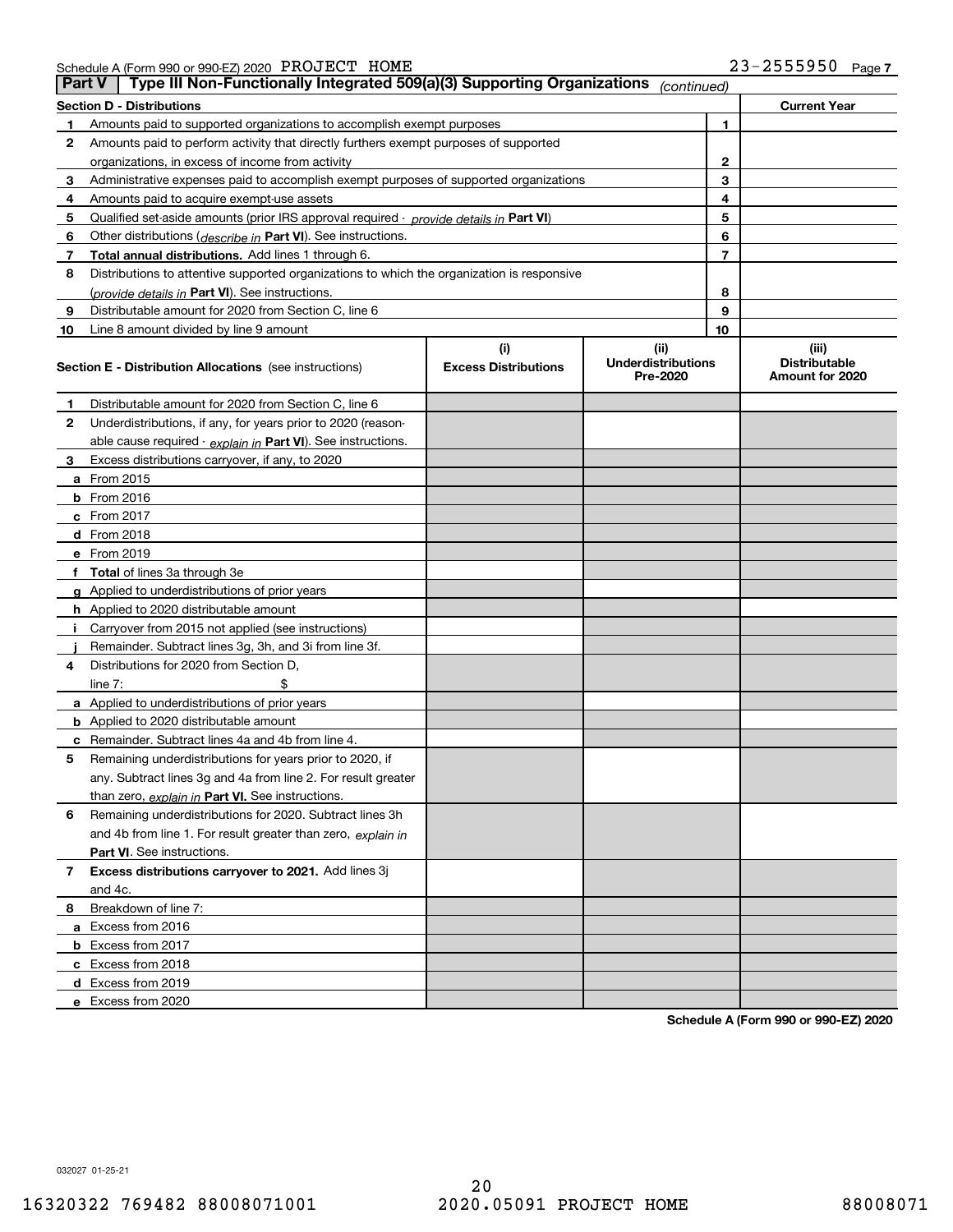#### Schedule A (Form 990 or 990-EZ) 2020 Page PROJECT HOME 23-2555950

| <b>Part VI</b><br>(See instructions.) | Supplemental Information. Provide the explanations required by Part II, line 10; Part II, line 17a or 17b; Part III, line 12;<br>Part IV, Section A, lines 1, 2, 3b, 3c, 4b, 4c, 5a, 6, 9a, 9b, 9c, 11a, 11b, and 11c; Part IV, Section B, lines 1 and 2; Part IV, Section C,<br>line 1; Part IV, Section D, lines 2 and 3; Part IV, Section E, lines 1c, 2a, 2b, 3a, and 3b; Part V, line 1; Part V, Section B, line 1e; Part V,<br>Section D, lines 5, 6, and 8; and Part V, Section E, lines 2, 5, and 6. Also complete this part for any additional information. |
|---------------------------------------|----------------------------------------------------------------------------------------------------------------------------------------------------------------------------------------------------------------------------------------------------------------------------------------------------------------------------------------------------------------------------------------------------------------------------------------------------------------------------------------------------------------------------------------------------------------------|
|                                       |                                                                                                                                                                                                                                                                                                                                                                                                                                                                                                                                                                      |
|                                       |                                                                                                                                                                                                                                                                                                                                                                                                                                                                                                                                                                      |
|                                       |                                                                                                                                                                                                                                                                                                                                                                                                                                                                                                                                                                      |
|                                       |                                                                                                                                                                                                                                                                                                                                                                                                                                                                                                                                                                      |
|                                       |                                                                                                                                                                                                                                                                                                                                                                                                                                                                                                                                                                      |
|                                       |                                                                                                                                                                                                                                                                                                                                                                                                                                                                                                                                                                      |
|                                       |                                                                                                                                                                                                                                                                                                                                                                                                                                                                                                                                                                      |
|                                       |                                                                                                                                                                                                                                                                                                                                                                                                                                                                                                                                                                      |
|                                       |                                                                                                                                                                                                                                                                                                                                                                                                                                                                                                                                                                      |
|                                       |                                                                                                                                                                                                                                                                                                                                                                                                                                                                                                                                                                      |
|                                       |                                                                                                                                                                                                                                                                                                                                                                                                                                                                                                                                                                      |
|                                       |                                                                                                                                                                                                                                                                                                                                                                                                                                                                                                                                                                      |
|                                       |                                                                                                                                                                                                                                                                                                                                                                                                                                                                                                                                                                      |
|                                       |                                                                                                                                                                                                                                                                                                                                                                                                                                                                                                                                                                      |
|                                       |                                                                                                                                                                                                                                                                                                                                                                                                                                                                                                                                                                      |
|                                       |                                                                                                                                                                                                                                                                                                                                                                                                                                                                                                                                                                      |
|                                       |                                                                                                                                                                                                                                                                                                                                                                                                                                                                                                                                                                      |
|                                       |                                                                                                                                                                                                                                                                                                                                                                                                                                                                                                                                                                      |
|                                       |                                                                                                                                                                                                                                                                                                                                                                                                                                                                                                                                                                      |
|                                       |                                                                                                                                                                                                                                                                                                                                                                                                                                                                                                                                                                      |
|                                       |                                                                                                                                                                                                                                                                                                                                                                                                                                                                                                                                                                      |
|                                       |                                                                                                                                                                                                                                                                                                                                                                                                                                                                                                                                                                      |
|                                       |                                                                                                                                                                                                                                                                                                                                                                                                                                                                                                                                                                      |
|                                       |                                                                                                                                                                                                                                                                                                                                                                                                                                                                                                                                                                      |
|                                       |                                                                                                                                                                                                                                                                                                                                                                                                                                                                                                                                                                      |
|                                       |                                                                                                                                                                                                                                                                                                                                                                                                                                                                                                                                                                      |
|                                       |                                                                                                                                                                                                                                                                                                                                                                                                                                                                                                                                                                      |
|                                       |                                                                                                                                                                                                                                                                                                                                                                                                                                                                                                                                                                      |
|                                       |                                                                                                                                                                                                                                                                                                                                                                                                                                                                                                                                                                      |
|                                       |                                                                                                                                                                                                                                                                                                                                                                                                                                                                                                                                                                      |
|                                       |                                                                                                                                                                                                                                                                                                                                                                                                                                                                                                                                                                      |
|                                       |                                                                                                                                                                                                                                                                                                                                                                                                                                                                                                                                                                      |
|                                       |                                                                                                                                                                                                                                                                                                                                                                                                                                                                                                                                                                      |
|                                       |                                                                                                                                                                                                                                                                                                                                                                                                                                                                                                                                                                      |
|                                       |                                                                                                                                                                                                                                                                                                                                                                                                                                                                                                                                                                      |
|                                       |                                                                                                                                                                                                                                                                                                                                                                                                                                                                                                                                                                      |
|                                       |                                                                                                                                                                                                                                                                                                                                                                                                                                                                                                                                                                      |
|                                       |                                                                                                                                                                                                                                                                                                                                                                                                                                                                                                                                                                      |
|                                       |                                                                                                                                                                                                                                                                                                                                                                                                                                                                                                                                                                      |
|                                       |                                                                                                                                                                                                                                                                                                                                                                                                                                                                                                                                                                      |
|                                       |                                                                                                                                                                                                                                                                                                                                                                                                                                                                                                                                                                      |
|                                       |                                                                                                                                                                                                                                                                                                                                                                                                                                                                                                                                                                      |
|                                       |                                                                                                                                                                                                                                                                                                                                                                                                                                                                                                                                                                      |
|                                       |                                                                                                                                                                                                                                                                                                                                                                                                                                                                                                                                                                      |
|                                       |                                                                                                                                                                                                                                                                                                                                                                                                                                                                                                                                                                      |
|                                       |                                                                                                                                                                                                                                                                                                                                                                                                                                                                                                                                                                      |
|                                       |                                                                                                                                                                                                                                                                                                                                                                                                                                                                                                                                                                      |
| 032028 01-25-21                       | Schedule A (Form 990 or 990-EZ) 2020                                                                                                                                                                                                                                                                                                                                                                                                                                                                                                                                 |
| 16320322 769482 88008071001           | 21<br>2020.05091 PROJECT HOME<br>88008071                                                                                                                                                                                                                                                                                                                                                                                                                                                                                                                            |
|                                       |                                                                                                                                                                                                                                                                                                                                                                                                                                                                                                                                                                      |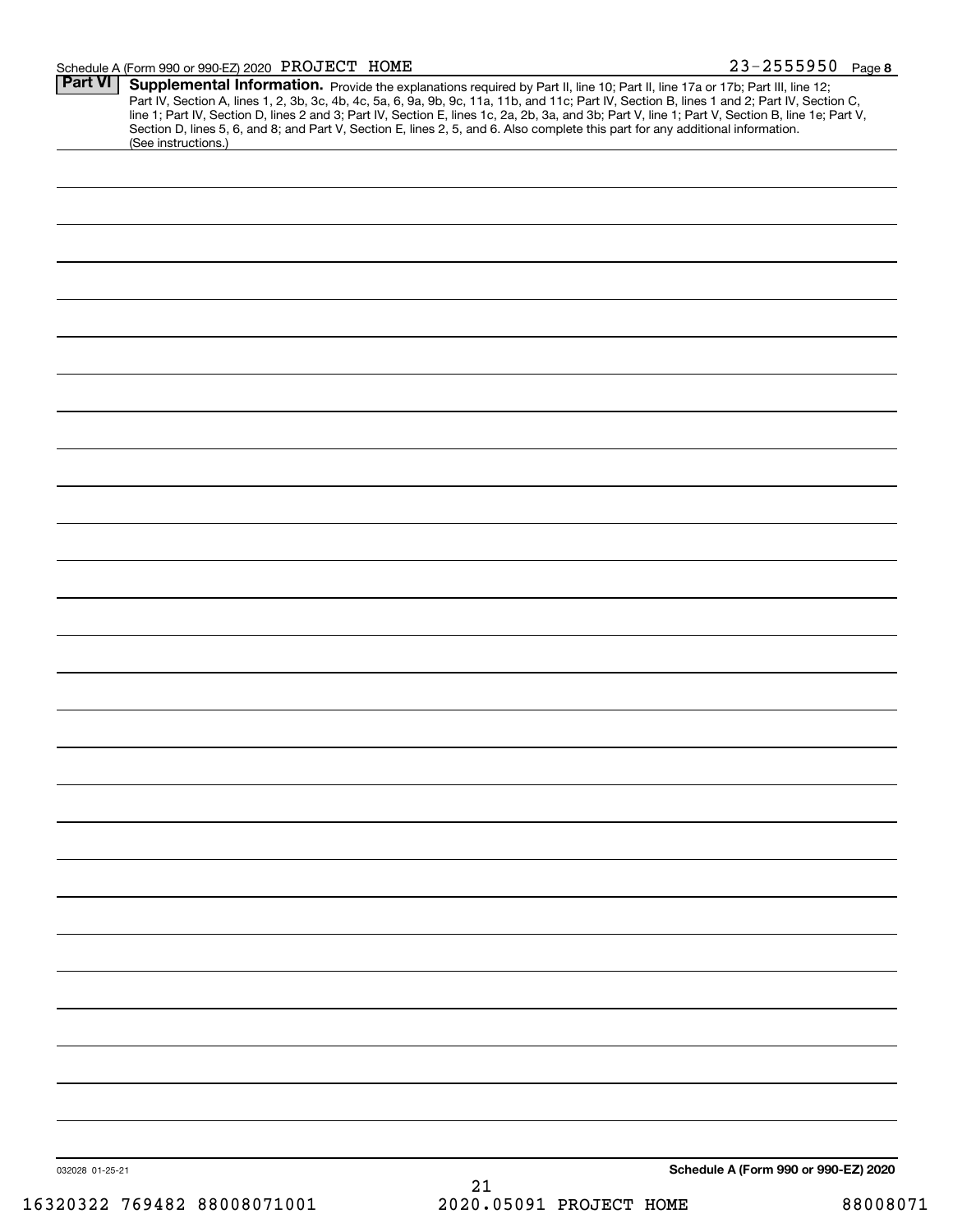Department of the Treasury Internal Revenue Service **(Form 990, 990-EZ, or 990-PF)**

Name of the organization

# **Schedule B Schedule of Contributors**

**| Attach to Form 990, Form 990-EZ, or Form 990-PF. | Go to www.irs.gov/Form990 for the latest information.** OMB No. 1545-0047

**2020**

**Employer identification number**

|  | ı.<br>ᆮᆮ<br>. . |
|--|-----------------|
|  | כככי            |

#### PROJECT HOME 23-2555950

| <b>Organization type (check one):</b> |                                                                                    |  |  |  |  |  |  |
|---------------------------------------|------------------------------------------------------------------------------------|--|--|--|--|--|--|
| Filers of:                            | Section:                                                                           |  |  |  |  |  |  |
| Form 990 or 990-EZ                    | $\boxed{\textbf{X}}$ 501(c)( 3) (enter number) organization                        |  |  |  |  |  |  |
|                                       | $4947(a)(1)$ nonexempt charitable trust <b>not</b> treated as a private foundation |  |  |  |  |  |  |
|                                       | 527 political organization                                                         |  |  |  |  |  |  |
| Form 990-PF                           | 501(c)(3) exempt private foundation                                                |  |  |  |  |  |  |
|                                       | 4947(a)(1) nonexempt charitable trust treated as a private foundation              |  |  |  |  |  |  |
|                                       | 501(c)(3) taxable private foundation                                               |  |  |  |  |  |  |

Check if your organization is covered by the **General Rule** or a **Special Rule. Note:**  Only a section 501(c)(7), (8), or (10) organization can check boxes for both the General Rule and a Special Rule. See instructions.

#### **General Rule**

 $\mathcal{L}^{\text{max}}$ 

For an organization filing Form 990, 990-EZ, or 990-PF that received, during the year, contributions totaling \$5,000 or more (in money or property) from any one contributor. Complete Parts I and II. See instructions for determining a contributor's total contributions.

#### **Special Rules**

any one contributor, during the year, total contributions of the greater of  $\,$  (1) \$5,000; or **(2)** 2% of the amount on (i) Form 990, Part VIII, line 1h;  $\boxed{\textbf{X}}$  For an organization described in section 501(c)(3) filing Form 990 or 990-EZ that met the 33 1/3% support test of the regulations under sections 509(a)(1) and 170(b)(1)(A)(vi), that checked Schedule A (Form 990 or 990-EZ), Part II, line 13, 16a, or 16b, and that received from or (ii) Form 990-EZ, line 1. Complete Parts I and II.

For an organization described in section 501(c)(7), (8), or (10) filing Form 990 or 990-EZ that received from any one contributor, during the year, total contributions of more than \$1,000 exclusively for religious, charitable, scientific, literary, or educational purposes, or for the prevention of cruelty to children or animals. Complete Parts I (entering "N/A" in column (b) instead of the contributor name and address), II, and III.  $\mathcal{L}^{\text{max}}$ 

purpose. Don't complete any of the parts unless the **General Rule** applies to this organization because it received *nonexclusively* year, contributions <sub>exclusively</sub> for religious, charitable, etc., purposes, but no such contributions totaled more than \$1,000. If this box is checked, enter here the total contributions that were received during the year for an  $\;$ exclusively religious, charitable, etc., For an organization described in section 501(c)(7), (8), or (10) filing Form 990 or 990-EZ that received from any one contributor, during the religious, charitable, etc., contributions totaling \$5,000 or more during the year  $\Box$ — $\Box$   $\Box$  $\mathcal{L}^{\text{max}}$ 

**Caution:**  An organization that isn't covered by the General Rule and/or the Special Rules doesn't file Schedule B (Form 990, 990-EZ, or 990-PF),  **must** but it answer "No" on Part IV, line 2, of its Form 990; or check the box on line H of its Form 990-EZ or on its Form 990-PF, Part I, line 2, to certify that it doesn't meet the filing requirements of Schedule B (Form 990, 990-EZ, or 990-PF).

**For Paperwork Reduction Act Notice, see the instructions for Form 990, 990-EZ, or 990-PF. Schedule B (Form 990, 990-EZ, or 990-PF) (2020)** LHA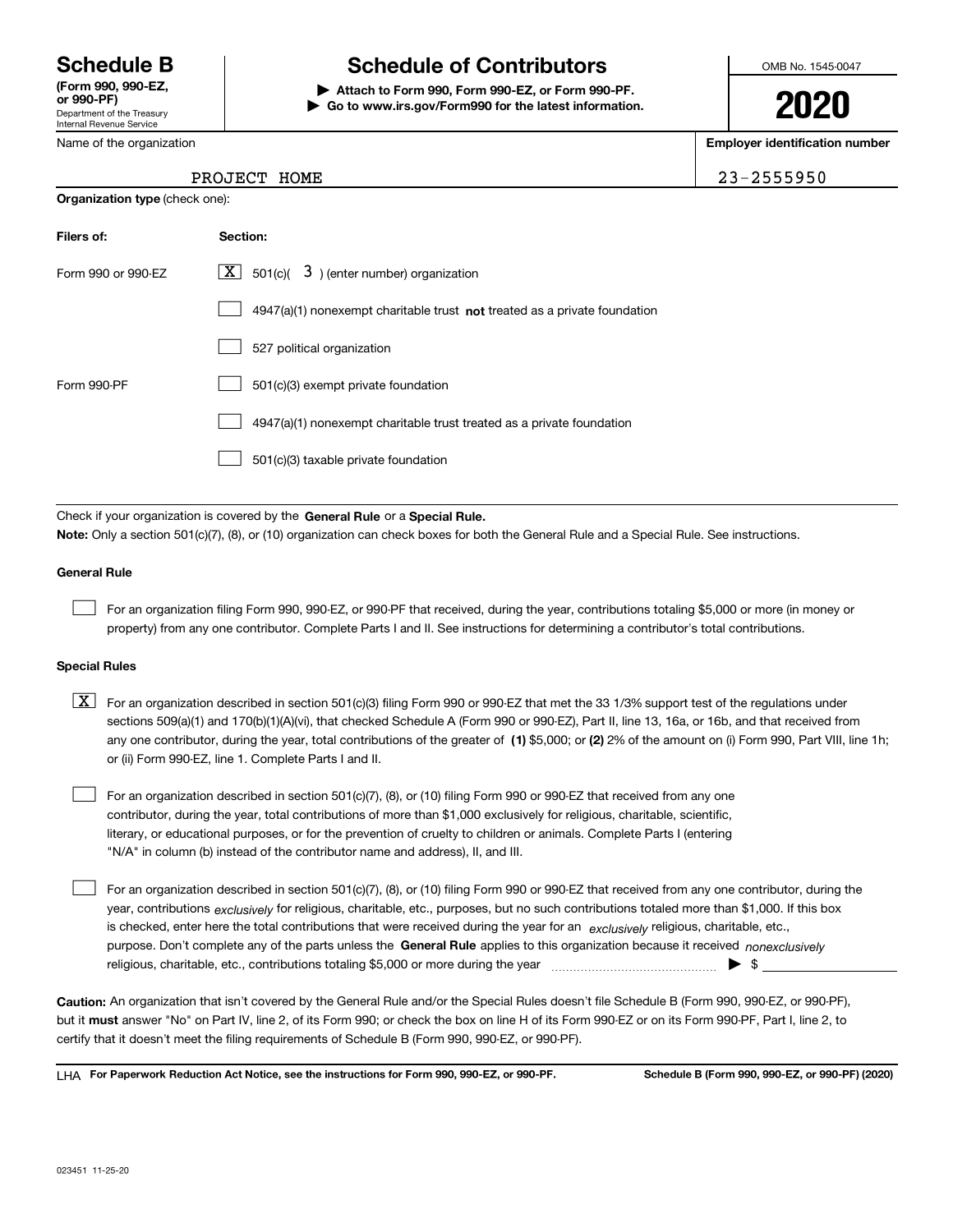| Schedule B (Form 990, 990-EZ, ‹<br>. or 990-PF)<br>(2020)<br>Page |
|-------------------------------------------------------------------|
|-------------------------------------------------------------------|

Name of organization

## PROJECT HOME 23-2555950

Employer identification Page 3<br>
lame of organization<br> **PROJECT HOME**<br> **Part II Noncash Property** (see instructions). Use duplicate copies of Part II if additional space is needed.

| (a)<br>No.<br>from           | (b)<br>Description of noncash property given   | (c)<br>FMV (or estimate)<br>(See instructions.) | (d)<br>Date received                            |
|------------------------------|------------------------------------------------|-------------------------------------------------|-------------------------------------------------|
| Part I<br>9                  | 18,239 SHARES OF STOCKS FROM VARIOUS COMPAINES |                                                 |                                                 |
|                              |                                                | 1,517,959.<br>$\mathfrak{S}$                    | 12/31/20                                        |
| (a)<br>No.<br>from<br>Part I | (b)<br>Description of noncash property given   | (c)<br>FMV (or estimate)<br>(See instructions.) | (d)<br>Date received                            |
|                              |                                                | \$                                              |                                                 |
| (a)<br>No.<br>from<br>Part I | (b)<br>Description of noncash property given   | (c)<br>FMV (or estimate)<br>(See instructions.) | (d)<br>Date received                            |
|                              |                                                | \$                                              |                                                 |
| (a)<br>No.<br>from<br>Part I | (b)<br>Description of noncash property given   | (c)<br>FMV (or estimate)<br>(See instructions.) | (d)<br>Date received                            |
|                              |                                                | \$                                              |                                                 |
| (a)<br>No.<br>from<br>Part I | (b)<br>Description of noncash property given   | (c)<br>FMV (or estimate)<br>(See instructions.) | (d)<br>Date received                            |
|                              |                                                | \$                                              |                                                 |
| (a)<br>No.<br>from<br>Part I | (b)<br>Description of noncash property given   | (c)<br>FMV (or estimate)<br>(See instructions.) | (d)<br>Date received                            |
|                              |                                                | \$                                              |                                                 |
| 023453 11-25-20              |                                                |                                                 | Schedule B (Form 990, 990-EZ, or 990-PF) (2020) |

26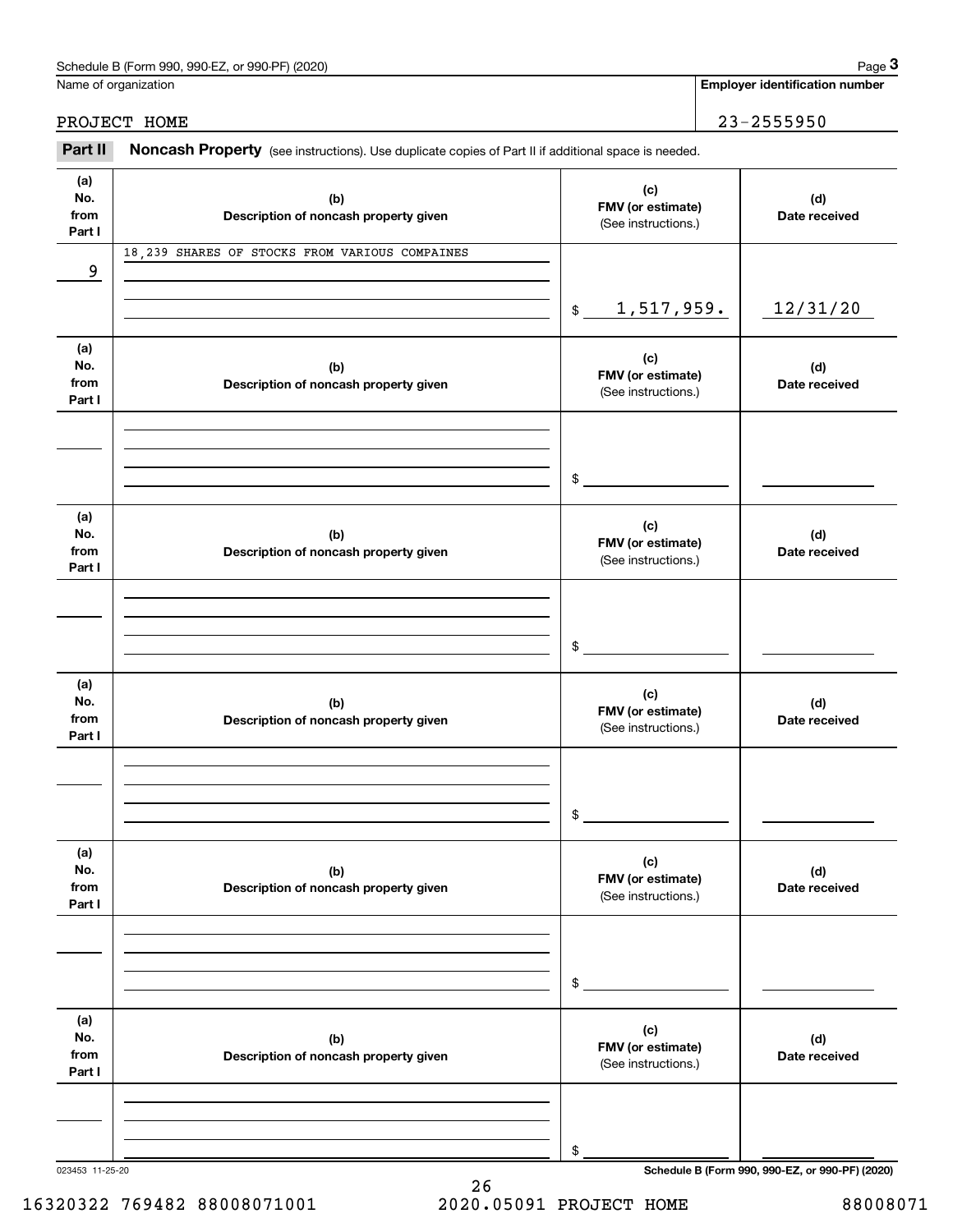| Name of organization | Schedule B (Form 990, 990-EZ, or 990-PF) (2020)                                                                                                                                                                                                                              |                      |                                          | Page 4<br><b>Employer identification number</b> |  |  |  |  |
|----------------------|------------------------------------------------------------------------------------------------------------------------------------------------------------------------------------------------------------------------------------------------------------------------------|----------------------|------------------------------------------|-------------------------------------------------|--|--|--|--|
|                      |                                                                                                                                                                                                                                                                              |                      |                                          |                                                 |  |  |  |  |
|                      | PROJECT HOME                                                                                                                                                                                                                                                                 |                      |                                          | 23-2555950                                      |  |  |  |  |
| Part III             | Exclusively religious, charitable, etc., contributions to organizations described in section 501(c)(7), (8), or (10) that total more than \$1,000 for the year<br>from any one contributor. Complete columns (a) through (e) and the following line entry. For organizations |                      |                                          |                                                 |  |  |  |  |
|                      | completing Part III, enter the total of exclusively religious, charitable, etc., contributions of \$1,000 or less for the year. (Enter this info. once.) \\$<br>Use duplicate copies of Part III if additional space is needed.                                              |                      |                                          |                                                 |  |  |  |  |
| $(a)$ No.            |                                                                                                                                                                                                                                                                              |                      |                                          |                                                 |  |  |  |  |
| from<br>Part I       | (b) Purpose of gift                                                                                                                                                                                                                                                          | (c) Use of gift      |                                          | (d) Description of how gift is held             |  |  |  |  |
|                      |                                                                                                                                                                                                                                                                              |                      |                                          |                                                 |  |  |  |  |
|                      |                                                                                                                                                                                                                                                                              |                      |                                          |                                                 |  |  |  |  |
|                      |                                                                                                                                                                                                                                                                              |                      |                                          |                                                 |  |  |  |  |
|                      |                                                                                                                                                                                                                                                                              | (e) Transfer of gift |                                          |                                                 |  |  |  |  |
|                      |                                                                                                                                                                                                                                                                              |                      | Relationship of transferor to transferee |                                                 |  |  |  |  |
|                      | Transferee's name, address, and ZIP + 4                                                                                                                                                                                                                                      |                      |                                          |                                                 |  |  |  |  |
|                      |                                                                                                                                                                                                                                                                              |                      |                                          |                                                 |  |  |  |  |
|                      |                                                                                                                                                                                                                                                                              |                      |                                          |                                                 |  |  |  |  |
| (a) No.              |                                                                                                                                                                                                                                                                              |                      |                                          |                                                 |  |  |  |  |
| from<br>Part I       | (b) Purpose of gift                                                                                                                                                                                                                                                          | (c) Use of gift      |                                          | (d) Description of how gift is held             |  |  |  |  |
|                      |                                                                                                                                                                                                                                                                              |                      |                                          |                                                 |  |  |  |  |
|                      |                                                                                                                                                                                                                                                                              |                      |                                          |                                                 |  |  |  |  |
|                      |                                                                                                                                                                                                                                                                              |                      |                                          |                                                 |  |  |  |  |
|                      | (e) Transfer of gift                                                                                                                                                                                                                                                         |                      |                                          |                                                 |  |  |  |  |
|                      | Transferee's name, address, and ZIP + 4<br>Relationship of transferor to transferee                                                                                                                                                                                          |                      |                                          |                                                 |  |  |  |  |
|                      |                                                                                                                                                                                                                                                                              |                      |                                          |                                                 |  |  |  |  |
|                      |                                                                                                                                                                                                                                                                              |                      |                                          |                                                 |  |  |  |  |
|                      |                                                                                                                                                                                                                                                                              |                      |                                          |                                                 |  |  |  |  |
| (a) No.<br>from      |                                                                                                                                                                                                                                                                              |                      |                                          |                                                 |  |  |  |  |
| Part I               | (b) Purpose of gift                                                                                                                                                                                                                                                          | (c) Use of gift      |                                          | (d) Description of how gift is held             |  |  |  |  |
|                      |                                                                                                                                                                                                                                                                              |                      |                                          |                                                 |  |  |  |  |
|                      |                                                                                                                                                                                                                                                                              |                      |                                          |                                                 |  |  |  |  |
|                      |                                                                                                                                                                                                                                                                              |                      |                                          |                                                 |  |  |  |  |
|                      |                                                                                                                                                                                                                                                                              | (e) Transfer of gift |                                          |                                                 |  |  |  |  |
|                      | Transferee's name, address, and $ZIP + 4$                                                                                                                                                                                                                                    |                      | Relationship of transferor to transferee |                                                 |  |  |  |  |
|                      |                                                                                                                                                                                                                                                                              |                      |                                          |                                                 |  |  |  |  |
|                      |                                                                                                                                                                                                                                                                              |                      |                                          |                                                 |  |  |  |  |
|                      |                                                                                                                                                                                                                                                                              |                      |                                          |                                                 |  |  |  |  |
| (a) No.<br>from      | (b) Purpose of gift                                                                                                                                                                                                                                                          | (c) Use of gift      |                                          | (d) Description of how gift is held             |  |  |  |  |
| Part I               |                                                                                                                                                                                                                                                                              |                      |                                          |                                                 |  |  |  |  |
|                      |                                                                                                                                                                                                                                                                              |                      |                                          |                                                 |  |  |  |  |
|                      |                                                                                                                                                                                                                                                                              |                      |                                          |                                                 |  |  |  |  |
|                      | (e) Transfer of gift                                                                                                                                                                                                                                                         |                      |                                          |                                                 |  |  |  |  |
|                      |                                                                                                                                                                                                                                                                              |                      |                                          |                                                 |  |  |  |  |
|                      | Transferee's name, address, and $ZIP + 4$                                                                                                                                                                                                                                    |                      | Relationship of transferor to transferee |                                                 |  |  |  |  |
|                      |                                                                                                                                                                                                                                                                              |                      |                                          |                                                 |  |  |  |  |
|                      |                                                                                                                                                                                                                                                                              |                      |                                          |                                                 |  |  |  |  |
|                      |                                                                                                                                                                                                                                                                              |                      |                                          | Schedule B (Form 990, 990-EZ, or 990-PF) (2020) |  |  |  |  |

16320322 769482 88008071001 2020.05091 PROJECT HOME 88008071

27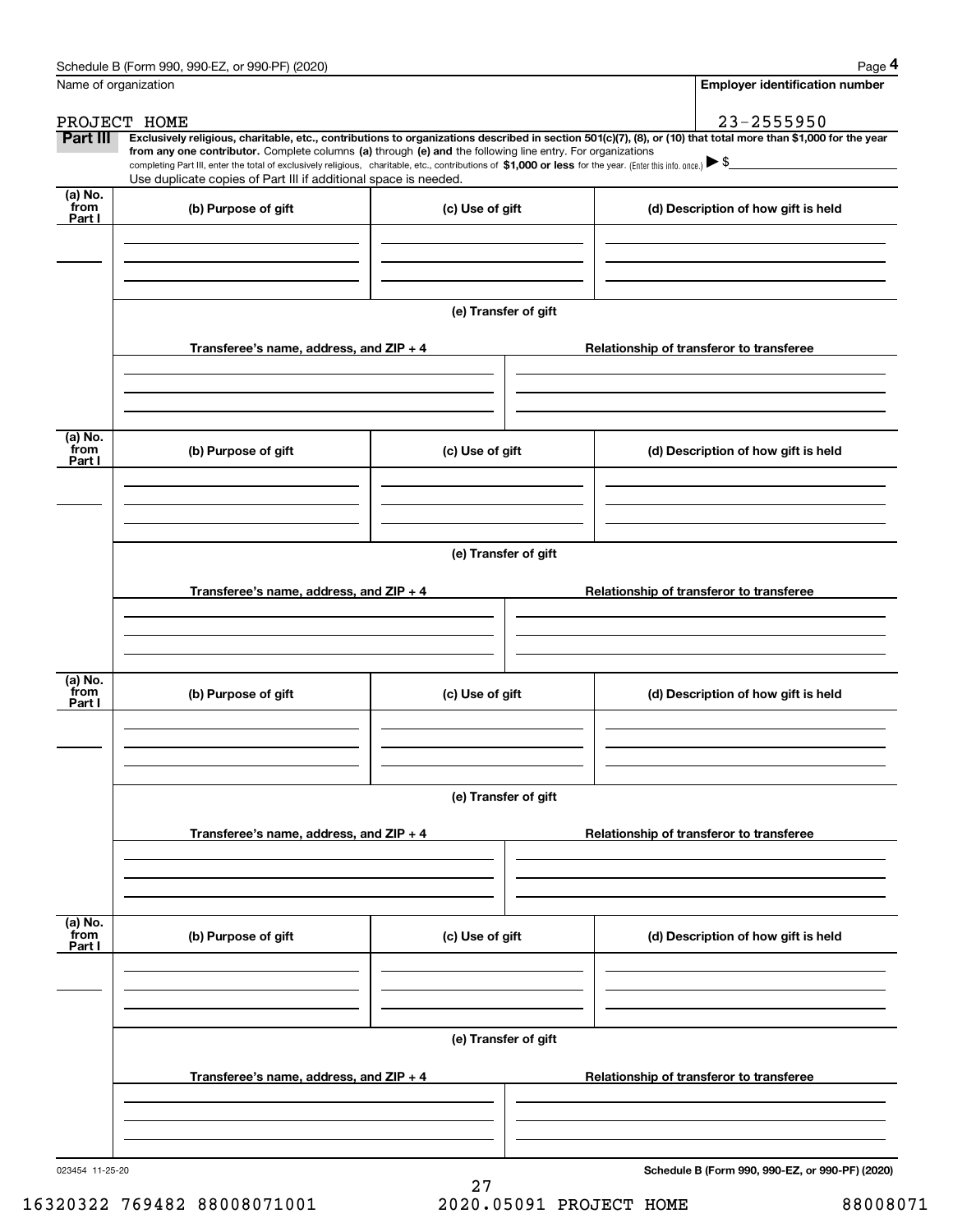|  |  | <b>Political Campaign and Lobbying Activities</b> |
|--|--|---------------------------------------------------|
|  |  |                                                   |
|  |  |                                                   |

**(Form 990 or 990-EZ) For Organizations Exempt From Income Tax Under section 501(c) and section 527**

▶ Complete if the organization is described below. ▶ Attach to Form 990 or Form 990-EZ. **| Go to www.irs.gov/Form990 for instructions and the latest information.**

OMB No. 1545-0047 **2020**

**Open to Public Inspection**

Department of the Treasury Internal Revenue Service

**SCHEDULE C**

**If the organization answered "Yes," on Form 990, Part IV, line 3, or Form 990-EZ, Part V, line 46 (Political Campaign Activities), then**

- Section 501(c)(3) organizations: Complete Parts I-A and B. Do not complete Part I-C.
- Section 501(c) (other than section 501(c)(3)) organizations: Complete Parts I-A and C below. Do not complete Part I-B.
- Section 527 organizations: Complete Part I-A only.

#### **If the organization answered "Yes," on Form 990, Part IV, line 4, or Form 990-EZ, Part VI, line 47 (Lobbying Activities), then**

- Section 501(c)(3) organizations that have filed Form 5768 (election under section 501(h)): Complete Part II-A. Do not complete Part II-B.
- ¥ Section 501(c)(3) organizations that have NOT filed Form 5768 (election under section 501(h)): Complete Part II-B. Do not complete Part II-A.

#### **If the organization answered "Yes," on Form 990, Part IV, line 5 (Proxy Tax) (See separate instructions) or Form 990-EZ, Part V, line 35c (Proxy Tax) (See separate instructions), then**

● Section 501(c)(4), (5), or (6) organizations: Complete Part III.

|    | Name of organization                                                                                                                                                                                                                                                                                                                                                                                                                                                                                                                                 | <b>Employer identification number</b>                                                         |           |                                                                             |                                                                                                                                                             |
|----|------------------------------------------------------------------------------------------------------------------------------------------------------------------------------------------------------------------------------------------------------------------------------------------------------------------------------------------------------------------------------------------------------------------------------------------------------------------------------------------------------------------------------------------------------|-----------------------------------------------------------------------------------------------|-----------|-----------------------------------------------------------------------------|-------------------------------------------------------------------------------------------------------------------------------------------------------------|
|    | PROJECT HOME                                                                                                                                                                                                                                                                                                                                                                                                                                                                                                                                         | $23 - 2555950$                                                                                |           |                                                                             |                                                                                                                                                             |
|    | <b>Part I-A</b>                                                                                                                                                                                                                                                                                                                                                                                                                                                                                                                                      | Complete if the organization is exempt under section 501(c) or is a section 527 organization. |           |                                                                             |                                                                                                                                                             |
|    | 1 Provide a description of the organization's direct and indirect political campaign activities in Part IV.<br>2 Political campaign activity expenditures                                                                                                                                                                                                                                                                                                                                                                                            |                                                                                               |           |                                                                             |                                                                                                                                                             |
|    | $ $ Part I-B $ $                                                                                                                                                                                                                                                                                                                                                                                                                                                                                                                                     | Complete if the organization is exempt under section 501(c)(3).                               |           |                                                                             |                                                                                                                                                             |
|    | 2 Enter the amount of any excise tax incurred by organization managers under section 4955 [100] [100] S [100]<br><b>b</b> If "Yes," describe in Part IV.                                                                                                                                                                                                                                                                                                                                                                                             |                                                                                               |           |                                                                             | Yes<br>No<br>Yes<br><b>No</b>                                                                                                                               |
|    | Part I-C                                                                                                                                                                                                                                                                                                                                                                                                                                                                                                                                             | Complete if the organization is exempt under section 501(c), except section 501(c)(3).        |           |                                                                             |                                                                                                                                                             |
|    | <b>1</b> Enter the amount directly expended by the filing organization for section 527 exempt function activities $\ldots$<br>2 Enter the amount of the filing organization's funds contributed to other organizations for section 527<br>exempt function activities exercised contains and activities and activities exercise and activities and activities and activities and activities and activities and activities and activities and activities and activities an                                                                             |                                                                                               |           |                                                                             | $\blacktriangleright$ \$                                                                                                                                    |
|    | 3 Total exempt function expenditures. Add lines 1 and 2. Enter here and on Form 1120-POL,                                                                                                                                                                                                                                                                                                                                                                                                                                                            |                                                                                               |           |                                                                             |                                                                                                                                                             |
|    |                                                                                                                                                                                                                                                                                                                                                                                                                                                                                                                                                      |                                                                                               |           |                                                                             |                                                                                                                                                             |
| 5. | Enter the names, addresses and employer identification number (EIN) of all section 527 political organizations to which the filing organization<br>made payments. For each organization listed, enter the amount paid from the filing organization's funds. Also enter the amount of political<br>contributions received that were promptly and directly delivered to a separate political organization, such as a separate segregated fund or a<br>political action committee (PAC). If additional space is needed, provide information in Part IV. |                                                                                               |           |                                                                             | <b>No</b><br>Yes                                                                                                                                            |
|    | (a) Name                                                                                                                                                                                                                                                                                                                                                                                                                                                                                                                                             | (b) Address                                                                                   | $(c)$ EIN | (d) Amount paid from<br>filing organization's<br>funds. If none, enter -0-. | (e) Amount of political<br>contributions received and<br>promptly and directly<br>delivered to a separate<br>political organization.<br>If none, enter -0-. |
|    |                                                                                                                                                                                                                                                                                                                                                                                                                                                                                                                                                      |                                                                                               |           |                                                                             |                                                                                                                                                             |
|    |                                                                                                                                                                                                                                                                                                                                                                                                                                                                                                                                                      |                                                                                               |           |                                                                             |                                                                                                                                                             |
|    |                                                                                                                                                                                                                                                                                                                                                                                                                                                                                                                                                      |                                                                                               |           |                                                                             |                                                                                                                                                             |
|    |                                                                                                                                                                                                                                                                                                                                                                                                                                                                                                                                                      |                                                                                               |           |                                                                             |                                                                                                                                                             |
|    |                                                                                                                                                                                                                                                                                                                                                                                                                                                                                                                                                      |                                                                                               |           |                                                                             |                                                                                                                                                             |
|    |                                                                                                                                                                                                                                                                                                                                                                                                                                                                                                                                                      |                                                                                               |           |                                                                             |                                                                                                                                                             |

**For Paperwork Reduction Act Notice, see the Instructions for Form 990 or 990-EZ. Schedule C (Form 990 or 990-EZ) 2020** LHA

032041 12-02-20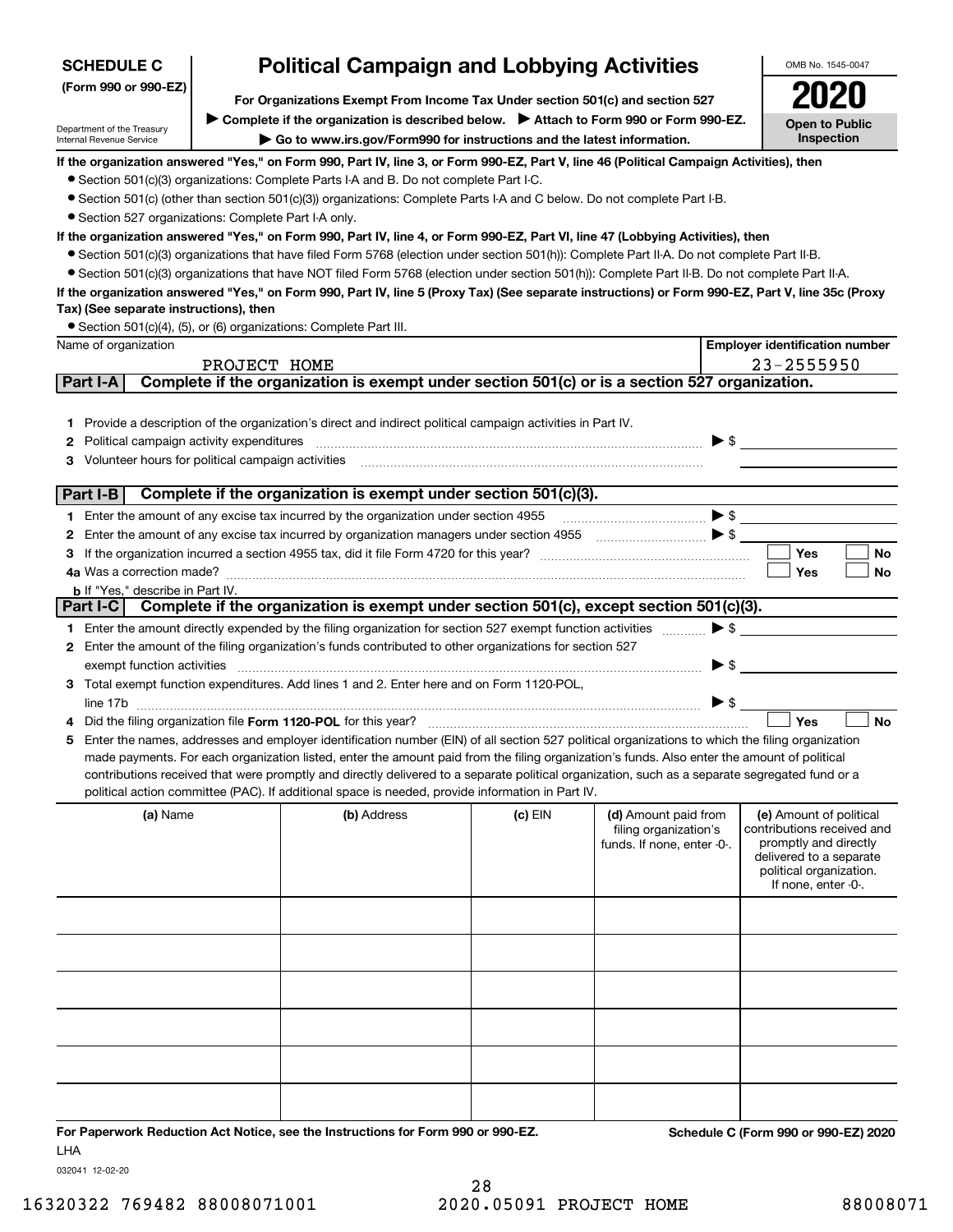| Schedule C (Form 990 or 990-EZ) 2020 PROJECT HOME |                                                                                                                                                                                                                                              |                                                                                                                                                                                                                                                                                                                                |                                                                                                                                                                                                                                                                                                                                                                                                                                                                                                                                                                                                                                                                                                                              |                      |                                                                                                                                                                                                                                                                                                                                                                                              |
|---------------------------------------------------|----------------------------------------------------------------------------------------------------------------------------------------------------------------------------------------------------------------------------------------------|--------------------------------------------------------------------------------------------------------------------------------------------------------------------------------------------------------------------------------------------------------------------------------------------------------------------------------|------------------------------------------------------------------------------------------------------------------------------------------------------------------------------------------------------------------------------------------------------------------------------------------------------------------------------------------------------------------------------------------------------------------------------------------------------------------------------------------------------------------------------------------------------------------------------------------------------------------------------------------------------------------------------------------------------------------------------|----------------------|----------------------------------------------------------------------------------------------------------------------------------------------------------------------------------------------------------------------------------------------------------------------------------------------------------------------------------------------------------------------------------------------|
|                                                   |                                                                                                                                                                                                                                              |                                                                                                                                                                                                                                                                                                                                |                                                                                                                                                                                                                                                                                                                                                                                                                                                                                                                                                                                                                                                                                                                              |                      |                                                                                                                                                                                                                                                                                                                                                                                              |
|                                                   |                                                                                                                                                                                                                                              |                                                                                                                                                                                                                                                                                                                                |                                                                                                                                                                                                                                                                                                                                                                                                                                                                                                                                                                                                                                                                                                                              |                      |                                                                                                                                                                                                                                                                                                                                                                                              |
|                                                   |                                                                                                                                                                                                                                              |                                                                                                                                                                                                                                                                                                                                |                                                                                                                                                                                                                                                                                                                                                                                                                                                                                                                                                                                                                                                                                                                              |                      |                                                                                                                                                                                                                                                                                                                                                                                              |
|                                                   |                                                                                                                                                                                                                                              |                                                                                                                                                                                                                                                                                                                                |                                                                                                                                                                                                                                                                                                                                                                                                                                                                                                                                                                                                                                                                                                                              |                      |                                                                                                                                                                                                                                                                                                                                                                                              |
|                                                   |                                                                                                                                                                                                                                              |                                                                                                                                                                                                                                                                                                                                | (a) Filing                                                                                                                                                                                                                                                                                                                                                                                                                                                                                                                                                                                                                                                                                                                   | (b) Affiliated group |                                                                                                                                                                                                                                                                                                                                                                                              |
|                                                   |                                                                                                                                                                                                                                              |                                                                                                                                                                                                                                                                                                                                | totals                                                                                                                                                                                                                                                                                                                                                                                                                                                                                                                                                                                                                                                                                                                       |                      |                                                                                                                                                                                                                                                                                                                                                                                              |
|                                                   |                                                                                                                                                                                                                                              |                                                                                                                                                                                                                                                                                                                                |                                                                                                                                                                                                                                                                                                                                                                                                                                                                                                                                                                                                                                                                                                                              |                      |                                                                                                                                                                                                                                                                                                                                                                                              |
|                                                   |                                                                                                                                                                                                                                              |                                                                                                                                                                                                                                                                                                                                |                                                                                                                                                                                                                                                                                                                                                                                                                                                                                                                                                                                                                                                                                                                              |                      |                                                                                                                                                                                                                                                                                                                                                                                              |
|                                                   |                                                                                                                                                                                                                                              |                                                                                                                                                                                                                                                                                                                                |                                                                                                                                                                                                                                                                                                                                                                                                                                                                                                                                                                                                                                                                                                                              |                      |                                                                                                                                                                                                                                                                                                                                                                                              |
|                                                   |                                                                                                                                                                                                                                              |                                                                                                                                                                                                                                                                                                                                |                                                                                                                                                                                                                                                                                                                                                                                                                                                                                                                                                                                                                                                                                                                              |                      |                                                                                                                                                                                                                                                                                                                                                                                              |
|                                                   |                                                                                                                                                                                                                                              |                                                                                                                                                                                                                                                                                                                                |                                                                                                                                                                                                                                                                                                                                                                                                                                                                                                                                                                                                                                                                                                                              |                      |                                                                                                                                                                                                                                                                                                                                                                                              |
|                                                   |                                                                                                                                                                                                                                              |                                                                                                                                                                                                                                                                                                                                |                                                                                                                                                                                                                                                                                                                                                                                                                                                                                                                                                                                                                                                                                                                              |                      |                                                                                                                                                                                                                                                                                                                                                                                              |
|                                                   |                                                                                                                                                                                                                                              |                                                                                                                                                                                                                                                                                                                                |                                                                                                                                                                                                                                                                                                                                                                                                                                                                                                                                                                                                                                                                                                                              |                      |                                                                                                                                                                                                                                                                                                                                                                                              |
|                                                   |                                                                                                                                                                                                                                              |                                                                                                                                                                                                                                                                                                                                |                                                                                                                                                                                                                                                                                                                                                                                                                                                                                                                                                                                                                                                                                                                              |                      |                                                                                                                                                                                                                                                                                                                                                                                              |
|                                                   |                                                                                                                                                                                                                                              |                                                                                                                                                                                                                                                                                                                                |                                                                                                                                                                                                                                                                                                                                                                                                                                                                                                                                                                                                                                                                                                                              |                      |                                                                                                                                                                                                                                                                                                                                                                                              |
|                                                   |                                                                                                                                                                                                                                              |                                                                                                                                                                                                                                                                                                                                |                                                                                                                                                                                                                                                                                                                                                                                                                                                                                                                                                                                                                                                                                                                              |                      |                                                                                                                                                                                                                                                                                                                                                                                              |
|                                                   |                                                                                                                                                                                                                                              |                                                                                                                                                                                                                                                                                                                                |                                                                                                                                                                                                                                                                                                                                                                                                                                                                                                                                                                                                                                                                                                                              |                      |                                                                                                                                                                                                                                                                                                                                                                                              |
|                                                   |                                                                                                                                                                                                                                              |                                                                                                                                                                                                                                                                                                                                |                                                                                                                                                                                                                                                                                                                                                                                                                                                                                                                                                                                                                                                                                                                              |                      |                                                                                                                                                                                                                                                                                                                                                                                              |
|                                                   |                                                                                                                                                                                                                                              |                                                                                                                                                                                                                                                                                                                                |                                                                                                                                                                                                                                                                                                                                                                                                                                                                                                                                                                                                                                                                                                                              |                      |                                                                                                                                                                                                                                                                                                                                                                                              |
|                                                   |                                                                                                                                                                                                                                              |                                                                                                                                                                                                                                                                                                                                |                                                                                                                                                                                                                                                                                                                                                                                                                                                                                                                                                                                                                                                                                                                              |                      |                                                                                                                                                                                                                                                                                                                                                                                              |
|                                                   |                                                                                                                                                                                                                                              |                                                                                                                                                                                                                                                                                                                                |                                                                                                                                                                                                                                                                                                                                                                                                                                                                                                                                                                                                                                                                                                                              |                      |                                                                                                                                                                                                                                                                                                                                                                                              |
|                                                   |                                                                                                                                                                                                                                              |                                                                                                                                                                                                                                                                                                                                |                                                                                                                                                                                                                                                                                                                                                                                                                                                                                                                                                                                                                                                                                                                              |                      |                                                                                                                                                                                                                                                                                                                                                                                              |
|                                                   |                                                                                                                                                                                                                                              |                                                                                                                                                                                                                                                                                                                                |                                                                                                                                                                                                                                                                                                                                                                                                                                                                                                                                                                                                                                                                                                                              |                      |                                                                                                                                                                                                                                                                                                                                                                                              |
|                                                   |                                                                                                                                                                                                                                              |                                                                                                                                                                                                                                                                                                                                |                                                                                                                                                                                                                                                                                                                                                                                                                                                                                                                                                                                                                                                                                                                              | Yes                  | No                                                                                                                                                                                                                                                                                                                                                                                           |
|                                                   |                                                                                                                                                                                                                                              |                                                                                                                                                                                                                                                                                                                                |                                                                                                                                                                                                                                                                                                                                                                                                                                                                                                                                                                                                                                                                                                                              |                      |                                                                                                                                                                                                                                                                                                                                                                                              |
|                                                   |                                                                                                                                                                                                                                              |                                                                                                                                                                                                                                                                                                                                |                                                                                                                                                                                                                                                                                                                                                                                                                                                                                                                                                                                                                                                                                                                              |                      |                                                                                                                                                                                                                                                                                                                                                                                              |
|                                                   |                                                                                                                                                                                                                                              |                                                                                                                                                                                                                                                                                                                                |                                                                                                                                                                                                                                                                                                                                                                                                                                                                                                                                                                                                                                                                                                                              |                      |                                                                                                                                                                                                                                                                                                                                                                                              |
|                                                   | $(b)$ 2018                                                                                                                                                                                                                                   | $(c)$ 2019                                                                                                                                                                                                                                                                                                                     | $(d)$ 2020                                                                                                                                                                                                                                                                                                                                                                                                                                                                                                                                                                                                                                                                                                                   | (e) Total            |                                                                                                                                                                                                                                                                                                                                                                                              |
|                                                   |                                                                                                                                                                                                                                              |                                                                                                                                                                                                                                                                                                                                |                                                                                                                                                                                                                                                                                                                                                                                                                                                                                                                                                                                                                                                                                                                              |                      |                                                                                                                                                                                                                                                                                                                                                                                              |
|                                                   |                                                                                                                                                                                                                                              |                                                                                                                                                                                                                                                                                                                                |                                                                                                                                                                                                                                                                                                                                                                                                                                                                                                                                                                                                                                                                                                                              |                      |                                                                                                                                                                                                                                                                                                                                                                                              |
|                                                   |                                                                                                                                                                                                                                              |                                                                                                                                                                                                                                                                                                                                |                                                                                                                                                                                                                                                                                                                                                                                                                                                                                                                                                                                                                                                                                                                              |                      |                                                                                                                                                                                                                                                                                                                                                                                              |
|                                                   |                                                                                                                                                                                                                                              |                                                                                                                                                                                                                                                                                                                                |                                                                                                                                                                                                                                                                                                                                                                                                                                                                                                                                                                                                                                                                                                                              |                      |                                                                                                                                                                                                                                                                                                                                                                                              |
|                                                   |                                                                                                                                                                                                                                              |                                                                                                                                                                                                                                                                                                                                |                                                                                                                                                                                                                                                                                                                                                                                                                                                                                                                                                                                                                                                                                                                              |                      |                                                                                                                                                                                                                                                                                                                                                                                              |
|                                                   |                                                                                                                                                                                                                                              |                                                                                                                                                                                                                                                                                                                                |                                                                                                                                                                                                                                                                                                                                                                                                                                                                                                                                                                                                                                                                                                                              |                      |                                                                                                                                                                                                                                                                                                                                                                                              |
|                                                   |                                                                                                                                                                                                                                              |                                                                                                                                                                                                                                                                                                                                |                                                                                                                                                                                                                                                                                                                                                                                                                                                                                                                                                                                                                                                                                                                              |                      |                                                                                                                                                                                                                                                                                                                                                                                              |
|                                                   | Over \$1,500,000 but not over \$17,000,000<br>g Grassroots nontaxable amount (enter 25% of line 1f)<br>h Subtract line 1g from line 1a. If zero or less, enter -0-<br>Subtract line 1f from line 1c. If zero or less, enter 0-<br>(a) $2017$ | expenses, and share of excess lobbying expenditures).<br><b>Limits on Lobbying Expenditures</b><br>1a Total lobbying expenditures to influence public opinion (grassroots lobbying)<br><b>b</b> Total lobbying expenditures to influence a legislative body (direct lobbying)<br>20% of the amount on line 1e.<br>\$1.000.000. | if the filing organization checked box A and "limited control" provisions apply.<br>(The term "expenditures" means amounts paid or incurred.)<br>f Lobbying nontaxable amount. Enter the amount from the following table in both columns.<br>The lobbying nontaxable amount is:<br>\$100,000 plus 15% of the excess over \$500,000.<br>\$175,000 plus 10% of the excess over \$1,000,000.<br>\$225,000 plus 5% of the excess over \$1,500,000.<br>If there is an amount other than zero on either line 1h or line 1i, did the organization file Form 4720<br>4-Year Averaging Period Under Section 501(h)<br>See the separate instructions for lines 2a through 2f.)<br>Lobbying Expenditures During 4-Year Averaging Period | organization's       | $23 - 2555950$ Page 2<br>Complete if the organization is exempt under section 501(c)(3) and filed Form 5768 (election under<br>if the filing organization belongs to an affiliated group (and list in Part IV each affiliated group member's name, address, EIN,<br>totals<br>(Some organizations that made a section 501(h) election do not have to complete all of the five columns below. |

**Schedule C (Form 990 or 990-EZ) 2020**

032042 12-02-20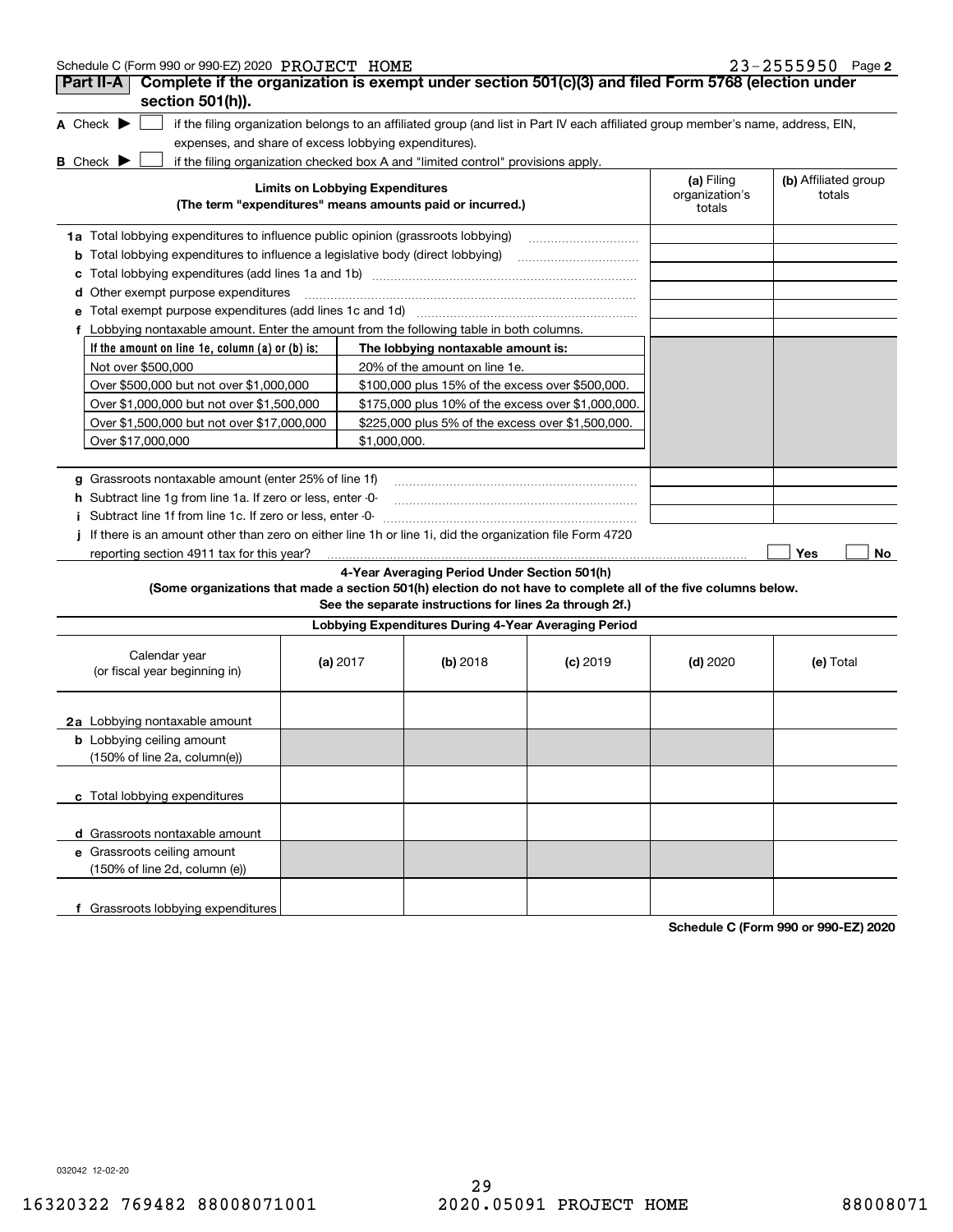## **Part II-B Complete if the organization is exempt under section 501(c)(3) and has NOT filed Form 5768 (election under section 501(h)).**

| For each "Yes" response on lines 1a through 1i below, provide in Part IV a detailed description                                                                                                                                                                                                                                                                | (a)               |             | (b)            |                                      |                            |
|----------------------------------------------------------------------------------------------------------------------------------------------------------------------------------------------------------------------------------------------------------------------------------------------------------------------------------------------------------------|-------------------|-------------|----------------|--------------------------------------|----------------------------|
| of the lobbying activity.                                                                                                                                                                                                                                                                                                                                      |                   | Yes         | No             | Amount                               |                            |
| During the year, did the filing organization attempt to influence foreign, national, state, or<br>1.<br>local legislation, including any attempt to influence public opinion on a legislative matter<br>or referendum, through the use of:                                                                                                                     |                   |             |                |                                      |                            |
|                                                                                                                                                                                                                                                                                                                                                                |                   | х           |                |                                      |                            |
| <b>b</b> Paid staff or management (include compensation in expenses reported on lines 1c through 1i)?                                                                                                                                                                                                                                                          |                   | $\mathbf X$ |                |                                      |                            |
|                                                                                                                                                                                                                                                                                                                                                                |                   | X           | X              |                                      |                            |
|                                                                                                                                                                                                                                                                                                                                                                |                   | $\mathbf x$ |                |                                      | 311.<br>$\overline{135}$ . |
| e Publications, or published or broadcast statements?                                                                                                                                                                                                                                                                                                          |                   |             | X              |                                      |                            |
| Direct contact with legislators, their staffs, government officials, or a legislative body?                                                                                                                                                                                                                                                                    |                   | $\mathbf X$ |                |                                      | 629.                       |
| h Rallies, demonstrations, seminars, conventions, speeches, lectures, or any similar means?                                                                                                                                                                                                                                                                    | .                 |             | X              |                                      |                            |
| <i>i</i> Other activities?                                                                                                                                                                                                                                                                                                                                     |                   | $\mathbf x$ |                |                                      | 439.                       |
|                                                                                                                                                                                                                                                                                                                                                                |                   |             |                |                                      | 1,514.                     |
| 2a Did the activities in line 1 cause the organization to be not described in section 501(c)(3)?                                                                                                                                                                                                                                                               |                   |             | X              |                                      |                            |
|                                                                                                                                                                                                                                                                                                                                                                |                   |             |                |                                      |                            |
| c If "Yes," enter the amount of any tax incurred by organization managers under section 4912                                                                                                                                                                                                                                                                   |                   |             |                |                                      |                            |
| d If the filing organization incurred a section 4912 tax, did it file Form 4720 for this year?                                                                                                                                                                                                                                                                 |                   |             |                |                                      |                            |
| Complete if the organization is exempt under section 501(c)(4), section 501(c)(5), or section<br>Part III-A<br>$501(c)(6)$ .                                                                                                                                                                                                                                   |                   |             |                |                                      |                            |
|                                                                                                                                                                                                                                                                                                                                                                |                   |             |                | Yes                                  | No                         |
| 1                                                                                                                                                                                                                                                                                                                                                              |                   |             | 1.             |                                      |                            |
| Did the organization make only in-house lobbying expenditures of \$2,000 or less?<br>2                                                                                                                                                                                                                                                                         |                   |             | $\overline{2}$ |                                      |                            |
| Did the organization agree to carry over lobbying and political campaign activity expenditures from the prior year?<br>з                                                                                                                                                                                                                                       |                   |             | 3              |                                      |                            |
| Complete if the organization is exempt under section 501(c)(4), section 501(c)(5), or section<br> Part III-B <br>501(c)(6) and if either (a) BOTH Part III-A, lines 1 and 2, are answered "No" OR (b) Part III-A, line 3, is<br>answered "Yes."                                                                                                                |                   |             |                |                                      |                            |
|                                                                                                                                                                                                                                                                                                                                                                |                   |             | 1              |                                      |                            |
| 1<br>Section 162(e) nondeductible lobbying and political expenditures (do not include amounts of political<br>2                                                                                                                                                                                                                                                |                   |             |                |                                      |                            |
| expenses for which the section 527(f) tax was paid).                                                                                                                                                                                                                                                                                                           |                   |             |                |                                      |                            |
|                                                                                                                                                                                                                                                                                                                                                                |                   |             | 2a             |                                      |                            |
| <b>b</b> Carryover from last year <i>maching machine content content in the content of the content of the content of the content of the content of the content of the content of the content of the content of the content of the con</i>                                                                                                                      |                   |             | 2 <sub>b</sub> |                                      |                            |
| c                                                                                                                                                                                                                                                                                                                                                              |                   |             | 2с             |                                      |                            |
| Aggregate amount reported in section 6033(e)(1)(A) notices of nondeductible section 162(e) dues<br>з                                                                                                                                                                                                                                                           |                   |             | 3              |                                      |                            |
| If notices were sent and the amount on line 2c exceeds the amount on line 3, what portion of the excess<br>4                                                                                                                                                                                                                                                   |                   |             |                |                                      |                            |
| does the organization agree to carryover to the reasonable estimate of nondeductible lobbying and political                                                                                                                                                                                                                                                    |                   |             |                |                                      |                            |
| expenditure next year?                                                                                                                                                                                                                                                                                                                                         |                   |             | 4              |                                      |                            |
| Taxable amount of lobbying and political expenditures (See instructions)<br>5                                                                                                                                                                                                                                                                                  |                   |             | 5              |                                      |                            |
| <b>Part IV</b><br><b>Supplemental Information</b><br>Provide the descriptions required for Part I-A, line 1; Part I-B, line 4; Part I-C, line 5; Part II-A (affiliated group list); Part II-A, lines 1 and 2 (See<br>instructions); and Part II-B, line 1. Also, complete this part for any additional information.<br>PART II-B, LINE 1, LOBBYING ACTIVITIES: |                   |             |                |                                      |                            |
| DUE TO THE COVID PANDEMIC, LOBBYING EFFORTS WERE                                                                                                                                                                                                                                                                                                               | EXTREMELY LIMITED |             |                | ΙN                                   |                            |
| FISCAL 2021. TYPICALLY, OUR LOBBYING ACTIVITIES WOULD                                                                                                                                                                                                                                                                                                          |                   | INCLUDE     |                |                                      |                            |
| PRESENTING AND<br>TESTIFYING AT BUDGET AND OTHER HEARINGS AND                                                                                                                                                                                                                                                                                                  |                   |             | SUPPORTING     |                                      |                            |
| CONSTITUENTS<br>IN DOING THE<br>SAME. WE<br><b>WOULD MEET</b>                                                                                                                                                                                                                                                                                                  | INDIVIDUALLY WITH |             |                |                                      |                            |
| LEGISLATORS AND APPOINTED OFFICIALS BOTH TO EDUCATE THEM ABOUT                                                                                                                                                                                                                                                                                                 |                   |             | THE            | Schedule C (Form 990 or 990-F7) 2020 |                            |

032043 12-02-20

**Schedule C (Form 990 or 990-EZ) 2020**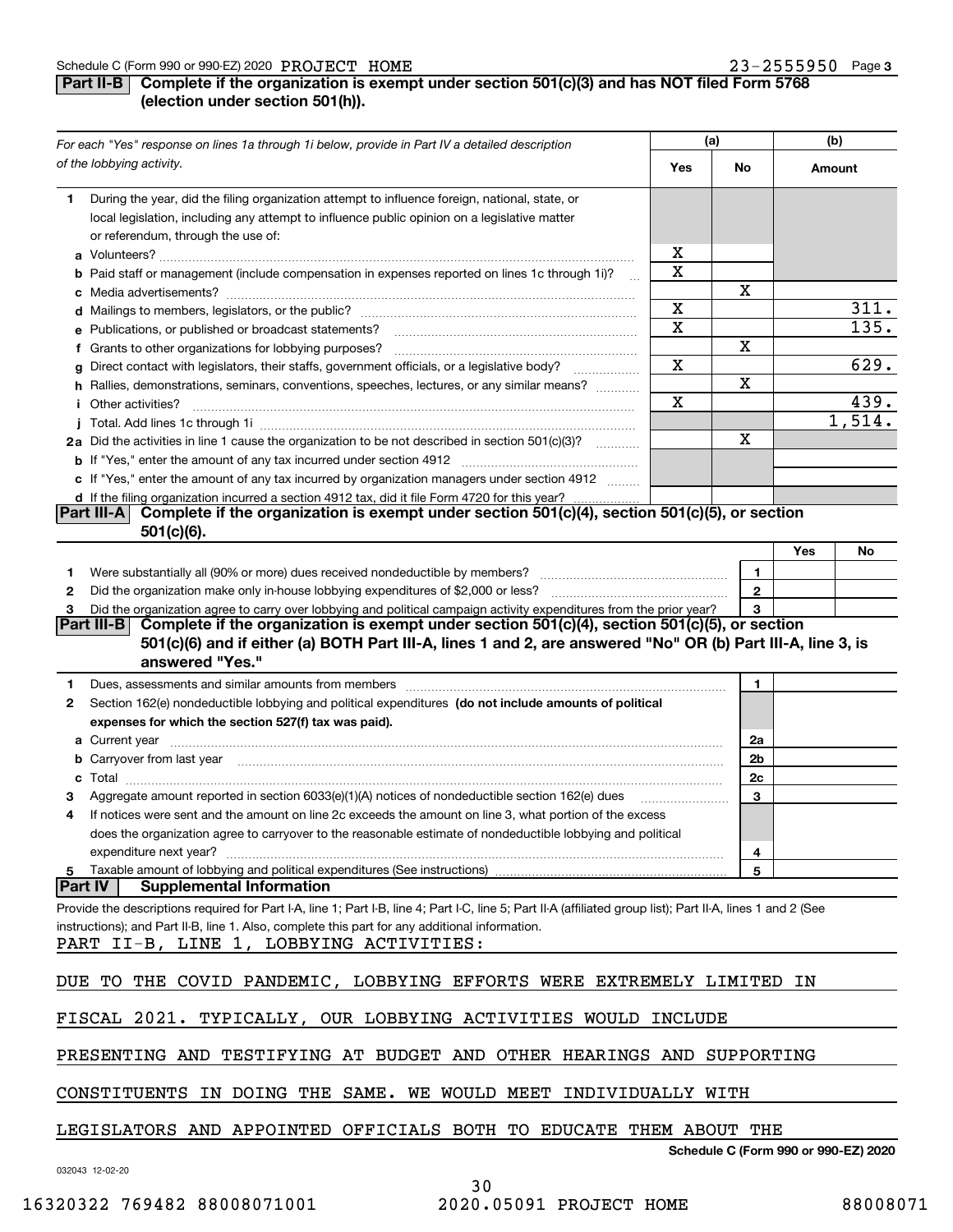|  | Schedule C (Form 990 or 990-EZ) 2020 PROJECT HOME     |  | $23 - 2555950$ Page 4 |  |
|--|-------------------------------------------------------|--|-----------------------|--|
|  | <b>Part IV   Supplemental Information</b> (continued) |  |                       |  |

ISSUES OF HOMELESSNESS AND TO SOLICIT THEIR SUPPORT FOR SPECIFIC IDEAS AND PROGRAMS. WE MAY SPEAK AT AND FACILITATE PARTICIPATION IN RALLIES, PUBLIC HEARINGS AND OTHER ACTIONS (ELECTRONIC, WRITTEN, AND FACE TO FACE) PERTAINING TO SPECIFIC LEGISLATION AS WELL AS WORK AS A MEMBER OF LOCAL, STATE AND NATIONAL COALITIONS ADVOCATING FOR POLICY CHANGES.

**Schedule C (Form 990 or 990-EZ) 2020**

032044 12-02-20

31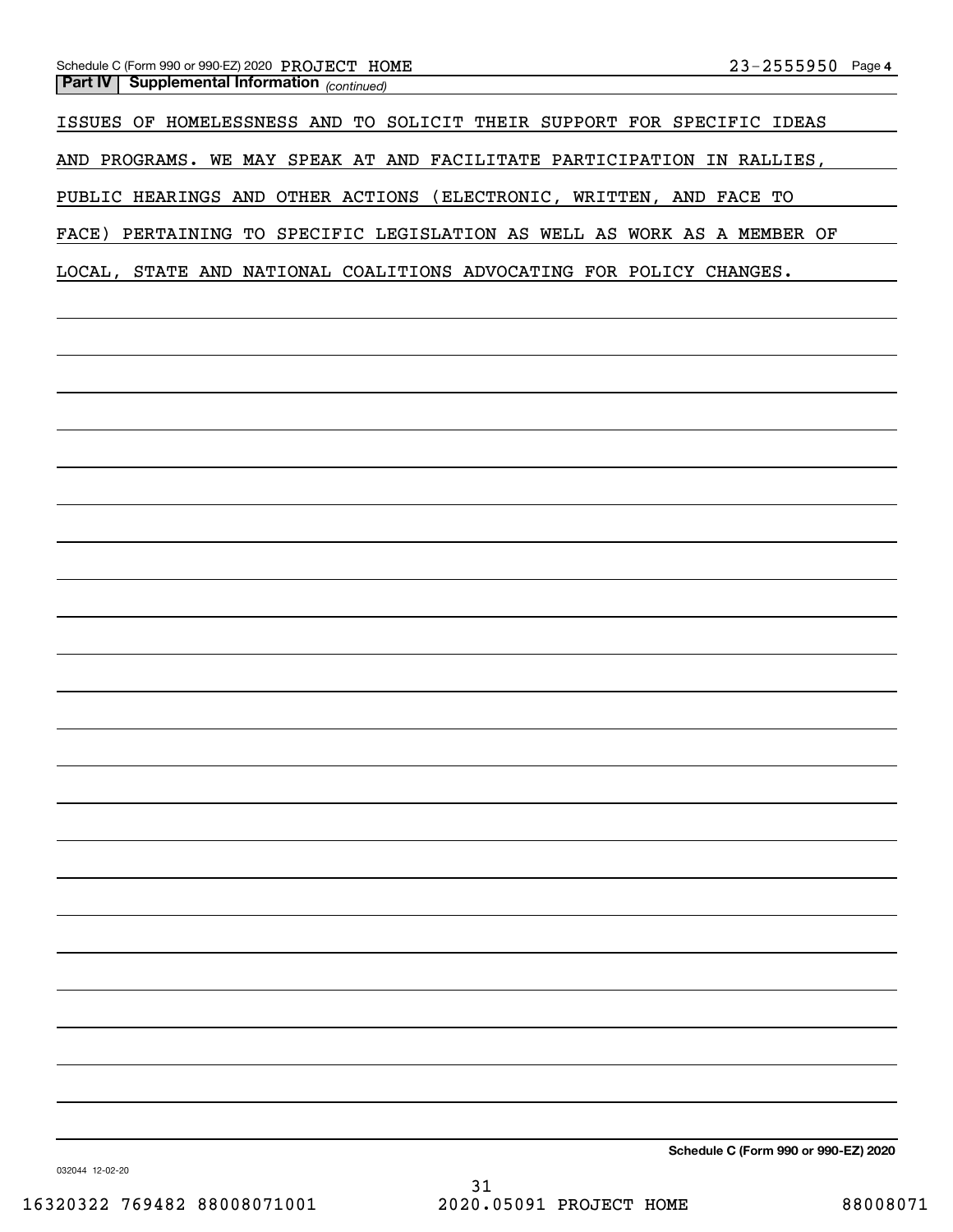| <b>SCHEDULE D</b> |  |
|-------------------|--|
|-------------------|--|

Department of the Treasury Internal Revenue Service

| (Form 990) |  |
|------------|--|
|------------|--|

## **SCHEDULE D Supplemental Financial Statements**

(Form 990)<br>
Pepartment of the Treasury<br>
Department of the Treasury<br>
Department of the Treasury<br>
Department of the Treasury<br> **Co to www.irs.gov/Form990 for instructions and the latest information.**<br> **Co to www.irs.gov/Form9** 



|         | Name of the organization                                                                                                                              | <b>Employer identification number</b> |  |                                                    |  |  |  |
|---------|-------------------------------------------------------------------------------------------------------------------------------------------------------|---------------------------------------|--|----------------------------------------------------|--|--|--|
|         | PROJECT HOME                                                                                                                                          |                                       |  | 23-2555950                                         |  |  |  |
| Part I  | Organizations Maintaining Donor Advised Funds or Other Similar Funds or Accounts. Complete if the                                                     |                                       |  |                                                    |  |  |  |
|         | organization answered "Yes" on Form 990, Part IV, line 6.                                                                                             |                                       |  |                                                    |  |  |  |
|         |                                                                                                                                                       | (a) Donor advised funds               |  | (b) Funds and other accounts                       |  |  |  |
| 1       |                                                                                                                                                       |                                       |  |                                                    |  |  |  |
| 2       | Aggregate value of contributions to (during year)                                                                                                     |                                       |  |                                                    |  |  |  |
| з       | Aggregate value of grants from (during year)                                                                                                          |                                       |  |                                                    |  |  |  |
| 4       |                                                                                                                                                       |                                       |  |                                                    |  |  |  |
| 5       | Did the organization inform all donors and donor advisors in writing that the assets held in donor advised funds                                      |                                       |  |                                                    |  |  |  |
|         | Yes<br>No                                                                                                                                             |                                       |  |                                                    |  |  |  |
| 6       | Did the organization inform all grantees, donors, and donor advisors in writing that grant funds can be used only                                     |                                       |  |                                                    |  |  |  |
|         | for charitable purposes and not for the benefit of the donor or donor advisor, or for any other purpose conferring                                    |                                       |  |                                                    |  |  |  |
|         |                                                                                                                                                       |                                       |  | Yes<br>No                                          |  |  |  |
| Part II | Conservation Easements. Complete if the organization answered "Yes" on Form 990, Part IV, line 7.                                                     |                                       |  |                                                    |  |  |  |
| 1.      | Purpose(s) of conservation easements held by the organization (check all that apply).                                                                 |                                       |  |                                                    |  |  |  |
|         | Preservation of land for public use (for example, recreation or education)                                                                            |                                       |  | Preservation of a historically important land area |  |  |  |
|         | Protection of natural habitat                                                                                                                         |                                       |  | Preservation of a certified historic structure     |  |  |  |
|         | Preservation of open space                                                                                                                            |                                       |  |                                                    |  |  |  |
| 2       | Complete lines 2a through 2d if the organization held a qualified conservation contribution in the form of a conservation easement on the last        |                                       |  |                                                    |  |  |  |
|         | day of the tax year.                                                                                                                                  |                                       |  | Held at the End of the Tax Year                    |  |  |  |
| а       | Total number of conservation easements                                                                                                                |                                       |  | 2a                                                 |  |  |  |
| b       | Total acreage restricted by conservation easements                                                                                                    |                                       |  | 2b                                                 |  |  |  |
| с       |                                                                                                                                                       |                                       |  | 2c                                                 |  |  |  |
| d       | Number of conservation easements included in (c) acquired after 7/25/06, and not on a historic structure                                              |                                       |  |                                                    |  |  |  |
|         |                                                                                                                                                       |                                       |  | 2d                                                 |  |  |  |
| 3       | Number of conservation easements modified, transferred, released, extinguished, or terminated by the organization during the tax                      |                                       |  |                                                    |  |  |  |
|         |                                                                                                                                                       |                                       |  |                                                    |  |  |  |
|         | $year \blacktriangleright$                                                                                                                            |                                       |  |                                                    |  |  |  |
| 4       | Number of states where property subject to conservation easement is located >                                                                         |                                       |  |                                                    |  |  |  |
| 5       | Does the organization have a written policy regarding the periodic monitoring, inspection, handling of                                                |                                       |  | Yes<br>No                                          |  |  |  |
|         | violations, and enforcement of the conservation easements it holds?                                                                                   |                                       |  |                                                    |  |  |  |
| 6       | Staff and volunteer hours devoted to monitoring, inspecting, handling of violations, and enforcing conservation easements during the year             |                                       |  |                                                    |  |  |  |
|         |                                                                                                                                                       |                                       |  |                                                    |  |  |  |
| 7       | Amount of expenses incurred in monitoring, inspecting, handling of violations, and enforcing conservation easements during the year                   |                                       |  |                                                    |  |  |  |
|         | ► \$                                                                                                                                                  |                                       |  |                                                    |  |  |  |
| 8       | Does each conservation easement reported on line 2(d) above satisfy the requirements of section 170(h)(4)(B)(i)                                       |                                       |  |                                                    |  |  |  |
|         |                                                                                                                                                       |                                       |  | Yes<br>No                                          |  |  |  |
|         | In Part XIII, describe how the organization reports conservation easements in its revenue and expense statement and                                   |                                       |  |                                                    |  |  |  |
|         | balance sheet, and include, if applicable, the text of the footnote to the organization's financial statements that describes the                     |                                       |  |                                                    |  |  |  |
|         | organization's accounting for conservation easements.<br>Organizations Maintaining Collections of Art, Historical Treasures, or Other Similar Assets. |                                       |  |                                                    |  |  |  |
|         | Part III I                                                                                                                                            |                                       |  |                                                    |  |  |  |
|         | Complete if the organization answered "Yes" on Form 990, Part IV, line 8.                                                                             |                                       |  |                                                    |  |  |  |
|         | 1a If the organization elected, as permitted under FASB ASC 958, not to report in its revenue statement and balance sheet works                       |                                       |  |                                                    |  |  |  |
|         | of art, historical treasures, or other similar assets held for public exhibition, education, or research in furtherance of public                     |                                       |  |                                                    |  |  |  |
|         | service, provide in Part XIII the text of the footnote to its financial statements that describes these items.                                        |                                       |  |                                                    |  |  |  |
| b       | If the organization elected, as permitted under FASB ASC 958, to report in its revenue statement and balance sheet works of                           |                                       |  |                                                    |  |  |  |
|         | art, historical treasures, or other similar assets held for public exhibition, education, or research in furtherance of public service,               |                                       |  |                                                    |  |  |  |
|         | provide the following amounts relating to these items:                                                                                                |                                       |  |                                                    |  |  |  |
|         | $\mathbb{S}$ and $\mathbb{S}$                                                                                                                         |                                       |  |                                                    |  |  |  |
|         | (ii) Assets included in Form 990, Part X                                                                                                              |                                       |  | $\blacktriangleright$ \$                           |  |  |  |
| 2       | If the organization received or held works of art, historical treasures, or other similar assets for financial gain, provide                          |                                       |  |                                                    |  |  |  |
|         | the following amounts required to be reported under FASB ASC 958 relating to these items:                                                             |                                       |  |                                                    |  |  |  |
| а       |                                                                                                                                                       |                                       |  | <b>S</b>                                           |  |  |  |
|         |                                                                                                                                                       |                                       |  | $\blacktriangleright$ s                            |  |  |  |
|         | LHA For Paperwork Reduction Act Notice, see the Instructions for Form 990.                                                                            |                                       |  | Schedule D (Form 990) 2020                         |  |  |  |
|         | 032051 12-01-20                                                                                                                                       |                                       |  |                                                    |  |  |  |
|         |                                                                                                                                                       | 32                                    |  |                                                    |  |  |  |

2020.05091 PROJECT HOME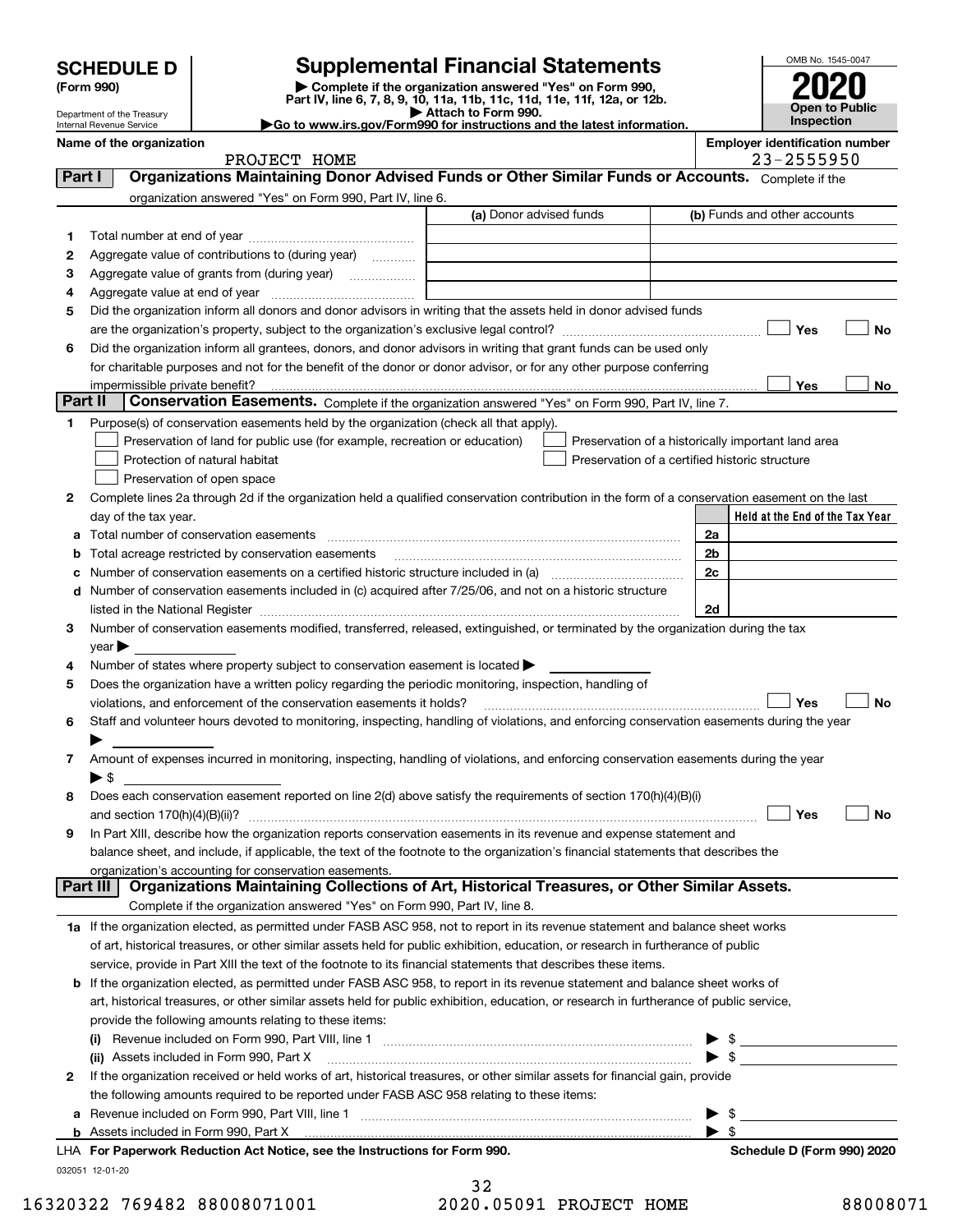|          | PROJECT HOME<br>$23 - 2555950$ Page 2<br>Schedule D (Form 990) 2020                                                                                                                                                                                      |                    |                               |                            |          |                      |          |                |                            |
|----------|----------------------------------------------------------------------------------------------------------------------------------------------------------------------------------------------------------------------------------------------------------|--------------------|-------------------------------|----------------------------|----------|----------------------|----------|----------------|----------------------------|
| Part III | Organizations Maintaining Collections of Art, Historical Treasures, or Other Similar Assets (continued)                                                                                                                                                  |                    |                               |                            |          |                      |          |                |                            |
| 3        | Using the organization's acquisition, accession, and other records, check any of the following that make significant use of its                                                                                                                          |                    |                               |                            |          |                      |          |                |                            |
|          | collection items (check all that apply):                                                                                                                                                                                                                 |                    |                               |                            |          |                      |          |                |                            |
| a        | Public exhibition                                                                                                                                                                                                                                        |                    |                               | Loan or exchange program   |          |                      |          |                |                            |
| b        | Other and the contract of the contract of the contract of the contract of the contract of the contract of the contract of the contract of the contract of the contract of the contract of the contract of the contract of the<br>Scholarly research<br>e |                    |                               |                            |          |                      |          |                |                            |
| c        | Preservation for future generations                                                                                                                                                                                                                      |                    |                               |                            |          |                      |          |                |                            |
| 4        | Provide a description of the organization's collections and explain how they further the organization's exempt purpose in Part XIII.                                                                                                                     |                    |                               |                            |          |                      |          |                |                            |
| 5        | During the year, did the organization solicit or receive donations of art, historical treasures, or other similar assets                                                                                                                                 |                    |                               |                            |          |                      |          |                |                            |
|          | to be sold to raise funds rather than to be maintained as part of the organization's collection?                                                                                                                                                         |                    |                               |                            |          |                      |          | Yes            | No                         |
|          | <b>Part IV</b><br>Escrow and Custodial Arrangements. Complete if the organization answered "Yes" on Form 990, Part IV, line 9, or                                                                                                                        |                    |                               |                            |          |                      |          |                |                            |
|          | reported an amount on Form 990, Part X, line 21.                                                                                                                                                                                                         |                    |                               |                            |          |                      |          |                |                            |
|          | 1a Is the organization an agent, trustee, custodian or other intermediary for contributions or other assets not included                                                                                                                                 |                    |                               |                            |          |                      |          |                |                            |
|          | on Form 990, Part X? [11] matter contracts and contracts and contracts are contracted as a function of the set of the set of the set of the set of the set of the set of the set of the set of the set of the set of the set o                           |                    |                               |                            |          |                      |          | Yes            | No                         |
|          | <b>b</b> If "Yes," explain the arrangement in Part XIII and complete the following table:                                                                                                                                                                |                    |                               |                            |          |                      |          |                |                            |
|          |                                                                                                                                                                                                                                                          |                    |                               |                            |          |                      |          | Amount         |                            |
| c        | Beginning balance <b>contract to the contract of the contract of the contract of the contract of the contract of the contract of the contract of the contract of the contract of the contract of the contract of the contract of</b>                     |                    |                               |                            |          | 1c                   |          |                |                            |
| d        | Additions during the year manufactured and an account of the state of the state of the state of the state of the state of the state of the state of the state of the state of the state of the state of the state of the state                           |                    |                               |                            |          | 1d                   |          |                |                            |
| е        | Distributions during the year manufactured and continuum and contact the year manufactured and contact the year                                                                                                                                          |                    |                               |                            |          | 1e                   |          |                |                            |
|          | Ending balance manufactured and contact and contact the contact of the contact of the contact of the contact of                                                                                                                                          |                    |                               |                            |          | 1f                   |          |                |                            |
|          | 2a Did the organization include an amount on Form 990, Part X, line 21, for escrow or custodial account liability?                                                                                                                                       |                    |                               |                            |          |                      |          | Yes            | No                         |
|          | <b>b</b> If "Yes," explain the arrangement in Part XIII. Check here if the explanation has been provided on Part XIII                                                                                                                                    |                    |                               |                            |          |                      |          |                |                            |
| Part V   | Endowment Funds. Complete if the organization answered "Yes" on Form 990, Part IV, line 10.                                                                                                                                                              |                    |                               |                            |          |                      |          |                |                            |
|          |                                                                                                                                                                                                                                                          | (a) Current year   | (b) Prior year                | (c) Two years back         |          | (d) Three years back |          |                | (e) Four years back        |
| 1a       | Beginning of year balance                                                                                                                                                                                                                                | 17,593,869.        | 17,447,041.                   | 17, 162, 607.              |          | 16,628,597.          |          |                | 16,021,483.                |
| b        |                                                                                                                                                                                                                                                          | 1,051,000.         | 229,727.                      |                            |          |                      |          |                |                            |
|          | Net investment earnings, gains, and losses                                                                                                                                                                                                               | 3,885,917.         | 585,610.                      | 1,046,675.                 |          |                      | 966,763. |                | 1,306,937.                 |
|          |                                                                                                                                                                                                                                                          |                    |                               |                            |          |                      |          |                |                            |
| d        | e Other expenditures for facilities                                                                                                                                                                                                                      |                    |                               |                            |          |                      |          |                |                            |
|          |                                                                                                                                                                                                                                                          | 172,448.           | 668,509.                      |                            | 762,241. |                      | 432,753. |                | 699,823.                   |
|          | and programs                                                                                                                                                                                                                                             |                    |                               |                            |          |                      |          |                |                            |
|          | f Administrative expenses<br>End of year balance                                                                                                                                                                                                         |                    | 22, 358, 338.   17, 593, 869. | 17,447,041.                |          | 17, 162, 607.        |          |                | 16,628,597.                |
| g<br>2   | Provide the estimated percentage of the current year end balance (line 1g, column (a)) held as:                                                                                                                                                          |                    |                               |                            |          |                      |          |                |                            |
|          | Board designated or quasi-endowment                                                                                                                                                                                                                      |                    | %                             |                            |          |                      |          |                |                            |
|          | Permanent endowment > 30.0900                                                                                                                                                                                                                            | %                  |                               |                            |          |                      |          |                |                            |
| c        | Term endowment $\triangleright$ 69.9100                                                                                                                                                                                                                  | - %                |                               |                            |          |                      |          |                |                            |
|          | The percentages on lines 2a, 2b, and 2c should equal 100%.                                                                                                                                                                                               |                    |                               |                            |          |                      |          |                |                            |
|          | 3a Are there endowment funds not in the possession of the organization that are held and administered for the organization                                                                                                                               |                    |                               |                            |          |                      |          |                |                            |
|          | by:                                                                                                                                                                                                                                                      |                    |                               |                            |          |                      |          |                | Yes<br>No                  |
|          | (i)                                                                                                                                                                                                                                                      |                    |                               |                            |          |                      |          | 3a(i)          | х                          |
|          |                                                                                                                                                                                                                                                          |                    |                               |                            |          |                      |          | 3a(ii)         | X                          |
|          |                                                                                                                                                                                                                                                          |                    |                               |                            |          |                      |          | 3 <sub>b</sub> |                            |
|          | Describe in Part XIII the intended uses of the organization's endowment funds.                                                                                                                                                                           |                    |                               |                            |          |                      |          |                |                            |
|          | Land, Buildings, and Equipment.<br><b>Part VI</b>                                                                                                                                                                                                        |                    |                               |                            |          |                      |          |                |                            |
|          | Complete if the organization answered "Yes" on Form 990, Part IV, line 11a. See Form 990, Part X, line 10.                                                                                                                                               |                    |                               |                            |          |                      |          |                |                            |
|          | Description of property                                                                                                                                                                                                                                  | (a) Cost or other  |                               | (b) Cost or other          |          | (c) Accumulated      |          | (d) Book value |                            |
|          |                                                                                                                                                                                                                                                          | basis (investment) |                               | basis (other)              |          | depreciation         |          |                |                            |
|          | 1,541,196.<br>1,541,196.                                                                                                                                                                                                                                 |                    |                               |                            |          |                      |          |                |                            |
| b        |                                                                                                                                                                                                                                                          |                    |                               | 26,823,971.                |          | 8,470,609.           |          |                | 18, 353, 362.              |
|          |                                                                                                                                                                                                                                                          |                    |                               | $\overline{4}$ , 285, 407. |          | 1,744,877.           |          |                | $\overline{2,}540,530.$    |
|          |                                                                                                                                                                                                                                                          |                    |                               | $\overline{4}$ , 833, 538. |          | 4,106,935.           |          |                | 726,603.                   |
|          | $\overline{1,152}, 543.$<br>171,121.<br>1,323,664.<br>e Other                                                                                                                                                                                            |                    |                               |                            |          |                      |          |                |                            |
|          |                                                                                                                                                                                                                                                          |                    |                               |                            |          |                      |          |                | 23, 332, 812.              |
|          | Total. Add lines 1a through 1e. (Column (d) must equal Form 990. Part X. column (B). line 10c.)                                                                                                                                                          |                    |                               |                            |          |                      |          |                |                            |
|          |                                                                                                                                                                                                                                                          |                    |                               |                            |          |                      |          |                | Schedule D (Form 990) 2020 |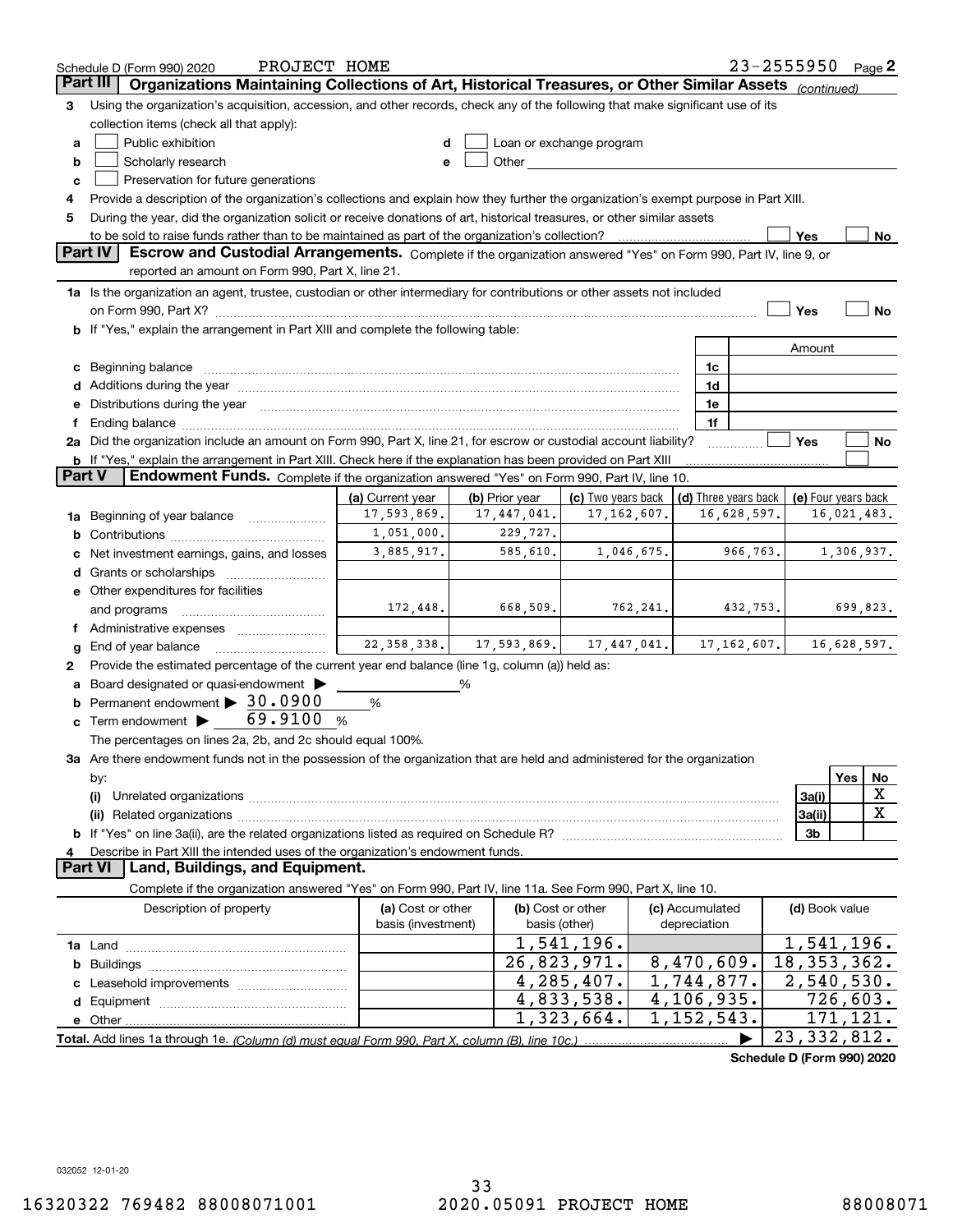PROJECT HOME

| chedule D (Form 990) 2020 | PROJECT HOME                             | 23-2555950 | نة Page |
|---------------------------|------------------------------------------|------------|---------|
|                           | Part VII Investments - Other Securities. |            |         |

Complete if the organization answered "Yes" on Form 990, Part IV, line 11b. See Form 990, Part X, line 12.

| (a) Description of security or category (including name of security)                   | (b) Book value | (c) Method of valuation: Cost or end-of-year market value |
|----------------------------------------------------------------------------------------|----------------|-----------------------------------------------------------|
| (1) Financial derivatives                                                              |                |                                                           |
| (2) Closely held equity interests                                                      |                |                                                           |
| (3) Other                                                                              |                |                                                           |
| CASH AND EQUIVALENTS<br>(A)                                                            | 7,307,171.     | END-OF-YEAR MARKET<br>VALUE                               |
| CORPORATE BONDS<br>(B)                                                                 | 3,760,334.     | END-OF-YEAR MARKET VALUE                                  |
| GOV'T BONDS AND NOTES<br>(C)                                                           | 619, 117.      | END-OF-YEAR MARKET VALUE                                  |
| MORTGAGE BACKED<br>(D)                                                                 |                |                                                           |
| SECURITIES<br>(E)                                                                      | 2,773,340.     | END-OF-YEAR MARKET VALUE                                  |
| MUTUAL FUNDS<br>(F)                                                                    | 51,093,351.    | END-OF-YEAR MARKET VALUE                                  |
| OTHER<br>(G)                                                                           | 16, 253.       | END-OF-YEAR MARKET VALUE                                  |
| (H)                                                                                    |                |                                                           |
| Total. (Col. (b) must equal Form 990, Part X, col. (B) line 12.) $\blacktriangleright$ | 65, 569, 566.  |                                                           |
| $\mathbf{R}$ . The state of $\mathbf{R}$                                               |                |                                                           |

#### **Part VIII Investments - Program Related.**

Complete if the organization answered "Yes" on Form 990, Part IV, line 11c. See Form 990, Part X, line 13.

| (a) Description of investment                                                          | (b) Book value | (c) Method of valuation: Cost or end-of-year market value |
|----------------------------------------------------------------------------------------|----------------|-----------------------------------------------------------|
| (1)                                                                                    |                |                                                           |
| (2)                                                                                    |                |                                                           |
| $\frac{1}{2}$                                                                          |                |                                                           |
| (4)                                                                                    |                |                                                           |
| $\frac{1}{2}$ (5)                                                                      |                |                                                           |
| (6)                                                                                    |                |                                                           |
| (7)                                                                                    |                |                                                           |
| (8)                                                                                    |                |                                                           |
| (9)                                                                                    |                |                                                           |
| Total. (Col. (b) must equal Form 990, Part X, col. (B) line 13.) $\blacktriangleright$ |                |                                                           |

#### **Part IX Other Assets.**

Complete if the organization answered "Yes" on Form 990, Part IV, line 11d. See Form 990, Part X, line 15.

| (a) Description                                                                                                   | (b) Book value |
|-------------------------------------------------------------------------------------------------------------------|----------------|
| DEPOSITS<br>AND<br>ADVANCES<br>(1)                                                                                | 79,201.        |
| <b>ACCOUNTS</b><br>AND<br>LOANS RECEIVABLE -<br><b>RELATED</b><br><b>ENTITIES</b><br>(2)                          | 22, 471, 957.  |
| (3)                                                                                                               |                |
| (4)                                                                                                               |                |
| (5)                                                                                                               |                |
| (6)                                                                                                               |                |
| (7)                                                                                                               |                |
| (8)                                                                                                               |                |
| (9)                                                                                                               |                |
| Total. (Column (b) must equal Form 990, Part X, col. (B) line 15.)                                                | 22,551,158.    |
| <b>Other Liabilities.</b><br>Part X                                                                               |                |
| Complete if the organization answered "Yes" on Form 990, Part IV, line 11e or 11f. See Form 990, Part X, line 25. |                |
| (a) Description of liability<br>1.                                                                                | (b) Book value |
| Federal income taxes<br>(1)                                                                                       |                |
|                                                                                                                   |                |
| OBLIGATION<br>DEFERRED<br>RENT<br>(2)                                                                             | 1,112,681.     |
| (3)                                                                                                               |                |
| (4)                                                                                                               |                |
| (5)                                                                                                               |                |
| (6)                                                                                                               |                |
| (7)                                                                                                               |                |
| (8)                                                                                                               |                |
| (9)                                                                                                               | 1, 112, 681.   |

**2.**Liability for uncertain tax positions. In Part XIII, provide the text of the footnote to the organization's financial statements that reports the organization's liability for uncertain tax positions under FASB ASC 740. Check here if the text of the footnote has been provided in Part XIII  $\boxed{\text{X}}$ 

**Schedule D (Form 990) 2020**

032053 12-01-20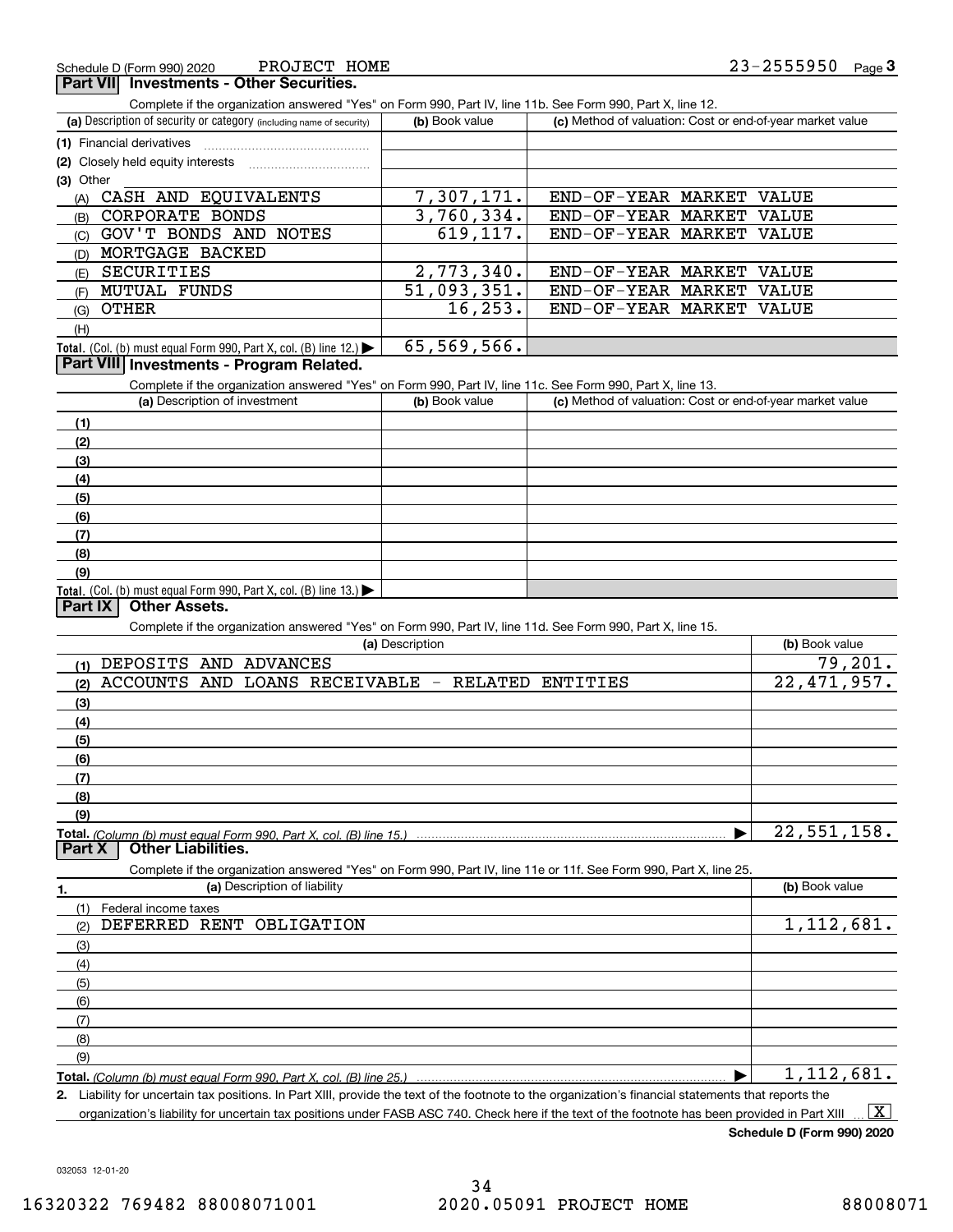|   | PROJECT HOME<br>Schedule D (Form 990) 2020                                                                                                                                                                                          |                |                   |                             | 23-2555950<br>Page 4        |  |  |  |
|---|-------------------------------------------------------------------------------------------------------------------------------------------------------------------------------------------------------------------------------------|----------------|-------------------|-----------------------------|-----------------------------|--|--|--|
|   | Reconciliation of Revenue per Audited Financial Statements With Revenue per Return.<br><b>Part XI</b>                                                                                                                               |                |                   |                             |                             |  |  |  |
|   | Complete if the organization answered "Yes" on Form 990, Part IV, line 12a.                                                                                                                                                         |                |                   |                             |                             |  |  |  |
| 1 | Total revenue, gains, and other support per audited financial statements                                                                                                                                                            |                | $\blacksquare$    | $\overline{55}$ , 590, 030. |                             |  |  |  |
| 2 | Amounts included on line 1 but not on Form 990, Part VIII, line 12:                                                                                                                                                                 |                |                   |                             |                             |  |  |  |
| a | Net unrealized gains (losses) on investments [11] matter contracts and the unrealized gains (losses) on investments                                                                                                                 | 2a             | <u>7,527,011.</u> |                             |                             |  |  |  |
| b |                                                                                                                                                                                                                                     | 2 <sub>b</sub> | 240, 243.         |                             |                             |  |  |  |
|   |                                                                                                                                                                                                                                     | 2c             |                   |                             |                             |  |  |  |
| d | Other (Describe in Part XIII.) <b>Construction Construction</b> Chern Construction Chern Chern Chern Chern Chern Chern                                                                                                              | 2d             | 98,713.           |                             |                             |  |  |  |
| e | Add lines 2a through 2d                                                                                                                                                                                                             |                |                   | 2е                          | 7,865,967.                  |  |  |  |
| 3 |                                                                                                                                                                                                                                     |                |                   | $\mathbf{3}$                | $\overline{47, 724, 063}$ . |  |  |  |
| 4 | Amounts included on Form 990, Part VIII, line 12, but not on line 1:                                                                                                                                                                |                |                   |                             |                             |  |  |  |
| a |                                                                                                                                                                                                                                     |                | 191,326.          |                             |                             |  |  |  |
|   | Other (Describe in Part XIII.) <b>2006</b> 2007 2010 2010 2010 2010 2011 2012 2013 2014 2014 2015 2016 2017 2018 2019 2016 2017 2018 2019 2016 2017 2018 2019 2016 2017 2018 2019 2018 2019 2019 2016 2017 2018 2019 2018 2019 2019 | 4 <sub>b</sub> | 245,110.          |                             |                             |  |  |  |
|   | c Add lines 4a and 4b                                                                                                                                                                                                               |                |                   | 4c                          | 436,436.                    |  |  |  |
|   |                                                                                                                                                                                                                                     |                |                   |                             |                             |  |  |  |
|   |                                                                                                                                                                                                                                     |                |                   | 5                           | 48, 160, 499.               |  |  |  |
|   | Part XII   Reconciliation of Expenses per Audited Financial Statements With Expenses per Return.                                                                                                                                    |                |                   |                             |                             |  |  |  |
|   | Complete if the organization answered "Yes" on Form 990, Part IV, line 12a.                                                                                                                                                         |                |                   |                             |                             |  |  |  |
| 1 |                                                                                                                                                                                                                                     |                |                   | $\blacksquare$              | 49,759,279.                 |  |  |  |
| 2 | Amounts included on line 1 but not on Form 990, Part IX, line 25:                                                                                                                                                                   |                |                   |                             |                             |  |  |  |
| a |                                                                                                                                                                                                                                     | 2a             | 240, 243.         |                             |                             |  |  |  |
| b |                                                                                                                                                                                                                                     | 2 <sub>b</sub> |                   |                             |                             |  |  |  |
|   |                                                                                                                                                                                                                                     | 2c             |                   |                             |                             |  |  |  |
| d | Other (Describe in Part XIII.) (2000) (2000) (2000) (2010) (2010) (2010) (2010) (2010) (2010) (2010) (2010) (2010) (2010) (2010) (2010) (2010) (2010) (2010) (2010) (2010) (2010) (2010) (2010) (2010) (2010) (2010) (2010) (2      | 2d             | 98,713.           |                             |                             |  |  |  |
| е | Add lines 2a through 2d <b>contained a contained a contained a contained a</b> contained a contact the state of the state of the state of the state of the state of the state of the state of the state of the state of the state o |                |                   | 2e                          | <u>338,956.</u>             |  |  |  |
| 3 |                                                                                                                                                                                                                                     |                |                   | 3                           | 49,420,323.                 |  |  |  |
| 4 | Amounts included on Form 990, Part IX, line 25, but not on line 1:                                                                                                                                                                  |                |                   |                             |                             |  |  |  |
| a |                                                                                                                                                                                                                                     | 4a             | 191,326.          |                             |                             |  |  |  |
| b | Other (Describe in Part XIII.)                                                                                                                                                                                                      | 4b             |                   |                             |                             |  |  |  |
| c | Add lines 4a and 4b                                                                                                                                                                                                                 |                |                   | 4c                          | 191,326.                    |  |  |  |
|   | Part XIII Supplemental Information.                                                                                                                                                                                                 |                |                   | 5                           | 49,611,649.                 |  |  |  |

Schedule D (Form 990) 2020 PROJECT HOME  $23 - 2555950$  Page 4

PROJECT HOME

Provide the descriptions required for Part II, lines 3, 5, and 9; Part III, lines 1a and 4; Part IV, lines 1b and 2b; Part V, line 4; Part X, line 2; Part XI, lines 2d and 4b; and Part XII, lines 2d and 4b. Also complete this part to provide any additional information.

#### PART V, LINE 4:

THE ENDOWMENT FUNDS ARE TO BE USED TO SUPPORT THE EDUCATIONAL WORK OF THE

PROGRAMS AT THE HONICKMAN LEARNING CENTER/COMCAST TECHNOLOGY LABS AS WELL

AS TO SUPPORT THE SERVICES PROVIDED BY OUR HOMELESS PROGRAMS.

PART X, LINE 2:

MANAGEMENT OF THE ORGANIZATION CONSIDERS THE LIKELIHOOD OF CHANGES BY

TAXING AUTHORITIES IN ITS FILED INCOME TAX RETURNS AND RECOGNIZES A

LIABILITY FOR OR DISCLOSES POTENTIAL SIGNIFICANT CHANGES THAT MANAGEMENT

35

BELIEVES ARE MORE LIKELY THAN NOT TO OCCUR UPON EXAMINATION BY TAX

AUTHORITIES, INCLUDING CHANGES TO THE ORGANIZATION'S STATUS AS A

NOT-FOR-PROFIT ENTITY. MANAGEMENT BELIEVES THE ORGANIZATION MET THE

032054 12-01-20

**Schedule D (Form 990) 2020**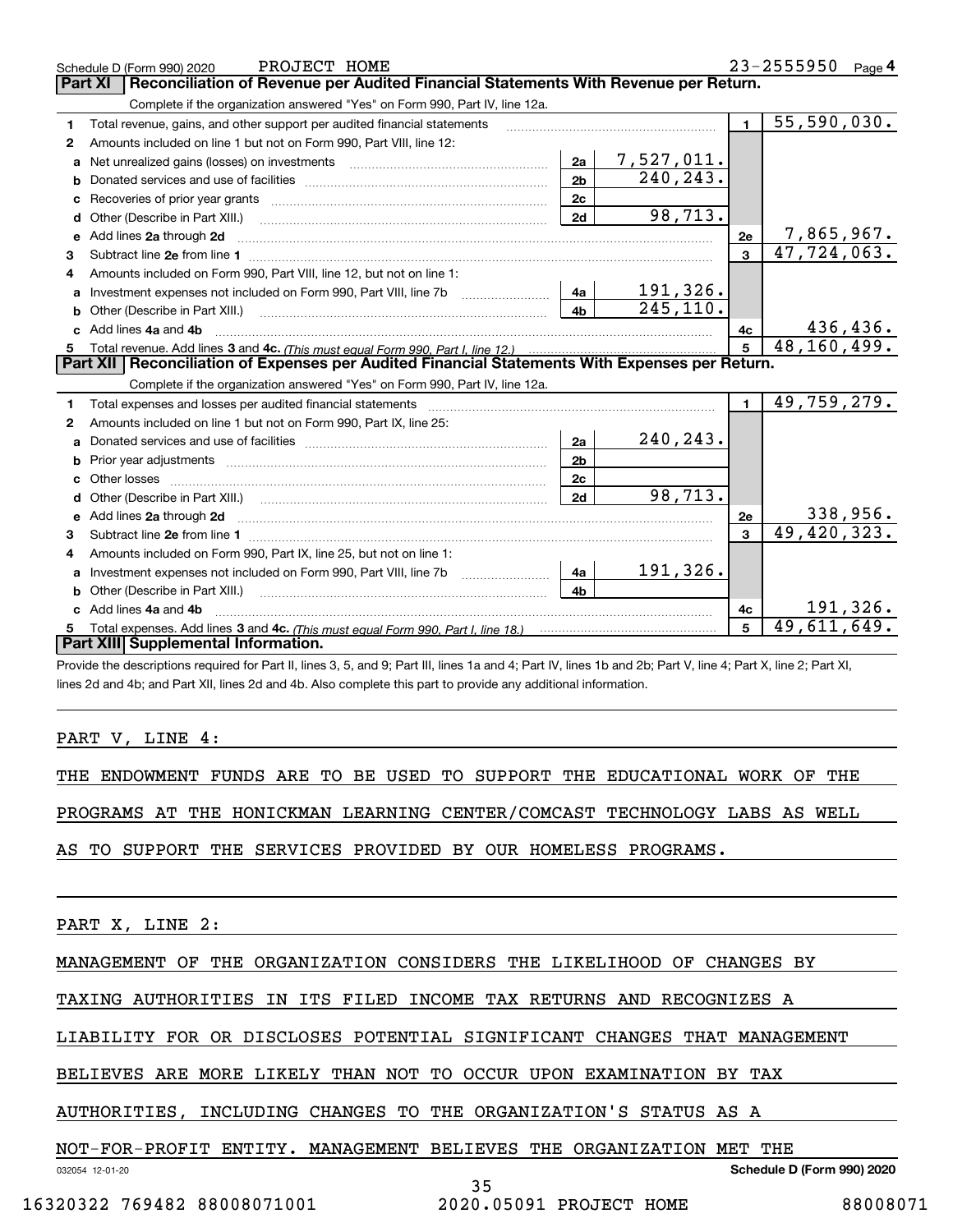| PROJECT HOME<br>Schedule D (Form 990) 2020                                | $23 - 2555950$ Page 5 |
|---------------------------------------------------------------------------|-----------------------|
| Part XIII Supplemental Information (continued)                            |                       |
| REQUIREMENTS TO MAINTAIN ITS TAX-EXEMPT STATUS AND HAS NOT                | IDENTIFIED ANY        |
| UNCERTAIN TAX POSITIONS SUBJECT TO THE UNRELATED BUSINESS INCOME TAX THAT |                       |
| REQUIRE RECOGNITION OR DISCLOSURE IN THE ACCOMPANYING FINANCIAL           |                       |
| STATEMENTS.                                                               |                       |
|                                                                           |                       |
| PART XI, LINE 2D - OTHER ADJUSTMENTS:                                     |                       |
| DIRECT RENTAL EXPENSES                                                    | 65,409.               |
| SPECIAL EVENT EXPENSES                                                    | 33,304.               |
| TOTAL TO SCHEDULE D, PART XI, LINE 2D                                     | 98,713.               |
|                                                                           |                       |
| PART XI, LINE 4B - OTHER ADJUSTMENTS:                                     |                       |
| REVENUE AND SUPPORT FOR CAPITAL ACQUISITION AND FINANCING                 | 245, 110.             |
|                                                                           |                       |
| PART XII, LINE 2D - OTHER ADJUSTMENTS:                                    |                       |
| DIRECT RENTAL EXPENSES                                                    | 65,409.               |
| SPECIAL EVENT EXPENSES                                                    | 33,304.               |
| TOTAL TO SCHEDULE D, PART XII, LINE 2D                                    | 98,713.               |
|                                                                           |                       |
|                                                                           |                       |
|                                                                           |                       |
|                                                                           |                       |
|                                                                           |                       |
|                                                                           |                       |
|                                                                           |                       |
|                                                                           |                       |
|                                                                           |                       |
|                                                                           |                       |

**Schedule D (Form 990) 2020**

032055 12-01-20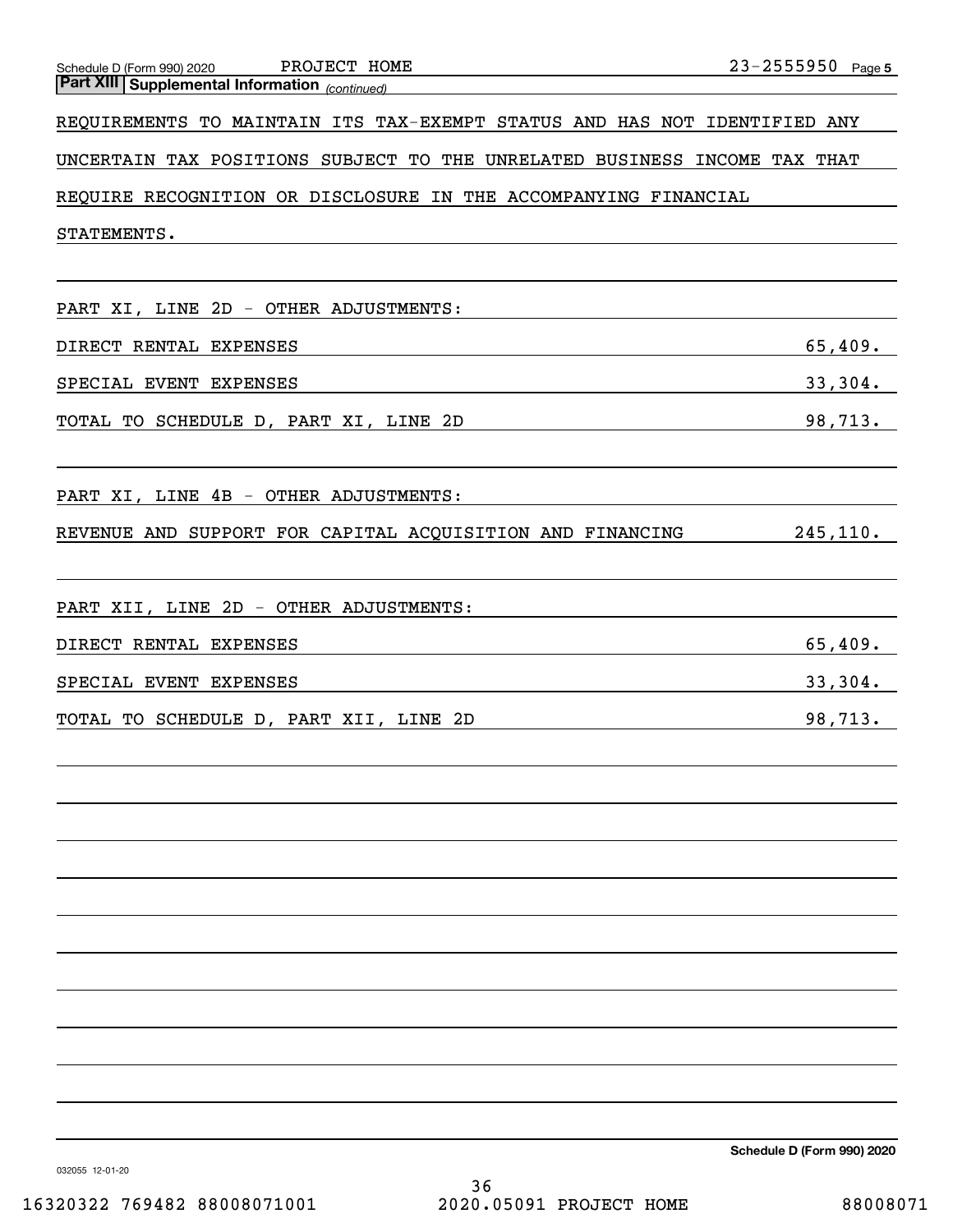| <b>SCHEDULE G</b>                                                                                                                                                   |                                                                                                                                                                     |  |                                    |                                                 |    | <b>Supplemental Information Regarding Fundraising or Gaming Activities</b>                                                    |  |                                                         | OMB No. 1545-0047                     |
|---------------------------------------------------------------------------------------------------------------------------------------------------------------------|---------------------------------------------------------------------------------------------------------------------------------------------------------------------|--|------------------------------------|-------------------------------------------------|----|-------------------------------------------------------------------------------------------------------------------------------|--|---------------------------------------------------------|---------------------------------------|
| (Form 990 or 990-EZ)                                                                                                                                                | Complete if the organization answered "Yes" on Form 990, Part IV, line 17, 18, or 19, or if the<br>organization entered more than \$15,000 on Form 990-EZ, line 6a. |  |                                    |                                                 |    |                                                                                                                               |  |                                                         |                                       |
| Department of the Treasury                                                                                                                                          |                                                                                                                                                                     |  | Attach to Form 990 or Form 990-EZ. |                                                 |    |                                                                                                                               |  |                                                         | <b>Open to Public</b>                 |
| Internal Revenue Service                                                                                                                                            |                                                                                                                                                                     |  |                                    |                                                 |    | ► Go to www.irs.gov/Form990 for instructions and the latest information.                                                      |  |                                                         | Inspection                            |
| Name of the organization                                                                                                                                            | PROJECT HOME                                                                                                                                                        |  |                                    |                                                 |    |                                                                                                                               |  | 23-2555950                                              | <b>Employer identification number</b> |
| Part I                                                                                                                                                              |                                                                                                                                                                     |  |                                    |                                                 |    | Fundraising Activities. Complete if the organization answered "Yes" on Form 990, Part IV, line 17. Form 990-EZ filers are not |  |                                                         |                                       |
| 1 Indicate whether the organization raised funds through any of the following activities. Check all that apply.                                                     | required to complete this part.                                                                                                                                     |  |                                    |                                                 |    |                                                                                                                               |  |                                                         |                                       |
| Mail solicitations<br>a                                                                                                                                             |                                                                                                                                                                     |  | e                                  |                                                 |    | Solicitation of non-government grants                                                                                         |  |                                                         |                                       |
| b                                                                                                                                                                   | Internet and email solicitations                                                                                                                                    |  | f                                  |                                                 |    | Solicitation of government grants                                                                                             |  |                                                         |                                       |
| Phone solicitations<br>с<br>In-person solicitations<br>d                                                                                                            |                                                                                                                                                                     |  | Special fundraising events<br>g    |                                                 |    |                                                                                                                               |  |                                                         |                                       |
| 2 a Did the organization have a written or oral agreement with any individual (including officers, directors, trustees, or                                          |                                                                                                                                                                     |  |                                    |                                                 |    |                                                                                                                               |  |                                                         |                                       |
| b If "Yes," list the 10 highest paid individuals or entities (fundraisers) pursuant to agreements under which the fundraiser is to be                               |                                                                                                                                                                     |  |                                    |                                                 |    | key employees listed in Form 990, Part VII) or entity in connection with professional fundraising services?                   |  | Yes                                                     | <b>No</b>                             |
| compensated at least \$5,000 by the organization.                                                                                                                   |                                                                                                                                                                     |  |                                    |                                                 |    |                                                                                                                               |  |                                                         |                                       |
|                                                                                                                                                                     |                                                                                                                                                                     |  |                                    | (iii) Did<br>fundraiser                         |    |                                                                                                                               |  | (v) Amount paid                                         | (vi) Amount paid                      |
| (i) Name and address of individual<br>or entity (fundraiser)                                                                                                        |                                                                                                                                                                     |  | (ii) Activity                      | have custody<br>or control of<br>contributions? |    | (iv) Gross receipts<br>from activity                                                                                          |  | to (or retained by)<br>fundraiser<br>listed in col. (i) | to (or retained by)<br>organization   |
|                                                                                                                                                                     |                                                                                                                                                                     |  |                                    | Yes                                             | No |                                                                                                                               |  |                                                         |                                       |
|                                                                                                                                                                     |                                                                                                                                                                     |  |                                    |                                                 |    |                                                                                                                               |  |                                                         |                                       |
|                                                                                                                                                                     |                                                                                                                                                                     |  |                                    |                                                 |    |                                                                                                                               |  |                                                         |                                       |
|                                                                                                                                                                     |                                                                                                                                                                     |  |                                    |                                                 |    |                                                                                                                               |  |                                                         |                                       |
|                                                                                                                                                                     |                                                                                                                                                                     |  |                                    |                                                 |    |                                                                                                                               |  |                                                         |                                       |
|                                                                                                                                                                     |                                                                                                                                                                     |  |                                    |                                                 |    |                                                                                                                               |  |                                                         |                                       |
|                                                                                                                                                                     |                                                                                                                                                                     |  |                                    |                                                 |    |                                                                                                                               |  |                                                         |                                       |
|                                                                                                                                                                     |                                                                                                                                                                     |  |                                    |                                                 |    |                                                                                                                               |  |                                                         |                                       |
|                                                                                                                                                                     |                                                                                                                                                                     |  |                                    |                                                 |    |                                                                                                                               |  |                                                         |                                       |
|                                                                                                                                                                     |                                                                                                                                                                     |  |                                    |                                                 |    |                                                                                                                               |  |                                                         |                                       |
|                                                                                                                                                                     |                                                                                                                                                                     |  |                                    |                                                 |    |                                                                                                                               |  |                                                         |                                       |
|                                                                                                                                                                     |                                                                                                                                                                     |  |                                    |                                                 |    |                                                                                                                               |  |                                                         |                                       |
|                                                                                                                                                                     |                                                                                                                                                                     |  |                                    |                                                 |    |                                                                                                                               |  |                                                         |                                       |
| Total                                                                                                                                                               |                                                                                                                                                                     |  |                                    |                                                 |    |                                                                                                                               |  |                                                         |                                       |
| 3 List all states in which the organization is registered or licensed to solicit contributions or has been notified it is exempt from registration<br>or licensing. |                                                                                                                                                                     |  |                                    |                                                 |    |                                                                                                                               |  |                                                         |                                       |
|                                                                                                                                                                     |                                                                                                                                                                     |  |                                    |                                                 |    |                                                                                                                               |  |                                                         |                                       |
|                                                                                                                                                                     |                                                                                                                                                                     |  |                                    |                                                 |    |                                                                                                                               |  |                                                         |                                       |
|                                                                                                                                                                     |                                                                                                                                                                     |  |                                    |                                                 |    |                                                                                                                               |  |                                                         |                                       |
|                                                                                                                                                                     |                                                                                                                                                                     |  |                                    |                                                 |    |                                                                                                                               |  |                                                         |                                       |
|                                                                                                                                                                     |                                                                                                                                                                     |  |                                    |                                                 |    |                                                                                                                               |  |                                                         |                                       |
|                                                                                                                                                                     |                                                                                                                                                                     |  |                                    |                                                 |    |                                                                                                                               |  |                                                         |                                       |
|                                                                                                                                                                     |                                                                                                                                                                     |  |                                    |                                                 |    |                                                                                                                               |  |                                                         |                                       |
| LHA For Paperwork Reduction Act Notice, see the Instructions for Form 990 or 990-EZ.                                                                                |                                                                                                                                                                     |  |                                    |                                                 |    |                                                                                                                               |  |                                                         | Schedule G (Form 990 or 990-EZ) 2020  |
|                                                                                                                                                                     |                                                                                                                                                                     |  |                                    |                                                 |    |                                                                                                                               |  |                                                         |                                       |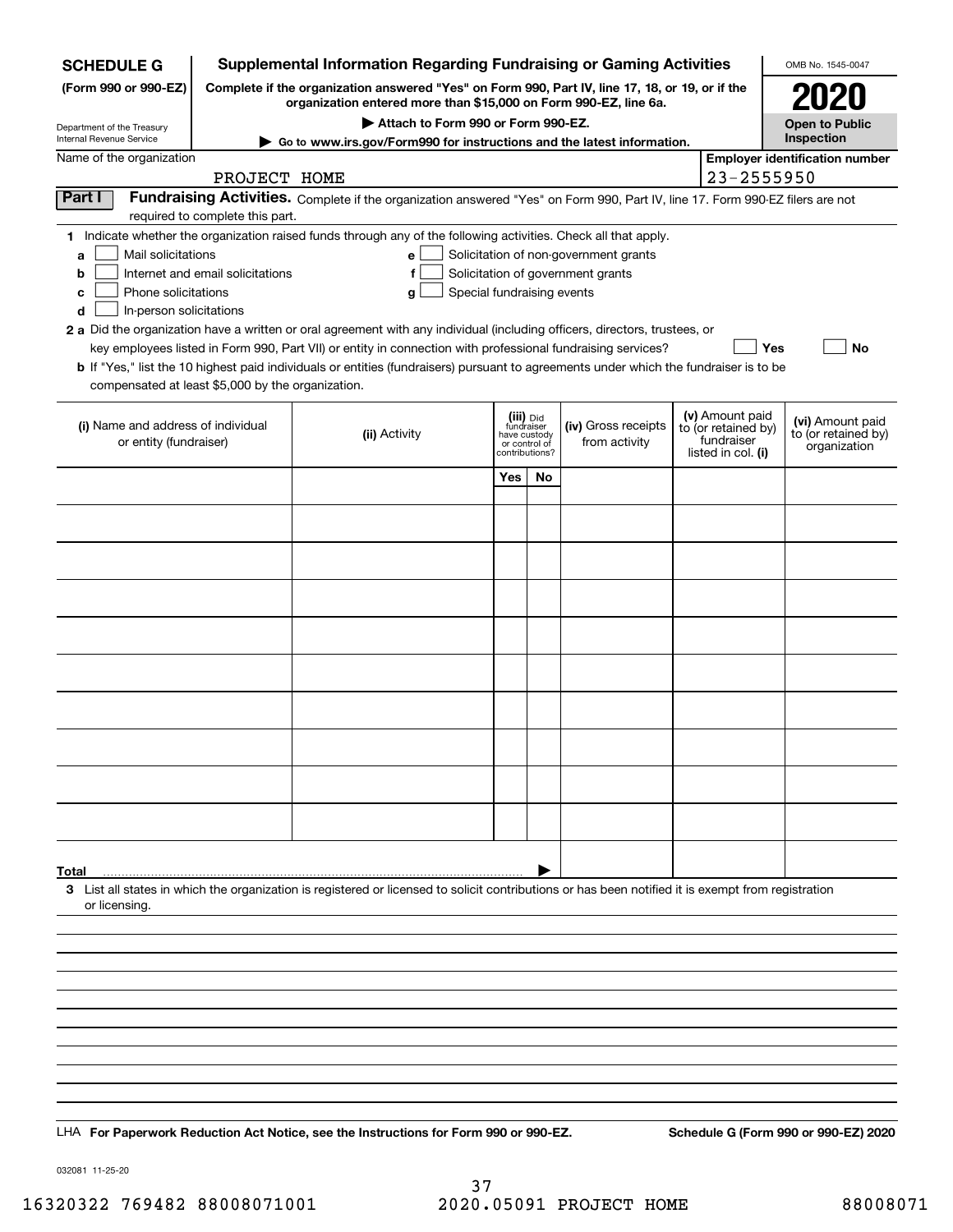#### Schedule G (Form 990 or 990-EZ) 2020 Page PROJECT HOME 23-2555950

**Part II** | Fundraising Events. Complete if the organization answered "Yes" on Form 990, Part IV, line 18, or reported more than \$15,000

|                 |          | of fundraising event contributions and gross income on Form 990-EZ, lines 1 and 6b. List events with gross receipts greater than \$5,000. |                                     |                                                  |                                 |                                                     |
|-----------------|----------|-------------------------------------------------------------------------------------------------------------------------------------------|-------------------------------------|--------------------------------------------------|---------------------------------|-----------------------------------------------------|
|                 |          |                                                                                                                                           | (a) Event #1<br><b>BRING PHILLY</b> | (b) Event #2                                     | (c) Other events<br><b>NONE</b> | (d) Total events                                    |
|                 |          |                                                                                                                                           | <b>HOME EVENT</b>                   |                                                  |                                 | (add col. (a) through                               |
|                 |          |                                                                                                                                           | (event type)                        | (event type)                                     | (total number)                  | col. (c)                                            |
|                 |          |                                                                                                                                           |                                     |                                                  |                                 |                                                     |
| Revenue         | 1.       |                                                                                                                                           | 203,802.                            |                                                  |                                 | 203,802.                                            |
|                 |          |                                                                                                                                           | 198,397.                            |                                                  |                                 | <u>198,397.</u>                                     |
|                 | 3        | Gross income (line 1 minus line 2)                                                                                                        | 5,405.                              |                                                  |                                 | 5,405.                                              |
|                 |          |                                                                                                                                           |                                     |                                                  |                                 |                                                     |
|                 | 5        |                                                                                                                                           |                                     |                                                  |                                 |                                                     |
|                 |          |                                                                                                                                           |                                     |                                                  |                                 |                                                     |
| Direct Expenses |          | 7 Food and beverages                                                                                                                      |                                     |                                                  |                                 |                                                     |
|                 | 8        |                                                                                                                                           |                                     |                                                  |                                 |                                                     |
|                 | 9        |                                                                                                                                           | 33,304.                             |                                                  |                                 | 33,304.                                             |
|                 | 10       | Direct expense summary. Add lines 4 through 9 in column (d)                                                                               |                                     |                                                  |                                 | 33,304.                                             |
|                 |          | 11 Net income summary. Subtract line 10 from line 3, column (d)                                                                           |                                     |                                                  |                                 | $-27,899.$                                          |
|                 | Part III | Gaming. Complete if the organization answered "Yes" on Form 990, Part IV, line 19, or reported more than                                  |                                     |                                                  |                                 |                                                     |
|                 |          | \$15,000 on Form 990-EZ, line 6a.                                                                                                         |                                     |                                                  |                                 |                                                     |
| Revenue         |          |                                                                                                                                           | (a) Bingo                           | (b) Pull tabs/instant<br>bingo/progressive bingo | (c) Other gaming                | (d) Total gaming (add<br>col. (a) through col. (c)) |
|                 |          |                                                                                                                                           |                                     |                                                  |                                 |                                                     |
|                 |          |                                                                                                                                           |                                     |                                                  |                                 |                                                     |
| Expenses        | 3        |                                                                                                                                           |                                     |                                                  |                                 |                                                     |
| <b>Direct</b>   |          |                                                                                                                                           |                                     |                                                  |                                 |                                                     |
|                 |          |                                                                                                                                           |                                     |                                                  |                                 |                                                     |
|                 |          | 5 Other direct expenses                                                                                                                   | %<br>Yes                            | %<br>Yes                                         | Yes<br>%                        |                                                     |
|                 |          | 6 Volunteer labor                                                                                                                         | No                                  | No                                               | No                              |                                                     |
|                 | 7        | Direct expense summary. Add lines 2 through 5 in column (d)                                                                               |                                     |                                                  |                                 |                                                     |
|                 |          |                                                                                                                                           |                                     |                                                  |                                 |                                                     |
|                 |          |                                                                                                                                           |                                     |                                                  |                                 |                                                     |
|                 |          | <b>9</b> Enter the state(s) in which the organization conducts gaming activities:                                                         |                                     |                                                  |                                 |                                                     |
|                 |          |                                                                                                                                           |                                     |                                                  |                                 | Yes<br>No                                           |
|                 |          |                                                                                                                                           |                                     |                                                  |                                 |                                                     |
|                 |          |                                                                                                                                           |                                     |                                                  |                                 |                                                     |
|                 |          |                                                                                                                                           |                                     |                                                  |                                 |                                                     |
|                 |          |                                                                                                                                           |                                     |                                                  |                                 | Yes<br>No                                           |
|                 |          |                                                                                                                                           |                                     |                                                  |                                 |                                                     |
|                 |          |                                                                                                                                           |                                     |                                                  |                                 |                                                     |
|                 |          |                                                                                                                                           |                                     |                                                  |                                 |                                                     |

**Schedule G (Form 990 or 990-EZ) 2020**

032082 11-25-20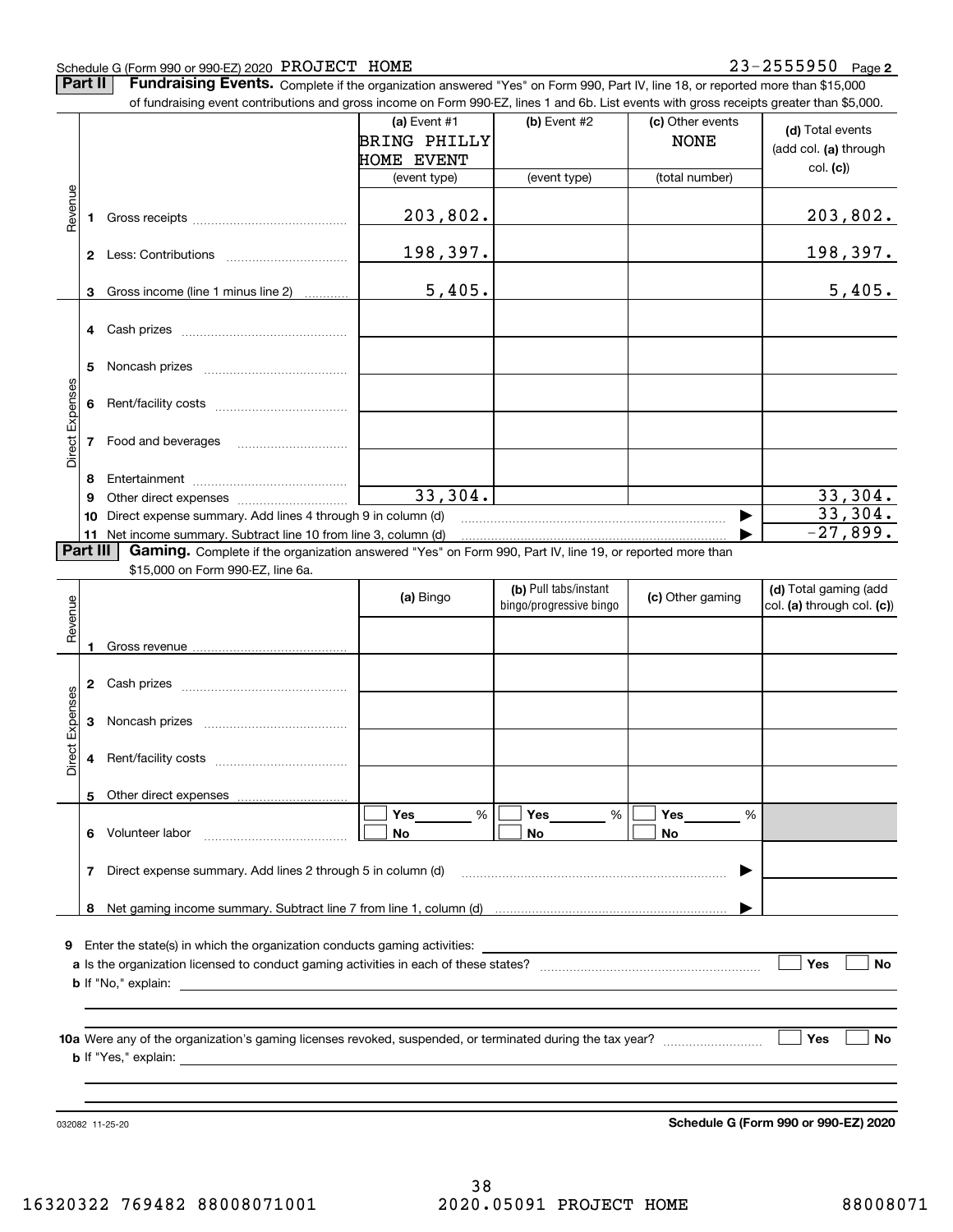|                                                                                                                                                                                                                                                                                                                                                                                                                                                                                                                                                                                                                                                                                                                                                                                                                                                                                            |                                                                                                                                                                                                                                                                                                                                                                                                                                                                                                                                                                                                                                                                                                                |  | $23 - 2555950$ | Page 3    |
|--------------------------------------------------------------------------------------------------------------------------------------------------------------------------------------------------------------------------------------------------------------------------------------------------------------------------------------------------------------------------------------------------------------------------------------------------------------------------------------------------------------------------------------------------------------------------------------------------------------------------------------------------------------------------------------------------------------------------------------------------------------------------------------------------------------------------------------------------------------------------------------------|----------------------------------------------------------------------------------------------------------------------------------------------------------------------------------------------------------------------------------------------------------------------------------------------------------------------------------------------------------------------------------------------------------------------------------------------------------------------------------------------------------------------------------------------------------------------------------------------------------------------------------------------------------------------------------------------------------------|--|----------------|-----------|
| Schedule G (Form 990 or 990-EZ) 2020 PROJECT HOME<br>12 Is the organization a grantor, beneficiary or trustee of a trust, or a member of a partnership or other entity formed<br><b>13</b> Indicate the percentage of gaming activity conducted in:<br>of gaming revenue retained by the third party $\triangleright$ \$<br>c If "Yes," enter name and address of the third party:<br><u> 1989 - Johann Barbara, marka a shekara tsa na shekara tsa na shekara tsa na shekara tsa na shekara tsa na sh</u><br>Name $\blacktriangleright$<br>Gaming manager information:<br>16<br>$Name \rightarrow$<br>Gaming manager compensation > \$<br>Director/officer<br>Employee<br>Independent contractor<br><b>17</b> Mandatory distributions:<br>a Is the organization required under state law to make charitable distributions from the gaming proceeds to<br>retain the state gaming license? |                                                                                                                                                                                                                                                                                                                                                                                                                                                                                                                                                                                                                                                                                                                |  | Yes            | No        |
|                                                                                                                                                                                                                                                                                                                                                                                                                                                                                                                                                                                                                                                                                                                                                                                                                                                                                            |                                                                                                                                                                                                                                                                                                                                                                                                                                                                                                                                                                                                                                                                                                                |  | Yes            | No        |
|                                                                                                                                                                                                                                                                                                                                                                                                                                                                                                                                                                                                                                                                                                                                                                                                                                                                                            |                                                                                                                                                                                                                                                                                                                                                                                                                                                                                                                                                                                                                                                                                                                |  |                |           |
|                                                                                                                                                                                                                                                                                                                                                                                                                                                                                                                                                                                                                                                                                                                                                                                                                                                                                            | <b>b</b> An outside facility <b>contained an according to the contract of the contract of the contract of the contract of the contract of the contract of the contract of the contract of the contract of the contract of the contrac</b><br><b>b</b> Enter the amount of distributions required under state law to be distributed to other exempt organizations or spent in the<br>organization's own exempt activities during the tax year $\triangleright$ \$<br>Supplemental Information. Provide the explanations required by Part I, line 2b, columns (iii) and (v); and Part III, lines 9, 9b, 10b,<br>15b, 15c, 16, and 17b, as applicable. Also provide any additional information. See instructions. |  | 13а            | %         |
| 14 Enter the name and address of the person who prepares the organization's gaming/special events books and records:<br><b>Part IV</b>                                                                                                                                                                                                                                                                                                                                                                                                                                                                                                                                                                                                                                                                                                                                                     |                                                                                                                                                                                                                                                                                                                                                                                                                                                                                                                                                                                                                                                                                                                |  |                | %         |
|                                                                                                                                                                                                                                                                                                                                                                                                                                                                                                                                                                                                                                                                                                                                                                                                                                                                                            |                                                                                                                                                                                                                                                                                                                                                                                                                                                                                                                                                                                                                                                                                                                |  |                |           |
|                                                                                                                                                                                                                                                                                                                                                                                                                                                                                                                                                                                                                                                                                                                                                                                                                                                                                            |                                                                                                                                                                                                                                                                                                                                                                                                                                                                                                                                                                                                                                                                                                                |  |                |           |
|                                                                                                                                                                                                                                                                                                                                                                                                                                                                                                                                                                                                                                                                                                                                                                                                                                                                                            |                                                                                                                                                                                                                                                                                                                                                                                                                                                                                                                                                                                                                                                                                                                |  |                |           |
|                                                                                                                                                                                                                                                                                                                                                                                                                                                                                                                                                                                                                                                                                                                                                                                                                                                                                            |                                                                                                                                                                                                                                                                                                                                                                                                                                                                                                                                                                                                                                                                                                                |  | Yes            | No        |
|                                                                                                                                                                                                                                                                                                                                                                                                                                                                                                                                                                                                                                                                                                                                                                                                                                                                                            |                                                                                                                                                                                                                                                                                                                                                                                                                                                                                                                                                                                                                                                                                                                |  |                |           |
|                                                                                                                                                                                                                                                                                                                                                                                                                                                                                                                                                                                                                                                                                                                                                                                                                                                                                            |                                                                                                                                                                                                                                                                                                                                                                                                                                                                                                                                                                                                                                                                                                                |  |                |           |
|                                                                                                                                                                                                                                                                                                                                                                                                                                                                                                                                                                                                                                                                                                                                                                                                                                                                                            |                                                                                                                                                                                                                                                                                                                                                                                                                                                                                                                                                                                                                                                                                                                |  |                |           |
|                                                                                                                                                                                                                                                                                                                                                                                                                                                                                                                                                                                                                                                                                                                                                                                                                                                                                            |                                                                                                                                                                                                                                                                                                                                                                                                                                                                                                                                                                                                                                                                                                                |  |                |           |
|                                                                                                                                                                                                                                                                                                                                                                                                                                                                                                                                                                                                                                                                                                                                                                                                                                                                                            |                                                                                                                                                                                                                                                                                                                                                                                                                                                                                                                                                                                                                                                                                                                |  |                |           |
|                                                                                                                                                                                                                                                                                                                                                                                                                                                                                                                                                                                                                                                                                                                                                                                                                                                                                            |                                                                                                                                                                                                                                                                                                                                                                                                                                                                                                                                                                                                                                                                                                                |  |                |           |
|                                                                                                                                                                                                                                                                                                                                                                                                                                                                                                                                                                                                                                                                                                                                                                                                                                                                                            |                                                                                                                                                                                                                                                                                                                                                                                                                                                                                                                                                                                                                                                                                                                |  |                |           |
|                                                                                                                                                                                                                                                                                                                                                                                                                                                                                                                                                                                                                                                                                                                                                                                                                                                                                            |                                                                                                                                                                                                                                                                                                                                                                                                                                                                                                                                                                                                                                                                                                                |  |                |           |
|                                                                                                                                                                                                                                                                                                                                                                                                                                                                                                                                                                                                                                                                                                                                                                                                                                                                                            |                                                                                                                                                                                                                                                                                                                                                                                                                                                                                                                                                                                                                                                                                                                |  |                |           |
|                                                                                                                                                                                                                                                                                                                                                                                                                                                                                                                                                                                                                                                                                                                                                                                                                                                                                            |                                                                                                                                                                                                                                                                                                                                                                                                                                                                                                                                                                                                                                                                                                                |  |                |           |
|                                                                                                                                                                                                                                                                                                                                                                                                                                                                                                                                                                                                                                                                                                                                                                                                                                                                                            |                                                                                                                                                                                                                                                                                                                                                                                                                                                                                                                                                                                                                                                                                                                |  |                |           |
|                                                                                                                                                                                                                                                                                                                                                                                                                                                                                                                                                                                                                                                                                                                                                                                                                                                                                            |                                                                                                                                                                                                                                                                                                                                                                                                                                                                                                                                                                                                                                                                                                                |  |                |           |
|                                                                                                                                                                                                                                                                                                                                                                                                                                                                                                                                                                                                                                                                                                                                                                                                                                                                                            |                                                                                                                                                                                                                                                                                                                                                                                                                                                                                                                                                                                                                                                                                                                |  |                |           |
|                                                                                                                                                                                                                                                                                                                                                                                                                                                                                                                                                                                                                                                                                                                                                                                                                                                                                            |                                                                                                                                                                                                                                                                                                                                                                                                                                                                                                                                                                                                                                                                                                                |  |                |           |
|                                                                                                                                                                                                                                                                                                                                                                                                                                                                                                                                                                                                                                                                                                                                                                                                                                                                                            |                                                                                                                                                                                                                                                                                                                                                                                                                                                                                                                                                                                                                                                                                                                |  | $\Box$ Yes     | $\Box$ No |
|                                                                                                                                                                                                                                                                                                                                                                                                                                                                                                                                                                                                                                                                                                                                                                                                                                                                                            |                                                                                                                                                                                                                                                                                                                                                                                                                                                                                                                                                                                                                                                                                                                |  |                |           |
|                                                                                                                                                                                                                                                                                                                                                                                                                                                                                                                                                                                                                                                                                                                                                                                                                                                                                            |                                                                                                                                                                                                                                                                                                                                                                                                                                                                                                                                                                                                                                                                                                                |  |                |           |
|                                                                                                                                                                                                                                                                                                                                                                                                                                                                                                                                                                                                                                                                                                                                                                                                                                                                                            |                                                                                                                                                                                                                                                                                                                                                                                                                                                                                                                                                                                                                                                                                                                |  |                |           |
|                                                                                                                                                                                                                                                                                                                                                                                                                                                                                                                                                                                                                                                                                                                                                                                                                                                                                            |                                                                                                                                                                                                                                                                                                                                                                                                                                                                                                                                                                                                                                                                                                                |  |                |           |
|                                                                                                                                                                                                                                                                                                                                                                                                                                                                                                                                                                                                                                                                                                                                                                                                                                                                                            |                                                                                                                                                                                                                                                                                                                                                                                                                                                                                                                                                                                                                                                                                                                |  |                |           |
|                                                                                                                                                                                                                                                                                                                                                                                                                                                                                                                                                                                                                                                                                                                                                                                                                                                                                            |                                                                                                                                                                                                                                                                                                                                                                                                                                                                                                                                                                                                                                                                                                                |  |                |           |
|                                                                                                                                                                                                                                                                                                                                                                                                                                                                                                                                                                                                                                                                                                                                                                                                                                                                                            |                                                                                                                                                                                                                                                                                                                                                                                                                                                                                                                                                                                                                                                                                                                |  |                |           |
|                                                                                                                                                                                                                                                                                                                                                                                                                                                                                                                                                                                                                                                                                                                                                                                                                                                                                            |                                                                                                                                                                                                                                                                                                                                                                                                                                                                                                                                                                                                                                                                                                                |  |                |           |
|                                                                                                                                                                                                                                                                                                                                                                                                                                                                                                                                                                                                                                                                                                                                                                                                                                                                                            |                                                                                                                                                                                                                                                                                                                                                                                                                                                                                                                                                                                                                                                                                                                |  |                |           |
|                                                                                                                                                                                                                                                                                                                                                                                                                                                                                                                                                                                                                                                                                                                                                                                                                                                                                            |                                                                                                                                                                                                                                                                                                                                                                                                                                                                                                                                                                                                                                                                                                                |  |                |           |
|                                                                                                                                                                                                                                                                                                                                                                                                                                                                                                                                                                                                                                                                                                                                                                                                                                                                                            |                                                                                                                                                                                                                                                                                                                                                                                                                                                                                                                                                                                                                                                                                                                |  |                |           |
|                                                                                                                                                                                                                                                                                                                                                                                                                                                                                                                                                                                                                                                                                                                                                                                                                                                                                            |                                                                                                                                                                                                                                                                                                                                                                                                                                                                                                                                                                                                                                                                                                                |  |                |           |
|                                                                                                                                                                                                                                                                                                                                                                                                                                                                                                                                                                                                                                                                                                                                                                                                                                                                                            |                                                                                                                                                                                                                                                                                                                                                                                                                                                                                                                                                                                                                                                                                                                |  |                |           |
|                                                                                                                                                                                                                                                                                                                                                                                                                                                                                                                                                                                                                                                                                                                                                                                                                                                                                            | Schedule G (Form 990 or 990-EZ) 2020<br>032083 11-25-20<br>39                                                                                                                                                                                                                                                                                                                                                                                                                                                                                                                                                                                                                                                  |  |                |           |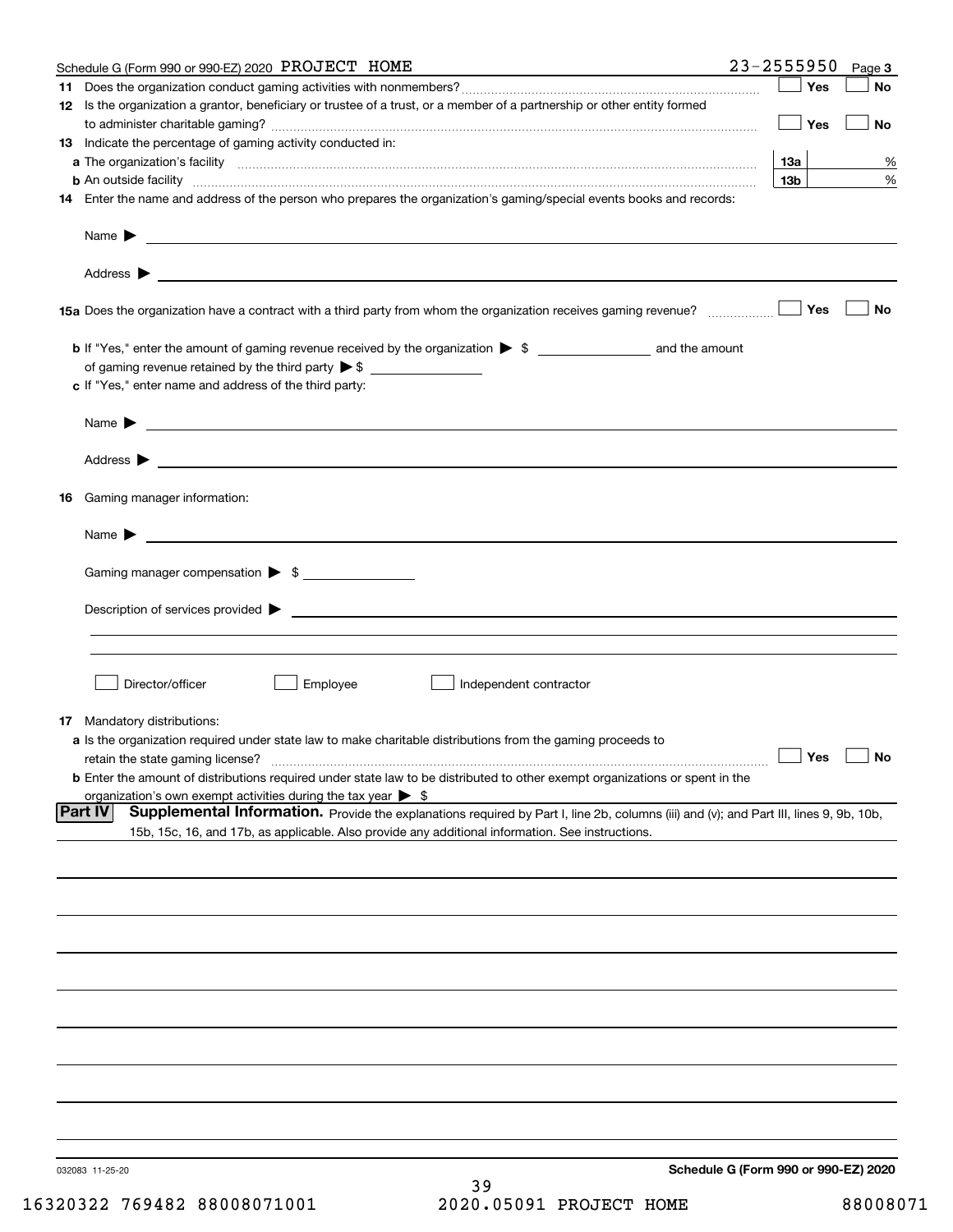| Schedule G (Form 990 or 990-EZ) |
|---------------------------------|

032084 04-01-20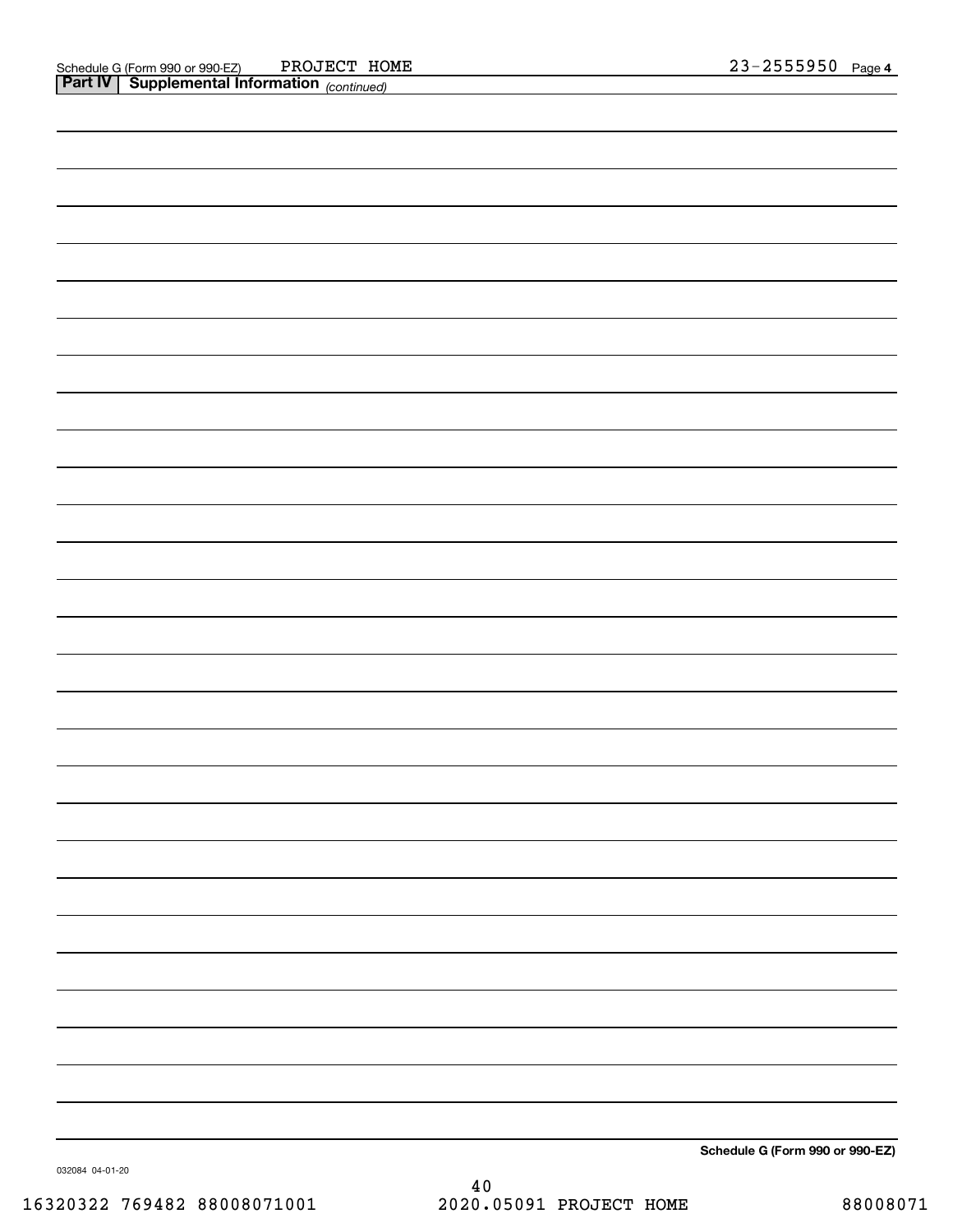| <b>SCHEDULE I</b>                                                                                                                                                                                           |                                                                                                                                                                          |           |                                    |                                                       |                                         |                                                                |                                          | OMB No. 1545-0047                                   |
|-------------------------------------------------------------------------------------------------------------------------------------------------------------------------------------------------------------|--------------------------------------------------------------------------------------------------------------------------------------------------------------------------|-----------|------------------------------------|-------------------------------------------------------|-----------------------------------------|----------------------------------------------------------------|------------------------------------------|-----------------------------------------------------|
| <b>Grants and Other Assistance to Organizations,</b><br>(Form 990)<br>Governments, and Individuals in the United States<br>Complete if the organization answered "Yes" on Form 990, Part IV, line 21 or 22. |                                                                                                                                                                          |           |                                    |                                                       |                                         |                                                                |                                          |                                                     |
| Department of the Treasury                                                                                                                                                                                  |                                                                                                                                                                          |           |                                    | Attach to Form 990.                                   |                                         |                                                                |                                          | 2020<br><b>Open to Public</b>                       |
| Internal Revenue Service                                                                                                                                                                                    |                                                                                                                                                                          |           |                                    | Go to www.irs.gov/Form990 for the latest information. |                                         |                                                                |                                          | Inspection                                          |
| Name of the organization                                                                                                                                                                                    | PROJECT HOME                                                                                                                                                             |           |                                    |                                                       |                                         |                                                                |                                          | <b>Employer identification number</b><br>23-2555950 |
| Part I                                                                                                                                                                                                      | <b>General Information on Grants and Assistance</b>                                                                                                                      |           |                                    |                                                       |                                         |                                                                |                                          |                                                     |
| 1.                                                                                                                                                                                                          | Does the organization maintain records to substantiate the amount of the grants or assistance, the grantees' eligibility for the grants or assistance, and the selection |           |                                    |                                                       |                                         |                                                                |                                          | $\boxed{\text{X}}$ Yes<br>$ $ No                    |
| $\mathbf{2}$                                                                                                                                                                                                | Describe in Part IV the organization's procedures for monitoring the use of grant funds in the United States.                                                            |           |                                    |                                                       |                                         |                                                                |                                          |                                                     |
| Part II                                                                                                                                                                                                     | Grants and Other Assistance to Domestic Organizations and Domestic Governments. Complete if the organization answered "Yes" on Form 990, Part IV, line 21, for any       |           |                                    |                                                       |                                         |                                                                |                                          |                                                     |
|                                                                                                                                                                                                             | recipient that received more than \$5,000. Part II can be duplicated if additional space is needed.                                                                      |           |                                    |                                                       |                                         |                                                                |                                          |                                                     |
|                                                                                                                                                                                                             | 1 (a) Name and address of organization<br>or government                                                                                                                  | $(b)$ EIN | (c) IRC section<br>(if applicable) | (d) Amount of<br>cash grant                           | (e) Amount of<br>non-cash<br>assistance | (f) Method of<br>valuation (book,<br>FMV, appraisal,<br>other) | (g) Description of<br>noncash assistance | (h) Purpose of grant<br>or assistance               |
|                                                                                                                                                                                                             |                                                                                                                                                                          |           |                                    |                                                       |                                         |                                                                |                                          |                                                     |
|                                                                                                                                                                                                             |                                                                                                                                                                          |           |                                    |                                                       |                                         |                                                                |                                          |                                                     |
|                                                                                                                                                                                                             |                                                                                                                                                                          |           |                                    |                                                       |                                         |                                                                |                                          |                                                     |
|                                                                                                                                                                                                             |                                                                                                                                                                          |           |                                    |                                                       |                                         |                                                                |                                          |                                                     |
|                                                                                                                                                                                                             |                                                                                                                                                                          |           |                                    |                                                       |                                         |                                                                |                                          |                                                     |
|                                                                                                                                                                                                             |                                                                                                                                                                          |           |                                    |                                                       |                                         |                                                                |                                          |                                                     |
|                                                                                                                                                                                                             |                                                                                                                                                                          |           |                                    |                                                       |                                         |                                                                |                                          |                                                     |
|                                                                                                                                                                                                             |                                                                                                                                                                          |           |                                    |                                                       |                                         |                                                                |                                          |                                                     |
|                                                                                                                                                                                                             |                                                                                                                                                                          |           |                                    |                                                       |                                         |                                                                |                                          |                                                     |
|                                                                                                                                                                                                             |                                                                                                                                                                          |           |                                    |                                                       |                                         |                                                                |                                          |                                                     |
|                                                                                                                                                                                                             |                                                                                                                                                                          |           |                                    |                                                       |                                         |                                                                |                                          |                                                     |
|                                                                                                                                                                                                             |                                                                                                                                                                          |           |                                    |                                                       |                                         |                                                                |                                          |                                                     |
| $\mathbf{2}$                                                                                                                                                                                                | Enter total number of section $501(c)(3)$ and government organizations listed in the line 1 table                                                                        |           |                                    |                                                       |                                         |                                                                |                                          |                                                     |
| 3                                                                                                                                                                                                           | Enter total number of other organizations listed in the line 1 table                                                                                                     |           |                                    |                                                       |                                         |                                                                |                                          |                                                     |
| LHA For Paperwork Reduction Act Notice, see the Instructions for Form 990.                                                                                                                                  |                                                                                                                                                                          |           |                                    |                                                       |                                         |                                                                |                                          | <b>Schedule I (Form 990) 2020</b>                   |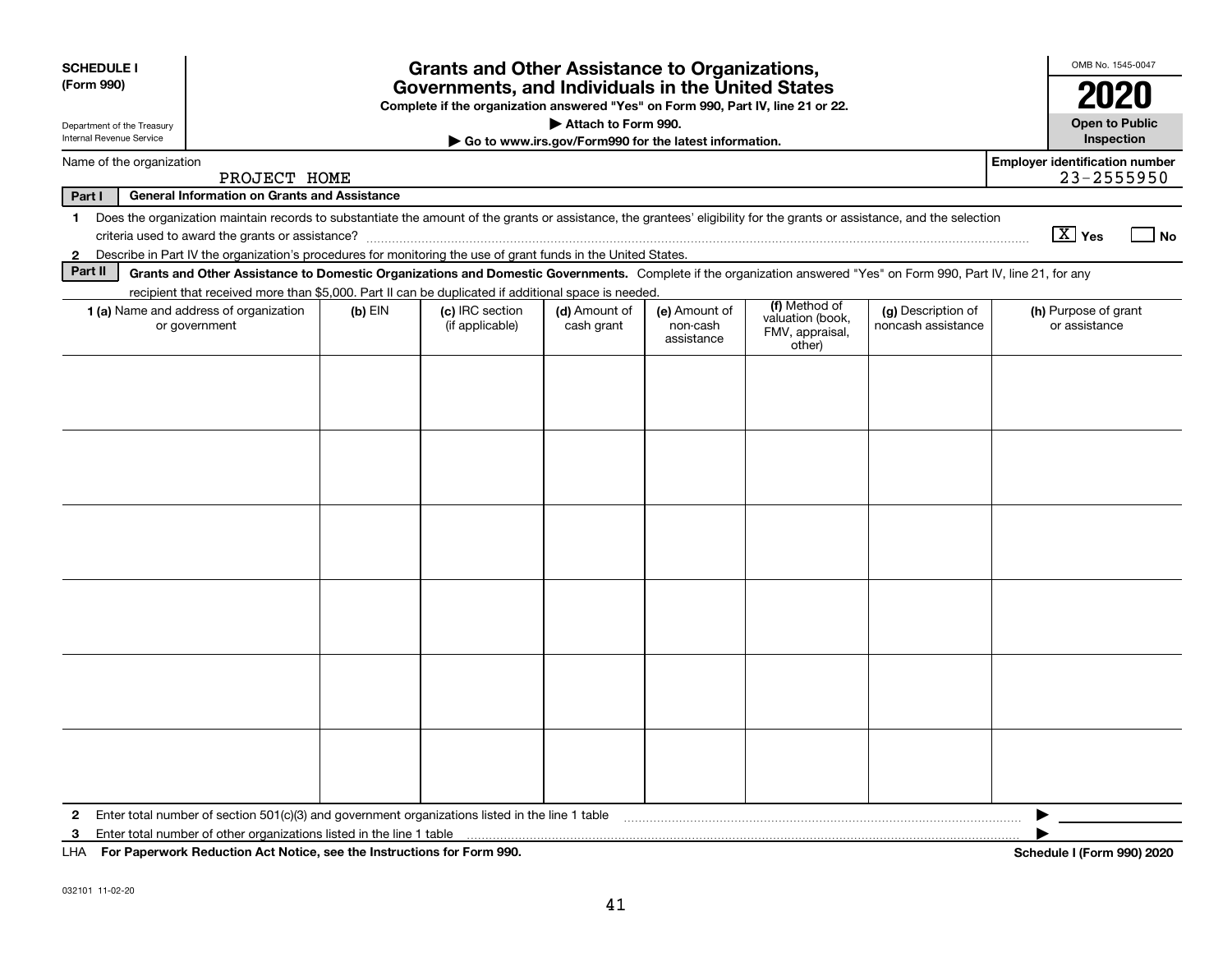Schedule I (Form 990) 2020 PROJECT HOME **Properties and COVID-100** 23 - 2555950 PROJECT HOME

**2**

**Part III | Grants and Other Assistance to Domestic Individuals. Complete if the organization answered "Yes" on Form 990, Part IV, line 22.** Part III can be duplicated if additional space is needed.

| (a) Type of grant or assistance                                                                                                                      | (b) Number of<br>recipients | (c) Amount of<br>cash grant | (d) Amount of non-<br>cash assistance | (e) Method of valuation<br>(book, FMV, appraisal, other) | (f) Description of noncash assistance |  |  |  |  |
|------------------------------------------------------------------------------------------------------------------------------------------------------|-----------------------------|-----------------------------|---------------------------------------|----------------------------------------------------------|---------------------------------------|--|--|--|--|
|                                                                                                                                                      |                             |                             |                                       |                                                          |                                       |  |  |  |  |
| TUITION ASSISTANCE/SCHOLARSHIPS                                                                                                                      | 44                          | 109,364.                    | $\mathbf{0}$ .                        |                                                          |                                       |  |  |  |  |
|                                                                                                                                                      |                             |                             |                                       |                                                          |                                       |  |  |  |  |
| RENTAL ASSISTANCE                                                                                                                                    |                             | 3,828.                      | $\mathbf 0$ .                         |                                                          |                                       |  |  |  |  |
|                                                                                                                                                      |                             |                             |                                       |                                                          |                                       |  |  |  |  |
|                                                                                                                                                      |                             |                             |                                       |                                                          |                                       |  |  |  |  |
|                                                                                                                                                      |                             |                             |                                       |                                                          |                                       |  |  |  |  |
|                                                                                                                                                      |                             |                             |                                       |                                                          |                                       |  |  |  |  |
|                                                                                                                                                      |                             |                             |                                       |                                                          |                                       |  |  |  |  |
|                                                                                                                                                      |                             |                             |                                       |                                                          |                                       |  |  |  |  |
| Supplemental Information. Provide the information required in Part I, line 2; Part III, column (b); and any other additional information.<br>Part IV |                             |                             |                                       |                                                          |                                       |  |  |  |  |
| FORM 990, SCHEDULE I, PART III, GRANTS AND OTHER ASSISTANCE TO INDIVIDUALS                                                                           |                             |                             |                                       |                                                          |                                       |  |  |  |  |
| TUITION ASSISTANCE IS PROVIDED FOR BOTH COLLEGE AND HIGH SCHOOL                                                                                      |                             |                             |                                       |                                                          |                                       |  |  |  |  |
| STUDENTS.<br>DEPENDING ON THE TYPE OF AWARD, STUDENTS EITHER COMPLETE AN                                                                             |                             |                             |                                       |                                                          |                                       |  |  |  |  |
| APPLICATION AND ESSAY TO RECEIVE A SCHOLARSHIP OR THEY EXPRESS A                                                                                     |                             |                             |                                       |                                                          |                                       |  |  |  |  |
| FINANCIAL NEED TO SUPPORT ANY GAP FUNDING FOR TUITION.                                                                                               |                             |                             | THE REQUESTS                          |                                                          |                                       |  |  |  |  |
| INTERNALLY AND AWARDS ARE DECIDED.<br>ARE REVIEWED                                                                                                   |                             |                             | PAYMENTS ARE MADE                     |                                                          |                                       |  |  |  |  |
|                                                                                                                                                      |                             |                             |                                       |                                                          |                                       |  |  |  |  |

DIRECTLY TO THE SCHOOLS AT THE BEGINNING OF EACH SEMESTER.

#### RENTAL ASSISTANCE IS DETERMINED BASED UPON INCOME AND OTHER ELIGIBILITY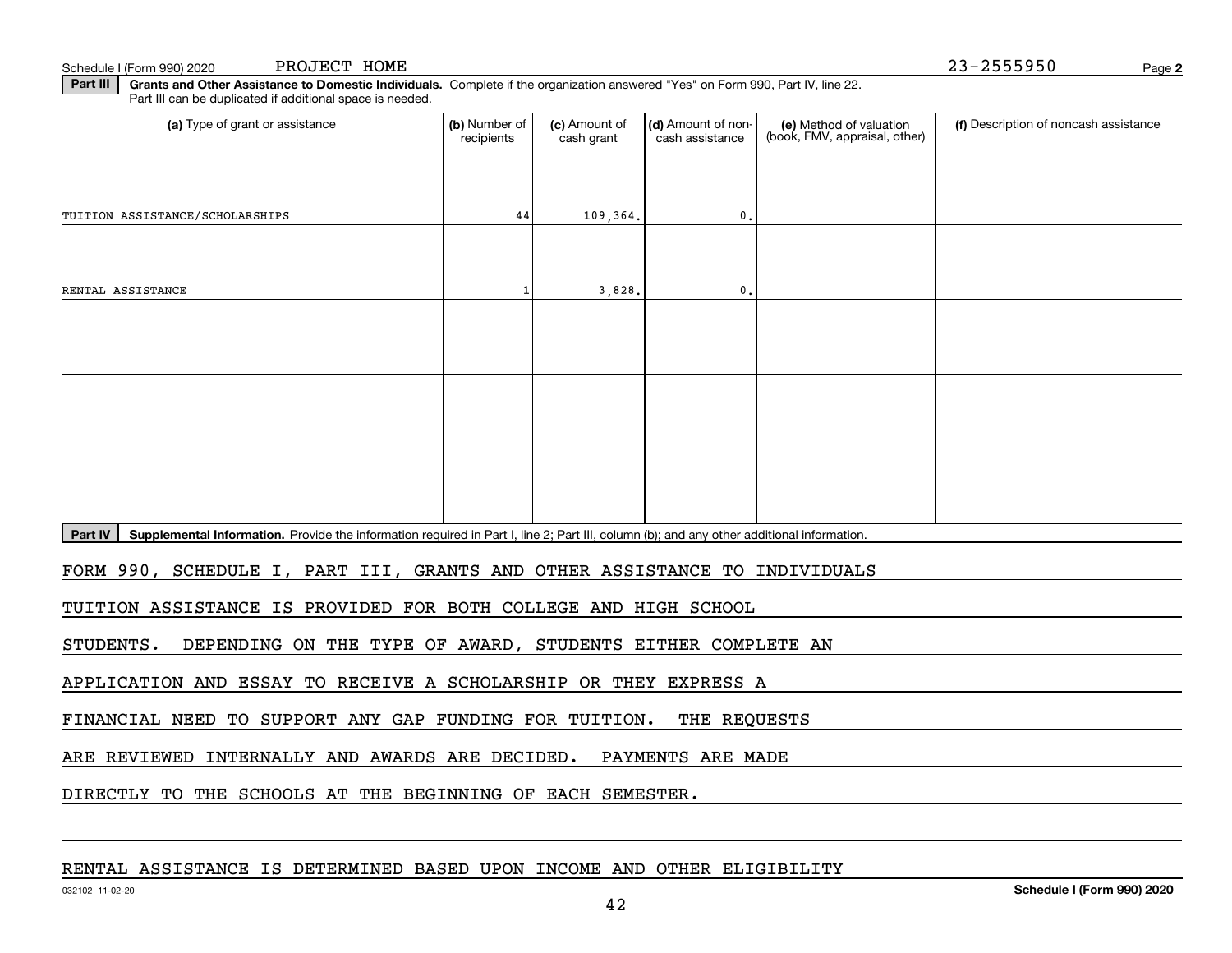**Part IV Supplemental Information**

## FACTORS. PAYMENTS ARE MADE DIRECTLY TO THE RENTED PROPERTY AND NO

OTHER MONITORING IS DEEMED NECESSARY.

**Schedule I (Form 990)**

032291 04-01-20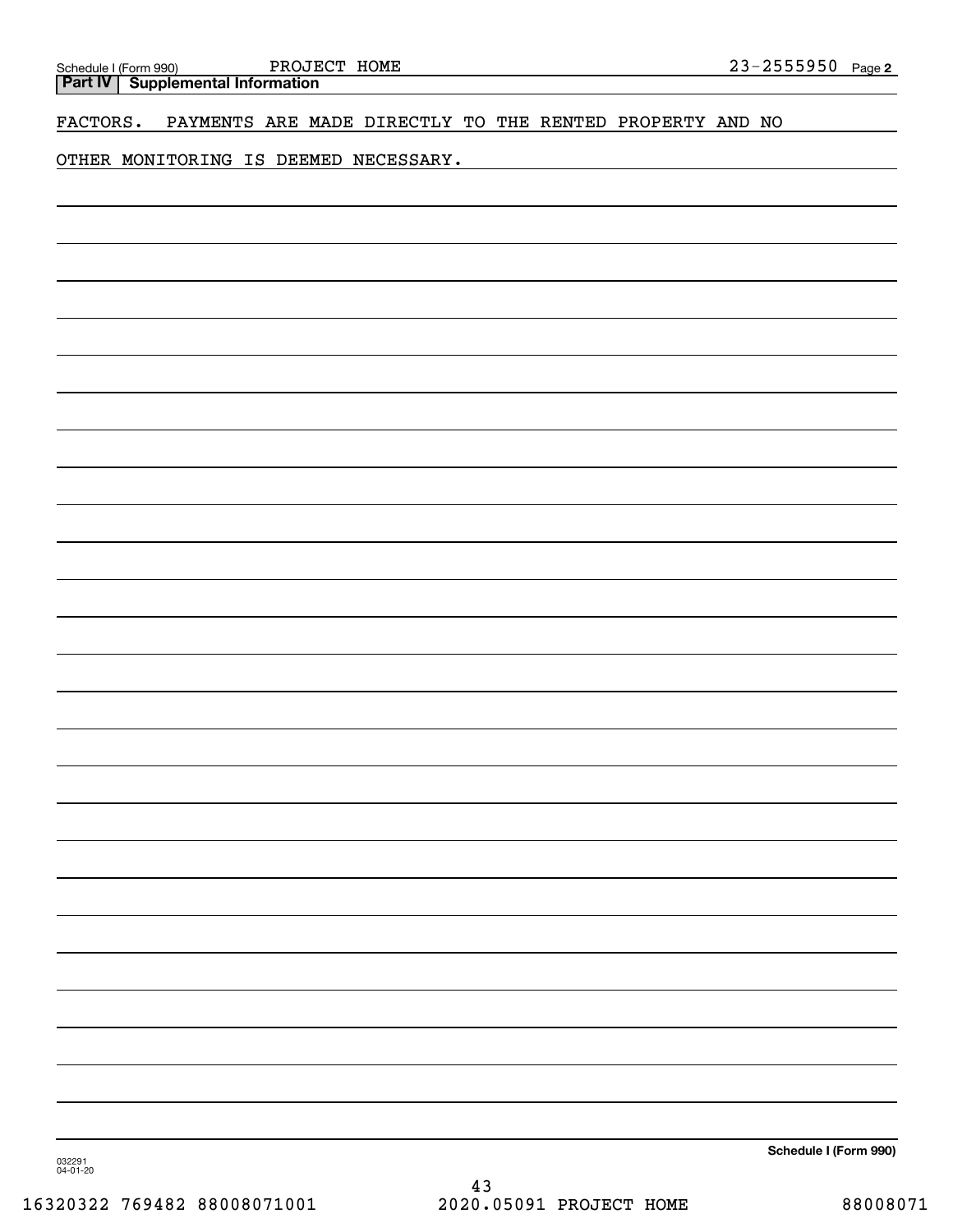|    | <b>Compensation Information</b><br><b>SCHEDULE J</b>                                                                                                                                              |                                       | OMB No. 1545-0047          |     |                         |  |  |  |  |
|----|---------------------------------------------------------------------------------------------------------------------------------------------------------------------------------------------------|---------------------------------------|----------------------------|-----|-------------------------|--|--|--|--|
|    | (Form 990)<br>For certain Officers, Directors, Trustees, Key Employees, and Highest                                                                                                               |                                       |                            |     |                         |  |  |  |  |
|    | <b>Compensated Employees</b>                                                                                                                                                                      |                                       |                            |     |                         |  |  |  |  |
|    | Complete if the organization answered "Yes" on Form 990, Part IV, line 23.<br>Attach to Form 990.                                                                                                 |                                       | <b>Open to Public</b>      |     |                         |  |  |  |  |
|    | Department of the Treasury<br>Go to www.irs.gov/Form990 for instructions and the latest information.<br>Internal Revenue Service                                                                  |                                       | Inspection                 |     |                         |  |  |  |  |
|    | Name of the organization                                                                                                                                                                          | <b>Employer identification number</b> |                            |     |                         |  |  |  |  |
|    | PROJECT HOME                                                                                                                                                                                      |                                       | 23-2555950                 |     |                         |  |  |  |  |
|    | <b>Questions Regarding Compensation</b><br>Part I                                                                                                                                                 |                                       |                            |     |                         |  |  |  |  |
|    |                                                                                                                                                                                                   |                                       |                            | Yes | No                      |  |  |  |  |
|    | 1a Check the appropriate box(es) if the organization provided any of the following to or for a person listed on Form 990,                                                                         |                                       |                            |     |                         |  |  |  |  |
|    | Part VII, Section A, line 1a. Complete Part III to provide any relevant information regarding these items.                                                                                        |                                       |                            |     |                         |  |  |  |  |
|    | First-class or charter travel<br>Housing allowance or residence for personal use                                                                                                                  |                                       |                            |     |                         |  |  |  |  |
|    | Travel for companions<br>Payments for business use of personal residence                                                                                                                          |                                       |                            |     |                         |  |  |  |  |
|    | Tax indemnification and gross-up payments<br>Health or social club dues or initiation fees                                                                                                        |                                       |                            |     |                         |  |  |  |  |
|    | $\boxed{\textbf{X}}$ Discretionary spending account<br>Personal services (such as maid, chauffeur, chef)                                                                                          |                                       |                            |     |                         |  |  |  |  |
|    |                                                                                                                                                                                                   |                                       |                            |     |                         |  |  |  |  |
|    | <b>b</b> If any of the boxes on line 1a are checked, did the organization follow a written policy regarding payment or                                                                            |                                       |                            | х   |                         |  |  |  |  |
|    | reimbursement or provision of all of the expenses described above? If "No," complete Part III to explain                                                                                          |                                       |                            |     |                         |  |  |  |  |
| 2  | Did the organization require substantiation prior to reimbursing or allowing expenses incurred by all directors,                                                                                  |                                       |                            |     |                         |  |  |  |  |
|    | trustees, and officers, including the CEO/Executive Director, regarding the items checked on line 1a?                                                                                             |                                       | $\mathbf{2}$               | х   |                         |  |  |  |  |
|    |                                                                                                                                                                                                   |                                       |                            |     |                         |  |  |  |  |
| 3  | Indicate which, if any, of the following the organization used to establish the compensation of the organization's                                                                                |                                       |                            |     |                         |  |  |  |  |
|    | CEO/Executive Director. Check all that apply. Do not check any boxes for methods used by a related organization to                                                                                |                                       |                            |     |                         |  |  |  |  |
|    | establish compensation of the CEO/Executive Director, but explain in Part III.                                                                                                                    |                                       |                            |     |                         |  |  |  |  |
|    | Compensation committee<br>Written employment contract                                                                                                                                             |                                       |                            |     |                         |  |  |  |  |
|    | $\boxed{\text{X}}$ Independent compensation consultant<br>$X$ Compensation survey or study                                                                                                        |                                       |                            |     |                         |  |  |  |  |
|    | $\mathbf{X}$ Approval by the board or compensation committee<br>Form 990 of other organizations                                                                                                   |                                       |                            |     |                         |  |  |  |  |
|    |                                                                                                                                                                                                   |                                       |                            |     |                         |  |  |  |  |
|    | During the year, did any person listed on Form 990, Part VII, Section A, line 1a, with respect to the filing                                                                                      |                                       |                            |     |                         |  |  |  |  |
|    | organization or a related organization:                                                                                                                                                           |                                       |                            |     | х                       |  |  |  |  |
|    | Receive a severance payment or change-of-control payment?<br>Participate in or receive payment from a supplemental nonqualified retirement plan?                                                  |                                       | 4a<br>4b                   |     | $\overline{\textbf{X}}$ |  |  |  |  |
|    |                                                                                                                                                                                                   |                                       | 4c                         |     | $\overline{\mathbf{x}}$ |  |  |  |  |
|    | Participate in or receive payment from an equity-based compensation arrangement?<br>If "Yes" to any of lines 4a-c, list the persons and provide the applicable amounts for each item in Part III. |                                       |                            |     |                         |  |  |  |  |
|    |                                                                                                                                                                                                   |                                       |                            |     |                         |  |  |  |  |
|    | Only section 501(c)(3), 501(c)(4), and 501(c)(29) organizations must complete lines 5-9.                                                                                                          |                                       |                            |     |                         |  |  |  |  |
|    | For persons listed on Form 990, Part VII, Section A, line 1a, did the organization pay or accrue any compensation                                                                                 |                                       |                            |     |                         |  |  |  |  |
|    | contingent on the revenues of:                                                                                                                                                                    |                                       |                            |     |                         |  |  |  |  |
|    |                                                                                                                                                                                                   |                                       | 5а                         |     | х                       |  |  |  |  |
|    |                                                                                                                                                                                                   |                                       | 5b                         |     | $\overline{\mathbf{x}}$ |  |  |  |  |
|    | If "Yes" on line 5a or 5b, describe in Part III.                                                                                                                                                  |                                       |                            |     |                         |  |  |  |  |
| 6. | For persons listed on Form 990, Part VII, Section A, line 1a, did the organization pay or accrue any compensation                                                                                 |                                       |                            |     |                         |  |  |  |  |
|    | contingent on the net earnings of:                                                                                                                                                                |                                       |                            |     |                         |  |  |  |  |
|    |                                                                                                                                                                                                   |                                       | 6a                         |     | x                       |  |  |  |  |
|    |                                                                                                                                                                                                   |                                       | 6b                         |     | $\overline{\mathbf{x}}$ |  |  |  |  |
|    | If "Yes" on line 6a or 6b, describe in Part III.                                                                                                                                                  |                                       |                            |     |                         |  |  |  |  |
|    | 7 For persons listed on Form 990, Part VII, Section A, line 1a, did the organization provide any nonfixed payments                                                                                |                                       |                            |     |                         |  |  |  |  |
|    |                                                                                                                                                                                                   |                                       | 7                          |     | х                       |  |  |  |  |
| 8  | Were any amounts reported on Form 990, Part VII, paid or accrued pursuant to a contract that was subject to the                                                                                   |                                       |                            |     |                         |  |  |  |  |
|    | initial contract exception described in Regulations section 53.4958-4(a)(3)? If "Yes," describe in Part III                                                                                       |                                       | 8                          |     | X                       |  |  |  |  |
| 9  | If "Yes" on line 8, did the organization also follow the rebuttable presumption procedure described in                                                                                            |                                       |                            |     |                         |  |  |  |  |
|    | Regulations section 53.4958-6(c)?                                                                                                                                                                 |                                       | 9                          |     |                         |  |  |  |  |
|    | LHA For Paperwork Reduction Act Notice, see the Instructions for Form 990.                                                                                                                        |                                       | Schedule J (Form 990) 2020 |     |                         |  |  |  |  |

032111 12-07-20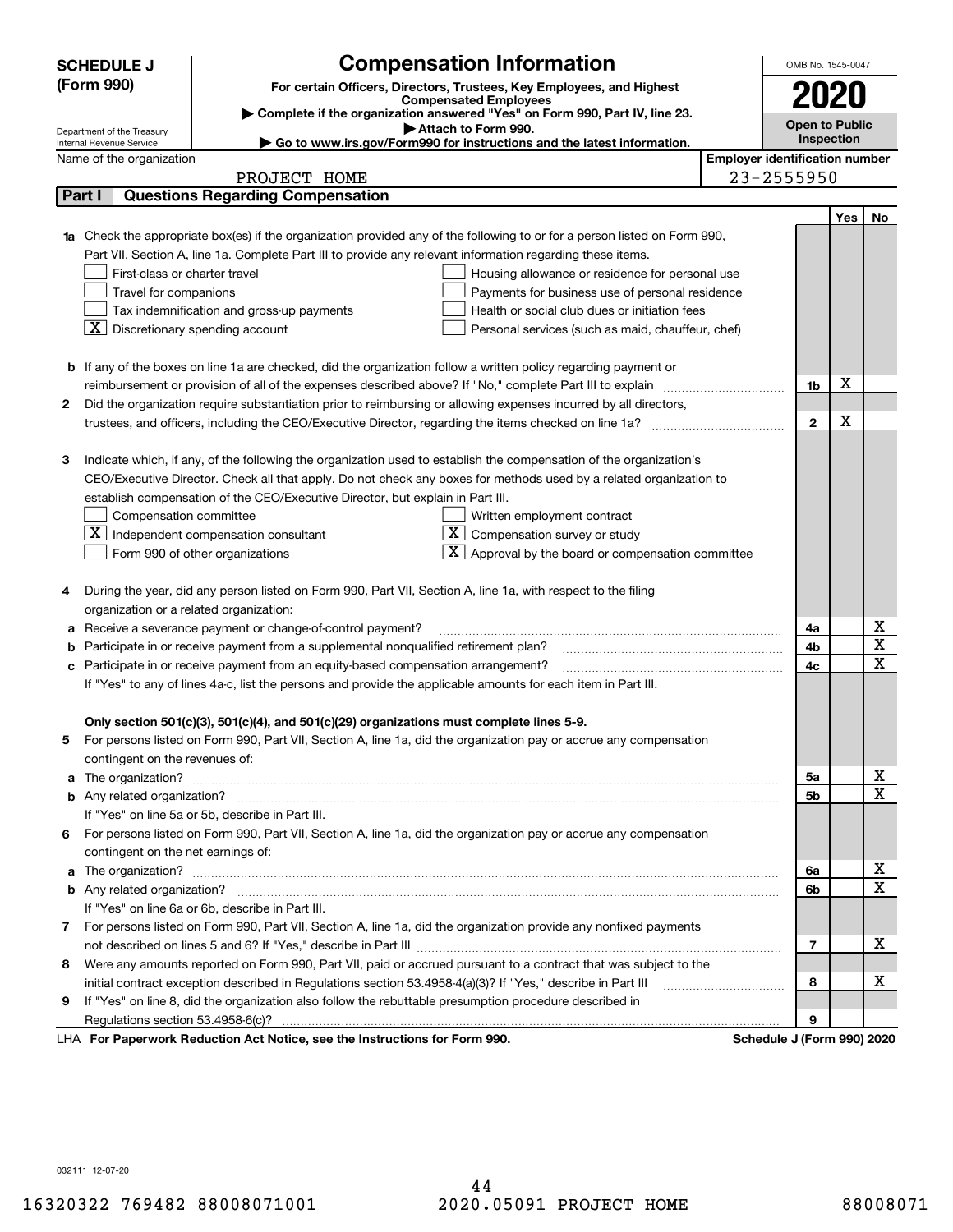#### 23-2555950

**2**

# **Part II Officers, Directors, Trustees, Key Employees, and Highest Compensated Employees.**  Schedule J (Form 990) 2020 Page Use duplicate copies if additional space is needed.

For each individual whose compensation must be reported on Schedule J, report compensation from the organization on row (i) and from related organizations, described in the instructions, on row (ii). Do not list any individuals that aren't listed on Form 990, Part VII.

**Note:**  The sum of columns (B)(i)-(iii) for each listed individual must equal the total amount of Form 990, Part VII, Section A, line 1a, applicable column (D) and (E) amounts for that individual.

|                                      |      |                          | (B) Breakdown of W-2 and/or 1099-MISC compensation |                                           | (C) Retirement and<br>other deferred | (D) Nontaxable | (E) Total of columns | (F) Compensation                                           |
|--------------------------------------|------|--------------------------|----------------------------------------------------|-------------------------------------------|--------------------------------------|----------------|----------------------|------------------------------------------------------------|
| (A) Name and Title                   |      | (i) Base<br>compensation | (ii) Bonus &<br>incentive<br>compensation          | (iii) Other<br>reportable<br>compensation | compensation                         | benefits       | $(B)(i)-(D)$         | in column (B)<br>reported as deferred<br>on prior Form 990 |
| JOAN DAWSON-MCCONNON, CPA<br>(1)     | (i)  | 268,034.                 | 0.                                                 | 19,500.                                   | 58, 515.                             | 17,395.        | 363,444.             | 0.                                                         |
| CFO/TREASURER/ASSOC. EXEC.           | (ii) | 0.                       | 0.                                                 | 0.                                        | 0.                                   | 0.             | $\mathbf 0$ .        | $\overline{0}$ .                                           |
| S. MARY SCULLION, RSM<br>(2)         | (i)  | 112,614.                 | $\overline{0}$ .                                   | 19,500.                                   | 48,358.                              | 8,561.         | 189,033.             | 0.                                                         |
| PRESIDENT/EXECUTIVE DIRECT           | (ii) | 0.                       | 0.                                                 | 0.                                        | 0.                                   | $\mathbf 0$ .  | $\mathbf 0$ .        | $\overline{0}$ .                                           |
| ANNETTE JEFFREY<br>(3)               | (i)  | 146, 767.                | 0.                                                 | 0.                                        | 6,879.                               | 9,160.         | 162,806.             | $\overline{0}$ .                                           |
| VP OF DEVELOPMENT AND COMMUNICATIONS | (ii) | 0.                       | 0.                                                 | 0.                                        | 0.                                   | 0.             | $\mathbf 0$ .        | $\overline{0}$ .                                           |
| <b>JANET STEARNS</b><br>(4)          | (i)  | 172,130.                 | 0.                                                 | 0.                                        | 5,985.                               | 2,117.         | 180, 232.            | 0.                                                         |
| VP OF REAL ESTATE DEVELOPMENT        | (ii) | 0.                       | 0.                                                 | 0.                                        | $\mathbf 0$ .                        | 0.             | 0.                   | 0.                                                         |
| MARY GRAHAM-ZAK<br>(5)               | (i)  | 181,004.                 | $\overline{0}$ .                                   | 0.                                        | 9,086.                               | 21,953.        | 212,043.             | $\overline{0}$ .                                           |
| VP OF INFORMATION TECHNOLOGY         | (ii) | 0.                       | $\overline{0}$ .                                   | 0.                                        | 0.                                   | 0.             | $\mathbf 0$ .        | $\overline{0}$ .                                           |
| MONICA MCCURDY<br>(6)                | (i)  | 157,102.                 | $\mathbf 0$ .                                      | 0.                                        | 7,470.                               | 0.             | 164,572.             | $\overline{0}$ .                                           |
| VP OF HEALTHCARE SERVICES            | (ii) | 0.                       | $\mathbf 0$ .                                      | 0.                                        | 0.                                   | 0.             | $\mathbf 0$ .        | $\overline{0}$ .                                           |
| PATRICK DOGGETT<br>(7)               | (i)  | 145,128.                 | 0.                                                 | 0.                                        | 7,671.                               | 20,902.        | 173,701.             | 0.                                                         |
| DIRECTOR OF INTEGRATED HEALTH SERVIC | (ii) | 0.                       | 0.                                                 | 0.                                        | 0.                                   | 0.             | 0.                   | 0.                                                         |
|                                      | (i)  |                          |                                                    |                                           |                                      |                |                      |                                                            |
|                                      | (ii) |                          |                                                    |                                           |                                      |                |                      |                                                            |
|                                      | (i)  |                          |                                                    |                                           |                                      |                |                      |                                                            |
|                                      | (ii) |                          |                                                    |                                           |                                      |                |                      |                                                            |
|                                      | (i)  |                          |                                                    |                                           |                                      |                |                      |                                                            |
|                                      | (ii) |                          |                                                    |                                           |                                      |                |                      |                                                            |
|                                      | (i)  |                          |                                                    |                                           |                                      |                |                      |                                                            |
|                                      | (ii) |                          |                                                    |                                           |                                      |                |                      |                                                            |
|                                      | (i)  |                          |                                                    |                                           |                                      |                |                      |                                                            |
|                                      | (ii) |                          |                                                    |                                           |                                      |                |                      |                                                            |
|                                      | (i)  |                          |                                                    |                                           |                                      |                |                      |                                                            |
|                                      | (ii) |                          |                                                    |                                           |                                      |                |                      |                                                            |
|                                      | (i)  |                          |                                                    |                                           |                                      |                |                      |                                                            |
|                                      | (ii) |                          |                                                    |                                           |                                      |                |                      |                                                            |
|                                      | (i)  |                          |                                                    |                                           |                                      |                |                      |                                                            |
|                                      | (ii) |                          |                                                    |                                           |                                      |                |                      |                                                            |
|                                      | (i)  |                          |                                                    |                                           |                                      |                |                      |                                                            |
|                                      | (ii) |                          |                                                    |                                           |                                      |                |                      |                                                            |

**Schedule J (Form 990) 2020**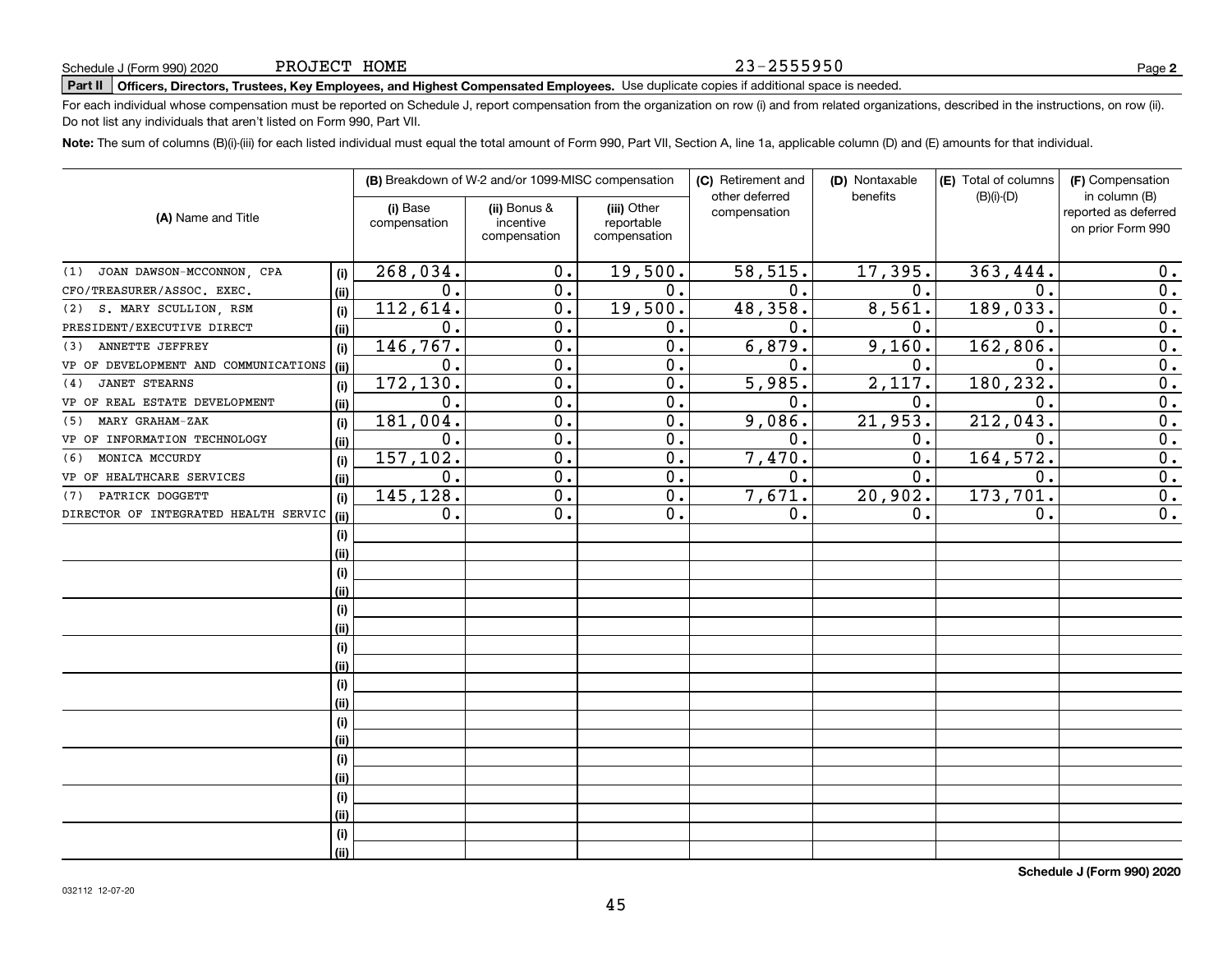#### **Part III Supplemental Information**

Schedule J (Form 990) 2020 PROJECT HOME<br>Part III Supplemental Information<br>Provide the information, explanation, or descriptions required for Part I, lines 1a, 1b, 3, 4a, 4b, 4c, 5a, 5b, 6a, 6b, 7, and 8, and for Part II. A

**Schedule J (Form 990) 2020**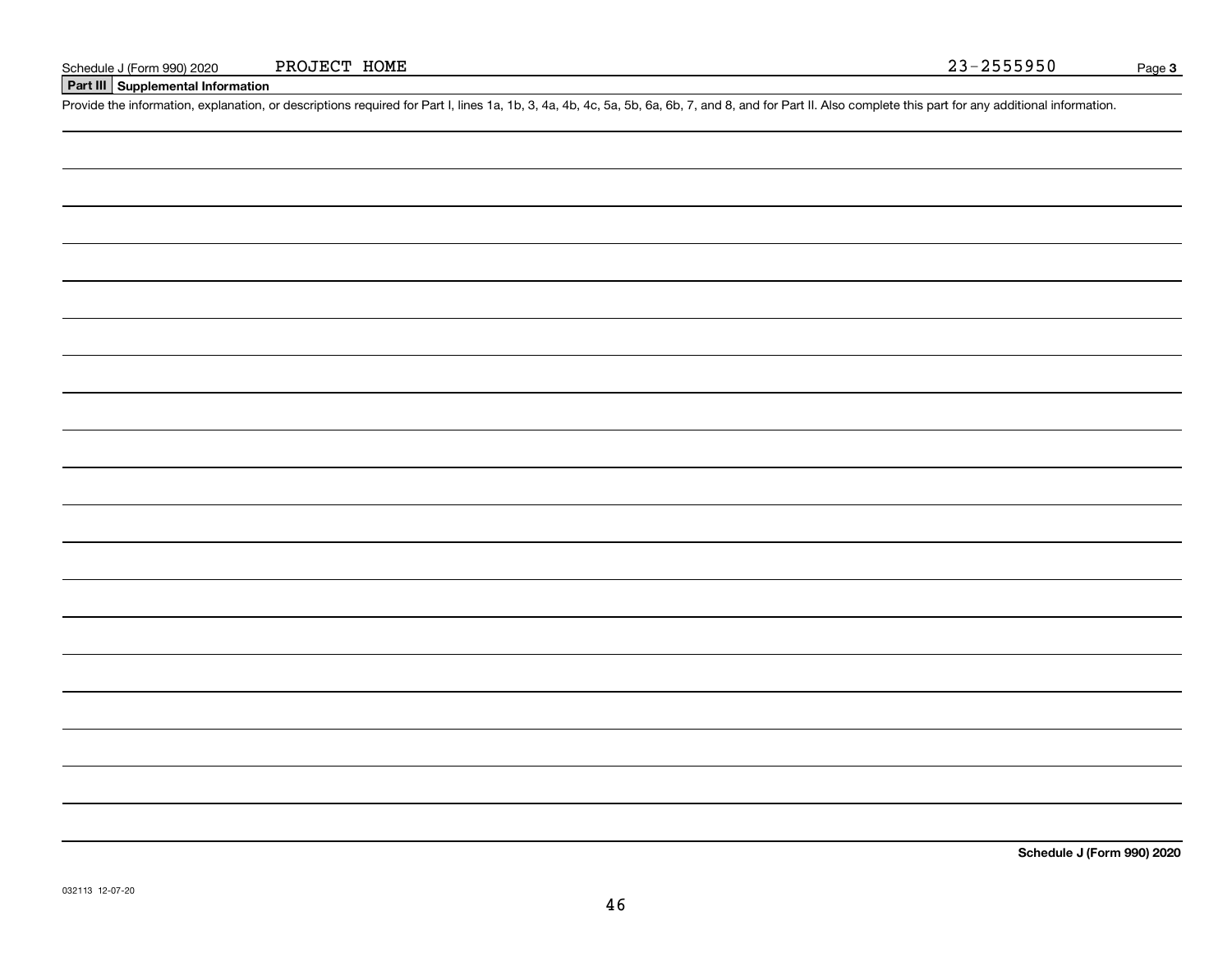#### **SCHEDULE M (Form 990)**

# **Noncash Contributions**

OMB No. 1545-0047

Department of the Treasury Internal Revenue Service

**1213**

**Complete if the organizations answered "Yes" on Form 990, Part IV, lines 29 or 30.** <sup>J</sup>**2020 Attach to Form 990.**  $\blacktriangleright$ 

**Open to Public Inspection**

| Attach to Form 990.                                                    |
|------------------------------------------------------------------------|
| Go to www.irs.gov/Form990 for instructions and the latest information. |

| Employer identification number |  |
|--------------------------------|--|

|     | Name of the organization                                                                                                   |                               |                                      |                                                                                                      | <b>Employer identification number</b>                        |     |     |    |
|-----|----------------------------------------------------------------------------------------------------------------------------|-------------------------------|--------------------------------------|------------------------------------------------------------------------------------------------------|--------------------------------------------------------------|-----|-----|----|
|     | PROJECT HOME<br><b>Types of Property</b><br>Part I                                                                         |                               |                                      |                                                                                                      | 23-2555950                                                   |     |     |    |
|     |                                                                                                                            | (a)<br>Check if<br>applicable | (b)<br>Number of<br>contributions or | (c)<br>Noncash contribution<br>amounts reported on<br>items contributed Form 990, Part VIII, line 1g | (d)<br>Method of determining<br>noncash contribution amounts |     |     |    |
| 1   |                                                                                                                            |                               |                                      |                                                                                                      |                                                              |     |     |    |
| 2   |                                                                                                                            |                               |                                      |                                                                                                      |                                                              |     |     |    |
| 3   | Art - Fractional interests                                                                                                 |                               |                                      |                                                                                                      |                                                              |     |     |    |
| 4   | Books and publications                                                                                                     |                               |                                      |                                                                                                      |                                                              |     |     |    |
| 5   | Clothing and household goods                                                                                               |                               |                                      |                                                                                                      |                                                              |     |     |    |
| 6   |                                                                                                                            |                               |                                      |                                                                                                      |                                                              |     |     |    |
| 7   |                                                                                                                            |                               |                                      |                                                                                                      |                                                              |     |     |    |
| 8   |                                                                                                                            |                               |                                      |                                                                                                      |                                                              |     |     |    |
| 9   | Securities - Publicly traded                                                                                               | X                             | 56                                   | 2,027,201. FAIR MARKET VALUE                                                                         |                                                              |     |     |    |
| 10  | Securities - Closely held stock                                                                                            |                               |                                      |                                                                                                      |                                                              |     |     |    |
| 11  | Securities - Partnership, LLC, or                                                                                          |                               |                                      |                                                                                                      |                                                              |     |     |    |
|     | trust interests                                                                                                            |                               |                                      |                                                                                                      |                                                              |     |     |    |
| 12  |                                                                                                                            |                               |                                      |                                                                                                      |                                                              |     |     |    |
| 13  | Qualified conservation contribution -                                                                                      |                               |                                      |                                                                                                      |                                                              |     |     |    |
|     |                                                                                                                            |                               |                                      |                                                                                                      |                                                              |     |     |    |
| 14  | Qualified conservation contribution - Other                                                                                |                               |                                      |                                                                                                      |                                                              |     |     |    |
| 15  | Real estate - Residential                                                                                                  |                               |                                      |                                                                                                      |                                                              |     |     |    |
| 16  | Real estate - Commercial                                                                                                   |                               |                                      |                                                                                                      |                                                              |     |     |    |
| 17  |                                                                                                                            |                               |                                      |                                                                                                      |                                                              |     |     |    |
| 18  |                                                                                                                            |                               |                                      |                                                                                                      |                                                              |     |     |    |
| 19  |                                                                                                                            |                               |                                      |                                                                                                      |                                                              |     |     |    |
| 20  | Drugs and medical supplies                                                                                                 |                               |                                      |                                                                                                      |                                                              |     |     |    |
| 21  |                                                                                                                            |                               |                                      |                                                                                                      |                                                              |     |     |    |
| 22  |                                                                                                                            |                               |                                      |                                                                                                      |                                                              |     |     |    |
| 23  |                                                                                                                            |                               |                                      |                                                                                                      |                                                              |     |     |    |
| 24  |                                                                                                                            |                               |                                      |                                                                                                      |                                                              |     |     |    |
| 25  | Other $\blacktriangleright$<br>$($ )                                                                                       |                               |                                      |                                                                                                      |                                                              |     |     |    |
| 26  | Other $\blacktriangleright$                                                                                                |                               |                                      |                                                                                                      |                                                              |     |     |    |
| 27  | Other $\blacktriangleright$                                                                                                |                               |                                      |                                                                                                      |                                                              |     |     |    |
| 28  | Other $\blacktriangleright$                                                                                                |                               |                                      |                                                                                                      |                                                              |     |     |    |
| 29  | Number of Forms 8283 received by the organization during the tax year for contributions                                    |                               |                                      |                                                                                                      |                                                              |     |     |    |
|     | for which the organization completed Form 8283, Part V, Donee Acknowledgement                                              |                               |                                      | 29                                                                                                   |                                                              |     |     |    |
|     |                                                                                                                            |                               |                                      |                                                                                                      |                                                              |     | Yes | No |
| 30a | During the year, did the organization receive by contribution any property reported in Part I, lines 1 through 28, that it |                               |                                      |                                                                                                      |                                                              |     |     |    |
|     | must hold for at least three years from the date of the initial contribution, and which isn't required to be used for      |                               |                                      |                                                                                                      |                                                              |     |     |    |
|     | exempt purposes for the entire holding period?                                                                             |                               |                                      |                                                                                                      |                                                              | 30a |     | x  |

**31b** If "Yes," describe the arrangement in Part II. Does the organization have a gift acceptance policy that requires the review of any nonstandard contributions?

**32a** Does the organization hire or use third parties or related organizations to solicit, process, or sell noncash **33**If the organization didn't report an amount in column (c) for a type of property for which column (a) is checked, **3132a b** If "Yes," describe in Part II. . . . . . . . . . . . . . . . . . . . contributions? ~~~~~~~~~~~~~~~~~~~~~~~~~~~~~~~~~~~~~~~~~~~~~~~~~~~~~~ X

**For Paperwork Reduction Act Notice, see the Instructions for Form 990. Schedule M (Form 990) 2020** describe in Part II. LHA

032141 11-23-20

X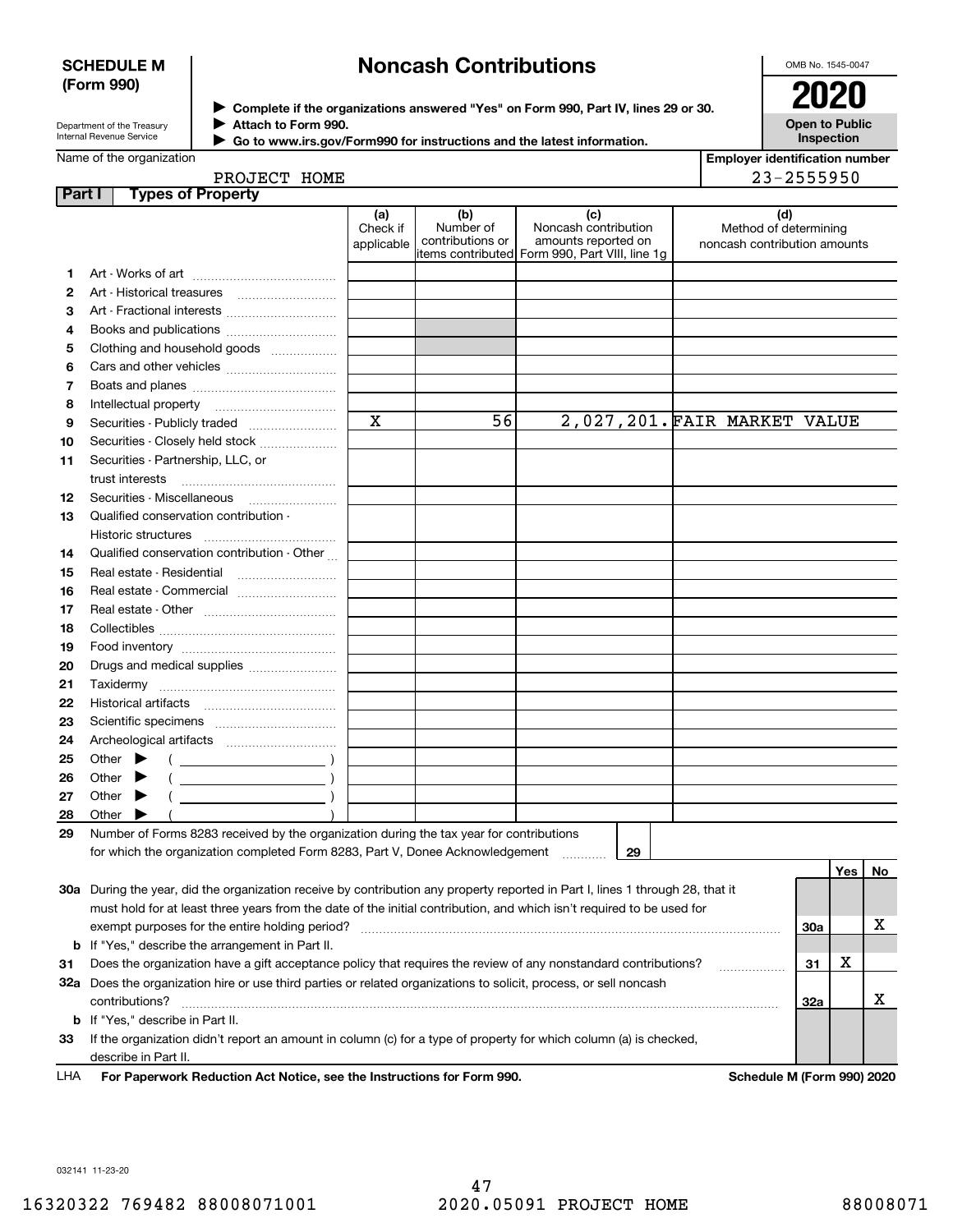| Schedule M (Form 990) 2020 |  | PROJECT | <b>HOME</b> | $23 - 2555950$ | Page |  |
|----------------------------|--|---------|-------------|----------------|------|--|
|----------------------------|--|---------|-------------|----------------|------|--|

Part II | Supplemental Information. Provide the information required by Part I, lines 30b, 32b, and 33, and whether the organization is reporting in Part I, column (b), the number of contributions, the number of items received, or a combination of both. Also complete this part for any additional information.

| 032142 11-23-20 | Schedule M (Form 990) 2020 |
|-----------------|----------------------------|

48 16320322 769482 88008071001 2020.05091 PROJECT HOME 88008071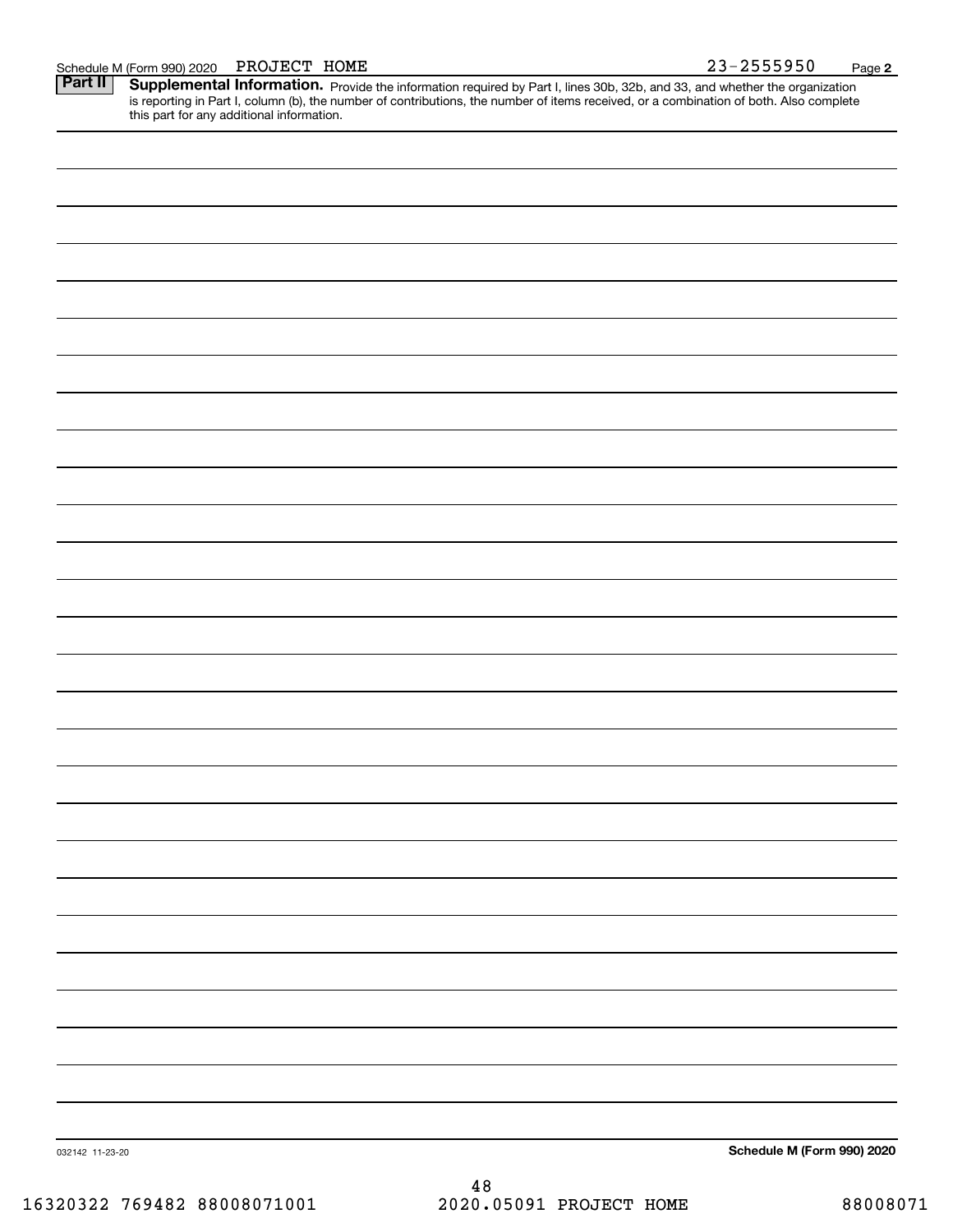**(Form 990 or 990-EZ)**

Department of the Treasury Internal Revenue Service Name of the organization

**Complete to provide information for responses to specific questions on Form 990 or 990-EZ or to provide any additional information. SCHEDULE O Supplemental Information to Form 990 or 990-EZ**

**| Attach to Form 990 or 990-EZ. | Go to www.irs.gov/Form990 for the latest information.**



PROJECT HOME 23-2555950

FORM 990, PART III, LINE 1, DESCRIPTION OF ORGANIZATION MISSION:

BROADER SOCIETY. WE STRIVE TO CREATE A SAFE AND RESPECTFUL ENVIRONMENT

WHERE WE SUPPORT EACH OTHER IN OUR STRUGGLES FOR SELF-ESTEEM, RECOVERY,

AND THE CONFIDENCE TO MOVE TOWARD SELF-ACTUALIZATION.

FORM 990, PART III, LINE 4B, PROGRAM SERVICE ACCOMPLISHMENTS:

CARE SERVICES AND EMPLOYMENT AND EDUCATION SERVICES; AND ADVOCACY AND

STRATEGIC INITIATIVES.

PROJECT HOME'S HOUSING AND SUPPORTIVE SERVICES OFFER PERMANENT

SUBSIDIZED, SUPPORTIVE HOUSING FOR INDIVIDUALS AND FAMILIES WHO HAD

BEEN HOMELESS. CURRENTLY, WE HAVE DEVELOPED ABOUT 900 UNITS OF

SUPPORTIVE AND AFFORDABLE HOUSING FOR PERSONS WHO HAVE EXPERIENCED

HOMELESSNESS AND LOW-INCOME PERSONS AT RISK OF HOMELESSNESS. OUR GOAL

IS TO COMPLETE 1,000 TOTAL UNITS OF AFFORDABLE HOUSING IN THE NEAR

FUTURE.

FORM 990, PART III, LINE 4C, PROGRAM SERVICE ACCOMPLISHMENTS:

PART-TIME SCHEDULE. (3) HUB OF HOPE, AN OUTREACH AND ENGAGEMENT CENTER

OPERATED BY PROJECT HOME, ALSO PROVIDES MEDICAL, DENTAL AND BEHAVIORAL

HEALTH SERVICES TO A CHRONICALLY HOMELESS POPULATION. IN FISCAL YEAR

2021, APPROXIMATELY 5,200 INDIVIDUAL PATIENTS WERE SERVED AND

APPROXIMATELY 25,000 HEALTHCARE VISITS WERE COMPLETED.

FORM 990, PART III, LINE 4D, OTHER PROGRAM SERVICES:

PROJECT HOME'S OUTREACH COORDINATION CENTER (OCC), IN PARTNERSHIP WITH

THE CITY AND OTHER SERVICE PROVIDERS, COORDINATES OUTREACH TO PEOPLE

032211 11-20-20 LHA For Paperwork Reduction Act Notice, see the Instructions for Form 990 or 990-EZ. Schedule O (Form 990 or 990-EZ) 2020 49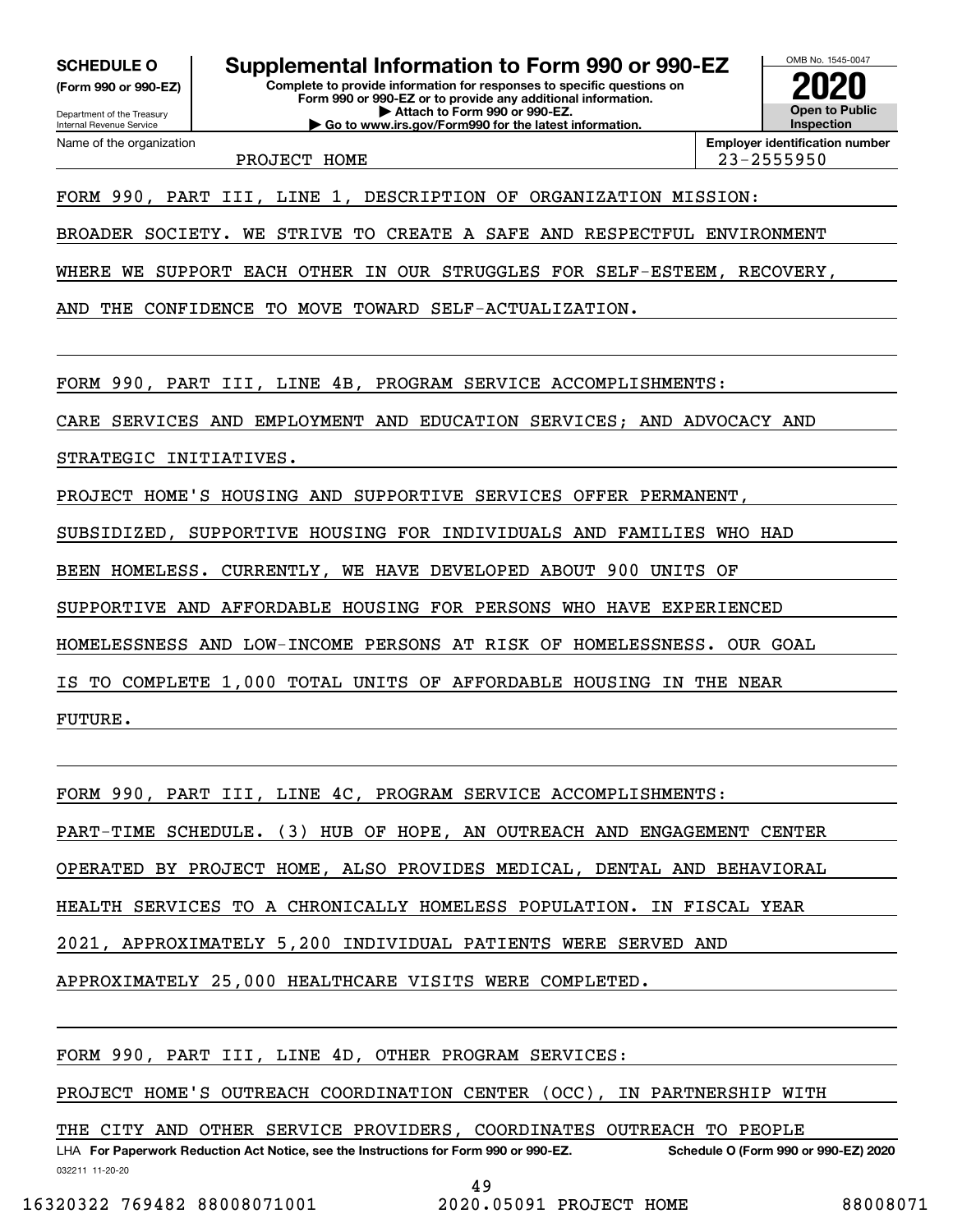| Schedule O (Form 990 or 990-EZ) 2020                                      | Page 2                                                                |  |  |  |  |  |  |  |
|---------------------------------------------------------------------------|-----------------------------------------------------------------------|--|--|--|--|--|--|--|
| Name of the organization<br>PROJECT HOME                                  | <b>Employer identification number</b><br>$23 - 2555950$               |  |  |  |  |  |  |  |
|                                                                           | LIVING ON THE STREETS OF PHILADELPHIA. DURING FY21, THE OCC MADE OVER |  |  |  |  |  |  |  |
| 14,000 CONTACTS WITH PEOPLE EXPERIENCING HOMELESSNESS, INCLUDING MORE     |                                                                       |  |  |  |  |  |  |  |
| THAN 4,700 UNDUPLICATED CONTACTS.<br>OUTREACH WORKERS MADE JUST OVER      |                                                                       |  |  |  |  |  |  |  |
| 4,000 PLACEMENTS, INCLUDING 1,200 UNDUPLICATED PLACEMENTS.                |                                                                       |  |  |  |  |  |  |  |
| THE HUB OF HOPE OFFERS A SAFE PLACE WHERE PEOPLE CAN ENJOY A WARM CUP     |                                                                       |  |  |  |  |  |  |  |
| COFFEE, TAKE A SHOWER AND WASH LAUNDRY, AND SPEAK TO PEERS OR CASE<br>OF  |                                                                       |  |  |  |  |  |  |  |
| MANAGERS TO BEGIN THE PROCESS OF FINDING A PERMANENT HOME.<br>DURING THE  |                                                                       |  |  |  |  |  |  |  |
| SAME YEAR, THERE WERE OVER 16,800 VISITS TO THE HUB OF HOPE, WITH AN      |                                                                       |  |  |  |  |  |  |  |
| AVERAGE OF 323 VISITS PER WEEK.<br>WE PROVIDED OVER 2,000 SHOWERS TO OVER |                                                                       |  |  |  |  |  |  |  |
| 1,400 UNIQUE INDIVIDUALS; AND MORE THAN 700 LOADS OF LAUNDRY TO 500       |                                                                       |  |  |  |  |  |  |  |
| UNIOUE INDIVIDUALS.                                                       |                                                                       |  |  |  |  |  |  |  |
|                                                                           |                                                                       |  |  |  |  |  |  |  |
| EDUCATION AND EMPLOYMENT SERVICES: PROJECT HOME OFFERS A COMPREHENSIVE    |                                                                       |  |  |  |  |  |  |  |
| MENU OF ONE-ON-ONE AND GROUP SERVICES TO HELP OVERCOME MULTIPLE           |                                                                       |  |  |  |  |  |  |  |
| BARRIERS TO EDUCATION AND EMPLOYMENT.<br>ADULT LEARNING PROGRAMS,         |                                                                       |  |  |  |  |  |  |  |

INCLUDING BASIC EDUCATION (COMPUTER SKILLS TRAINING AND GED/HISET

TUTORING), ENRICHMENT PROGRAMMING (STUDIO ARTS WITH OPPORTUNITIES FOR

PARTICIPANTS TO SELL ART ONLINE AND AT EXHIBITIONS, AND DIGITAL MUSIC

PRODUCTION CLASSES), AND VOCATIONAL CERTIFICATION PROGRAMS (WITH TRAUMA

INFORMED CURRICULUM). PARTICIPANTS IN CERTAIN VOCATIONAL CERTIFICATION

PROGRAMS ARE PAIRED WITH A JOB COACH WHO PROVIDES ONE-ON-ONE JOB

PLACEMENT AND RETENTION SUPPORT SERVICES, HELPING PEOPLE WHO MAY HAVE

GAPS IN WORK HISTORIES ASSOCIATED WITH HOMELESSNESS, HISTORIES OF

MENTAL HEALTH ISSUES, INCARCERATION, AND OTHER CHALLENGES TO SECURING

EMPLOYMENT. PROJECT HOME APPLIES THE PRINCIPLES AND PRACTICES OF THE

EVIDENCE BASED INDIVIDUALIZED PLACEMENT AND SUPPORT (IPS) MODEL.

SOCIAL ENTERPRISE PROGRAMS, PROVIDE AN INNOVATIVE, TRAUMA-INFORMED

032212 11-20-20 APPRENTICESHIP PROGRAM AND ADDITIONAL JOB OPPORTUNITIES TO RESIDENTS

50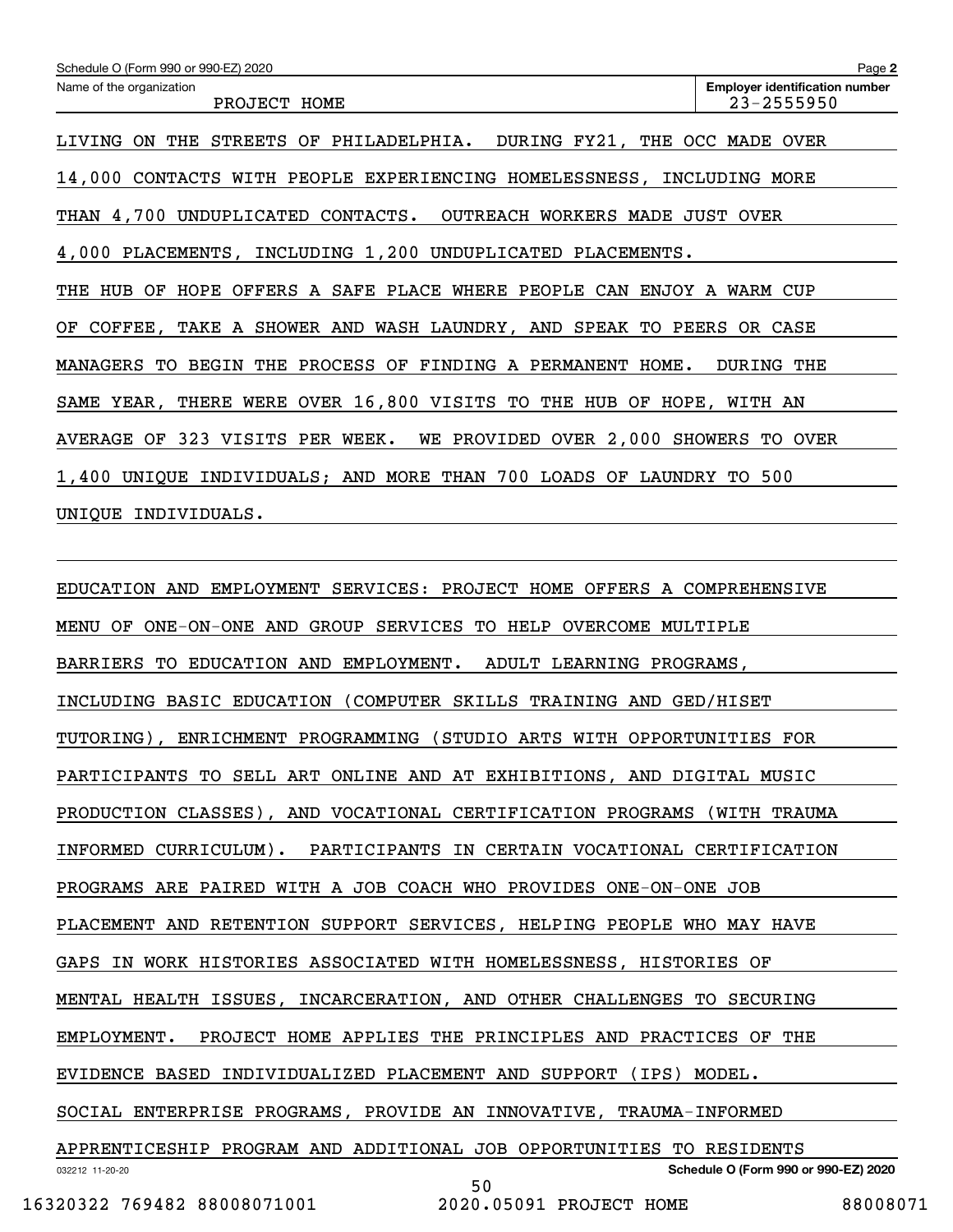| Schedule O (Form 990 or 990-EZ) 2020                                                        | Page 2                                                  |  |  |  |  |  |
|---------------------------------------------------------------------------------------------|---------------------------------------------------------|--|--|--|--|--|
| Name of the organization<br>PROJECT HOME                                                    | <b>Employer identification number</b><br>$23 - 2555950$ |  |  |  |  |  |
| ON-LINE BOOKSTORE AND GIFT SHOP THAT PRODUCES<br>INCLUDING<br>AN                            | CANDLES MADE                                            |  |  |  |  |  |
| COMCAST TECHNOLOGY LABS<br>RESIDENTS.<br>HONICKMAN LEARNING CENTER AND<br>BY.               |                                                         |  |  |  |  |  |
| NORTH PHILADELPHIA OFFERS A FULL DAY K-8 SUMMER<br>(HLCCTL)<br>IN<br>CAMP<br>AND            |                                                         |  |  |  |  |  |
| $K-12$ AFTER<br>TEENS<br>OPPORTUNITIES TO<br>IN<br>THE<br>SUMMER INTERNSHIP<br>AREA.        |                                                         |  |  |  |  |  |
| SCHOOL PROGRAMS ARE DESIGNED<br>TO.<br>INCREASE STUDENT<br>ACADEMIC AND                     |                                                         |  |  |  |  |  |
| SKILLS FOR ELEMENTARY<br>AND<br>MIDDLE<br>SCHOOL<br>STUDENTS<br>TECHNOLOGY<br>AS<br>WELL AS |                                                         |  |  |  |  |  |
| COLLEGE PREPARATION AND<br>SUPPORT<br>CAREER EXPLORATION AND<br>FOR<br>TEENS.               |                                                         |  |  |  |  |  |
|                                                                                             |                                                         |  |  |  |  |  |

ADVOCACY AND IMPACT SERVICES: PROJECT HOME IS COMMITTED TO SOCIAL AND POLITICAL ADVOCACY. AN INTEGRAL PART OF OUR WORK IS EDUCATION ABOUT THE REALITIES OF HOMELESSNESS AND POVERTY AND VIGOROUS ADVOCACY ON BEHALF OF AND WITH PERSONS EXPERIENCING HOMELESSNESS AND PERSONS WITH LOW INCOME FOR MORE JUST AND HUMANE PUBLIC POLICIES. AT PROJECT HOME, THIS WORK IS LED BY OUR ADVOCACY AND PUBLIC POLICY DEPARTMENT IN COLLABORATION WITH A RICH NETWORK OF PARTNERS, ADVOCATES, AND RESIDENTS

REAL ESTATE DEVELOPMENT AND ASSET MANAGEMENT: REAL ESTATE DEVELOPMENT

AND ASSET MANAGEMENT IS FOCUSED ON: CONTINUING TO DEVELOP NEW PROJECTS

BY ACQUIRING BOTH VACANT LAND FOR NEW CONSTRUCTION AND EXISTING

BUILDINGS SUITABLE FOR ADAPTIVE REUSE, IN ORDER TO DEVELOP NEW

PERMANENT SUPPORTIVE HOUSING AND RELATED USES CONSISTENT WITH PROJECT

HOME'S MISSION; PRESERVING AND UNDERTAKING MAJOR CAPITAL IMPROVEMENTS

TO OUR EXISTING RESIDENTIAL AND COMMERCIAL PROPERTIES; AND MANAGING THE

ASSETS IN OUR PORTFOLIO, WHICH AS OF JUNE 30, 2021 HAVE A VALUE OF

APPROXIMATELY \$236,000,000.

OUR PERMANENT SUPPORTIVE HOUSING IN PHILADELPHIA IS FOR PERSONS WITH

LOW INCOMES WHO ARE HOMELESS, HAVE EXPERIENCED HOMELESSNESS OR ARE AT

032212 11-20-20 RISK OF BECOMING HOMELESS. IN ADDITION TO OUR PERMANENT SUPPORTIVE

51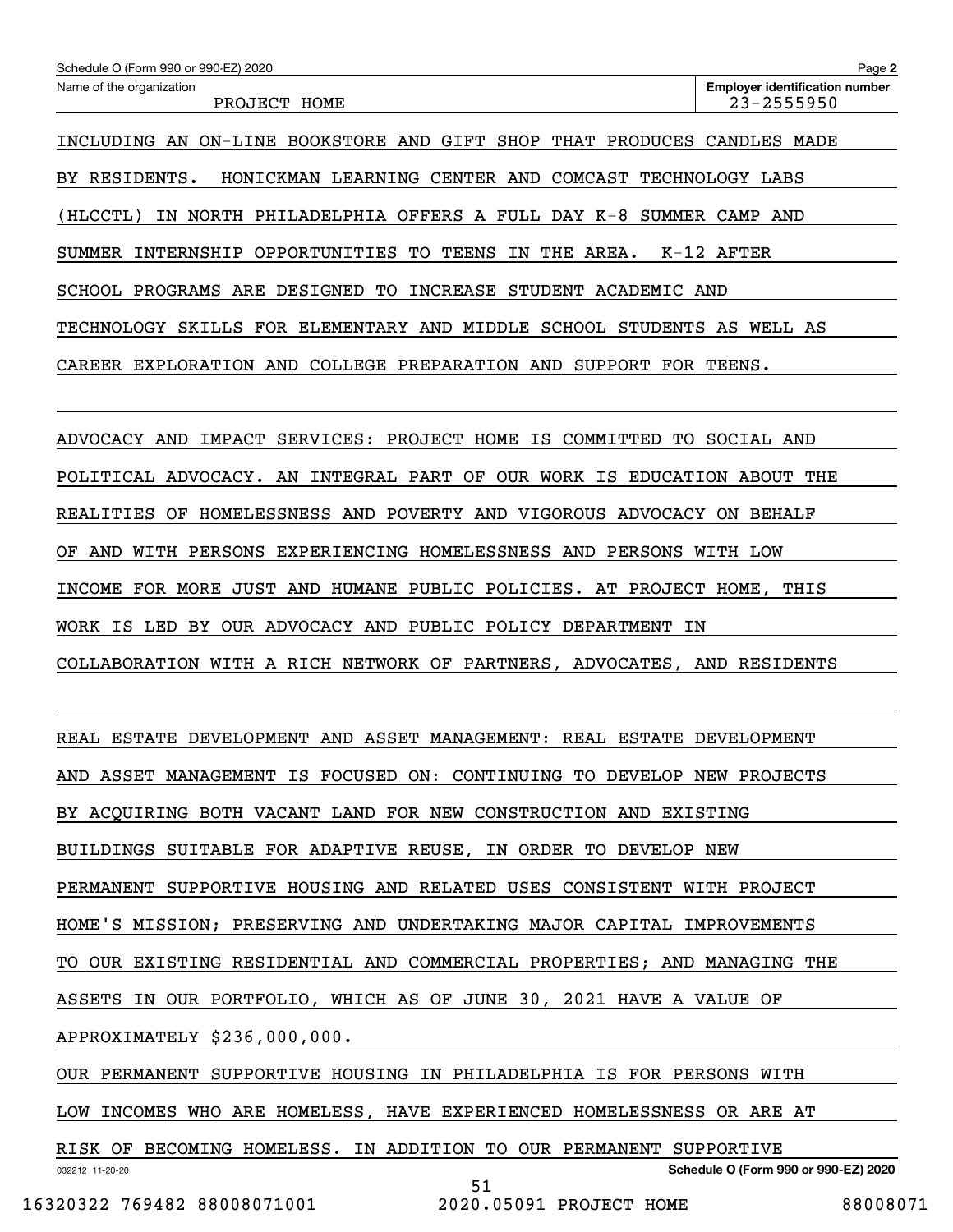| Schedule O (Form 990 or 990-EZ) 2020                                        | Page 2                                                                  |  |  |  |  |  |  |
|-----------------------------------------------------------------------------|-------------------------------------------------------------------------|--|--|--|--|--|--|
| Name of the organization<br>PROJECT HOME                                    | <b>Employer identification number</b><br>$23 - 2555950$                 |  |  |  |  |  |  |
| HOUSING, PROJECT HOME HAS DEVELOPED SAFE HAVEN AND RECOVERY FACILITIES,     |                                                                         |  |  |  |  |  |  |
| WITH A TOTAL OF 20 RESIDENTIAL SITES OPERATING AS OF JUNE 30, 2021. TO      |                                                                         |  |  |  |  |  |  |
|                                                                             | DATE, PROJECT HOME HAS DEVELOPED 929 UNITS OF AFFORDABLE AND SUPPORTIVE |  |  |  |  |  |  |
|                                                                             | RENTAL HOUSING AND 49 HOMES FOR LOW- TO MODERATE-INCOME FIRST-TIME      |  |  |  |  |  |  |
| HOMEBUYERS. IN ADDITION, PROJECT HOME HAS DEVELOPED AND OPERATES IN OUR     |                                                                         |  |  |  |  |  |  |
| NORTH CENTRAL PHILADELPHIA NEIGHBORHOOD OUR: HONICKMAN LEARNING CENTER      |                                                                         |  |  |  |  |  |  |
| AND COMCAST TECHNOLOGY LABS; STEPHEN KLEIN WELLNESS CENTER (OPERATING       |                                                                         |  |  |  |  |  |  |
| AS A FEDERALLY QUALIFIED HEALTH CENTER (FQHC)); AND HELEN BROWN             |                                                                         |  |  |  |  |  |  |
| COMMUNITY CENTER.                                                           |                                                                         |  |  |  |  |  |  |
| IN FY21, PROJECT HOME COMPLETED SIGNIFICANT RENOVATIONS TO THE              |                                                                         |  |  |  |  |  |  |
| HONICKMAN LEARNING CENTER AND COMCAST TECHNOLOGY LABS; COMPLETED            |                                                                         |  |  |  |  |  |  |
| DEVELOPMENT OF PEG'S PLACE, CONSISTING OF 40 UNITS OF PERMANENT             |                                                                         |  |  |  |  |  |  |
| SUPPORTIVE HOUSING; AND COMPLETED PREDEVELOPMENT WORK ON THE SCHOOL OF      |                                                                         |  |  |  |  |  |  |
| NURSING, A 62-UNIT MIXED USE DEVELOPMENT WHICH WILL PROVIDE HOUSING AND     |                                                                         |  |  |  |  |  |  |
| SUPPORTIVE SERVICES TO PERSONS IN RECOVERY.                                 |                                                                         |  |  |  |  |  |  |
| EXPENSES $$6,364,466.$<br>INCL GRANTS OF \$ 109,364. REVENUE \$ 1,808,852.  |                                                                         |  |  |  |  |  |  |
|                                                                             |                                                                         |  |  |  |  |  |  |
| FORM 990, PART VI, SECTION B, LINE 11B:                                     |                                                                         |  |  |  |  |  |  |
| THE FORM 990 IS PRESENTED TO THE FINANCE AND AUDIT COMMITTEE BY THE OUTSIDE |                                                                         |  |  |  |  |  |  |
| TAX ACCOUNTANTS AT THE FEBRUARY MEETING. ONCE APPROVED BY THIS COMMITTEE,   |                                                                         |  |  |  |  |  |  |
| IT IS SENT ELECTRONICALLY TO ALL BOARD MEMBERS FOR THEIR REVIEW. THE BOARD  |                                                                         |  |  |  |  |  |  |

MEMBERS ARE ASKED TO SEND ANY COMMENTS AND QUESTIONS TO THE CONTROLLER TO

BE ADDRESSED BEFORE THE FINAL FORM IS FILED.

FORM 990, PART VI, SECTION B, LINE 12C:

ALL KEY EMPLOYEES AND BOARD MEMBERS ARE REQUIRED TO COMPLETE AND SIGN A

CONFLICT OF INTEREST STATEMENT ANNUALLY. THE FORMS ARE REVIEWED AND ANY

52

CONFLICTS ARE SUMMARIZED AND REPORTED TO THE EXECUTIVE DIRECTOR, THE

**Schedule O (Form 990 or 990-EZ) 2020**

032212 11-20-20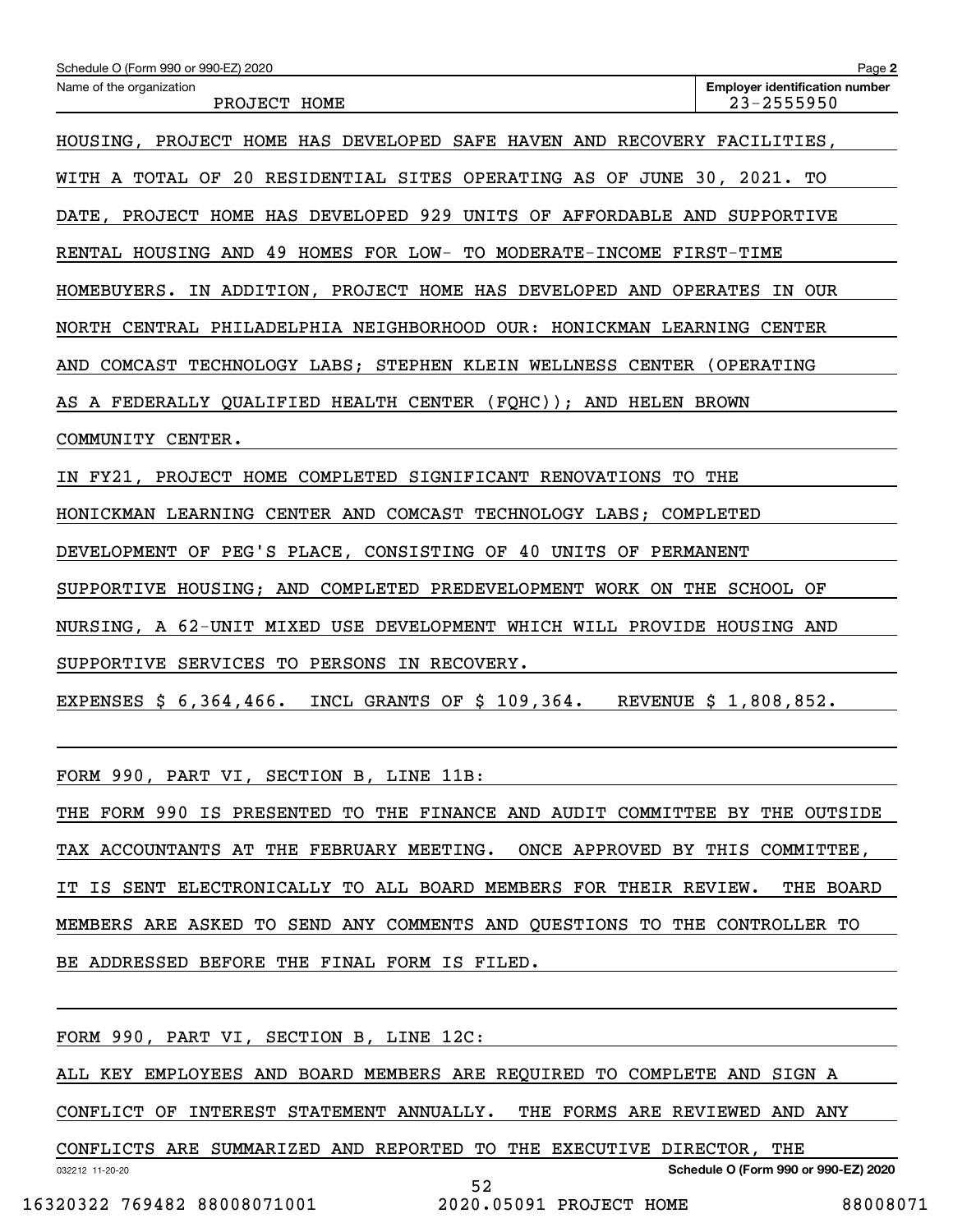| Schedule O (Form 990 or 990-EZ) 2020 |  |  |  |  |  |
|--------------------------------------|--|--|--|--|--|
|--------------------------------------|--|--|--|--|--|

PROJECT HOME 23-2555950

ASSOCIATE EXECUTIVE DIRECTOR AND THE CONTROLLER.

FORM 990, PART VI, SECTION B, LINE 15:

DURING FISCAL 2020, THE BOARD OF TRUSTEES ENGAGED A THIRD PARTY VENDOR TO

CONDUCT A COMPENSATION REVIEW. THE EXECUTIVE COMMITTEE OF THE BOARD OF

TRUSTEES APPROVED THE ANNUAL SALARIES FOR THE EXECUTIVE DIRECTOR, THE

ASSOCIATE EXECUTIVE DIRECTOR AND ALL KEY EMPLOYEES BASED UPON THIS

INDEPENDENT REVIEW AT THE JUNE 17, 2020 MEETING.

FORM 990, PART VI, SECTION C, LINE 19:

PROJECT HOME MAKES ITS GOVERNING DOCUMENTS, INCLUDING THE CONFLICT OF

INTEREST POLICY AND FINANCIAL STATEMENTS AVAILABLE TO THE PUBLIC UPON

REQUEST. REQUESTS CAN BE PLACED VIA TELEPHONE, EMAIL OR IN WRITING.

COPIES OF REQUESTED DOCUMENTS ARE SENT TO THE PUBLIC VIA EMAIL OR REGULAR

MAIL. COPIES OF FORM 990 CAN BE FOUND ON THE ORGANIZATION'S WEBSITE:

WWW.PROJECTHOME.ORG.

032212 11-20-20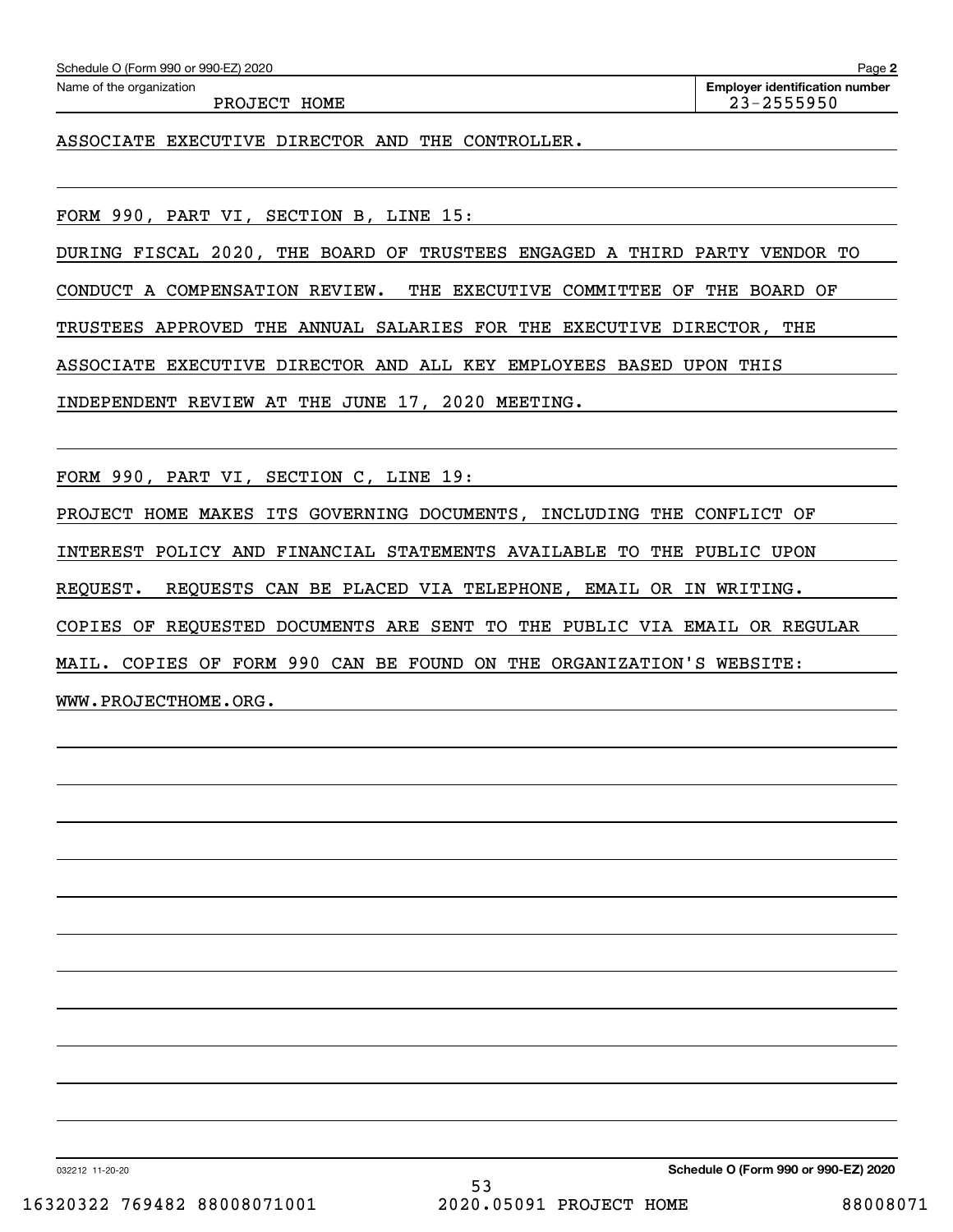| 77 T T | - |
|--------|---|

032161 10-28-20 LHA

# **Related Organizations and Unrelated Partnerships**

**Complete if the organization answered "Yes" on Form 990, Part IV, line 33, 34, 35b, 36, or 37.** |

| $\blacktriangleright$ Attach to Form 990.                              |  | ----                                  |
|------------------------------------------------------------------------|--|---------------------------------------|
|                                                                        |  |                                       |
| Go to www.irs.gov/Form990 for instructions and the latest information. |  | <b>Inspection</b>                     |
|                                                                        |  | <b>Emplover identification number</b> |

Department of the Treasury Internal Revenue Service Name of the organization

**SCHEDULE R (Form 990)**

PROJECT HOME

**Part I Identification of Disregarded Entities.**  Complete if the organization answered "Yes" on Form 990, Part IV, line 33.

| (a)<br>Name, address, and EIN (if applicable)<br>of disregarded entity | (b)<br>Primary activity | (c)<br>Legal domicile (state or<br>foreign country) | (d)<br>Total income | (e)<br>End-of-year assets | (f)<br>Direct controlling<br>entity |
|------------------------------------------------------------------------|-------------------------|-----------------------------------------------------|---------------------|---------------------------|-------------------------------------|
|                                                                        |                         |                                                     |                     |                           |                                     |
|                                                                        |                         |                                                     |                     |                           |                                     |
|                                                                        |                         |                                                     |                     |                           |                                     |
|                                                                        |                         |                                                     |                     |                           |                                     |

**Identification of Related Tax-Exempt Organizations.** Complete if the organization answered "Yes" on Form 990, Part IV, line 34, because it had one or more related tax-exempt **Part II** organizations during the tax year.

| (a)<br>Name, address, and EIN<br>of related organization | (b)<br>Primary activity   | (c)<br>Legal domicile (state or<br>foreign country) | (d)<br>Exempt Code<br>section | (e)<br>Public charity<br>status (if section | (f)<br>Direct controlling<br>entity |     | $(g)$<br>Section 512(b)(13)<br>controlled<br>entity? |
|----------------------------------------------------------|---------------------------|-----------------------------------------------------|-------------------------------|---------------------------------------------|-------------------------------------|-----|------------------------------------------------------|
|                                                          |                           |                                                     |                               | 501(c)(3))                                  |                                     | Yes | No                                                   |
| PROJECT HOME COMMUNITY DEVELOPMENT                       | OPERATES 5 RESIDENTIAL    |                                                     |                               |                                             |                                     |     |                                                      |
| CORPORATION - 23-2895377, 1515 FAIRMOUNT                 | SITES WITH A TOTAL OF 112 |                                                     |                               |                                             |                                     |     |                                                      |
| AVE, PHILADELPHIA, PA 19130                              | SINGLE RESIDENCE UNITS    | PENNSYLVANIA                                        | 501(C)(3)                     | LINE 12B, II                                | PROJECT HOME                        |     | х                                                    |
| 2700 DIAMOND DEVELOPMENT CORPORATION -                   | OPERATES AN 8 UNIT        |                                                     |                               |                                             |                                     |     |                                                      |
| 23-3041374, 2729 A DIAMOND STREET,                       | RESIDENTIAL HOUSING       |                                                     |                               |                                             |                                     |     |                                                      |
| PHILADELPHIA, PA 19121                                   | PROJECT                   | PENNSYLVANIA                                        | 501(C)(3)                     | LINE 7                                      | PROJECT HOME                        |     | x                                                    |
| 1850 N. CROSKEY DEVELOPMENT CORPORATION -                |                           |                                                     |                               |                                             |                                     |     |                                                      |
| 20-5575302, 1850 N. CROSKEY STREET,                      | OPERATES A 24 UNIT SINGLE |                                                     |                               |                                             |                                     |     |                                                      |
| PHILADELPHIA, PA 19121                                   | HOUSING DEVELOPMENT       | PENNSYLVANIA                                        | 501(C)(3)                     | LINE 7                                      | PROJECT HOME                        |     | х                                                    |
| M POWER DEVELOPMENT CORPORATION - 46-2668689             |                           |                                                     |                               |                                             |                                     |     |                                                      |
| 1515 FAIRMOUNT AVE                                       | OWNS STEPHEN KLEIN        |                                                     |                               |                                             |                                     |     |                                                      |
| PHILADELPHIA, PA 19130                                   | WELLNESS CENTER           | PENNSYLVANIA                                        | 501(C)(2)                     |                                             | PROJECT HOME                        |     | х                                                    |

**For Paperwork Reduction Act Notice, see the Instructions for Form 990. Schedule R (Form 990) 2020**

OMB No. 1545-0047

**Open to Public 2020**

23-2555950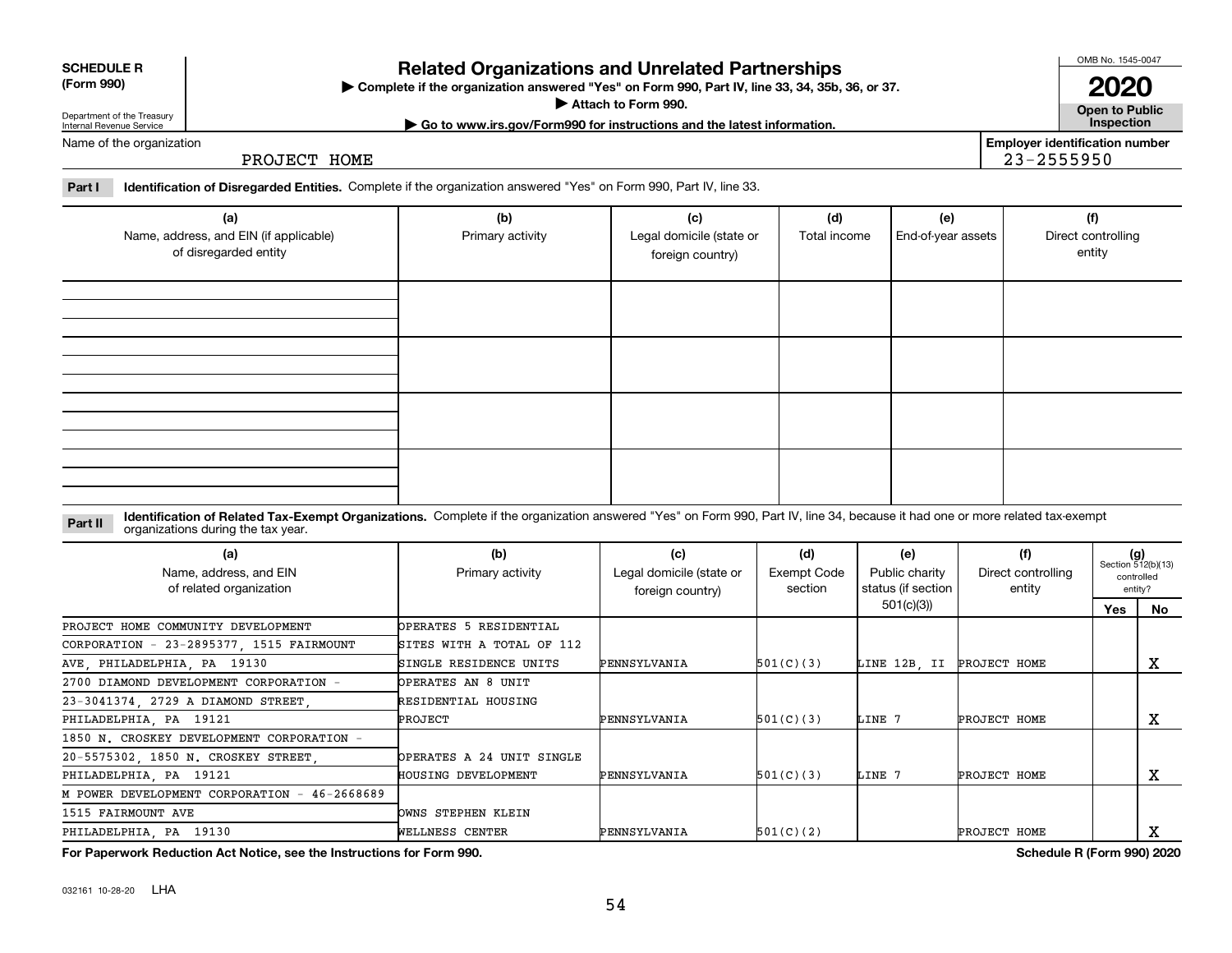**Identification of Related Organizations Taxable as a Partnership.** Complete if the organization answered "Yes" on Form 990, Part IV, line 34, because it had one or more related **Part III** organizations treated as a partnership during the tax year.

| (a)                                               | (b)              | (c)                                       | (d)                          | (e)                                                                   | (f)                      | (g)                               | (h)                              | (i)                                           | (i)                  |   | (k)                                |
|---------------------------------------------------|------------------|-------------------------------------------|------------------------------|-----------------------------------------------------------------------|--------------------------|-----------------------------------|----------------------------------|-----------------------------------------------|----------------------|---|------------------------------------|
| Name, address, and EIN<br>of related organization | Primary activity | Legal<br>domicile<br>(state or<br>foreign | Direct controlling<br>entity | Predominant income<br>(related, unrelated,<br>excluded from tax under | Share of total<br>income | Share of<br>end-of-year<br>assets | Disproportionate<br>allocations? | Code V-UBI<br>amount in box<br>20 of Schedule | managing<br>partner? |   | General or Percentage<br>ownership |
|                                                   |                  | country)                                  |                              | sections 512-514)                                                     |                          |                                   | Yes   No                         | K-1 (Form 1065) Yes No                        |                      |   |                                    |
| 1900 NORTH JUDSON LIMITED                         |                  |                                           |                              |                                                                       |                          |                                   |                                  |                                               |                      |   |                                    |
| PARTNERSHIP - 23-2967976,                         | OPERATES A 31    |                                           |                              |                                                                       |                          |                                   |                                  |                                               |                      |   |                                    |
| 1901 N. JUDSON STREET.                            | UNIT SINGLE      |                                           |                              | LOW INCOME                                                            |                          |                                   |                                  |                                               |                      |   |                                    |
| PHILADELPHIA, PA 19121                            | ROOM RESIDENCE   | PA.                                       | N/A                          | HOUSING                                                               |                          |                                   | x                                | N/A                                           |                      | x | 1,00%                              |
| 1929 SANSOM LIMITED                               |                  |                                           |                              |                                                                       |                          |                                   |                                  |                                               |                      |   |                                    |
| PARTNERSHIP - 71-0897279                          | OPERATES AN 144  |                                           |                              |                                                                       |                          |                                   |                                  |                                               |                      |   |                                    |
| 1929 SANSOM STREET                                | UNIT SINGLE      |                                           |                              | LOW INCOME                                                            |                          |                                   |                                  |                                               |                      |   |                                    |
| PHILADELPHIA, PA 19103                            | ROOM RESIDENCE   | PA.                                       | N/A                          | HOUSING                                                               |                          |                                   | x                                | N/A                                           |                      | х | 1,00%                              |
| 1212 LUDLOW LIMITED                               |                  |                                           |                              |                                                                       |                          |                                   |                                  |                                               |                      |   |                                    |
| PARTNERSHIP - 26-3554394.                         | OPERATES A 79    |                                           |                              |                                                                       |                          |                                   |                                  |                                               |                      |   |                                    |
| 1212 LUDLOW STREET                                | UNIT SINGLE      |                                           |                              | LOW INCOME                                                            |                          |                                   |                                  |                                               |                      |   |                                    |
| PHILADELPHIA, PA 19107                            | ROOM RESIDENCE.  | PA.                                       | N/A                          | HOUSING                                                               |                          |                                   | x                                | N/A                                           |                      | x | .50%                               |
| 1415 FAIRMOUNT LIMITED                            |                  |                                           |                              |                                                                       |                          |                                   |                                  |                                               |                      |   |                                    |
| PARTNERSHIP - 45-5633174                          | OPERATES A 55    |                                           |                              |                                                                       |                          |                                   |                                  |                                               |                      |   |                                    |
| 1415 FAIRMOUNT AVENUE                             | UNIT SINGLE      |                                           |                              | LOW INCOME                                                            |                          |                                   |                                  |                                               |                      |   |                                    |
| PHILADELPHIA, PA 19130                            | ROOM RESIDENCE   | PA                                        | N/A                          | HOUSING                                                               |                          |                                   |                                  | N/A                                           |                      | x | 1,00%                              |

**Identification of Related Organizations Taxable as a Corporation or Trust.** Complete if the organization answered "Yes" on Form 990, Part IV, line 34, because it had one or more related **Part IV** organizations treated as a corporation or trust during the tax year.

| (a)<br>Name, address, and EIN<br>of related organization | (b)<br>Primary activity | (c)<br>Legal domicile<br>(state or<br>foreign | (d)<br>Direct controlling<br>entity | (e)<br>Type of entity<br>(C corp, S corp, | (f)<br>Share of total<br>income | (g)<br>Share of<br>end-of-year | (h)<br> Percentage<br>ownership | (i)<br>Section<br>512(b)(13)<br>controlled<br>entity? |          |
|----------------------------------------------------------|-------------------------|-----------------------------------------------|-------------------------------------|-------------------------------------------|---------------------------------|--------------------------------|---------------------------------|-------------------------------------------------------|----------|
|                                                          |                         | country)                                      |                                     | or trust)                                 |                                 | assets                         |                                 |                                                       | Yes   No |
| PEOPLE OF FORTITUDE, INCORPORATED -                      |                         |                                               |                                     |                                           |                                 |                                |                                 |                                                       |          |
| 23-2684808, 1515 FAIRMOUNT AVE,                          |                         |                                               |                                     |                                           |                                 |                                |                                 |                                                       |          |
| PHILADELPHIA, PA 19130                                   | REAL ESTATE             | PA                                            | PROJECT HOME                        | C CORP                                    |                                 |                                |                                 |                                                       | х        |
| PEOPLE OF PERSEVERANCE, INCORPORATED -                   |                         |                                               |                                     |                                           |                                 |                                |                                 |                                                       |          |
| 23-2998414, 1515 FAIRMOUNT AVE,                          |                         |                                               |                                     |                                           |                                 |                                |                                 |                                                       |          |
| PHILADELPHIA, PA 19130                                   | REAL ESTATE             | PA                                            | PROJECT HOME                        | C CORP                                    |                                 |                                |                                 |                                                       | х        |
| PEOPLE OF PIETY, INC. - 26-3437808                       |                         |                                               |                                     |                                           |                                 |                                |                                 |                                                       |          |
| 1515 FAIRMOUNT AVE                                       |                         |                                               |                                     |                                           |                                 |                                |                                 |                                                       |          |
| PHILADELPHIA, PA 19130                                   | REAL ESTATE             | PA                                            | PROJECT HOME                        | C CORP                                    |                                 |                                | $100$ <sup>8</sup>              | x                                                     |          |
| WOCCC, INC. - 71-0897275                                 |                         |                                               |                                     |                                           |                                 |                                |                                 |                                                       |          |
| 1515 FAIRMOUNT AVE                                       |                         |                                               |                                     |                                           |                                 |                                |                                 |                                                       |          |
| PHILADELPHIA, PA 19130                                   | REAL ESTATE             | PA                                            | PROJECT HOME                        | C CORP                                    |                                 |                                |                                 |                                                       | x        |
| 1415 FAIRMOUNT DEVELOPMENT CORPORATION =                 |                         |                                               |                                     |                                           |                                 |                                |                                 |                                                       |          |
| 45-4996216, 1515 FAIRMOUNT AVE,                          |                         |                                               |                                     |                                           |                                 |                                |                                 |                                                       |          |
| PHILADELPHIA, PA 19130                                   | REAL ESTATE             | PA.                                           | PROJECT HOME                        | C CORP                                    |                                 |                                | 100%                            | X                                                     |          |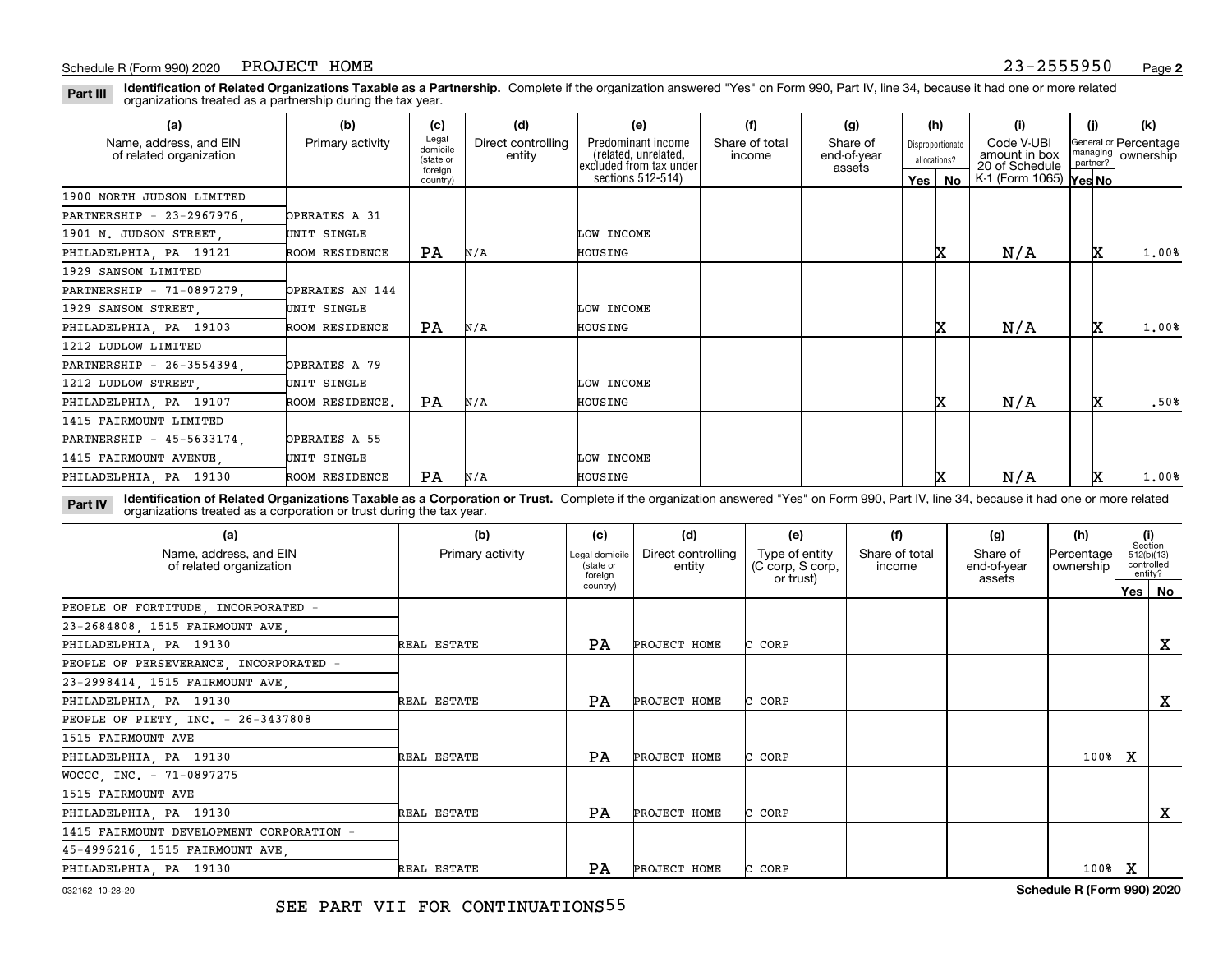$\overline{\phantom{0}}$ 

 $\blacksquare$ 

| (a)                                               | (b)              | (c)                                                   | (d)                          | (e)                                                                                        | (f)                      | (g)                               |                         | (h)                         | (i)                                                                     | (j)                  |   | (k)                                |
|---------------------------------------------------|------------------|-------------------------------------------------------|------------------------------|--------------------------------------------------------------------------------------------|--------------------------|-----------------------------------|-------------------------|-----------------------------|-------------------------------------------------------------------------|----------------------|---|------------------------------------|
| Name, address, and EIN<br>of related organization | Primary activity | Legal<br>domicile<br>(state or<br>foreign<br>country) | Direct controlling<br>entity | Predominant income<br>(related, unrelated,<br>excluded from tax under<br>sections 512-514) | Share of total<br>income | Share of<br>end-of-year<br>assets | ate allocations'<br>Yes | <b>Disproportion-</b><br>No | Code V-UBI<br>amount in box<br>20 of Schedule<br>K-1 (Form 1065) Yes No | managing<br>partner? |   | General or Percentage<br>ownership |
| 810 ARCH LIMITED PARTNERSHIP                      |                  |                                                       |                              |                                                                                            |                          |                                   |                         |                             |                                                                         |                      |   |                                    |
| - 46-3436976, 1515 FAIRMOUNT                      | OPERATE A 94     |                                                       |                              |                                                                                            |                          |                                   |                         |                             |                                                                         |                      |   |                                    |
| AVENUE PHILADELPHIA PA                            | UNIT SINGLE      |                                                       |                              | LOW INCOME                                                                                 |                          |                                   |                         |                             |                                                                         |                      |   |                                    |
| 19130                                             | ROOM RESIDENCE   | PA                                                    | N/A                          | <b>HOUSING</b>                                                                             |                          |                                   |                         | x                           | N/A                                                                     |                      | x | .51%                               |
| 2415 NORTH BROAD LIMITED                          |                  |                                                       |                              |                                                                                            |                          |                                   |                         |                             |                                                                         |                      |   |                                    |
| PARTNERSHIP - 46-3550669                          | OPERATE AN 88    |                                                       |                              |                                                                                            |                          |                                   |                         |                             |                                                                         |                      |   |                                    |
| 1515 FAIRMOUNT AVENUE                             | UNIT SINGLE      |                                                       |                              | LOW INCOME                                                                                 |                          |                                   |                         |                             |                                                                         |                      |   |                                    |
| PHILADELPHIA, PA 19130                            | ROOM RESIDENCE   | PA                                                    | N/A                          | HOUSING                                                                                    |                          |                                   |                         | x                           | N/A                                                                     |                      | x | 1,00%                              |
| 1301 NORTH 8TH LIMITED                            |                  |                                                       |                              |                                                                                            |                          |                                   |                         |                             |                                                                         |                      |   |                                    |
| PARTNERSHIP - 82-0777745,                         | PURCHASE, HOLD   |                                                       |                              |                                                                                            |                          |                                   |                         |                             |                                                                         |                      |   |                                    |
| 1301 NORTH 8TH STREET                             | AND REHAB        |                                                       |                              | LOW INCOME                                                                                 |                          |                                   |                         |                             |                                                                         |                      |   |                                    |
| PHILADELPHIA, PA 19122                            | PROPERTY.        | PA                                                    | N/A                          | HOUSING                                                                                    |                          |                                   |                         | X                           | N/A                                                                     |                      | x | 1.00%                              |
| 1315 NORTH 8TH LIMITED                            |                  |                                                       |                              |                                                                                            |                          |                                   |                         |                             |                                                                         |                      |   |                                    |
| PARTNERSHIP - 82-0679770,                         | OPERATE A 31     |                                                       |                              |                                                                                            |                          |                                   |                         |                             |                                                                         |                      |   |                                    |
| 1315 NORTH 8TH STREET                             | UNIT SINGLE      |                                                       |                              | LOW INCOME                                                                                 |                          |                                   |                         |                             |                                                                         |                      |   |                                    |
| PHILADELPHIA, PA 19122                            | ROOM RESIDENCE.  | PA                                                    | N/A                          | <b>HOUSING</b>                                                                             |                          |                                   |                         | x                           | N/A                                                                     |                      | X | 1,00%                              |
| 115 EAST HUNTINGDON LIMITED                       | CONSTRUCT.       |                                                       |                              |                                                                                            |                          |                                   |                         |                             |                                                                         |                      |   |                                    |
| PARTNERSHIP - 83-4237957,                         | HOLD, LEASE AND  |                                                       |                              |                                                                                            |                          |                                   |                         |                             |                                                                         |                      |   |                                    |
| 1415 FAIRMOUNT AVENUE,                            | <b>MANAGE A</b>  |                                                       |                              | LOW INCOME                                                                                 |                          |                                   |                         |                             |                                                                         |                      |   |                                    |
| PHILADELPHIA, PA 19130                            | HOUSING          | PA                                                    | N/A                          | HOUSING                                                                                    |                          |                                   |                         | x                           | N/A                                                                     |                      | x | 1.00%                              |
| 1920 EAST ORLEANS LIMITED                         |                  |                                                       |                              |                                                                                            |                          |                                   |                         |                             |                                                                         |                      |   |                                    |
| PARTNERSHIP - 82-5402242,                         | PUCHASE, HOLD    |                                                       |                              |                                                                                            |                          |                                   |                         |                             |                                                                         |                      |   |                                    |
| 1415 FAIRMOUNT AVENUE                             | AND REHAB        |                                                       |                              | LOW INCOME                                                                                 |                          |                                   |                         |                             |                                                                         |                      |   |                                    |
| PHILADELPHIA, PA 19130                            | PROPERTY         | PA                                                    | N/A                          | HOUSING                                                                                    |                          |                                   |                         | x                           | N/A                                                                     |                      | X | 1,00%                              |
| RJD 15 LIMITED PARTNERSHIP -                      |                  |                                                       |                              |                                                                                            |                          |                                   |                         |                             |                                                                         |                      |   |                                    |
| 84-3853825, 1415 FAIRMOUNT                        | PURCHASE, HOLD   |                                                       |                              |                                                                                            |                          |                                   |                         |                             |                                                                         |                      |   |                                    |
| AVENUE, PHILADELPHIA, PA                          | AND REHAB        |                                                       |                              | LOW INCOME                                                                                 |                          |                                   |                         |                             |                                                                         |                      |   |                                    |
| 19130                                             | PROPERTY         | PA                                                    | N/A                          | HOUSING                                                                                    |                          |                                   |                         | X.                          | N/A                                                                     |                      | X | 1.00%                              |
|                                                   |                  |                                                       |                              |                                                                                            |                          |                                   |                         |                             |                                                                         |                      |   |                                    |
|                                                   |                  |                                                       |                              |                                                                                            |                          |                                   |                         |                             |                                                                         |                      |   |                                    |
|                                                   |                  |                                                       |                              |                                                                                            |                          |                                   |                         |                             |                                                                         |                      |   |                                    |
|                                                   |                  |                                                       |                              |                                                                                            |                          |                                   |                         |                             |                                                                         |                      |   |                                    |
|                                                   |                  |                                                       |                              |                                                                                            |                          |                                   |                         |                             |                                                                         |                      |   |                                    |
|                                                   |                  |                                                       |                              |                                                                                            |                          |                                   |                         |                             |                                                                         |                      |   |                                    |
|                                                   |                  |                                                       |                              |                                                                                            |                          |                                   |                         |                             |                                                                         |                      |   |                                    |
|                                                   |                  |                                                       |                              |                                                                                            |                          |                                   |                         |                             |                                                                         |                      |   |                                    |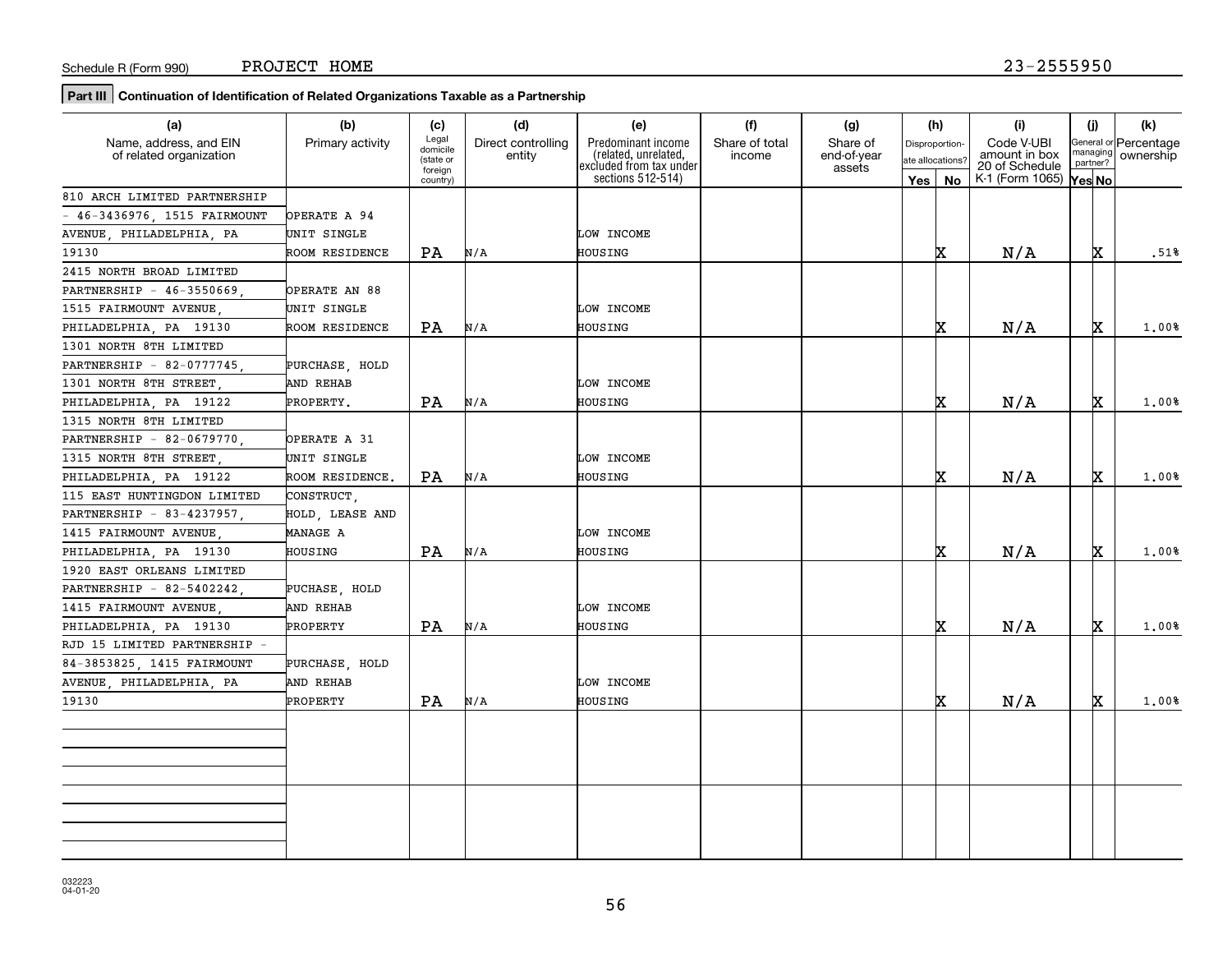**Part IV Continuation of Identification of Related Organizations Taxable as a Corporation or Trust**

| (a)                                               | (b)              | (c)                                    | (d)                          | (e)                                | (f)                      | (g)                               | (h)                     |              |                                                                                                                         |
|---------------------------------------------------|------------------|----------------------------------------|------------------------------|------------------------------------|--------------------------|-----------------------------------|-------------------------|--------------|-------------------------------------------------------------------------------------------------------------------------|
| Name, address, and EIN<br>of related organization | Primary activity | Legal domicile<br>(state or<br>foreign | Direct controlling<br>entity | Type of entity<br>(C corp, S corp, | Share of total<br>income | Share of<br>end-of-year<br>assets | Percentage<br>ownership |              | $\begin{array}{c} \textbf{(i)}\\ \text{Section}\\ 512 \text{(b)} \text{(13)}\\ \text{controlled}\end{array}$<br>entity? |
|                                                   |                  | country)                               |                              | or trust)                          |                          |                                   |                         |              | $Yes \mid No$                                                                                                           |
| 810 ARCH DEVELOPMENT CORPORATION -                |                  |                                        |                              |                                    |                          |                                   |                         |              |                                                                                                                         |
| 46-3244406, 1515 FAIRMOUNT AVE,                   |                  |                                        |                              |                                    |                          |                                   |                         |              |                                                                                                                         |
| PHILADELPHIA, PA 19130                            | REAL ESTATE      | PA                                     | PROJECT HOME                 | C CORP                             |                          |                                   | 100%                    | X            |                                                                                                                         |
| 2415 NORTH BROAD DEVELOPMENT CORPORATION -        |                  |                                        |                              |                                    |                          |                                   |                         |              |                                                                                                                         |
| 46-3222790, 1515 FAIRMOUNT AVE,                   |                  |                                        |                              |                                    |                          |                                   |                         |              |                                                                                                                         |
| PHILADELPHIA, PA 19130                            | REAL ESTATE      | PA.                                    | PROJECT HOME                 | C CORP                             |                          |                                   | 100%                    | $\mathbf{x}$ |                                                                                                                         |
| 1301 NORTH 8TH DEVELOPMENT CORPORATION -          |                  |                                        |                              |                                    |                          |                                   |                         |              |                                                                                                                         |
| 81-5291714, 1415 FAIRMOUNT AVE,                   |                  |                                        |                              |                                    |                          |                                   |                         |              |                                                                                                                         |
| PHILADELPHIA, PA 19130                            | REAL ESTATE      | PA                                     | PROJECT HOME                 | C CORP                             |                          |                                   | $100$ <sup>8</sup> X    |              |                                                                                                                         |
| 1315 NORTH 8TH DEVELOPMENT CORPORATION -          |                  |                                        |                              |                                    |                          |                                   |                         |              |                                                                                                                         |
| 81-5352205, 1415 FAIRMOUNT AVE,                   |                  |                                        |                              |                                    |                          |                                   |                         |              |                                                                                                                         |
| PHILADELPHIA, PA 19130                            | REAL ESTATE      | PA                                     | PROJECT HOME                 | C CORP                             |                          |                                   | 100%                    | X            |                                                                                                                         |
| 1920 EAST ORLEANS DEVELOPMENT CORPORATION -       |                  |                                        |                              |                                    |                          |                                   |                         |              |                                                                                                                         |
| 82-4588750, 1415 FAIRMOUNT AVE,                   |                  |                                        |                              |                                    |                          |                                   |                         |              |                                                                                                                         |
| PHILADELPHIA, PA 19130                            | REAL ESTATE      | PA                                     | PROJECT HOME                 | C CORP                             |                          |                                   | $100$ <sup>8</sup>      | x            |                                                                                                                         |
| KRR DEVELOPMENT CORPORATION - 83-4220561          |                  |                                        |                              |                                    |                          |                                   |                         |              |                                                                                                                         |
| 1415 FAIRMOUNT AVE                                |                  |                                        |                              |                                    |                          |                                   |                         |              |                                                                                                                         |
| PHILADELPHIA, PA 19130                            | REAL ESTATE      | PA                                     | PROJECT HOME                 | C CORP                             |                          |                                   | 100%                    | x            |                                                                                                                         |
| RJD GENERAL PARTNER, INC. - 84-3843816            |                  |                                        |                              |                                    |                          |                                   |                         |              |                                                                                                                         |
| 1415 FAIRMOUNT AVE                                |                  |                                        |                              |                                    |                          |                                   |                         |              |                                                                                                                         |
| PHILADELPHIA, PA 19130                            | REAL ESTATE      | PA                                     | PROJECT HOME                 | C CORP                             |                          |                                   | $100$ <sup>8</sup>      | X            |                                                                                                                         |
|                                                   |                  |                                        |                              |                                    |                          |                                   |                         |              |                                                                                                                         |
|                                                   |                  |                                        |                              |                                    |                          |                                   |                         |              |                                                                                                                         |
|                                                   |                  |                                        |                              |                                    |                          |                                   |                         |              |                                                                                                                         |
|                                                   |                  |                                        |                              |                                    |                          |                                   |                         |              |                                                                                                                         |
|                                                   |                  |                                        |                              |                                    |                          |                                   |                         |              |                                                                                                                         |
|                                                   |                  |                                        |                              |                                    |                          |                                   |                         |              |                                                                                                                         |
|                                                   |                  |                                        |                              |                                    |                          |                                   |                         |              |                                                                                                                         |
|                                                   |                  |                                        |                              |                                    |                          |                                   |                         |              |                                                                                                                         |
|                                                   |                  |                                        |                              |                                    |                          |                                   |                         |              |                                                                                                                         |
|                                                   |                  |                                        |                              |                                    |                          |                                   |                         |              |                                                                                                                         |
|                                                   |                  |                                        |                              |                                    |                          |                                   |                         |              |                                                                                                                         |
|                                                   |                  |                                        |                              |                                    |                          |                                   |                         |              |                                                                                                                         |
|                                                   |                  |                                        |                              |                                    |                          |                                   |                         |              |                                                                                                                         |
|                                                   |                  |                                        |                              |                                    |                          |                                   |                         |              |                                                                                                                         |
|                                                   |                  |                                        |                              |                                    |                          |                                   |                         |              |                                                                                                                         |
|                                                   |                  |                                        |                              |                                    |                          |                                   |                         |              |                                                                                                                         |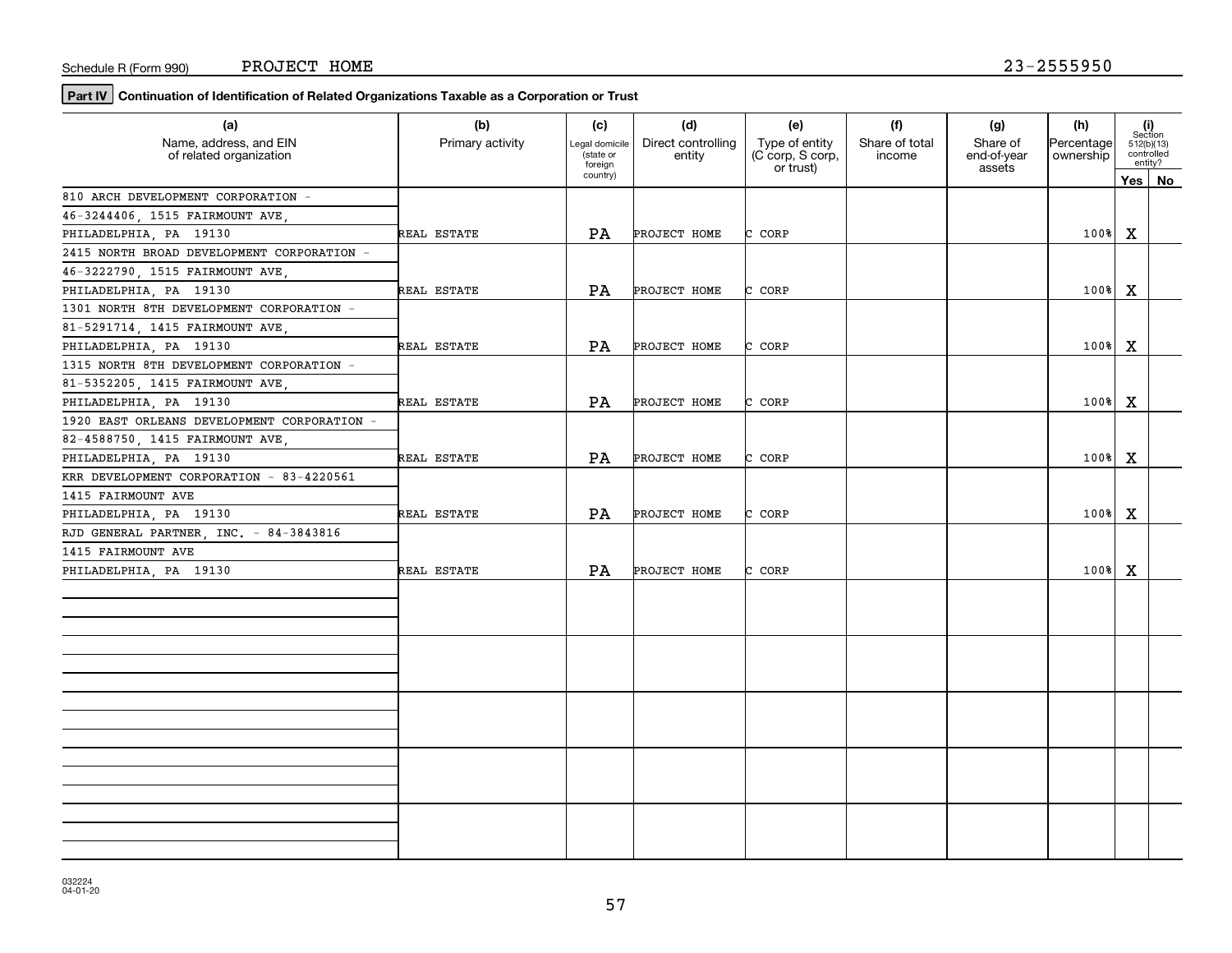#### Schedule R (Form 990) 2020 PROJECT HOME  $23 - 2555950$ PROJECT HOME

**Part V** T**ransactions With Related Organizations.** Complete if the organization answered "Yes" on Form 990, Part IV, line 34, 35b, or 36.

| Note: Complete line 1 if any entity is listed in Parts II, III, or IV of this schedule.                                                                                                                                        |                | Yes | No |
|--------------------------------------------------------------------------------------------------------------------------------------------------------------------------------------------------------------------------------|----------------|-----|----|
| During the tax year, did the organization engage in any of the following transactions with one or more related organizations listed in Parts II-IV?                                                                            |                |     |    |
|                                                                                                                                                                                                                                | 1a             |     | X  |
| b Gift, grant, or capital contribution to related organization(s) manufaction contains and contribution to related organization(s) manufaction contribution for related organization(s) manufaction contains and contribution  | 1b             |     | X  |
|                                                                                                                                                                                                                                | 1 <sub>c</sub> |     | X  |
|                                                                                                                                                                                                                                | 1 <sub>d</sub> | x   |    |
| e Loans or loan guarantees by related organization(s) enconversements and construction of the construction of the constraint of the constraint of the constraint of the constraint of the constraint of the constraint of the  | 1e             | X   |    |
|                                                                                                                                                                                                                                |                |     |    |
| f Dividends from related organization(s) manufactured contains and contained a state of the contact of the contact of the contact of the contact of the contact of the contact of the contact of the contact of the contact of | 1f             |     | X  |
|                                                                                                                                                                                                                                | 1q             |     | X  |
| h Purchase of assets from related organization(s) manufactured and content to content the content of assets from related organization(s)                                                                                       | 1 <sub>h</sub> |     | X  |
| Exchange of assets with related organization(s) www.assettion.com/www.assettion.com/www.assettion.com/www.assettion.com/www.assettion.com/www.assettion.com/www.assettion.com/www.assettion.com/www.assettion.com/www.assettio | 1i             |     | X  |
| Lease of facilities, equipment, or other assets to related organization(s) manufactured content and content and content and content and content and content and content and content and content and content and content and co | 1i.            |     | X  |
|                                                                                                                                                                                                                                |                |     |    |
| k Lease of facilities, equipment, or other assets from related organization(s) manufaction content and content to the assets from related organization(s) manufaction content and content and content and content and content  | 1k             | X   |    |
|                                                                                                                                                                                                                                | 11             | X   |    |
| m Performance of services or membership or fundraising solicitations by related organization(s)                                                                                                                                | 1 <sub>m</sub> |     | X  |
|                                                                                                                                                                                                                                | 1n             |     | X  |
| o Sharing of paid employees with related organization(s) manufactured content to the content of the content of the content of the content of the content of the content of the content of the content of the content of the co | 10             |     | X  |
|                                                                                                                                                                                                                                |                |     |    |
|                                                                                                                                                                                                                                | 1p             |     | X  |
|                                                                                                                                                                                                                                | 1 <sub>q</sub> | X   |    |
|                                                                                                                                                                                                                                |                |     |    |
| r Other transfer of cash or property to related organization(s)                                                                                                                                                                | 1r             | х   |    |
|                                                                                                                                                                                                                                | 1s             | x   |    |

**2**If the answer to any of the above is "Yes," see the instructions for information on who must complete this line, including covered relationships and transaction thresholds.

| (a)<br>Name of related organization                   | (b)<br>Transaction<br>type (a-s) | (c)<br>Amount involved | (d)<br>Method of determining amount involved |
|-------------------------------------------------------|----------------------------------|------------------------|----------------------------------------------|
| $(1)$ 1929 SANSOM LP                                  | D                                |                        | 3,804,733. LOAN AGREEMENT                    |
| $(2)$ 1212 LUDLOW LP                                  | D                                |                        | 1, 115, 038. LOAN AGREEMENT                  |
| (3) 1850 N. CROSKEY DEVELOPMENT CORPORATION           | D                                |                        | 104,529. LOAN AGREEMENT                      |
| PROJECT HOME COMMUNITY DEVELOPMENT<br>(4) CORPORATION | Е                                |                        | 250,000. LOAN AGREEMENT                      |
| (5) 1415 FAIRMOUNT LP                                 | D                                |                        | 1,418,430. LOAN AGREEMENT                    |
| (6) 2415 NORTH BROAD LIMITED PARTNERSHIP              |                                  |                        | 4,022,376. LOAN AGREEMENT                    |
| 032163 10-28-20                                       |                                  |                        | Schedule R (Form 990) 2020                   |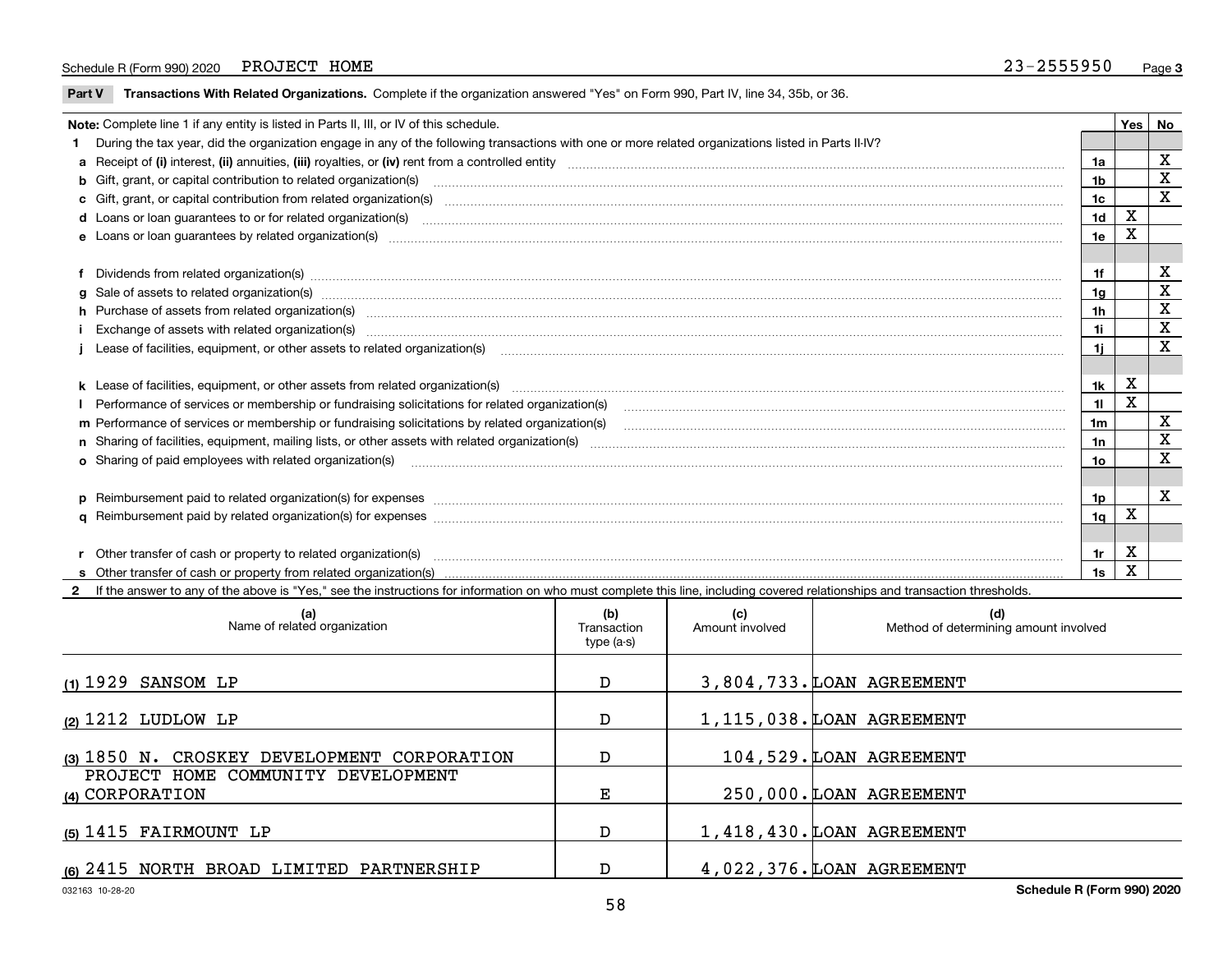#### Schedule R (Form 990) PROJECT HOME 23-2555950

#### **Part V Continuation of Transactions With Related Organizations**  (Schedule R (Form 990), Part V, line 2)

| (a)<br>Name of other organization                     | (b)<br>Transaction<br>type (a-s) | (c)<br>Amount involved | (d)<br>Method of determining<br>amount involved |
|-------------------------------------------------------|----------------------------------|------------------------|-------------------------------------------------|
| (7)810 ARCH LIMITED PARTNERSHIP                       | $\mathbb D$                      |                        | 6,180,044.LOAN AGREEMENT                        |
| PROJECT HOME COMMUNITY DEVELOPMENT<br>(8)CORPORATION  | K                                |                        | 239,004. LEASE AGREEMENT                        |
| (9)1415 FAIRMOUNT LP                                  | $\,$ K                           |                        | 100,161. LEASE AGREEMENT                        |
| (10) MPOWER DEVELOPMENT CORPORATION                   | $\,$ K                           |                        | 717,476. LEASE AGREEMENT                        |
| $(11)$ 1212 LUDLOW LP                                 | L                                |                        | 59,603. PROPERTY MANAGEMENT FEES                |
| PROJECT HOME COMMUNITY DEVELOPMENT<br>(12)CORPORATION | Г                                |                        | 77, 236. PROPERTY MANAGEMENT FEES               |
| $(13)1929$ SANSOM LP                                  | L                                |                        | 79,773. PROPERTY MANAGEMENT FEES                |
| (14) MPOWER DEVELOPMENT CORPORATION                   | L                                |                        | 68,808. PROPERTY MANAGEMENT FEES                |
| (15)1850 N. CROSKEY DEVELOPMENT CORPORATION           | Q                                |                        | 53,107. REIMBURSEMENT                           |
| PROJECT HOME COMMUNITY DEVELOPMENT<br>(16)CORPORATION | Q                                |                        | 265,614. REIMBURSEMENT                          |
| (17)1900 N. JUDSON LP                                 | Q                                |                        | 79,353. REIMBURSEMENT                           |
| $(18)1212$ LUDLOW LP                                  | Q                                |                        | 294,721. REIMBURSEMENT                          |
| (19)1929 SANSOM LP                                    | Q                                |                        | 429,658. REIMBURSEMENT                          |
| (20)1415 FAIRMOUNT LP                                 | $\Omega$                         |                        | 225, 983. REIMBURSEMENT                         |
| (21)1301 NORTH 8TH LIMITED PARTNERSHIP                | $\mathbf D$                      |                        | 2, 173, 230. LOAN AGREEMENT                     |
| (22)810 ARCH LIMITED PARTNERSHIP                      | L                                |                        | 67,013. PROPERTY MANAGEMENT FEES                |
| (23)810 ARCH LIMITED PARTNERSHIP                      | Q                                |                        | 413,930. REIMBURSEMENT                          |
| (24)2415 NORTH BROAD LIMITED PARTNERSHIP              | Q                                |                        | 269,803. REIMBURSEMENT                          |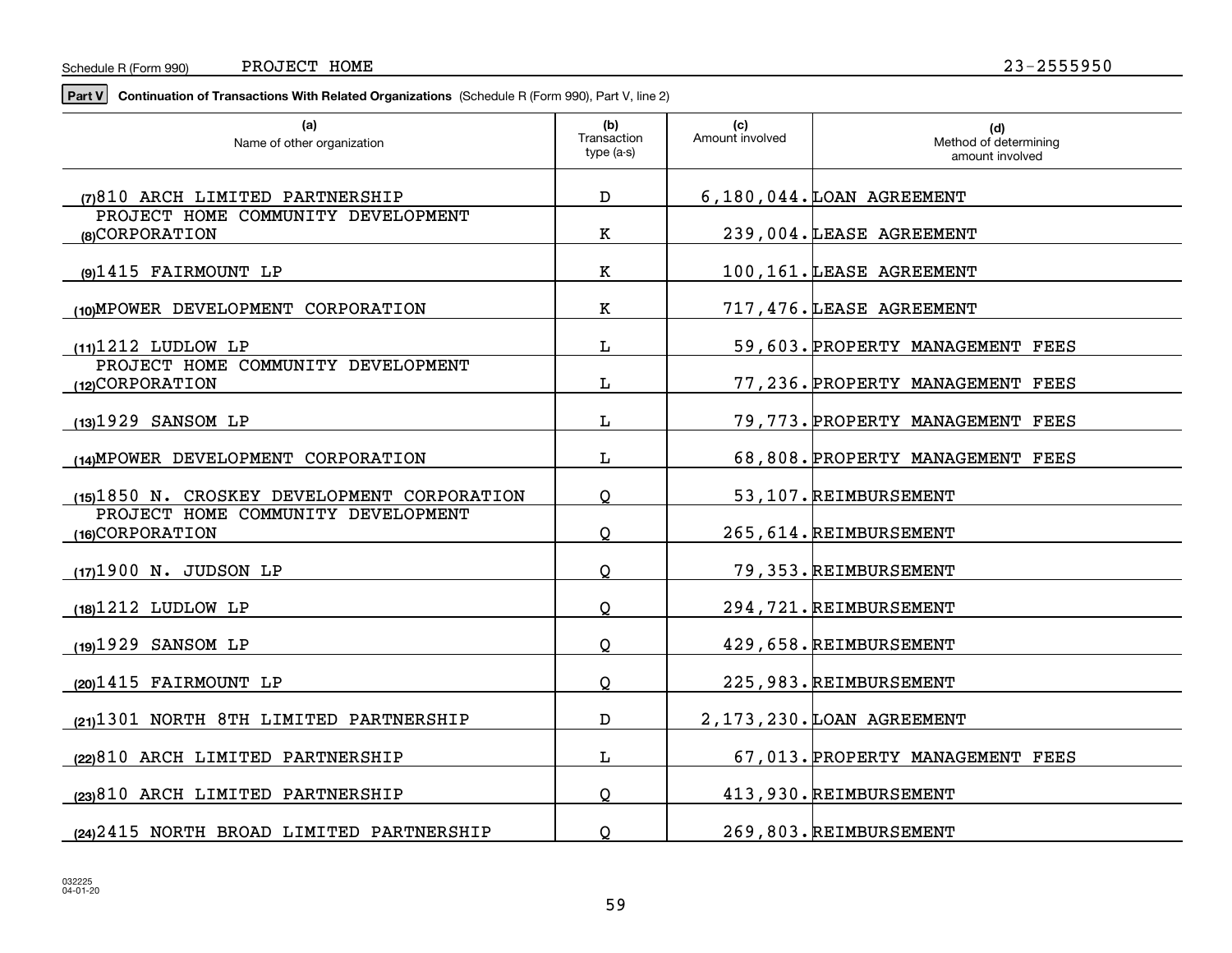#### Schedule R (Form 990) PROJECT HOME 23-2555950

#### **Part V Continuation of Transactions With Related Organizations**  (Schedule R (Form 990), Part V, line 2)

| (a)<br>Name of other organization                    | (b)<br>Transaction<br>type (a-s) | (c)<br>Amount involved | (d)<br>Method of determining<br>amount involved |
|------------------------------------------------------|----------------------------------|------------------------|-------------------------------------------------|
| (7) 1920 EAST ORLEANS LIMITED PARTNERSHIP            | $\mathbf D$                      |                        | 474,873. LOAN AGREEMENT                         |
| (8) 115 EAST HUNTINGDON LIMITED PARTNERSHIP          | $\mathbb D$                      |                        | 1,834,784. LOAN AGREEMENT                       |
| (9) 2415 NORTH BROAD LIMITED PARTNERSHIP             | L                                |                        | 56,840. PROPERTY MANAGEMENT FEES                |
| (10) 1315 NORTH 8TH LIMITED PARTNERSHIP              | Q                                |                        | 129, 220. REIMBURSEMENT                         |
| (11) MPOWER DEVELOPMENT CORPORATION                  | S                                |                        | 286,702. CASH DISTRIBUTION                      |
| (12) RJD 15, LP                                      | $\mathbf D$                      |                        | 388,536. LOAN AGREEMENT                         |
| (13) 1920 EAST ORLEANS LIMITED PARTNERSHIP           | Q                                |                        | 127,940. REIMBURSEMENT                          |
| (14) RJD 15, LP                                      | Q                                |                        | 99,926. REIMBURSEMENT                           |
| KLEIN WELLNESS CENTER INVESTMENT FUND,<br>$(15)$ LLC | ${\bf R}$                        |                        | 10,340,000. NOTES RECEIVABLE FORGIVENESS        |
| (16)                                                 |                                  |                        |                                                 |
| (17)                                                 |                                  |                        |                                                 |
| (18)                                                 |                                  |                        |                                                 |
| (19)                                                 |                                  |                        |                                                 |
| (20)                                                 |                                  |                        |                                                 |
| (21)                                                 |                                  |                        |                                                 |
| (22)                                                 |                                  |                        |                                                 |
| (23)                                                 |                                  |                        |                                                 |
| (24)                                                 |                                  |                        |                                                 |
|                                                      |                                  |                        |                                                 |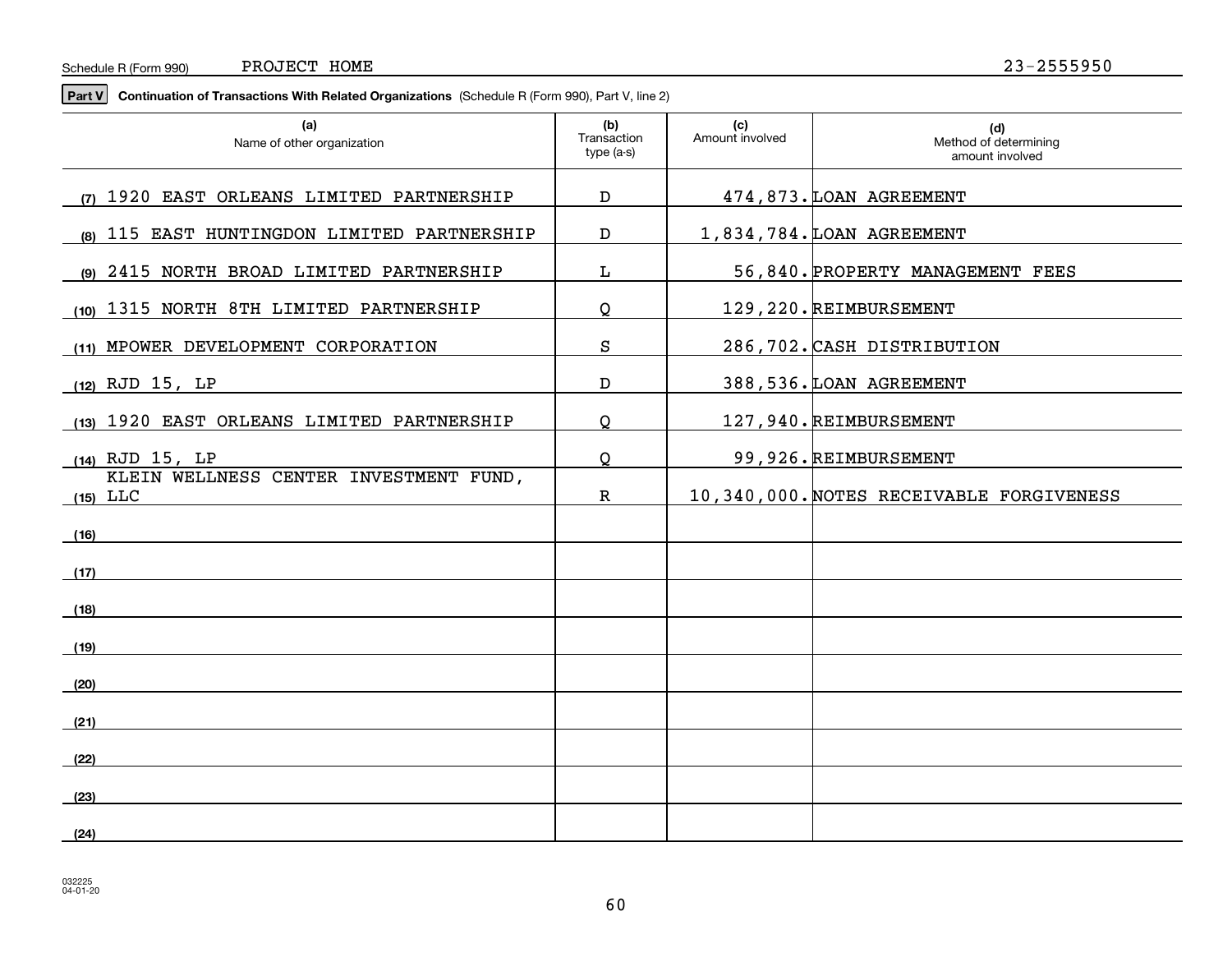#### Schedule R (Form 990) 2020  ${\bf PROJECT}$   ${\bf HOME}$  and the contract of the contract of the contract of the contract of the contract of the contract of the contract of the contract of the contract of the contract of the contrac

**Part VI Unrelated Organizations Taxable as a Partnership. Complete if the organization answered "Yes" on Form 990, Part IV, line 37.** 

Provide the following information for each entity taxed as a partnership through which the organization conducted more than five percent of its activities (measured by total assets or gross revenue) that was not a related organization. See instructions regarding exclusion for certain investment partnerships.

| ັ                      | ັ<br>ັ           |                   | . .                                                                                        |                                                                                                                 |  |          |             |                                  |                                                                                                  |        |     |  |  |  |  |  |  |  |  |
|------------------------|------------------|-------------------|--------------------------------------------------------------------------------------------|-----------------------------------------------------------------------------------------------------------------|--|----------|-------------|----------------------------------|--------------------------------------------------------------------------------------------------|--------|-----|--|--|--|--|--|--|--|--|
| (a)                    | (b)              | (c)               | (d)                                                                                        | $\begin{array}{c} \textbf{(e)}\\ \text{Are all} \\ \text{partners sec}\\ 501(c)(3)\\ \text{orgs.?} \end{array}$ |  | (f)      | (g)         | (h)                              | (i)                                                                                              | (i)    | (k) |  |  |  |  |  |  |  |  |
| Name, address, and EIN | Primary activity | Legal domicile    |                                                                                            |                                                                                                                 |  | Share of | Share of    |                                  |                                                                                                  |        |     |  |  |  |  |  |  |  |  |
| of entity              |                  | (state or foreign |                                                                                            |                                                                                                                 |  | total    | end-of-year | Disproportionate<br>allocations? |                                                                                                  |        |     |  |  |  |  |  |  |  |  |
|                        |                  | country)          | Predominant income<br>(related, unrelated,<br>excluded from tax under<br>sections 512-514) | Yes No                                                                                                          |  | income   | assets      | Yes No                           | Code V-UBI<br>amount in box 20 managing<br>of Schedule K-1<br>(Form 1065)<br>$\overline{Yes}$ No | Yes No |     |  |  |  |  |  |  |  |  |
|                        |                  |                   |                                                                                            |                                                                                                                 |  |          |             |                                  |                                                                                                  |        |     |  |  |  |  |  |  |  |  |
|                        |                  |                   |                                                                                            |                                                                                                                 |  |          |             |                                  |                                                                                                  |        |     |  |  |  |  |  |  |  |  |
|                        |                  |                   |                                                                                            |                                                                                                                 |  |          |             |                                  |                                                                                                  |        |     |  |  |  |  |  |  |  |  |
|                        |                  |                   |                                                                                            |                                                                                                                 |  |          |             |                                  |                                                                                                  |        |     |  |  |  |  |  |  |  |  |
|                        |                  |                   |                                                                                            |                                                                                                                 |  |          |             |                                  |                                                                                                  |        |     |  |  |  |  |  |  |  |  |
|                        |                  |                   |                                                                                            |                                                                                                                 |  |          |             |                                  |                                                                                                  |        |     |  |  |  |  |  |  |  |  |
|                        |                  |                   |                                                                                            |                                                                                                                 |  |          |             |                                  |                                                                                                  |        |     |  |  |  |  |  |  |  |  |
|                        |                  |                   |                                                                                            |                                                                                                                 |  |          |             |                                  |                                                                                                  |        |     |  |  |  |  |  |  |  |  |
|                        |                  |                   |                                                                                            |                                                                                                                 |  |          |             |                                  |                                                                                                  |        |     |  |  |  |  |  |  |  |  |
|                        |                  |                   |                                                                                            |                                                                                                                 |  |          |             |                                  |                                                                                                  |        |     |  |  |  |  |  |  |  |  |
|                        |                  |                   |                                                                                            |                                                                                                                 |  |          |             |                                  |                                                                                                  |        |     |  |  |  |  |  |  |  |  |
|                        |                  |                   |                                                                                            |                                                                                                                 |  |          |             |                                  |                                                                                                  |        |     |  |  |  |  |  |  |  |  |
|                        |                  |                   |                                                                                            |                                                                                                                 |  |          |             |                                  |                                                                                                  |        |     |  |  |  |  |  |  |  |  |
|                        |                  |                   |                                                                                            |                                                                                                                 |  |          |             |                                  |                                                                                                  |        |     |  |  |  |  |  |  |  |  |
|                        |                  |                   |                                                                                            |                                                                                                                 |  |          |             |                                  |                                                                                                  |        |     |  |  |  |  |  |  |  |  |
|                        |                  |                   |                                                                                            |                                                                                                                 |  |          |             |                                  |                                                                                                  |        |     |  |  |  |  |  |  |  |  |
|                        |                  |                   |                                                                                            |                                                                                                                 |  |          |             |                                  |                                                                                                  |        |     |  |  |  |  |  |  |  |  |
|                        |                  |                   |                                                                                            |                                                                                                                 |  |          |             |                                  |                                                                                                  |        |     |  |  |  |  |  |  |  |  |
|                        |                  |                   |                                                                                            |                                                                                                                 |  |          |             |                                  |                                                                                                  |        |     |  |  |  |  |  |  |  |  |
|                        |                  |                   |                                                                                            |                                                                                                                 |  |          |             |                                  |                                                                                                  |        |     |  |  |  |  |  |  |  |  |
|                        |                  |                   |                                                                                            |                                                                                                                 |  |          |             |                                  |                                                                                                  |        |     |  |  |  |  |  |  |  |  |
|                        |                  |                   |                                                                                            |                                                                                                                 |  |          |             |                                  |                                                                                                  |        |     |  |  |  |  |  |  |  |  |
|                        |                  |                   |                                                                                            |                                                                                                                 |  |          |             |                                  |                                                                                                  |        |     |  |  |  |  |  |  |  |  |
|                        |                  |                   |                                                                                            |                                                                                                                 |  |          |             |                                  |                                                                                                  |        |     |  |  |  |  |  |  |  |  |
|                        |                  |                   |                                                                                            |                                                                                                                 |  |          |             |                                  |                                                                                                  |        |     |  |  |  |  |  |  |  |  |
|                        |                  |                   |                                                                                            |                                                                                                                 |  |          |             |                                  |                                                                                                  |        |     |  |  |  |  |  |  |  |  |
|                        |                  |                   |                                                                                            |                                                                                                                 |  |          |             |                                  |                                                                                                  |        |     |  |  |  |  |  |  |  |  |
|                        |                  |                   |                                                                                            |                                                                                                                 |  |          |             |                                  |                                                                                                  |        |     |  |  |  |  |  |  |  |  |
|                        |                  |                   |                                                                                            |                                                                                                                 |  |          |             |                                  |                                                                                                  |        |     |  |  |  |  |  |  |  |  |
|                        |                  |                   |                                                                                            |                                                                                                                 |  |          |             |                                  |                                                                                                  |        |     |  |  |  |  |  |  |  |  |
|                        |                  |                   |                                                                                            |                                                                                                                 |  |          |             |                                  |                                                                                                  |        |     |  |  |  |  |  |  |  |  |
|                        |                  |                   |                                                                                            |                                                                                                                 |  |          |             |                                  |                                                                                                  |        |     |  |  |  |  |  |  |  |  |
|                        |                  |                   |                                                                                            |                                                                                                                 |  |          |             |                                  |                                                                                                  |        |     |  |  |  |  |  |  |  |  |
|                        |                  |                   |                                                                                            |                                                                                                                 |  |          |             |                                  |                                                                                                  |        |     |  |  |  |  |  |  |  |  |
|                        |                  |                   |                                                                                            |                                                                                                                 |  |          |             |                                  |                                                                                                  |        |     |  |  |  |  |  |  |  |  |
|                        |                  |                   |                                                                                            |                                                                                                                 |  |          |             |                                  |                                                                                                  |        |     |  |  |  |  |  |  |  |  |
|                        |                  |                   |                                                                                            |                                                                                                                 |  |          |             |                                  |                                                                                                  |        |     |  |  |  |  |  |  |  |  |
|                        |                  |                   |                                                                                            |                                                                                                                 |  |          |             |                                  |                                                                                                  |        |     |  |  |  |  |  |  |  |  |
|                        |                  |                   |                                                                                            |                                                                                                                 |  |          |             |                                  |                                                                                                  |        |     |  |  |  |  |  |  |  |  |
|                        |                  |                   |                                                                                            |                                                                                                                 |  |          |             |                                  |                                                                                                  |        |     |  |  |  |  |  |  |  |  |

**Schedule R (Form 990) 2020**